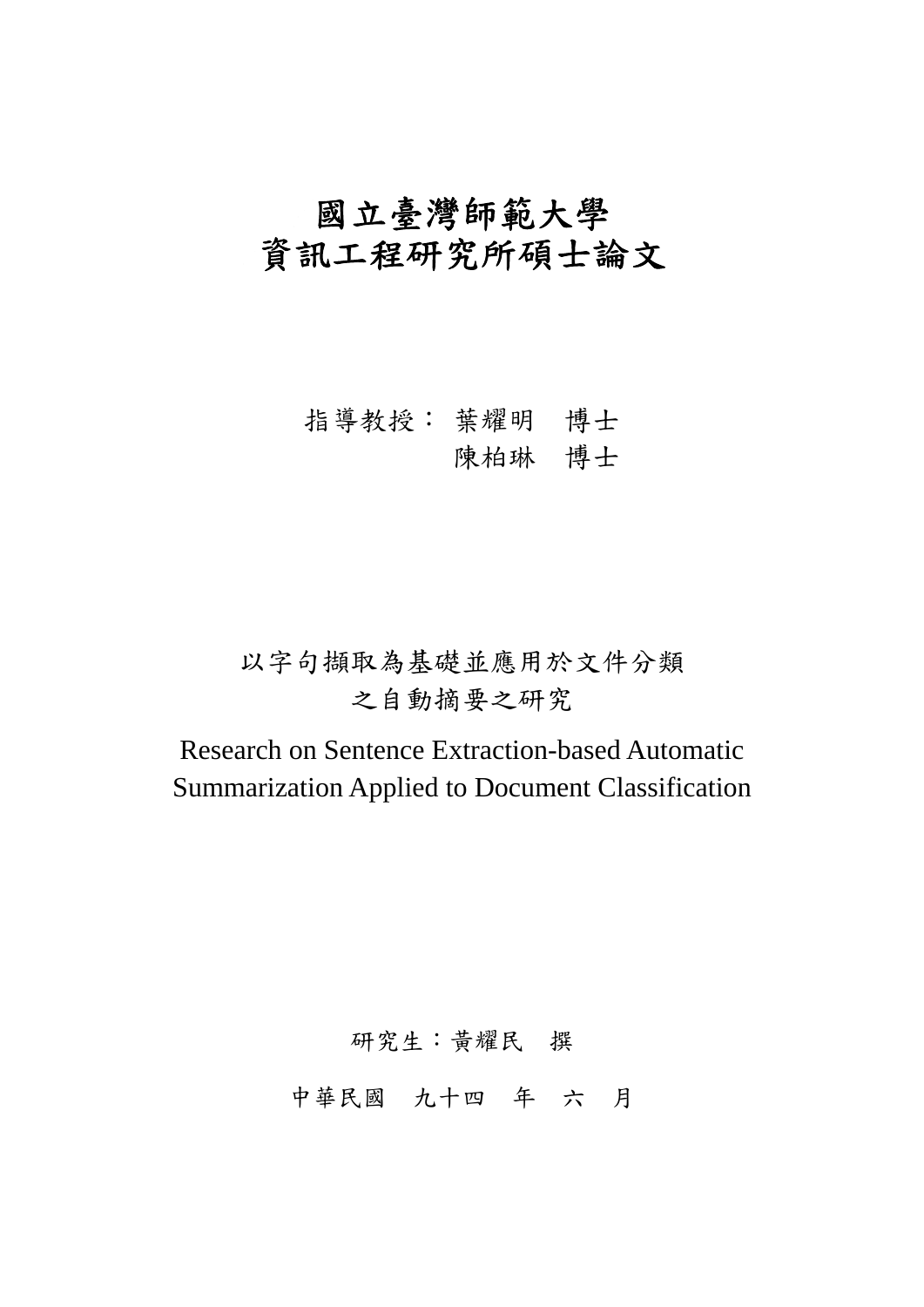# 摘要

摘錄式(Extractive)摘要旨在於從原始文件中依據摘要比例自動選取一些重要的 字句、段落或章節,並按順序將其形成簡潔摘要。大多數常見的摘要模型原則上 可依據其特性分為兩種比對策略。其一,以逐字比對(Literal Term Matching)的 方式評估字句與文件的相關性,這其中以向量空間模型(Vector Space Model, VSM)為代表;其二,以概念比對(Concept Matching)的方式評估,這其中以 潛藏語意分析(Latent Semantic Analysis, LSA)為代表。

基於這些觀察,在本研究中我們提出數種自動文件摘要的改進方法。在逐字 比對上,研究隱藏式馬可夫模型(Hidden Markov Model, HMM),並對其兩種變 化(型一及型二)做廣泛的探討。於隱藏式馬可夫模型-型一:視文件為一生成 模型(Generative Model),對於每個索引都有一對應的機率分佈,文件與文件中 每一字句的相關性,是藉由字句的所有索引,被文件模型生成相似值(Likelihood) 的連乘積來決定,換句話說當字句含有較高的相似值,則其與文件的相關性就越 高;於隱藏式馬可夫模型-型二:則視文件中每一字句為一機率生成模型,文件 中每一字句與文件的相關性,是藉由文件被字句生成的相似值來決定,並且文件 中各字句可依據其所產生的相似值作排序。另一方面,在概念比對上,提出兩種 摘要模型,分別為嵌入式潛藏語意分析(embedded LSA)與主題混合模型(Topical Mixture Model, TMM)。於嵌入式潛藏語意分析:文件與文件中每一字句同時參 與潛藏語意空間的建構,並且字句的重要性可經由適當評估在潛藏語意空間內, 其向量表示式與文件的相關性而得;於主題混合模型:文件中每一字句被分別表 示成一混合模型,並由 *K* 個潛藏主題分佈及其相對應特定文件的事後機率所組 成,文件中每一字句與文件相關性,即可藉由文件中索引發生在潛藏主題及字句 產生各別主題的機率值來評估。我們在中文語音廣播新聞語料庫上執行了一系列 的實驗,實驗結果顯示使用隱藏式馬可夫模型或主題混合模型其結果較其它常見 方法有顯著的提升,同時主題混合模型在幾乎所有情況下均較隱藏式馬可夫模型

ii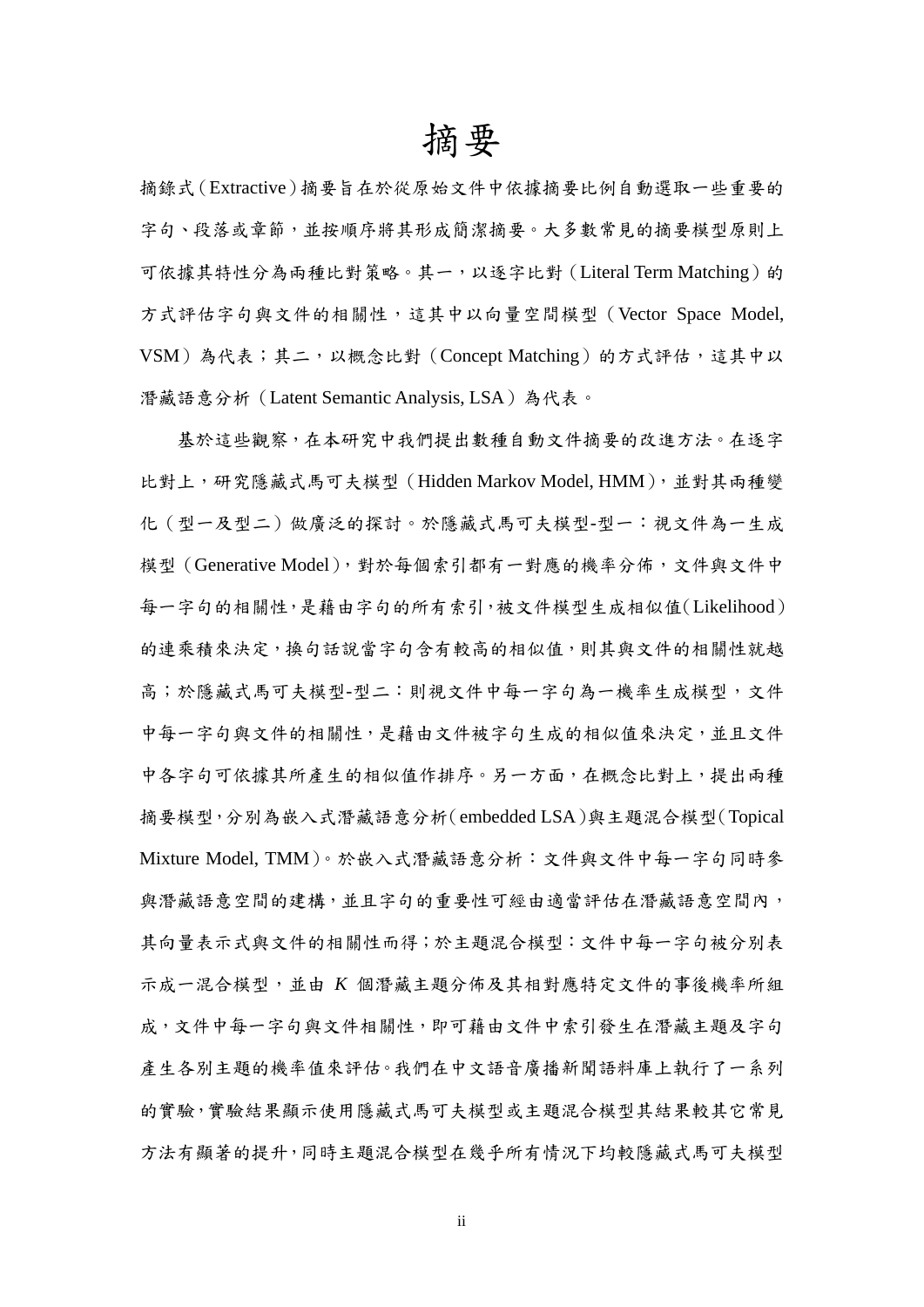來得佳。

最後,我們也研究摘要模型中主題混合模型在文件分類的適用性,並且文件 也能預先經由上述摘要模型做前處理。初步實驗結果顯示,主題混合模型分類器 較常見 *K*-最近鄰(*K*-Nearest-Neighbor, *K*NN)分類器在分類的效果上有些微的提 升。

關鍵字:摘要、潛藏語意分析、隱藏式馬可夫模型、主題混合模型、

*K*-最近鄰分類器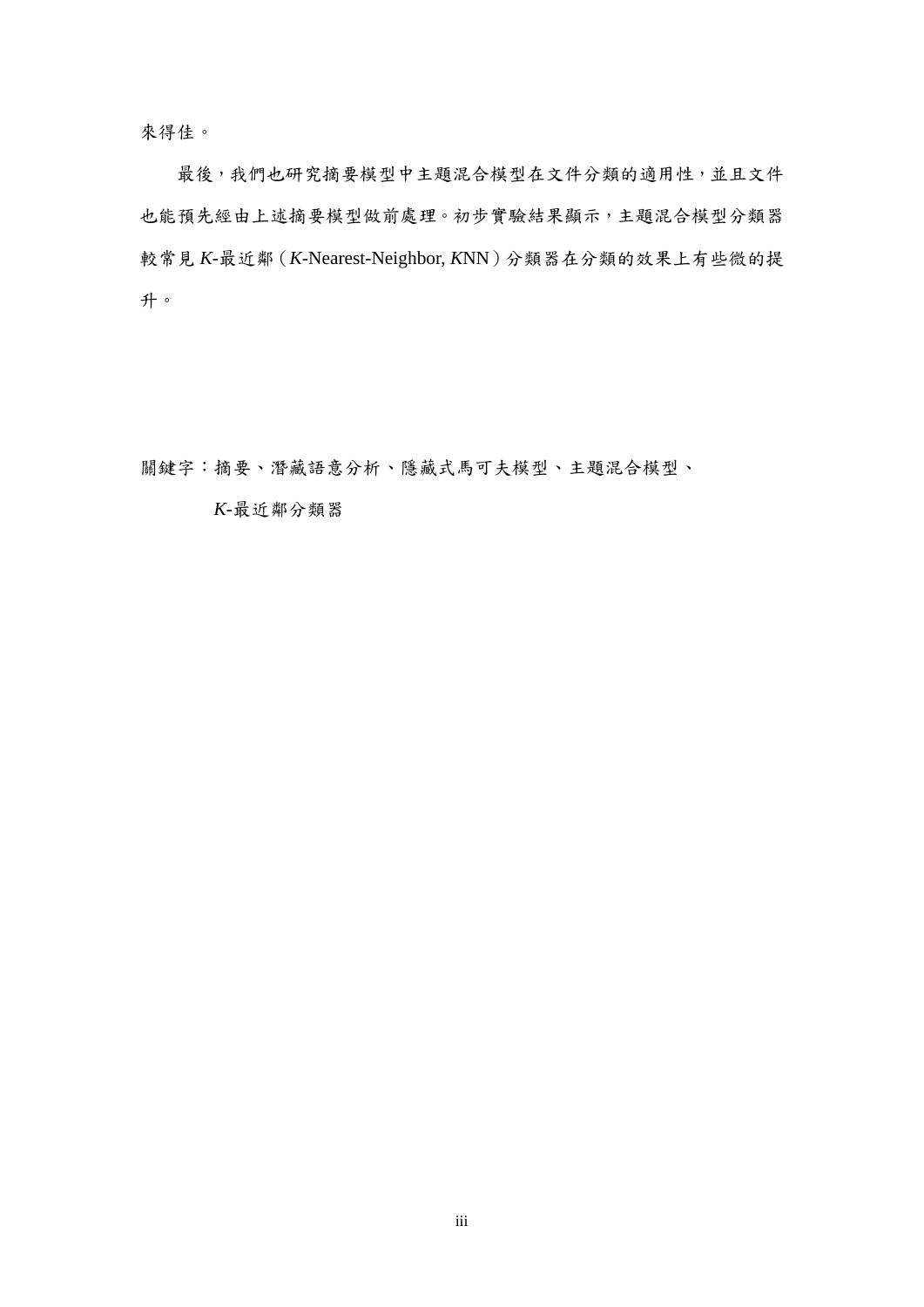# Abstract

The purpose of extractive summarization is to automatically select a number of salient sentences, passages, or paragraphs from the original document according to a target summarization ratio and then sequence them to form a concise summary. Most of the conventional summarization models in principle can be characterized by two matching strategies. One is to measure the relevance between the sentence and document by the literal term matching, as exampled by the Vector Space Model (VSM); while the other is to measure such relevance by the concept matching, as exampled by the Latent Semantic Analysis (LSA).

 Based on these observations, in the study, we propose several improved approaches for automatic document summarization. For literal term matching, the Hidden Markov Model (HMM) is investigated, and of which two variants (HMM-Type1 and HMM-Type2) were extensively studied. In the HMM-Type1, the document is viewed as a generative model which has the probability distribution over each indexing term. The relevance between the document and each sentence in the document is measured by the product of the likelihoods of all indexing terms of the sentence generated by the document model. In other words, the sentences with higher likelihood scores are more likely to be relevant to the document. In the HMM-Type2, each sentence in the document is viewed as the probability generative model instead. The relevance between the document and a given sentence is measured by the likelihood that the document is generated by the sentence, and the sentences in the document can be ranked according to the respective likelihood scores they generate. On the other hand, for concept matching, two summarization models, i.e., the embedded Latent Semantic Analysis (embedded LSA) and the Topical Mixture Model (TMM), were proposed. In the embedded LSA, the document to be summarized is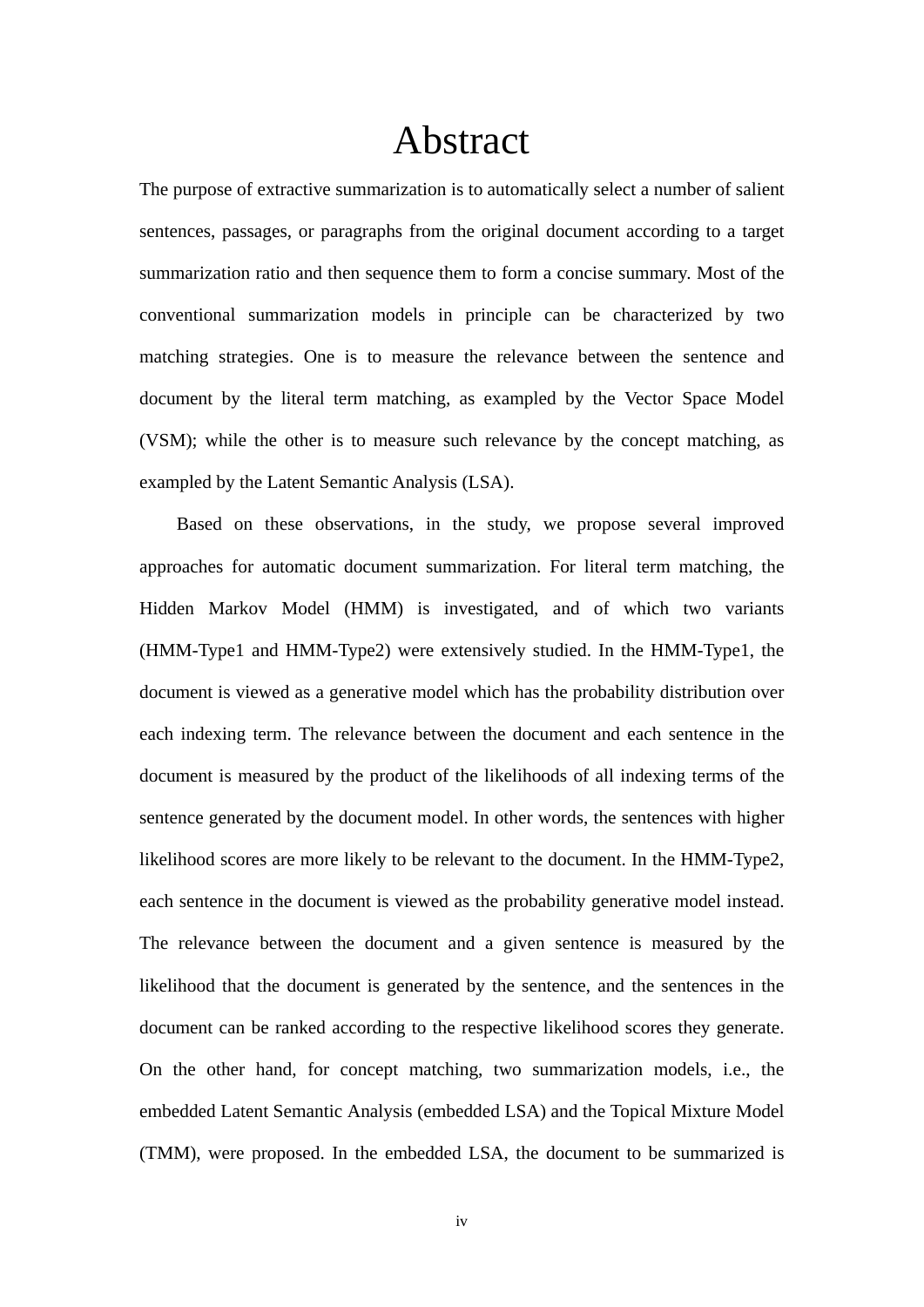also involved in the construction of the latent semantic space, and then the importance of each sentence can be properly measured by the proximity of its vector representation to that of the document in the latent semantic space. While in the TMM, each sentence in the document is respectively taken as a mixture model consisting of *K* latent topical distributions and their corresponding document-specific posterior probabilities. The relevance between each sentence in the document and document itself is then measured based on the likelihoods of the indexing terms of the document observed in the latent topics and the probabilities that the sentence generates the respective topics. A series of experiments has been conducted on the Mandarin broadcast news speech and the experimental results show that the performance achieved by using either the HMM or the TMM is significantly better than that of the conventional approaches, and the TMM further outperforms the HMM in almost all conditions.

 Finally, we also study the possibility to adapt the TMM summarization model to document classification, for which the documents also may be preprocessed beforehand by the summarization models mentioned above. The initial experimental results show that the TMM classifier yields slightly superior performance when compared to the conventional *K*-Nearest-Neighbor classifier.

Keywords: Summarization, Latent Semantic Analysis, Hidden Markov Model, Topical Mixture Model, *K*-Nearest-Neighbor Classifier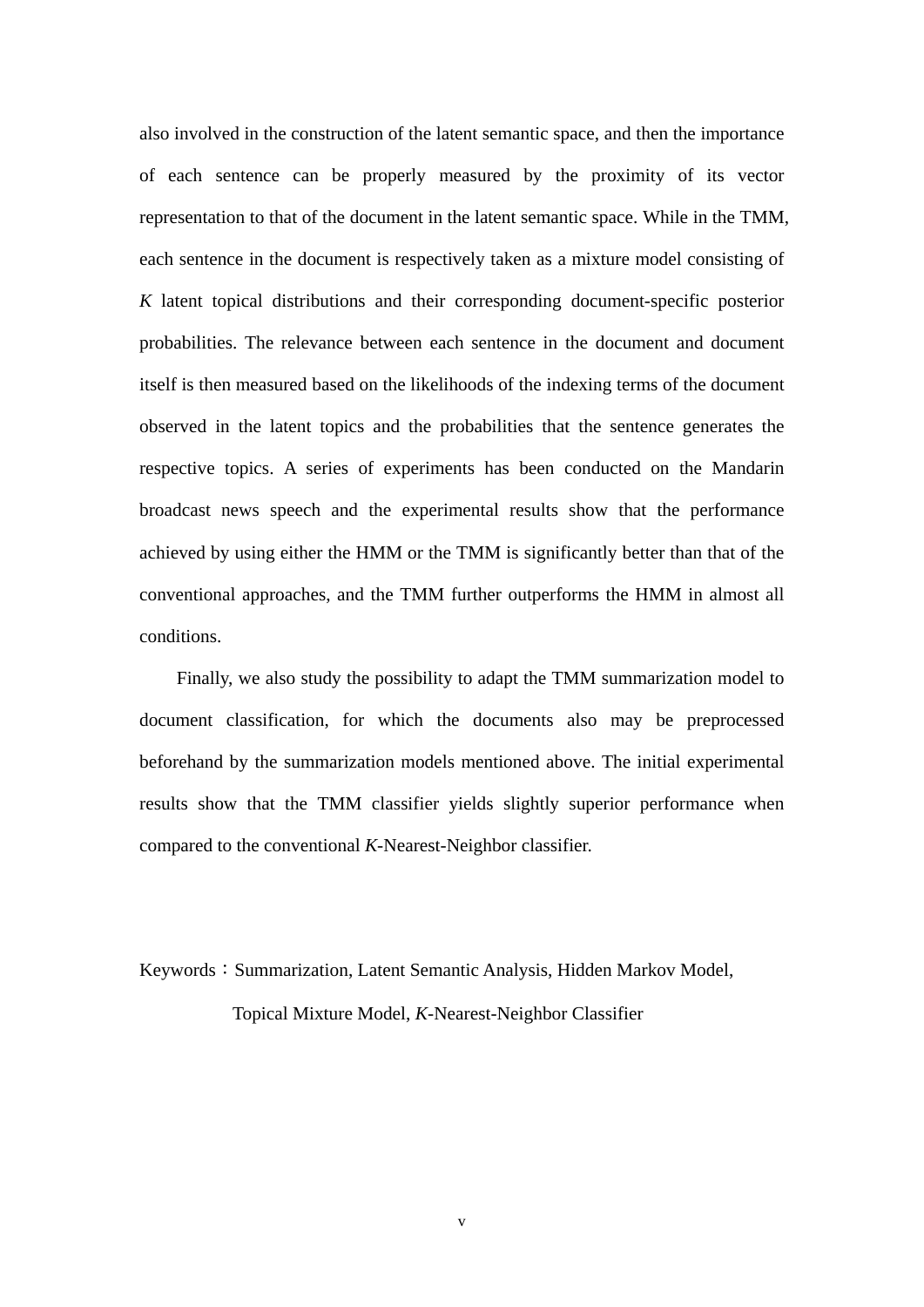# 誌謝

首先感謝父母及所有家人的支持,能夠順利完成學業、拿到碩士學位,全靠 你們栽培與照顧。家人的支持是我最大的後盾與動力,除了供應我生活花費,更 讓我無後顧之憂、能全力鑽研於知識的學習。

其次,我要感謝葉耀明老師與陳柏琳老師,您們嚴謹的治學態度、淵博的知 識、廣闊的胸懷,讓學生印象深刻、受益匪淺。從老師的指導中學到正確做研究 的方法與態度,及解決與分析問題的技巧;此外,也感謝碩一時林順喜老師的指 導,從您身上學到了不少發現問題及做研究的方法。

接著,感謝口試委員鄭永斌博士、葉慶隆博士與陳永昇博士對於學生論文的 殷切指正,使我得以整理我的思維,彌補不足之處,使論文更臻完善。

再來感謝韋金、書維、立德,與你們同窗的時光是研究中美好回憶;感謝人 瑋、文鴻、信維、惠銘、志豪、成韋、怡婷、燦輝、士弘、炫盛,每次與你們討 論都能開闊我的視野,從中學習到不同領域的知識;感謝善泰學長、士傑學長、 德義、耀才、漢昇、叔琼、慧雯、燕玲、美君、怡萍、宜珍,在學習路途上的陪 伴,豐富了研究的生活;謝謝明正學長、耀明學長、金麟學長、秉鋒學長、榮泰 學長、喜漢學長、恬欣學姐,平日的諸多指教,並學習你們勤奮的精神,成為督 促自己的動力之一;謝謝慶全、繡如、立平、俊卿、才業、志彬、士翔、宜達、 鼎元、智翔,和你們相處是件美好的事。

研究之路,有太多令人難忘的回憶,我將一點一滴收藏在人生的百寶箱中, 時時回味、細細品嚐。

謹將這本論文獻給所有關心我的人。

#### 謝謝大家 耀民謹誌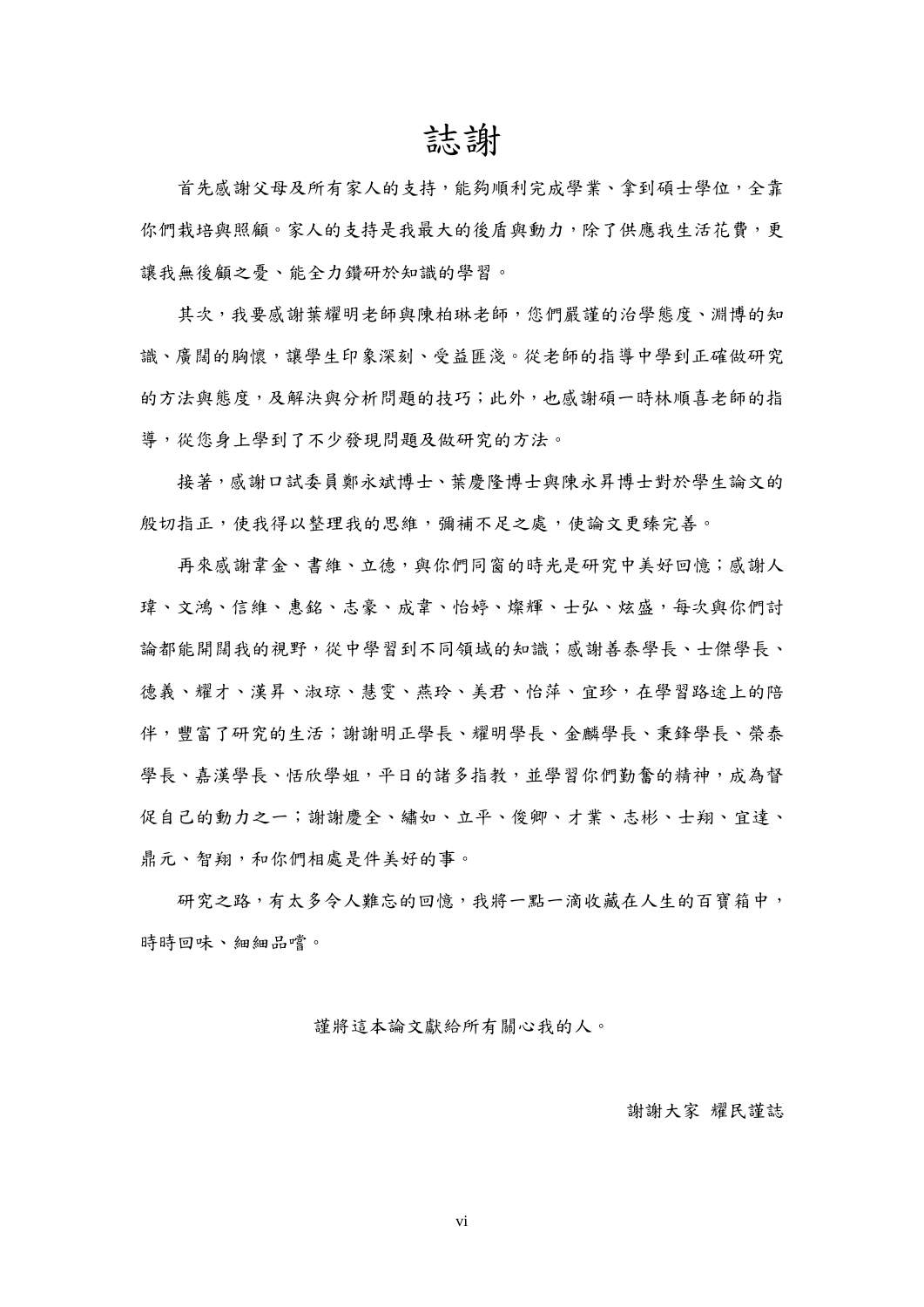| 2.3.2 奇異值分解 (Singular Value Decomposition, SVD)  8 |  |
|----------------------------------------------------|--|
|                                                    |  |
|                                                    |  |
|                                                    |  |
| 2.6 統計式語言模型 (Statistical Language Model, SLM) 12   |  |
|                                                    |  |
|                                                    |  |
|                                                    |  |
|                                                    |  |
|                                                    |  |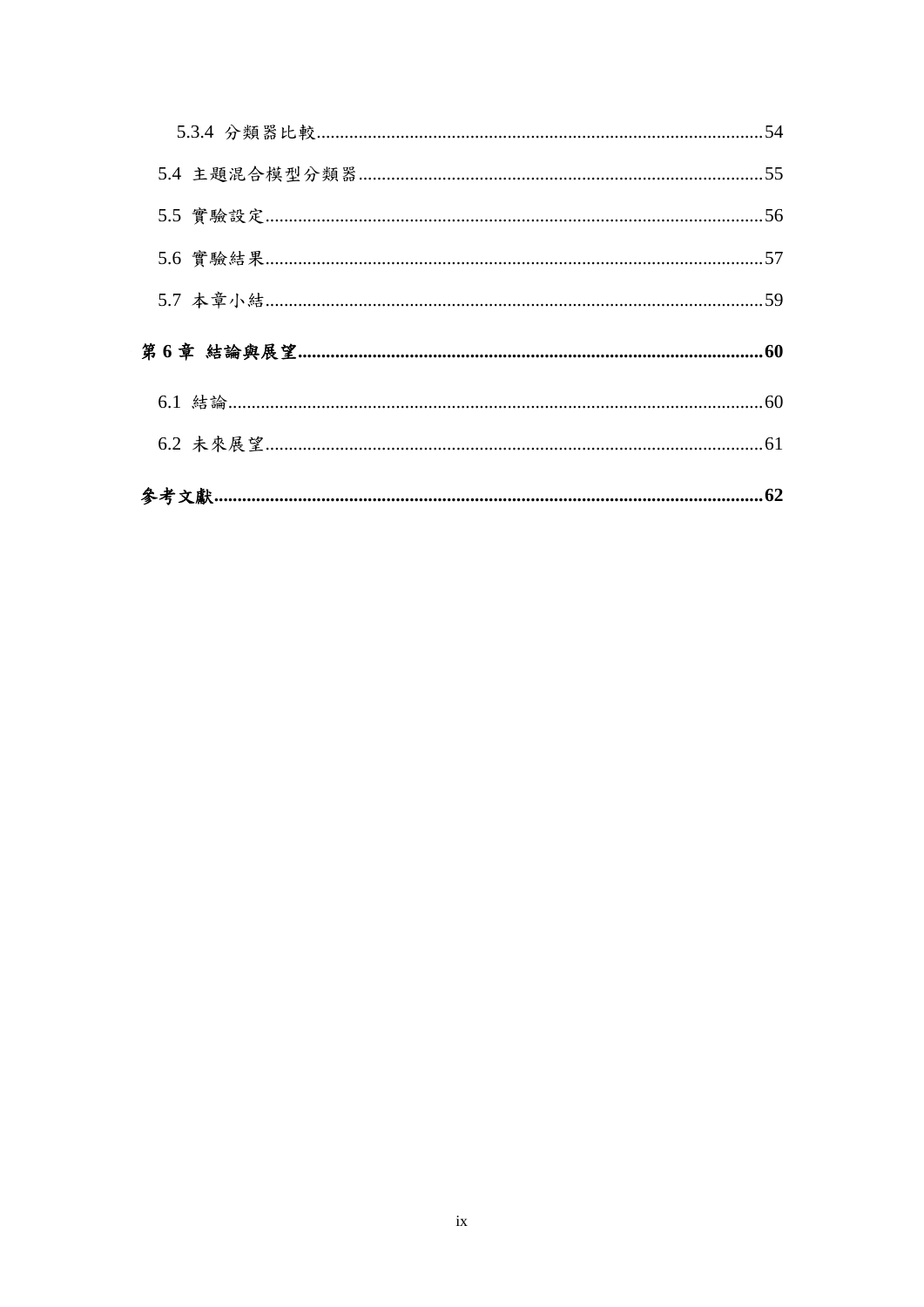# 表目錄

| 表 4.7 摘錄方法比較(評估方式: 餘弦, 特徵單位:詞, 自動轉寫 SP_WG)  34        |  |
|-------------------------------------------------------|--|
| 表 4.8 摘錄方法比較(評估方式: 餘弦, 特徵單位:詞, 自動轉寫 SP_Adapt)  34     |  |
| 表 4.9 摘錄方法比較(評估方式:餘弦,特徵單位:雙音節,人工轉寫) 35                |  |
| 表 4.10 摘錄方法比較(評估方式:餘弦,特徵單位:雙音節,自動轉寫 SP_WG)  35        |  |
| 表 4.11 摘錄方法比較(評估方式:餘弦,特徵單位:雙音節,自動轉寫 SP_Adapt) 35      |  |
| 表 4.12 摘錄方法比較(評估方式:餘弦,特徵單位:雙字,人工轉寫) 36                |  |
| 表 4.13 摘錄方法比較(評估方式:餘弦, 特徵單位:雙字, 自動轉寫 SP_WG)  36       |  |
| 表 4.14 摘錄方法比較(評估方式:餘弦,特徵單位:雙字,自動轉寫 SP_Adapt)  36      |  |
| 表 4.15 摘錄方法比較(評估方式:ROUGE, 特徵單位:詞, 人工轉寫) 37            |  |
| 表 4.16 摘錄方法比較(評估方式:ROUGE, 特徵單位:詞,自動轉寫 SP_WG)  37      |  |
| 表 4.17 摘錄方法比較(評估方式:ROUGE, 特徵單位:詞, 自動轉寫 SP_Adapt) 37   |  |
| 表 4.18 摘錄方法比較(評估方式:ROUGE, 特徵單位:雙音節, 人工轉寫)  38         |  |
| 表 4.19 摘錄方法比較(評估方式:ROUGE, 特徵單位:雙音節, 自動轉寫 SP_WG) 38    |  |
| 表 4.20 摘錄方法比較(評估方式: ROUGE, 特徵單位: 雙音節, 自動轉寫 SP_Adapt)  |  |
|                                                       |  |
| 表 4.21 摘錄方法比較(評估方式:ROUGE, 特徵單位:雙字, 人工轉寫) 39           |  |
| 表 4.22 摘錄方法比較(評估方式:ROUGE, 特徵單位:雙字, 自動轉寫 SP_WG) 39     |  |
| 表 4.23 摘錄方法比較(評估方式:ROUGE, 特徵單位:雙字, 自動轉寫 SP_Adapt). 39 |  |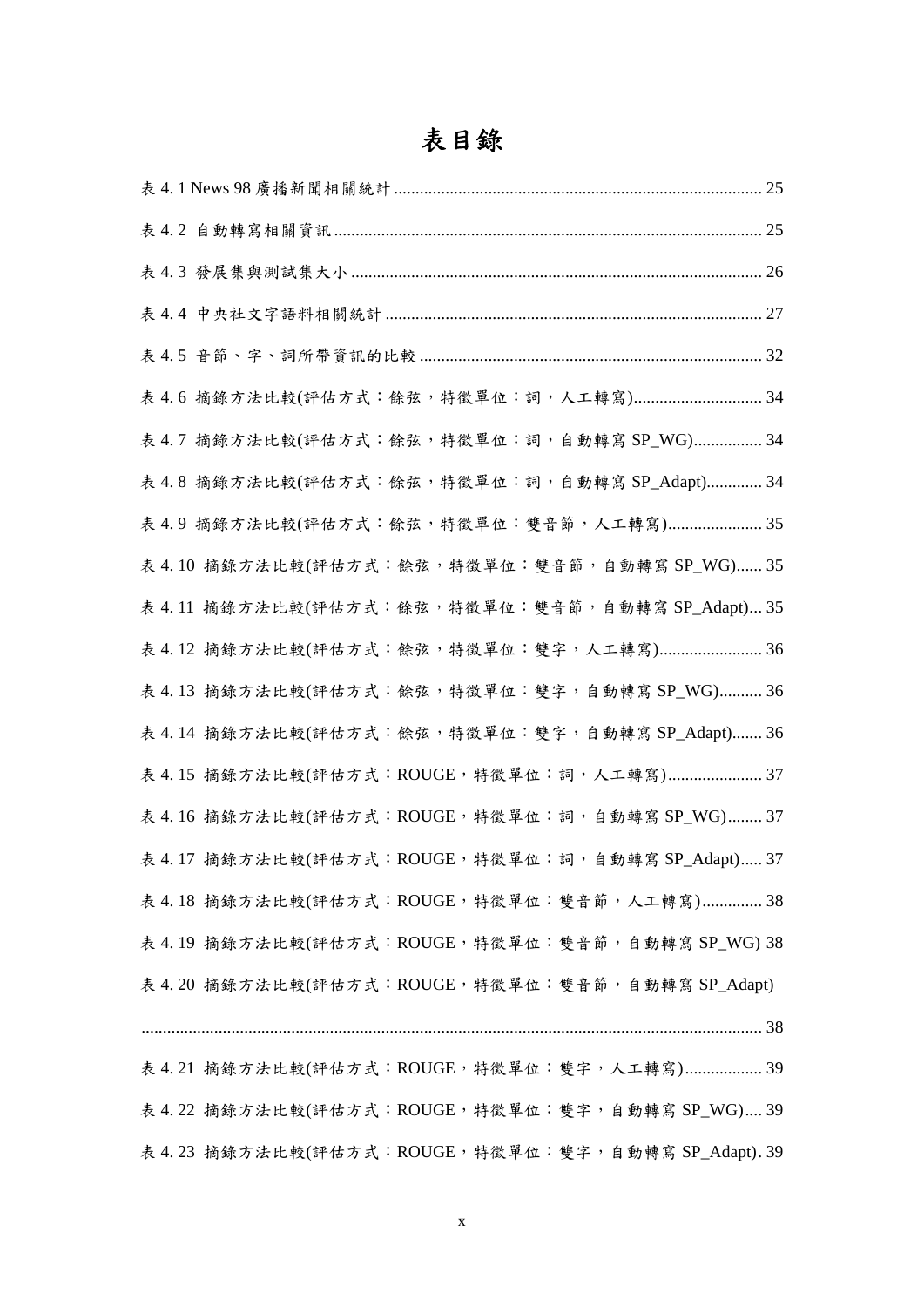表 4.24 摘錄方法比較(評估方式: MAP, 特徵單位: 詞, 人工轉寫)........................... 40 表 4.25 摘錄方法比較(評估方式: MAP, 特徵單位: 詞, 自動轉寫 SP\_WG)............. 41 表 4.26 摘錄方法比較(評估方式: MAP, 特徵單位:詞, 自動轉寫 SP\_Adapt).......... 41 表 4.27 摘錄方法比較(評估方式: MAP, 特徵單位:雙音節, 人工轉寫) .................. 42 表 4.28 摘錄方法比較(評估方式: MAP, 特徵單位: 雙音節, 自動轉寫 SP\_WG) ..... 43 表 4. 29 摘錄方法比較(評估方式:MAP,特徵單位:雙音節,自動轉寫 SP\_Adapt).. 43 表 4.30 摘錄方法比較(評估方式: MAP, 特徵單位:雙字, 人工轉寫)....................... 44 表 4. 31 摘錄方法比較(評估方式:MAP,特徵單位:雙字,自動轉寫 SP\_WG)......... 45 表 4.32 摘錄方法比較(評估方式: MAP, 特徵單位: 雙字, 自動轉寫 SP\_Adapt)...... 45 表 4.33 不同潛藏主題個數比較(評估方式: MAP, 特徵單位:詞,人工轉寫) ........... 46 表 4.34 不同特徵單位比較(評估方式:MAP, 摘要比例: 20%, 人工轉寫)............... 46 表 4.35 不同特徵單位比較(評估方式: MAP, 摘要比例: 20%, 自動轉寫 SP\_WG).. 46 表 4.36 不同特徵單位比較(評估方式: MAP, 摘要比例: 20%, 自動轉寫 SP\_Adapt)47 表 4.37 HMM-Type1 字句擴充比較(評估方式: MAP, 特徵單位:詞, 人工轉寫) ...... 47 表 4.38 HMM-Type2 字句移除比較(評估方式: MAP, 特徵單位:詞, 人工轉寫) ...... 48 表 4.39 TMM p(D T) 字句移除比較(評估方式: MAP, 特徵單位:詞, 人工轉寫)..... 48 表 4.40 TMM p(T|T) 字句移除比較(評估方式: MAP, 特徵單位:詞, 人工轉寫) ..... 49 表 4.41 TMM p(D|T) 初始方式比較(評估方式:MAP, 特徵單位:詞,人工轉寫)..... 49 表 5. 1 分類器比較................................................................................................................ 54 表 5. 2 東森新聞語料相關統計............................................................................................ 56 表 5. 3 *K*NN 於測試集 MicroF 值......................................................................................... 58 表 5. 4 *K*NN 於測試集 MacroF 值........................................................................................ 58 表 5. 5 TMM 與 *K*NN 分類器,於測試集 MicroF 值比較 ................................................ 59 表 5. 6 TMM 與 *K*NN 分類器,於測試集 MacroF 值比較................................................ 59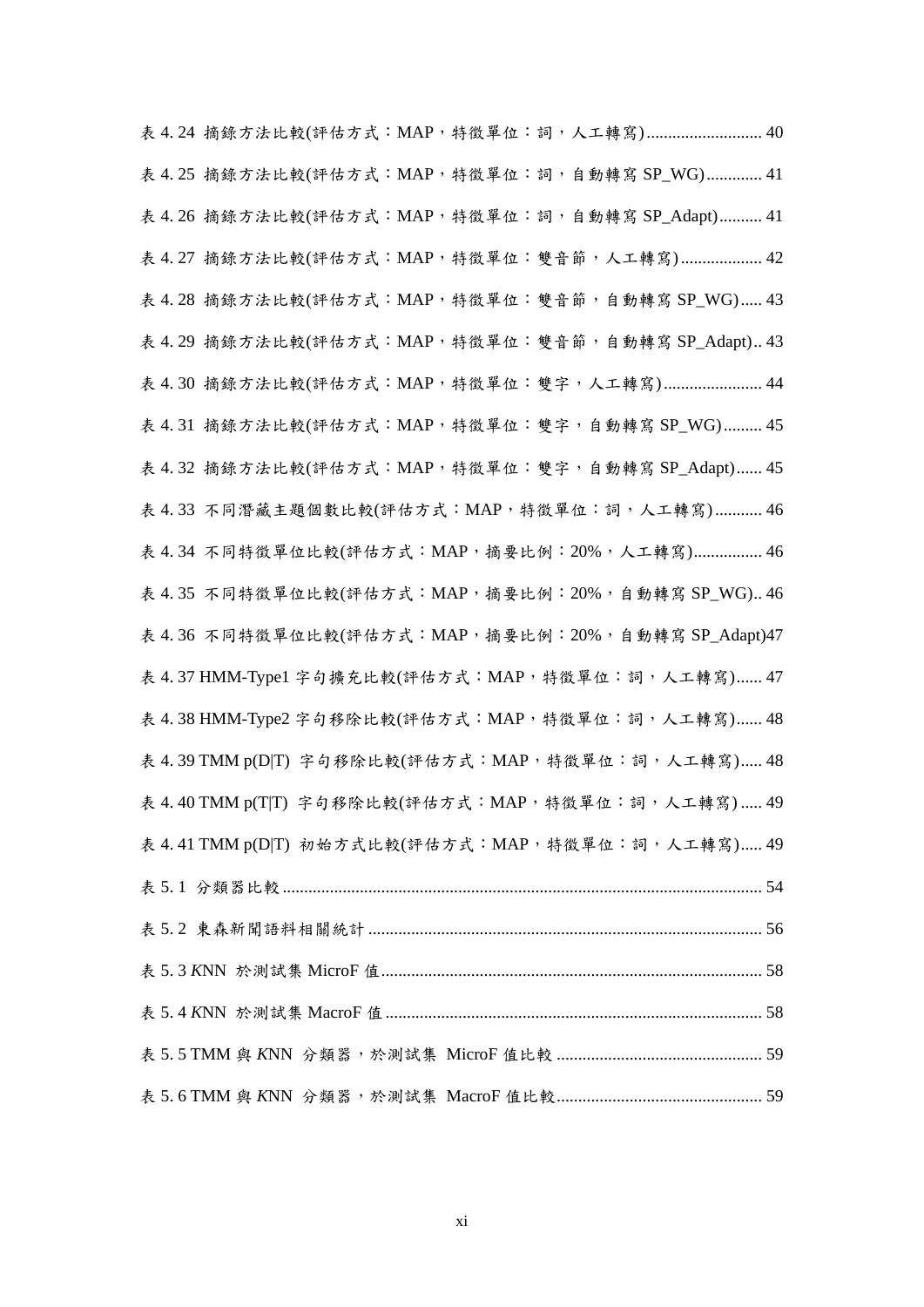# 圖目錄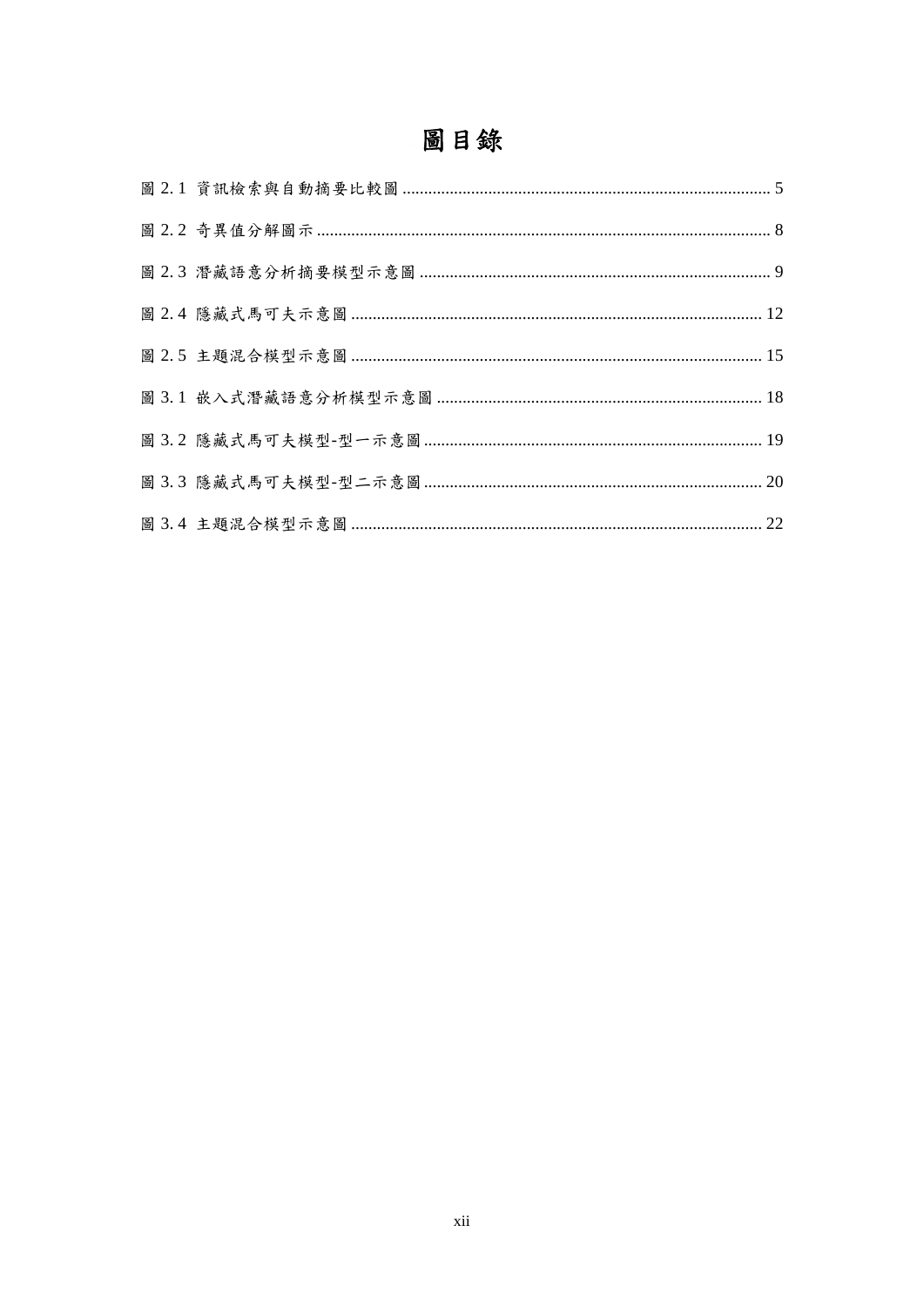## 第 **1** 章 緒論

#### **1.1** 研究動機與目的

隨著資訊爆炸時代的來臨,人們希望以更高的效率與效能取得資訊,其中自動摘要技術 與其後衍生的分類應用,是重要的關鍵技術之一。例如,Google [Google] 利用網頁片 段權充摘要、報章雜誌的標題目錄等,這些眾多且未經分析整理的資訊,經過擷取、分 析與整理後便成為高質量的資訊,給人們有效的閱讀與吸收。

本論文旨在探討自動摘要模型及分類器模型。摘要後的文件可視為一種特徵選取的 前處理,透過前處理可以將重要的資訊摘選出來並減少分類時的運算量,協助分類器做 更精確的分類。

#### **1.2** 自動摘要

自動摘要技術的目標是依據使用者的需求,將文件縮減濃縮成一或數句重要字句,好讓 人們更快速、更方便的得到所需資訊,其優點在於:

- 節省時間: 使用者不需瀏覽整篇文件即可瞭解文意
- 加速瀏覽: 在查詢結果中呈現摘要,可方便使用者快速決定所需資訊
- 協助分類: 摘要過的資訊,可做為分類器的分類依據
- 節省人力: 自動摘要的產生,不需透過人力介入

自動摘要可以分類如下 [Hovy and Marcu 1998]:

- 1. 根據形成方式可分類為摘錄式(Extractive)摘要與非摘錄式(Non-extractive or Abstract)摘要。摘錄式摘要是找出文件中重要的字句、段落或章節來組成摘要; 非摘錄式摘要則重寫字詞、片語來形成摘要。
- 2. 根據性質可分類為資訊性(Informative)摘要與指示性(Indicative)摘要。資訊性 摘要是從文件中找出所有重要的資訊,科技論文的摘要即為一例;而指示性則偏 向於提供文件分類上的資訊,例如圖書館內所用的分類卡。
- 3. 根據需求可分類為一般性(Generic)摘要與以需求為基礎(Query-based)摘要。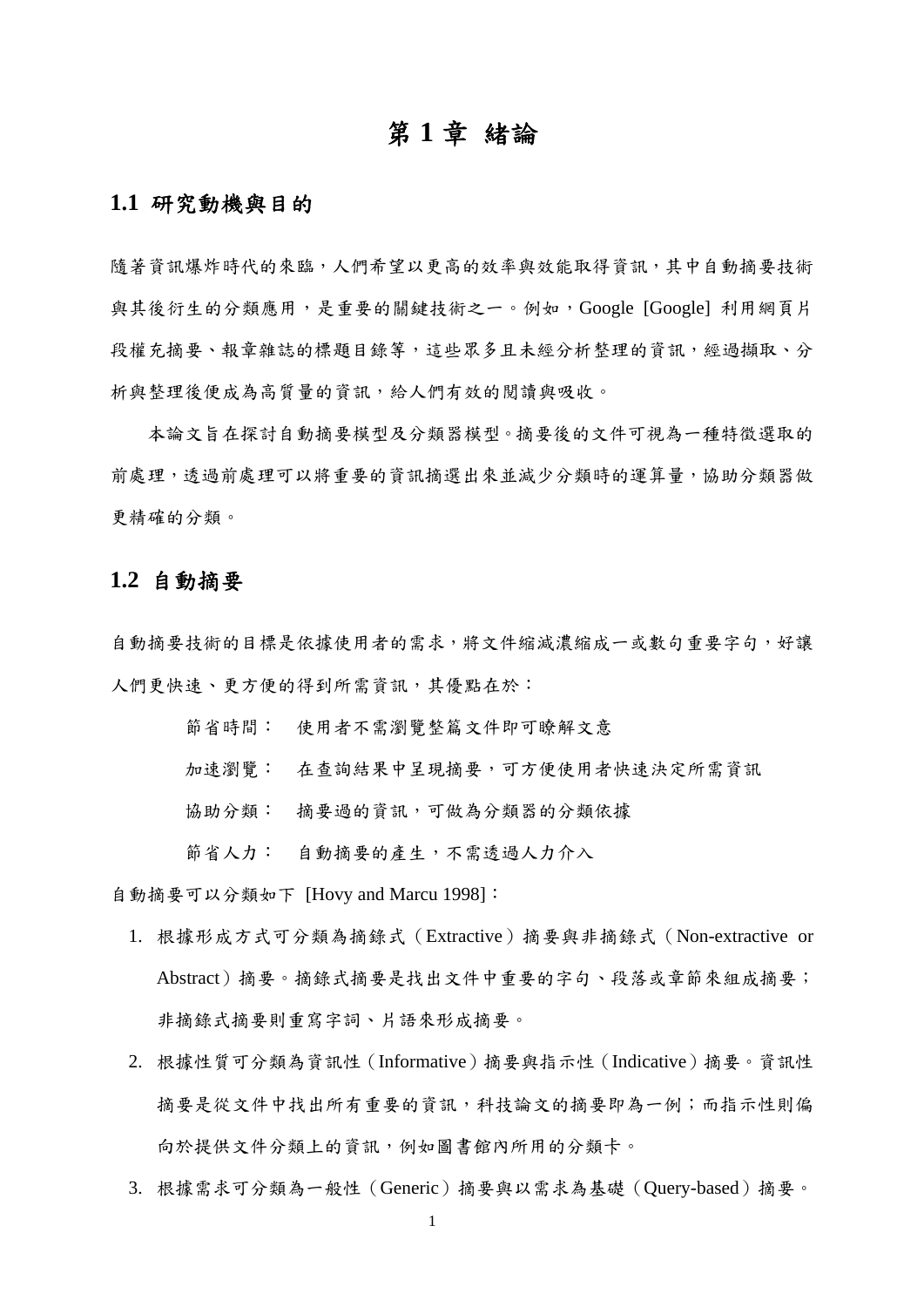一般性摘要對文件內不同主題視為同等重要;以需求為基礎的摘要則傾向於顯示 使用者要求的部份。

- 4. 根據文件來源可分類為單一文件(Single Document)摘要與多文件(Multidocument) 摘要。單一文件摘要是從一篇文件中截取重要資訊;多文件摘要則歸納主題相近 的文件共同產生摘要,或指對同一主題但時間先後不同文件進行摘要。
- 5. 根據語言可分類為單一語言(Monolingual)摘要與多語言(Multilingual)摘要。 多語言摘要係從多種語言的文件中產生單一語言的摘要結果,其中牽涉到機器翻 譯的技術。

大多數常見的摘要模型原則上可依據其特性分為兩種比對策略。其一,以逐字比對 (Literal Term Matching)的方式評估字句與文件的相關性,愈高相關性的字句代表愈重 要,這其中以向量空間模型(Vector Space Model, VSM)為代表 [Gong and Liu 2001; 何 遠 2003];其二,以概念比對 (Concept Matching) 的方式評估,這其中以潛藏語意分析 (Latent Semantic Analysis, LSA)為代表 [Gong and Liu 2001; 葉鎮源 2002; 黃建霖 2004; Hirohata *et al.* 2005] 。

本論文針對的是摘錄式、資訊性、一般性、單一文件、單一語言摘要模型做研究, 並從逐字比對與概念比對兩個方向作探討,希望能發展出適合的自動摘要模型以供中文 自動摘要的產生。

### **1.3** 研究成果

本論文於自動摘要方面,在逐字比對方式上應用隱藏式馬可夫模型(Hidden Markov Model, HMM)做為摘要模型,並分為 HMM-Type1 及 HMM-Type2 二種類型;在概念 比對上提出嵌入式潛藏語意分析(embedded LSA)與主題混合模型(Topical Mixture Model, TMM)做為摘要模型;在自動摘要評估上,提出以改良型字錯誤率(modified Character Error Rate, m-CER)為基礎的平均精確度 (Mean Average Precision, MAP)評 估方式,以解決自動轉寫與人工轉寫文件因斷句不一致,所造成摘要結果無法評估相關 的問題。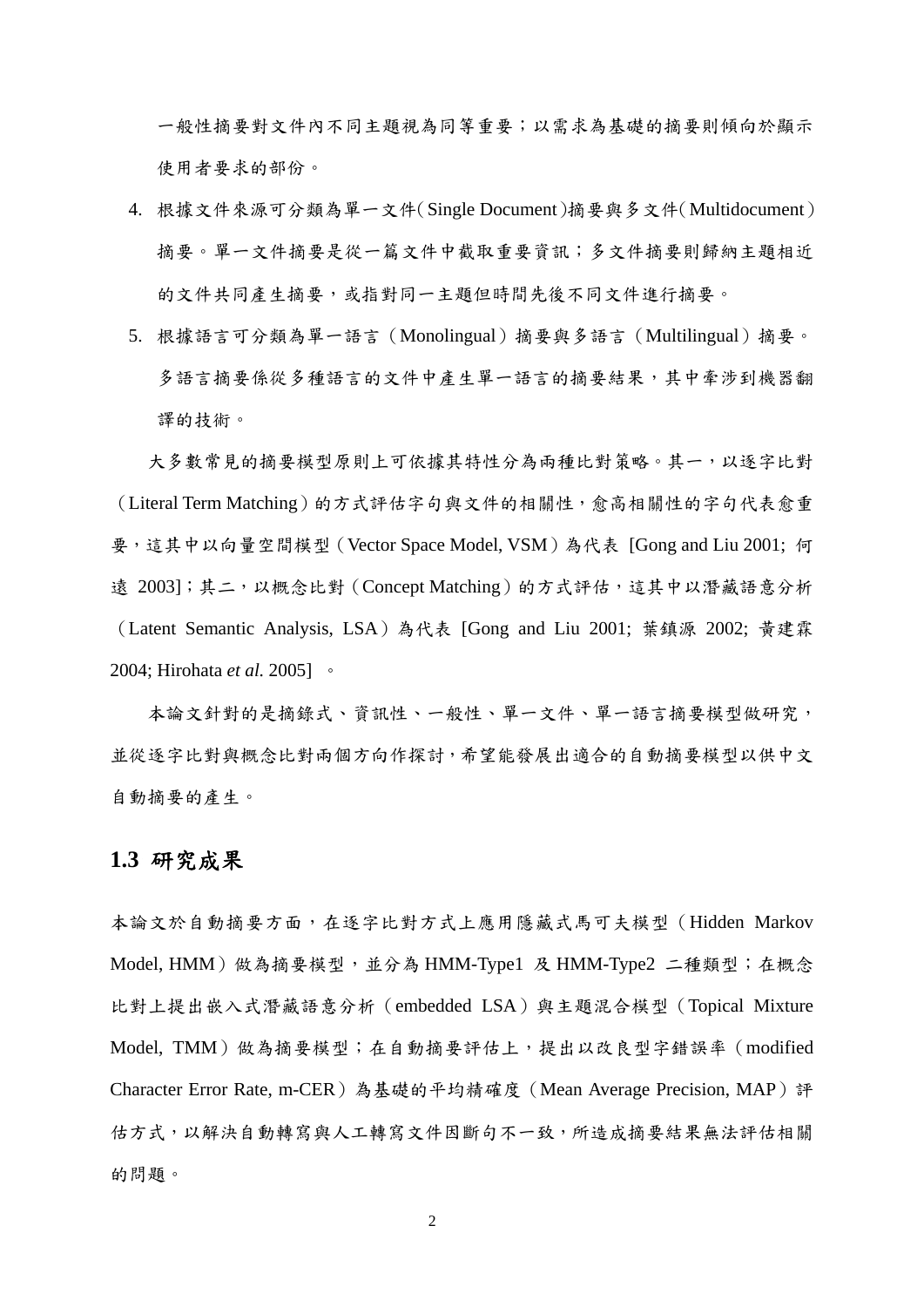經由實驗結果顯示,於摘要模型比較上:使用隱藏式馬可夫模型或主題混合模型其 結果較其它常見方法有顯著的提升,同時主題混合模型在幾乎所有情況下均較隱藏式馬 可夫模型來得佳;於特徵單位比較上:使用雙音節與雙字時,其結果優於使用詞為特徵 單位。

最後,我們也研究摘要模型中主題混合模型在文件分類的適用性,並且文件也能預 先經由上述摘要模型做前處理。初步實驗結果顯示,主題混合模型分類器較常見 *K*-最近 鄰(*K*-Nearest-Neighbor, *K*NN)分類器在分類的效果上有些微的提升。

#### **1.4** 章節安排

本篇論文的章節安排如下:

第二章簡介本論文的理論背景,包括向量空間模型、相關評估、潛藏語意分析、馬 可夫模型、隱藏式馬可夫模型、統計式語言模型與主題混合模型。

第三章介紹本論文所提出的摘要模型,包括嵌入式潛藏語意分析、隱藏式馬可夫模 型-型一、隱藏式馬可夫模型-型二、主題混合模型。

第四章說明本論文的實驗設定,並利用餘弦、ROUGE、平均精準度三種自動摘要 評估方法做實驗,對實驗結果做一分析。

第五章概述分類器模型與提出主題混合模型分類器,並介紹實驗語料。在實驗結果 上,比較主題混合模型分類器和常見 *K*-最近鄰分類器的實驗結果,並分析自動摘要是否 有助於分類器做更精準的分類。

第六章對本論文的主要成果做一總結,並提出結論與未來研究方向。

3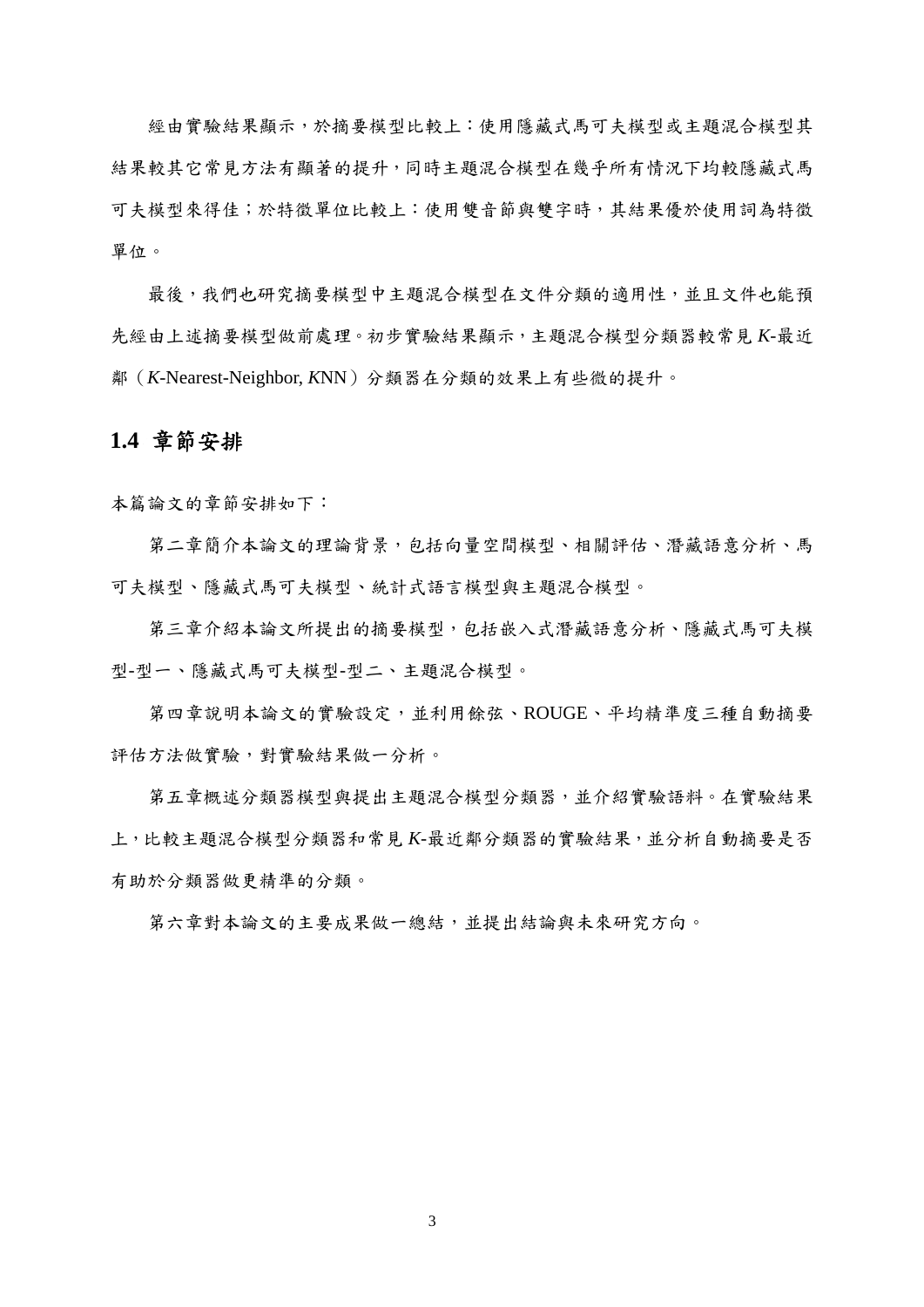## 第 **2** 章 相關文獻探討

自動摘要不是一種新興觀念,在 1950 年代至 1960 年代學者們就已開始在這方面 的研究。因為當時尚無較大的文字語料集,在自然語言處理上也無較為成熟的統 計模型,再加上電腦的計算能力及記憶體的容量也有所限制,因此當時的研究重 點在於精簡的流程處理,著重於下列技術 [Luhn 1959; Edmundson 1969] :

- 文字所在的位置:位於重要段落的字句佔有較高的權重,如第一段或者 位於標題如『簡介、目的、結論』的段落,被視為重要
- 語彙的隱含:字句中包含重要字詞,如『重要的、艱難的』等主題句
- 位置:每一段落的第一句和最後一句被視為重要

雖然上述的方法有效,然而它們非常依賴於特別的寫作格式與風格。例如利 用第一段形成摘要,僅在新聞及新聞雜誌類型的文件中適用。是以本研究試圖能 發展對不同文件類型皆能通用的自動摘要模型,並不專注於特定文件的寫作方式 與風格;換言之,本論文希望所探討的摘要模型,能經過一些處理(訓練)進而 能自動獲得這方面的資訊,如構成摘要的重要語彙。

在回顧自動摘要模型上,可以發現其技術裡的許多重要觀念來自於資訊檢索 (Information Retrieval, IR),此外資訊檢索上許多成功的檢索模型,也被驗證 同樣適用於自動摘要上,如向量空間模型、潛藏式語意分析模型等 [Gong and Liu 2001; 葉鎮源 2002; 何遠 2003; 黃建霖 2004; Hirohata *et al.* 2005] 。

資訊檢索處理的問題是如何依使用者的問句(Query)從大量的文件中找出 相關(即符合使用者需求)的文件;而自動摘要常常假定使用者的需求為 『看 看文件中的最重要的部分是什麼?』 來找出與文件最相關的字句。資訊檢索與自 動摘要的比較,可由圖 2.1 所示。

以下小節介紹幾個自動摘要中常用且來源於資訊檢索的觀念。

4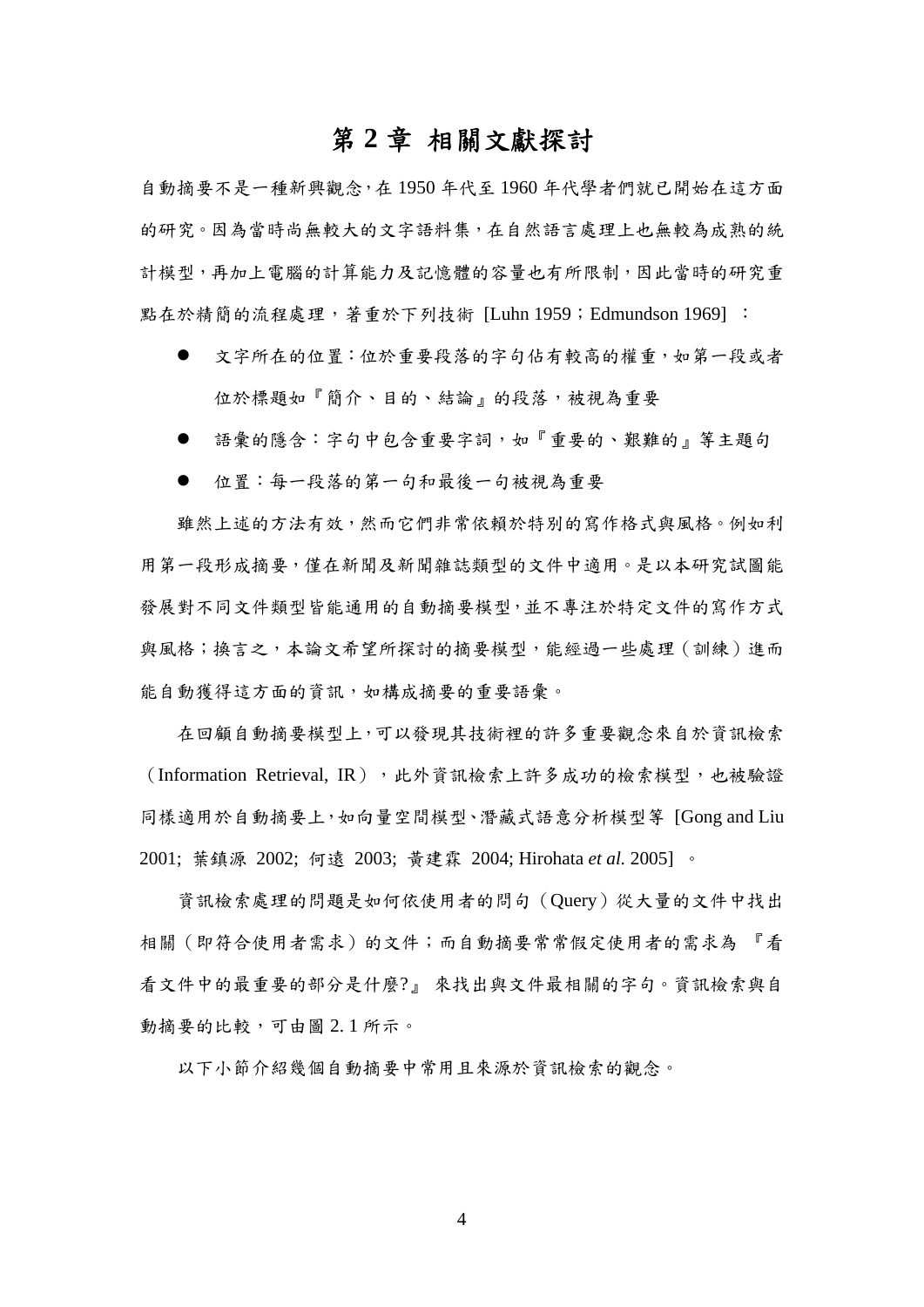

圖 2. 1 資訊檢索與自動摘要比較圖

## **2.1** 向量空間模型(**Vector Space Model, VSM**)

在資訊檢索 (Information Retrieval, IR)領域中,向量空間模型是個典型的檢索 模型 [Baeza-Yates *et al.* 1999]。其將每一篇文件 *<sup>j</sup> d* 與問句 *q* 視為一 *T*-維的向量(*T* 是索引特徵的總數):

$$
\vec{d}_j = (w_{1,j}, w_{2,j}, ..., w_{T,j})
$$
\n(2.1)

$$
\vec{q} = (w_{1,q}, w_{2,q}, ..., w_{T,q})
$$
\n(2.2)

向量的權重 w<sub>i,j</sub> 代表索引特徵 i 在文件 d<sub>j</sub> 的權重,其計算常使用 詞頻-反文件頻 (Term Frequency-Inverse Document Frequency, TF-IDF)乘積來表示。詞頻統計 其出現的頻率來決定其重要性,越常出現愈重要,其值經由正規化算出;反文件 頻用以決定一索引特徵是否具有鑑別力,如一索引特徵在每一篇文件都存在(如 中文:的、了),則應降低其權重,上述討論可由以下數學式來表示:

$$
w_{i,j} = tf_{i,j} * idf_i = \frac{freq_{i,j}}{\max_{h} freq_{h,j}} * \log \frac{N}{n_i}
$$
 (2.3)

其中

$$
freq_{i,j} \; : \; \n\hat{\mathbf{x}}\, \vec{\mathbf{y}}\, \vec{\mathbf{x}}\, \vec{\mathbf{x}}\, \vec{\mathbf{x}}\, \vec{\mathbf{x}}\, \vec{\mathbf{x}}\, \vec{\mathbf{y}}\, \vec{\mathbf{y}}\, \vec{\mathbf{x}}\, \vec{\mathbf{x}}\, \vec{\mathbf{y}}\, \vec{\mathbf{y}}\, \vec{\mathbf{x}}\, \vec{\mathbf{y}}\, \vec{\mathbf{y}}\, \vec{\mathbf{y}}\, \vec{\mathbf{y}}\, \vec{\mathbf{y}}\, \vec{\mathbf{y}}\, \vec{\mathbf{y}}\, \vec{\mathbf{y}}\, \vec{\mathbf{y}}\, \vec{\mathbf{y}}\, \vec{\mathbf{y}}\, \vec{\mathbf{y}}\, \vec{\mathbf{y}}\, \vec{\mathbf{y}}\, \vec{\mathbf{y}}\, \vec{\mathbf{y}}\, \vec{\mathbf{y}}\, \vec{\mathbf{y}}\, \vec{\mathbf{y}}\, \vec{\mathbf{y}}\, \vec{\mathbf{y}}\, \vec{\mathbf{y}}\, \vec{\mathbf{y}}\, \vec{\mathbf{y}}\, \vec{\mathbf{y}}\, \vec{\mathbf{y}}\, \vec{\mathbf{y}}\, \vec{\mathbf{y}}\, \vec{\mathbf{y}}\, \vec{\mathbf{y}}\, \vec{\mathbf{y}}\, \vec{\mathbf{y}}\, \vec{\mathbf{y}}\, \vec{\mathbf{y}}\, \vec{\mathbf{y}}\, \vec{\mathbf{y}}\, \vec{\mathbf{y}}\, \vec{\mathbf{y}}\, \vec{\mathbf{y}}\, \vec{\mathbf{y}}\, \vec{\mathbf{y}}\, \vec{\mathbf{y}}\, \vec{\mathbf{y}}\, \vec{\mathbf{y}}\, \vec{\mathbf{y}}\, \vec{\mathbf{y}}\, \vec{\mathbf{y}}\, \vec{\mathbf{y}}\, \vec{\mathbf{y}}\, \vec{\mathbf{y}}\, \vec{\mathbf{y}}\, \vec{\mathbf{y}}\, \vec{\mathbf{y}}\, \vec{\mathbf{y}}\, \vec{\mathbf{y}}\, \vec{\mathbf{y}}\, \vec{\mathbf{y}}\, \vec{\mathbf{y}}\, \vec{\mathbf{y}}\, \vec{\mathbf{y}}\, \vec{\mathbf{y}}\, \vec{\mathbf
$$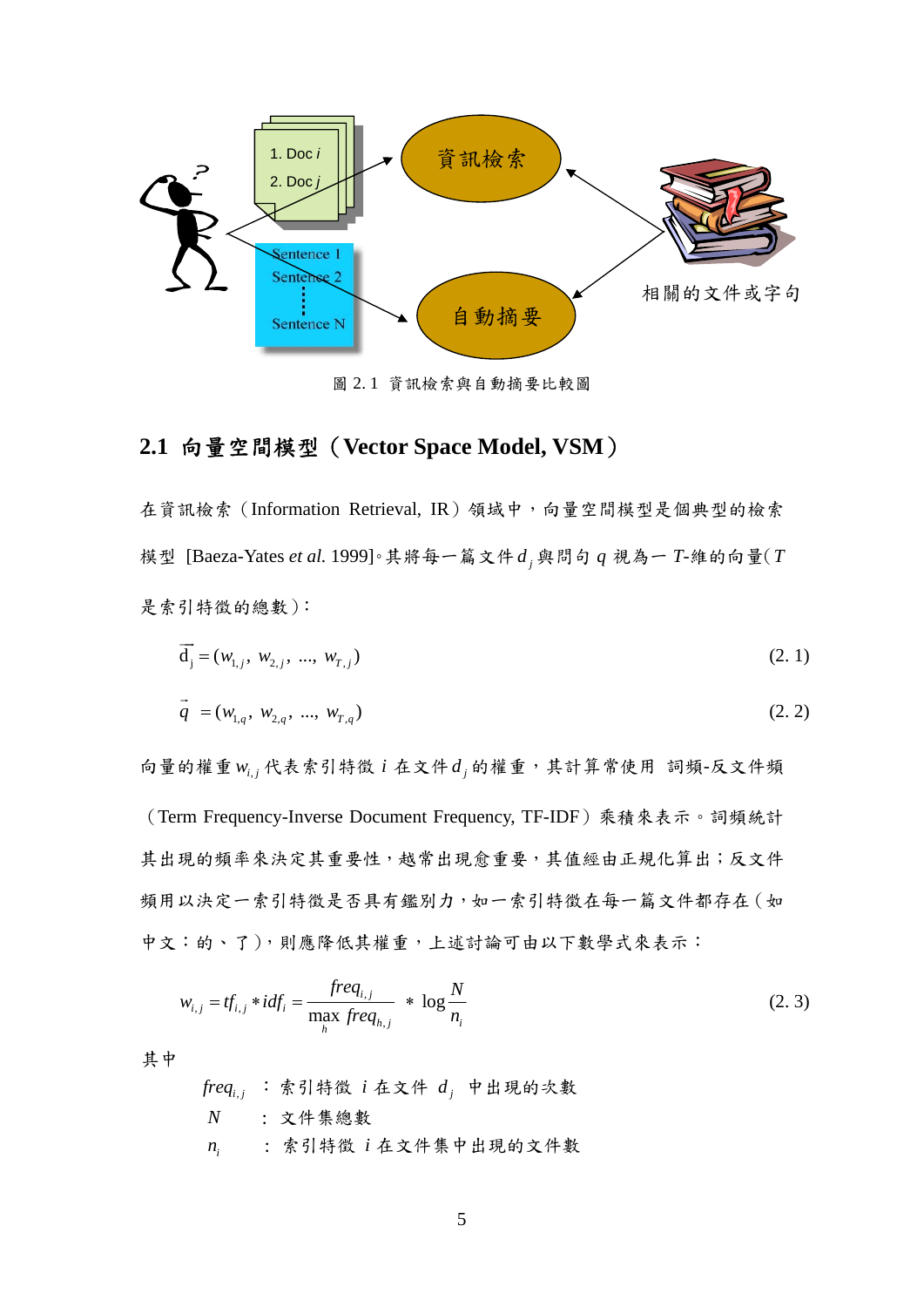最後每一篇文件 *<sup>j</sup> d* 與問句 *q* 經由估測兩向量的餘弦(Cosine)值來決定其相關性:

$$
sim(d_j, q) = \frac{\overrightarrow{d_j} \cdot \overrightarrow{q}}{|\overrightarrow{d_j}| \times |\overrightarrow{q}|} = \frac{\sum_{i=1}^{T} w_{i,j} \times w_{i,q}}{\sqrt{\sum_{i=1}^{T} w_{i,j}^2} \times \sqrt{\sum_{i=1}^{T} w_{i,q}^2}}
$$
\n(2.4)

近年來有學者應用向量空間模型於自動摘要上,其拿整篇文件做問句 (Query)去檢索文件中的每一字句,得到一相關度排名(句排名),並依摘要比 例將字句摘錄出來形成摘要 [何遠 2003]。

### **2.2** 相關評估(**Relevance Measure, RM**)

Gong 提出使用相關評估的方法來產生摘要 [Gong and Liu 2001],其方法主要以 向量空間模型為基礎,試圖找出文件中不同主題的重要字句為標的,其步驟如下:

- 1. 將文件  $D$  斷句,  $D = \{S_1, S_2, \ldots, S_j, \ldots, S_N\}$ , 這些字句  $S_i$ 用來組成候選 句 *S*
- $2.$  對於每一字句  $S_i$  產生詞頻 (Term-Frequency, TF) 向量 $S_i$  $\overline{\phantom{a}}$ ,以及對於 整篇文件 *D* 的詞頻向量 *D*  $\overline{\phantom{a}}$
- 3. 對於 S 中每一字句  $S_i$ ,估測  $S_i$  $\overline{\phantom{a}}$ 與 *D*  $\overline{\phantom{a}}$ 之間的相關分數(餘弦分數)
- 4. 選取最大相關分數的字句 *<sup>k</sup> S* ,並將其置於摘要中
- 5. 將  $S_k$ 自  $S$  中移除, 並將  $S_k$  中所含的字詞自文件  $D$  中移除; 並重新計 算向量 *D*  $\overline{\phantom{a}}$
- 6. 如摘要的字句達到摘要比例的量則終止運算,否則回到步驟 3 執行

本方法在步驟 4 中,選取文件中最大的相關分數的字句,代表其含有文件的 主要意涵。為了使相關分數所選取到的摘要可覆蓋整篇文件的主要主題,是以在 步驟 5 去除第 *k* 句中所含的字詞,讓接下來所選取的字句與第 *k* 句具有最小重 覆,此傾向於所摘要的字句間具有最小的重覆。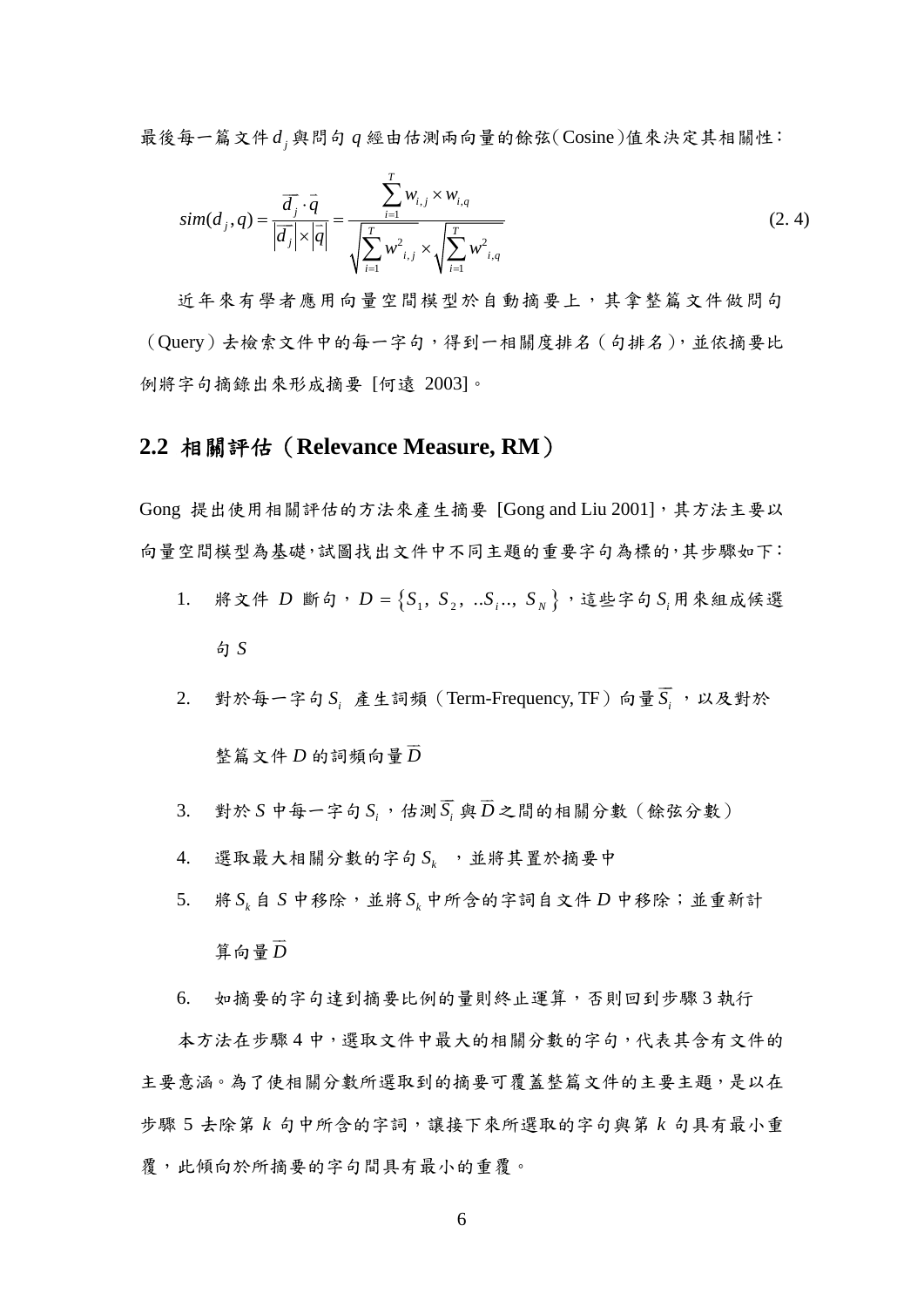### **2.3** 潛藏語意分析(**Latent Semantic Analysis, LSA**)

潛藏語意分析 [G. Furnas *et al.* 1988; Bellegarda 2000] 是基於線性代數方法為核 心的模型,包括了奇異值分解 (Singular Value Decomposition, SVD)與維度約化 (Dimension Reduction)兩個處理過程。LSA 的應用非常廣泛,諸如同義詞建構、 判斷字詞與字句間的關係、跨語言語言模型調適(Language Model Adaptation) [KIM *et al.* 2004]、與自動摘要 [Gong and Liu 2001; 葉鎮源 2002] 等。

#### **2.3.1** 索引與字句矩陣

在進行奇異值分解之前,要將文件轉換成 索引-字句矩陣(Term-Sentence Matrix)。假設一篇文件中不同的索引字或詞有 *M* 個,此外文件可斷句成 *N* 句。

 $m \times \hat{p}$  ,  $m \times \hat{p}$  ,  $\hat{p}$  and  $\hat{p}$  and  $\hat{p}$  and  $\hat{p}$  and  $\hat{p}$  and  $\hat{p}$  and  $\hat{p}$  and  $\hat{p}$  and  $\hat{p}$  and  $\hat{p}$  and  $\hat{p}$  and  $\hat{p}$  and  $\hat{p}$  and  $\hat{p}$  and  $\hat{p}$  and  $\hat{p}$  and  $\$ 對數-熵(Log-Entropy)來計算 [Bellegarda 2000; Giles *et al.* 2003] :

$$
w_{ij} = l_{ij} \times g_i \tag{2.5}
$$

*ij l* 代表索引 *i* 在字句 *j* 的對數權重, *<sup>i</sup> g* 代表索引 *i* 的熵權重:

 $l_{ii} = \log(1 + f_{ii})$  (2. 6)

$$
g_i = 1 - \varepsilon_i \tag{2.7}
$$

其中

: *ij fij* 索引 在字句 中出現的次數

1 : *ij ij N ij j <sup>f</sup> pij f* = ∑ 索引 在字句 中的機率值 = *<sup>i</sup>* <sup>ε</sup> :索引 *i* 在字句中的正規化熵值 1 <sup>1</sup> log log *N ij ij j <sup>p</sup> <sup>p</sup> <sup>N</sup>* <sup>=</sup> = − ∑ ,即0 1 *<sup>i</sup>* ≤ ≤ <sup>ε</sup> 。 *<sup>i</sup>* <sup>ε</sup> <sup>越</sup> 接近 0 代表索引 *i* 在越少的字句中出現,越具有鑑別力 *N* :字句數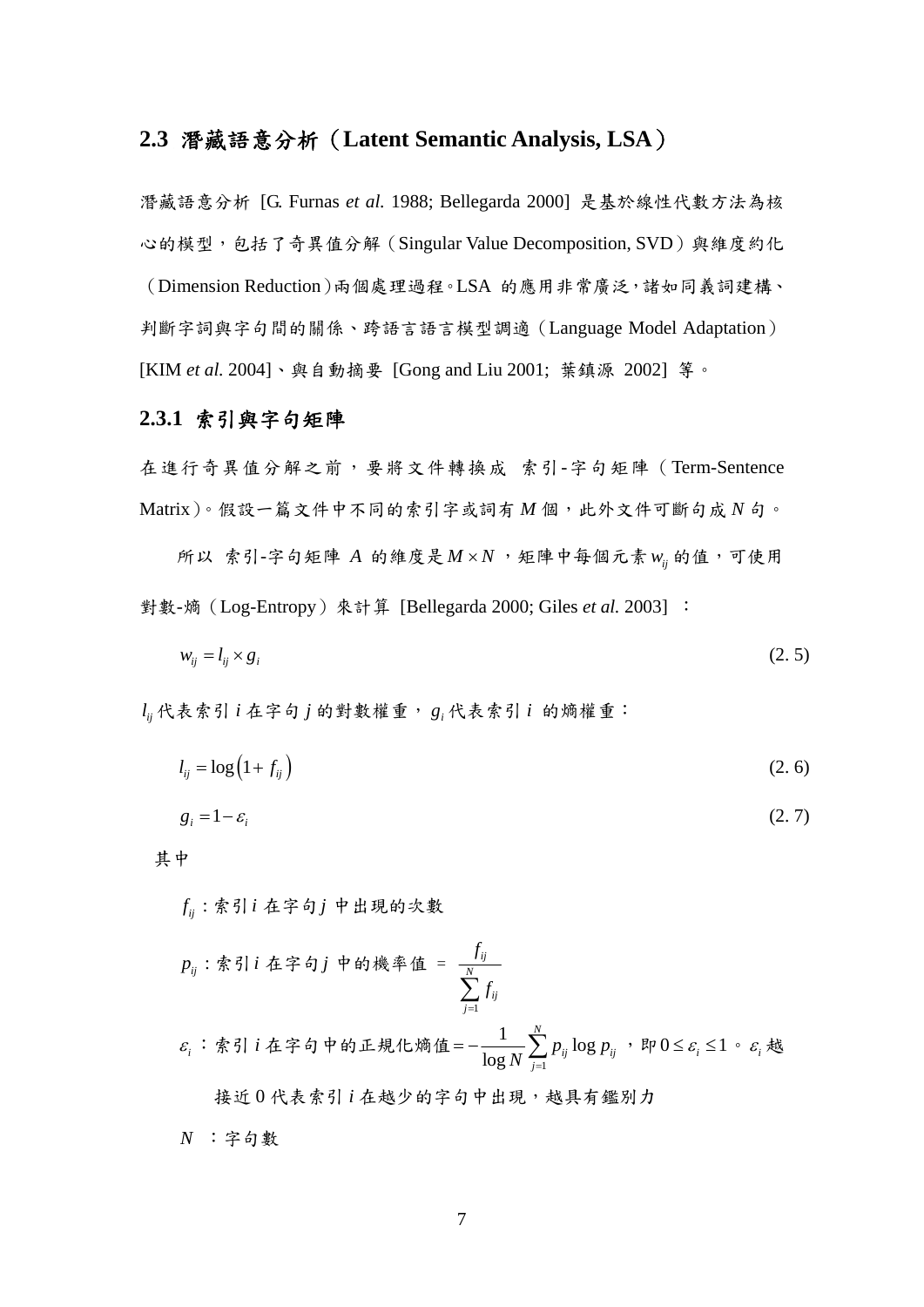

圖 2. 2 奇異值分解圖示

使用 Log-Entropy 權重的方式在大部份潛藏語意分析為基礎的實驗中皆有 不錯的效果 [Berry and Browne, 1999; Bellegarda 2000]。

#### **2.3.2** 奇異值分解(**Singular Value Decomposition, SVD**)

建立好索引-字句矩陣之後,便可進行奇異值分解:

 $A = U \sum V^{T}$  (2. 8)

其中∑ 是 *R*× *R*維的對角奇異值矩陣,*U* 是*M* × *R*維的左奇異向量(Left Singular Vector)矩陣, *<sup>T</sup> V* 是 *R*× *N* 維的右奇異向量(Right Singular Vector)矩陣,奇異 值分解如圖 2. 2 所示。

經過奇異值分解後,索引和字句都被投影到新的空間,稱為潛藏語意空間  $(LSA Space)$ , 此空間的維度是  $R$ 維,  $R \rightarrow M$  與  $N \circ 4$  的話說, 奇異值分解 透過降維的方式,將在高維度(M與N)內互不相關的索引與字句,投影到低 維度的同一空間內,如此即可於潛藏語意空間估測其相關性。

#### **2.3.3** 潛藏語意分析摘要模型

Gong 提出應用潛藏語意分析於摘要模型上 [Gong and Liu 2001],其方法如下:

1. 將文件  $D$  斷句,  $D = \{S_1, S_2, ... S_i, S_N\}$ , 這些字句  $S_i$ 用來組成候選  $S$ 

,設 *k*=1

2. 由 *D* 建立 索引×字句矩陣 *A*

3. 對 A 進行奇異值分解,在右奇異向量 (Right Singular Vector)矩陣  $V^{\dagger}$ 中,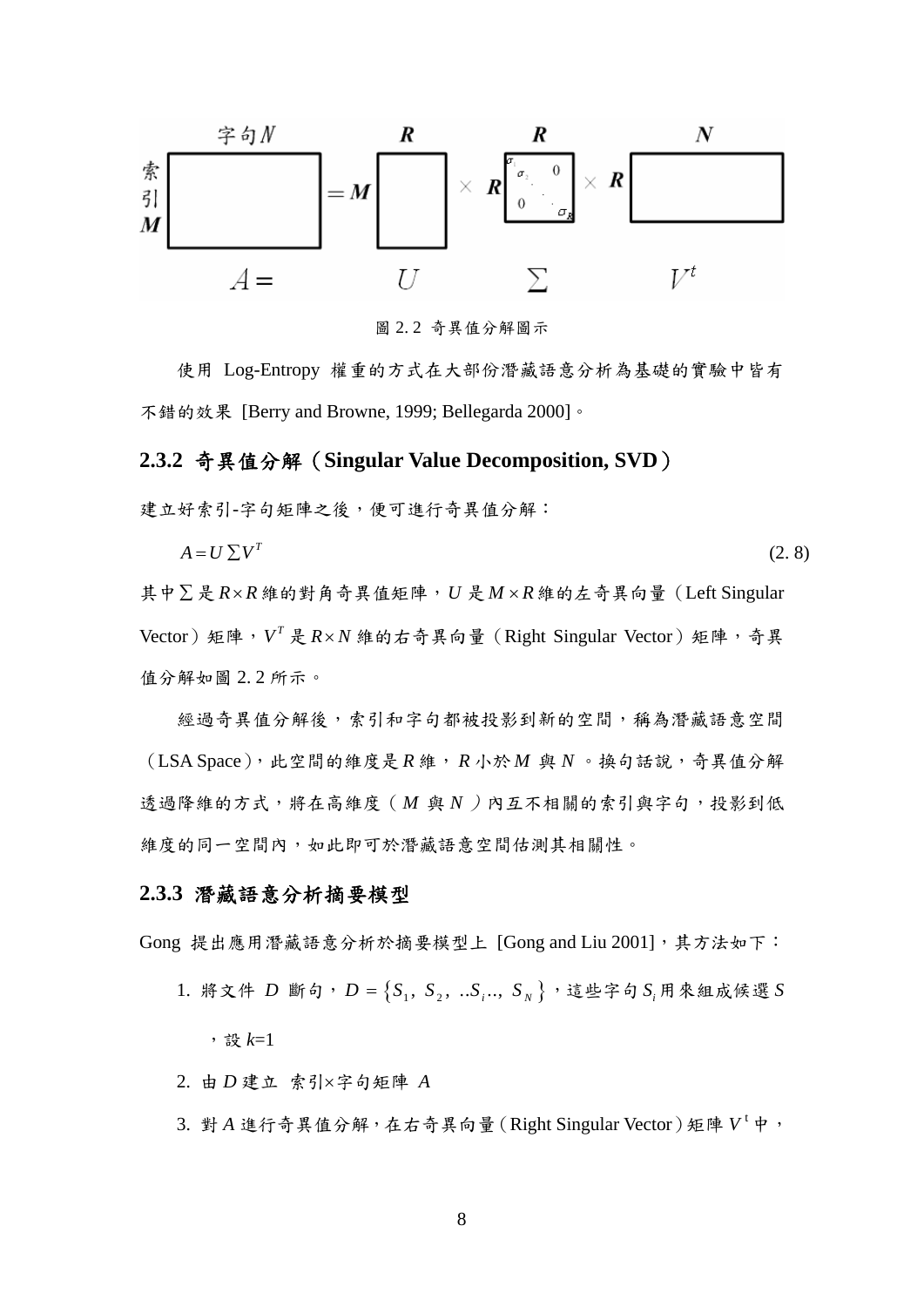

圖 2. 3 潛藏語意分析摘要模型示意圖

每一字句 S<sub>i</sub> 可由 V<sup>t</sup> 中的行向量 [v<sub>i1</sub>, v<sub>i2</sub>, ..., v<sub>iR</sub>]<sup>T</sup> 表示

4. 在 *V* <sup>t</sup> 中選取第 *k* 個右奇異向量(列向量)

5. 由上述向量中,選取含有最大索引值所對應的字句,將其加入摘要中

6. 如 *k* 達到摘要比例的量則終止運算,否則將 *k* 加 1,並執行步驟 4

此方法假設,每一奇異值分別代表一概念或主題。是以奇異值所對應到的列 向量(*V* <sup>t</sup>中某一列),用以描述各字句所能表達的概念或主題。因奇異值矩陣∑ 是經由遞減排序,是以第 k 個所選取的列向量,代表第 k 名重要的概念或主題, 而其含有最大索引值所對應的字句就代表第 *k* 名重要的字句;且每一右奇異向量 是相互獨立,是以所選取的字句間具有最小的重覆,如圖 2.3 所示。

*A*代表原索引-字句矩陣,∑ 是 *R*× *R* 維的對角奇異值矩陣、*U* 是*M* × *R*維代 表索引在此語意空間的表示法、 *<sup>T</sup> V* 是 *R*× *N* 維代表字句在此語意空間的表示法。 如在 *<sup>T</sup> V* 的第 1 個右奇異向量(列向量),以第 2 個索引值為最大,是以將其所對 應原始文件 *D* 中的第2句加入摘要;同理,第2個右奇異向量,加入第 N 句。

### **2.4** 馬可夫模型(**Markov Model**)

隱藏式馬可夫模型是由馬可夫模型演變而來,根據 [Rabiner *et al.* 1989] 馬可夫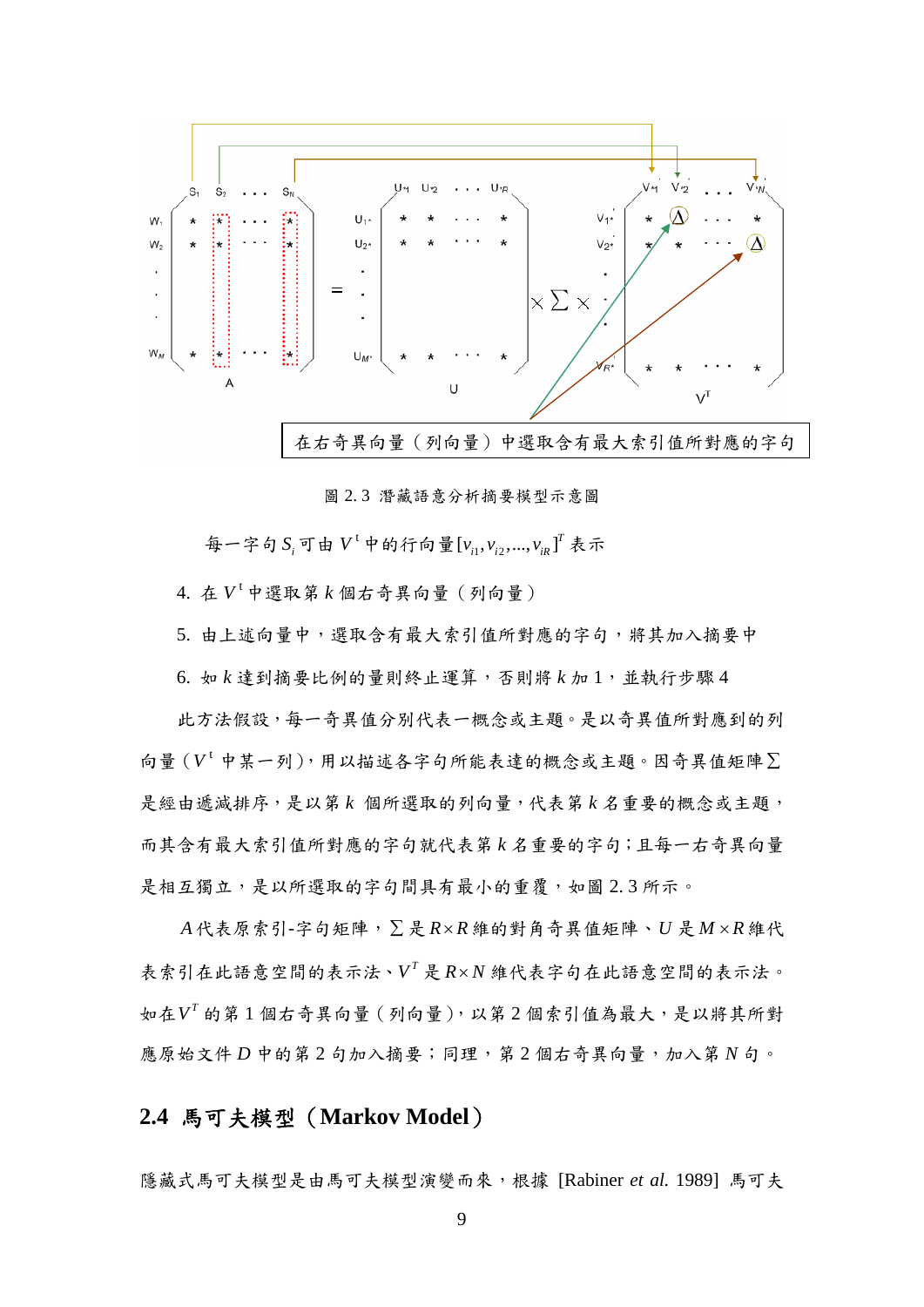模型之相關定義,如下所示:

定理 1: 若隨機過程 (Stochastic Process)  $\{S_t, t \geq 0\}$  中, 第  $t+1$  的時間狀態 只和第 *t* 的時間狀態有關,並與之前的時間狀態無關:

$$
p\left\{S_{t+1}=S_{t+1}\mid S_0=s_0, S_1=s_1, ..., S_t=s_t\right\}=p\left\{S_{t+1}=S_{t+1}\mid S_t=s_t\right\}
$$
(2.9)

則稱這個隨機過程為一階馬可夫鏈(First Order Markov Chain),此乃馬可夫 模型中最簡單的模型。

 $-\mathbb{E}$ 馬可夫鏈在  $N$  個狀態下,可用三個元素來表示 $(S, A, \Pi)$ 

● S 表示所有狀態的集合,  $S = \{S_1, S_2, ..., S_N\}$ , 其中  $N$ 為狀態的個數

\n- • 
$$
A = (a_{ij})
$$
代表状態韓移機率短中, $a_{ij} = p\{S_{t+1} = s_j | S_t = s_i\}$ , 1 ≤ *i*, *j* ≤ *N*
\n- 表示從状態*i* 郸到状態*j* 的機率,且公領満是  $a_{ij} \geq 0$ ,  $\sum_{j=1}^{N} a_{ij} = 1$
\n

\n- ■ 
$$
\Pi = (\pi_i) \land \forall
$$
 雷
\n- h
\n- h
\n- h
\n- h
\n- h
\n- h
\n- h
\n- h
\n- h
\n- h
\n- h
\n- h
\n- h
\n- h
\n- h
\n- h
\n- h
\n- h
\n- h
\n- h
\n- h
\n- h
\n- h
\n- h
\n- h
\n- h
\n- h
\n- h
\n- h
\n- h
\n- h
\n- h
\n- h
\n- h
\n- h
\n- h
\n- h
\n- h
\n- h
\n- h
\n- h
\n- h
\n- h
\n- h
\n- h
\n- h
\n- h
\n- h
\n- h
\n- h
\n- h
\n- h
\n- h
\n- h
\n- h
\n- h
\n- h
\n- h
\n- h
\n- h
\n- h
\n- h
\n- h
\n- h
\n- h
\n- h
\n- h
\n- h
\n- h
\n- h
\n- h
\n- h
\n- h
\n- h
\n- h
\n- h
\n- h
\n- h
\n- h
\n- h
\n- h
\n- h
\n- h
\n- h
\n- h
\n- h
\n- h
\n- h
\n- h
\n- h
\n- h
\n- h
\n- h
\n- h
\n- h
\n- h
\n- h
\n- h
\n- h
\n- h
\n- h
\n- h
\n- h
\n- h
\n- 

時,状態為
$$
i
$$
的機率,且需要入 $\pi_i = 1$ 的條体

若馬可夫鏈中每一時間的可能狀態均來自一有限集合  $S = \{s_1, s_2, ..., s_N\}$ ,則稱 之為有限狀態馬可夫鏈(Finite State Markov Chain)。

定理 2:若隨機過程 {S,, t≥0} 的轉移機率 a<sub>ii</sub> 不隨時間改變, 也就是說滿足性質:

$$
p\left\{S_{t+1} = s_j \mid S_t = s_i\right\} = p\left\{S_2 = s_j \mid S_1 = s_i\right\} = a_{ij}
$$
\n(2.10)

則稱為穩定型之有限狀態馬可夫鏈(Stationary Finite State Markov Chain)。 滿足上述定理 1 與定理 2 的隨機過程即可稱之為馬可夫鏈或具有馬可夫之性質。

### **2.5** 隱藏式馬可夫模型(**Hidden Markov Model, HMM**)

隱藏式馬可夫模型最早是由 Baum 和 Petrie 在 1966 年所發展出來 [Baum *et al.* 1966], 其植基於統計的機率模型, 並於近十幾年來逐漸被廣泛應用, 概因其擁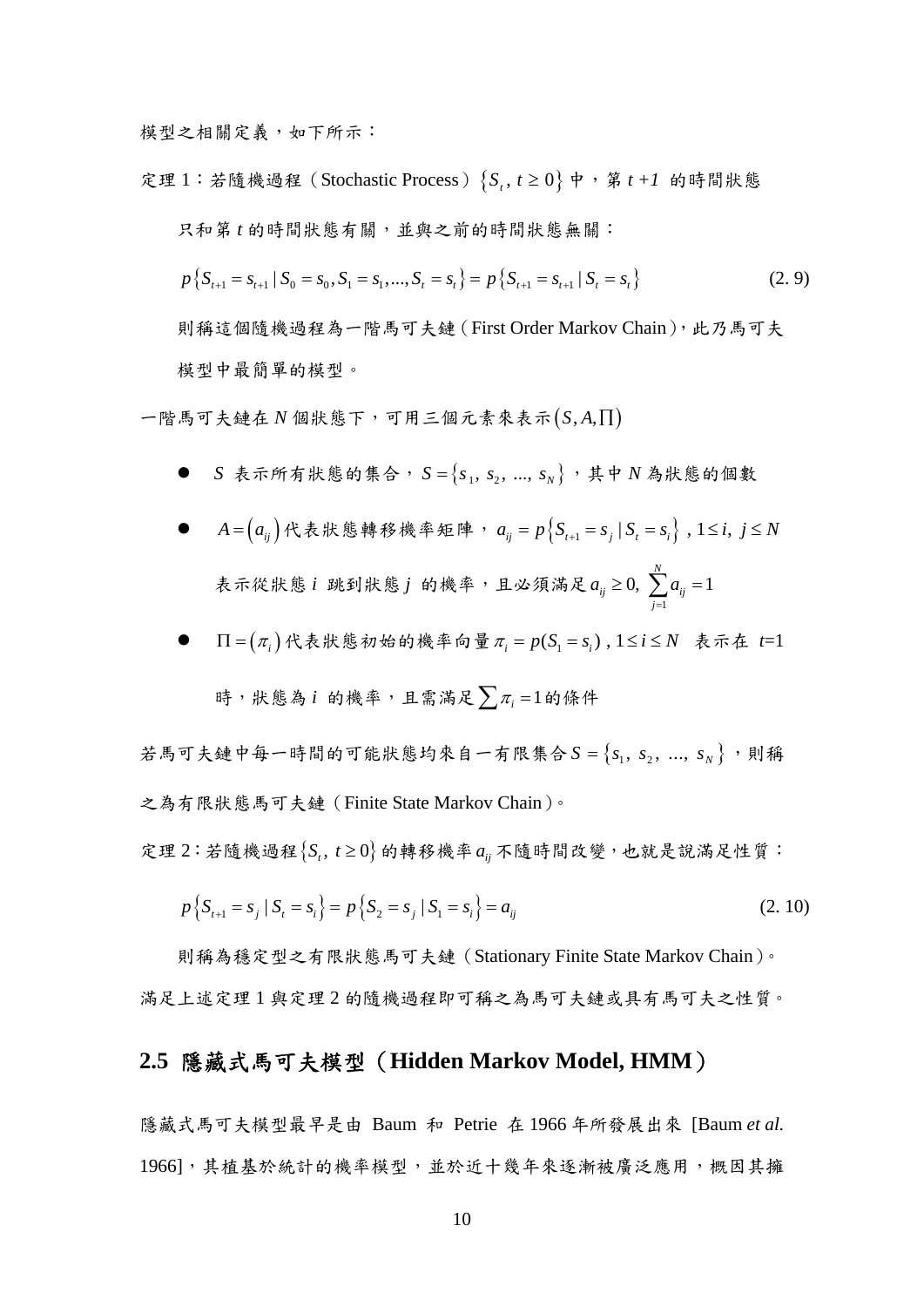有豐富的數學架構及基礎能夠成功地解決所欲處理的問題。

目前,除了被廣泛應用在語音辨識(Speech Recognition)[Rabiner *et al.* 1989] 、自然語言 [Thede *et al.* 1999] 處理,甚至被應用於影像處理(Image Processing)之分析 [Aas *et al.* 1999] 與網路通訊 [Salamatian *et al.* 2001] 上。

根據 [Rabiner *et al.* 1989]對離散型隱藏式馬可夫模型之定義為:它是一個雙 層隨機程序,包含了隱藏的狀態層和可觀察的輸出層;隱藏層無法直接觀察,但 可從另一能產生輸出序列之輸出層觀察得出。

 $R$  藏式馬可夫模型在  $N$  個狀態下,可用四個元素來表示 $(S,\Pi,A,B)$ 

(一) 符號的表示意義如下:

- S 表示所有狀態的集合,  $S = \{S_1, S_2, ..., S_N\}$ , 其中 N 為狀態的個數
- $V = \{v_1, v_2, ..., v_M\}$ 代表可觀察輸出的集合,其中 *M* 為所有可能輸出符 號的數目
- $O = \{O_1, O_2, ... O_r, o_r\}$ 表示可觀察的輸出序列,  $O_r$ 代表在時間  $t \in \mathcal{F}$ , 對 於任一狀態所有可能產生的觀察輸出符號,且需滿足  $o$  ∈ *V*

(二) 模型的參數為:

 $\Pi = (\pi_i)$ 代表狀態初始的機率向量 $\pi_i = p(S_i = s_i)$ ,  $1 \le i \le N$  表示在 t=1 時,狀態為 i 的機率,且需滿足 1 1 *N i i* π  $\sum_{i=1}$   $\pi$ <sub>i</sub> = 1 的條件

●  $A = (a_{ij})$ 代表狀態轉移機率矩陣,  $a_{ij} = p\{S_{i+1} = s_j | S_i = s_i\}$ ,  $1 \le i, j \le N$ 表示從狀態 *i* 跳到狀態 *j* 的機率,且必須滿足 1 0,  $\sum a_{ii} = 1$ *N*  $\alpha_{ij}$   $\leq$  0,  $\angle$   $\omega_{ij}$ *j*  $a_{ii} \geq 0$ ,  $\sum a$  $\geq 0, \sum_{j=1}^{\ } a_{ij} =$ 

 $B = \{b_i(k)\}\nmid k$  表 可 觀 察 輸 出 矩 陣  $b_i(k) = p\{o_i = v_k | S_i = s_j\}$ , 1≤ *j* ≤ N, 1 ≤ k ≤ M, 表示在狀態為 j 時, v<sub>k</sub> 的發生機率,且滿足  $(k) = 1$ 1 *K*  $\sum b_j(k) =$ *k* =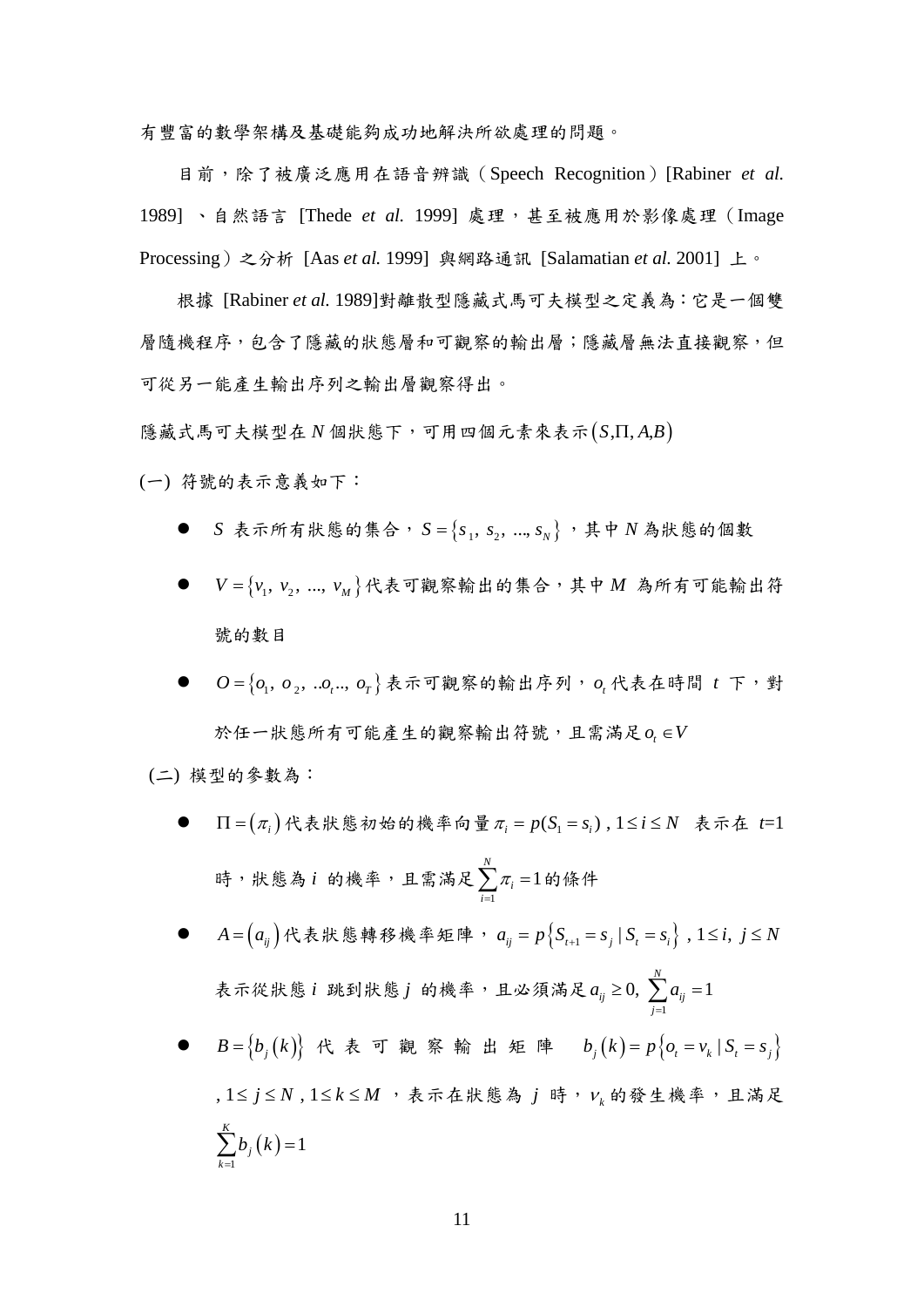隱藏狀態層



可觀察輸出層

圖 2. 4 隱藏式馬可夫示意圖

當適當地決定Π 、*A* 和 *B* 時,隱藏式馬可夫模型的產生過程、運作方式如下:

 $1.$  根據起始狀態機率分佈 $\Pi$  決定  $S_1$ 

2. 設定 *t*=1。

 $3.$ 由 $b_{\scriptscriptstyle S_i}(k)$ 的機率分佈產生 $o_i$ 

4. 由狀態轉移機率矩陣  $a_{S, S_{t+1}}$  的機率分佈決定  $S_{t+1}$ 

 $5.$  設定  $t=t+1$ , 當  $t$ / $T$  時回到步驟  $3$ , 否則結束程式。

上述的步驟,可由圖 2. 4 所示。

# **2.6** 統計式語言模型(**Statistical Language Model, SLM**)

以統計式語言模型(Statistical Language Model, SLM),來觀察字詞間可能相接的 情形,已被廣泛於語音辨識器上 [Rosenfeld 2000; Siivola et al. 2001], 給定一長 度為  $n$  之詞串  $W$ ,  $W = w_1, w_2, ..., w_n$ , 要估測  $W$  的機率,  $P(W)$ , 可以利用連鎖 律(Chain Rule)將其分解: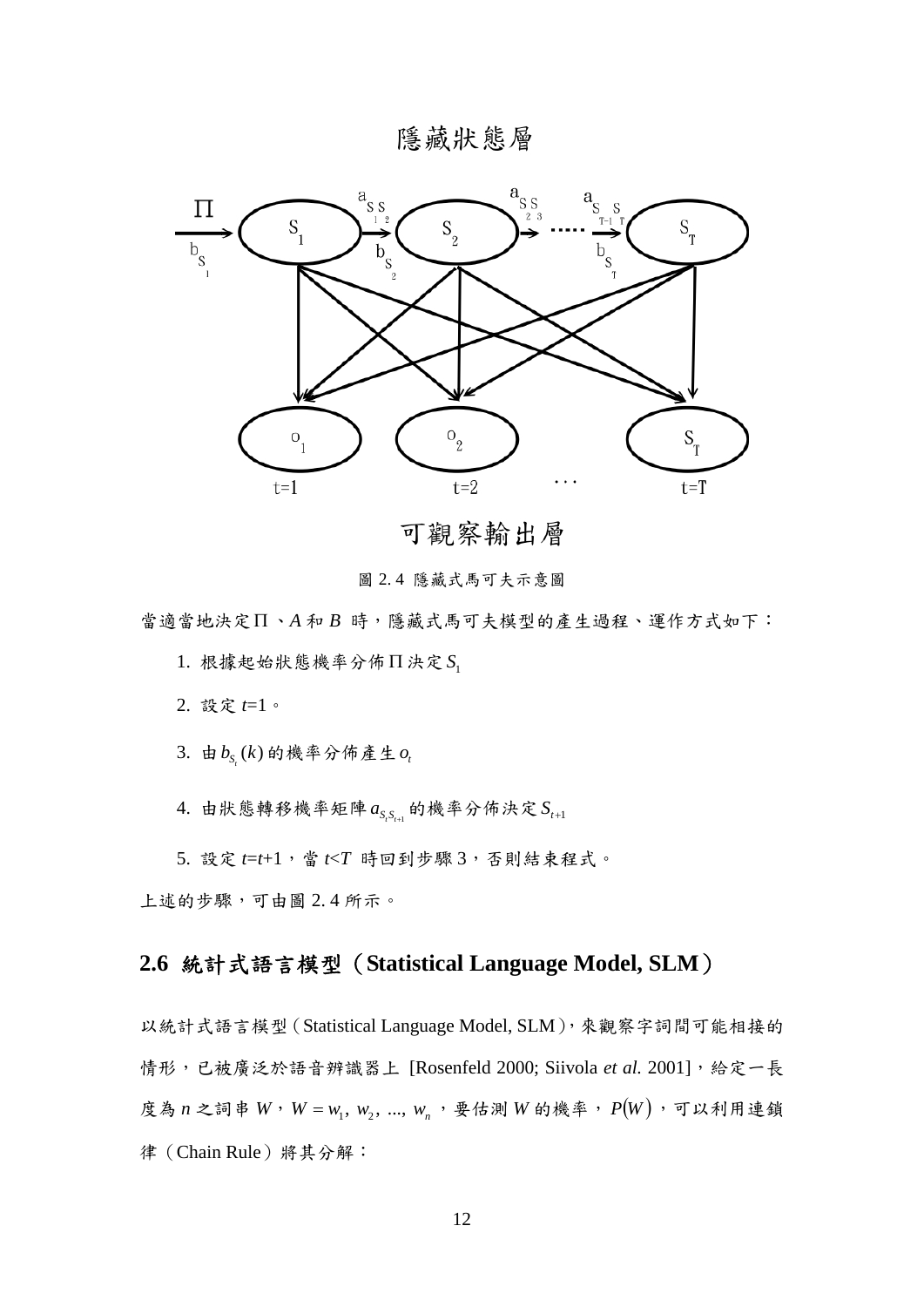$$
P(W) = P(w_1)P(w_2,..., w_n | w_1)
$$
  
=  $P(w_1)P(w_2 | w_1)P(w_3,..., w_n | w_1, w_2)$   
=  $\prod_{i=1}^n P(w_i | w_1,..., w_{i-1})$   
=  $\prod_{i=1}^n P(w_i | h_i)$  (2. 11)

其中  $h_i$ 是詞  $w_i$ 的歷史詞串 (history),  $h_i = w_1, \ldots, w_{i-1}$ 。

假設|*V* | 為詞典大小,則式(2.11)中 ( ) *P wi hi* | 的 *wi* 與歷史詞串 *<sup>i</sup> h* 之參數量為 | |*<sup>i</sup> V* ,此為一極其龐大的計算量而無法估測,勢必要做簡化。是以 *N-*連語言模型 廣泛的被使用來處理這個問題,*N* 連語言模型是帶入 *N* −1階馬可夫模型假設, 即假設詞 *wi*的出現只與其前面 *N* −1個詞有關聯,而與 *N* −1個詞以前的詞沒有關 聯,所以式(2.11)可以改寫成:

$$
P(W) = \prod_{i=1}^{n} P(w_i | h_i) = \prod_{i=1}^{n} P(w_i | w_{i-N+1}, ..., w_{i-1})
$$
\n(2.12)

如三連語言模型(Tri-gram Language Model)可表示成

$$
P(W) = \prod_{i=1}^{n} P(w_i \mid w_{i-2}, w_{i-1})
$$
\n(2.13)

要估測式(2.13) 中的  $P(w_i | w_{i-2}, w_{i-1})$  可使用最大相似度估測法(Maximum Likelihood Estimation, MLE) 得到:

$$
P(w_i | w_{i-2}, w_{i-1}) = \frac{C(w_{i-2}, w_{i-1}, w_i)}{C(w_{i-2}, w_{i-1})}
$$
\n(2.14)

 $C(w_{i-2}, w_{i-1}, w_i)$  與  $C(w_{i-2}, w_{i-1})$ , 分別為  $w_{i-2}, w_{i-1}, w_i$  同時出現的次數與 **w**<sub>i-2</sub>, w<sub>i-1</sub>同時出現的次數

## **2.7** 主題混合模型(**Topical Mixture Model, TMM**)

主題混合模型最早由 [Chen *et al.* 2004b; Chen 2005] 所提出並使用於語音文件 檢索上。在傳統資訊檢索上,給定一使用者查詢 Query  $Q = q_1 q_2... q_n... q_N$ , 一文件  $D_i$  可根據其機率  $p(D_i | Q)$ , 得到相關程度的排名,經貝式定理可表示為:

$$
p(D_i | Q) = \frac{p(Q | D_i) p(D_i)}{p(Q)}
$$
\n(2.15)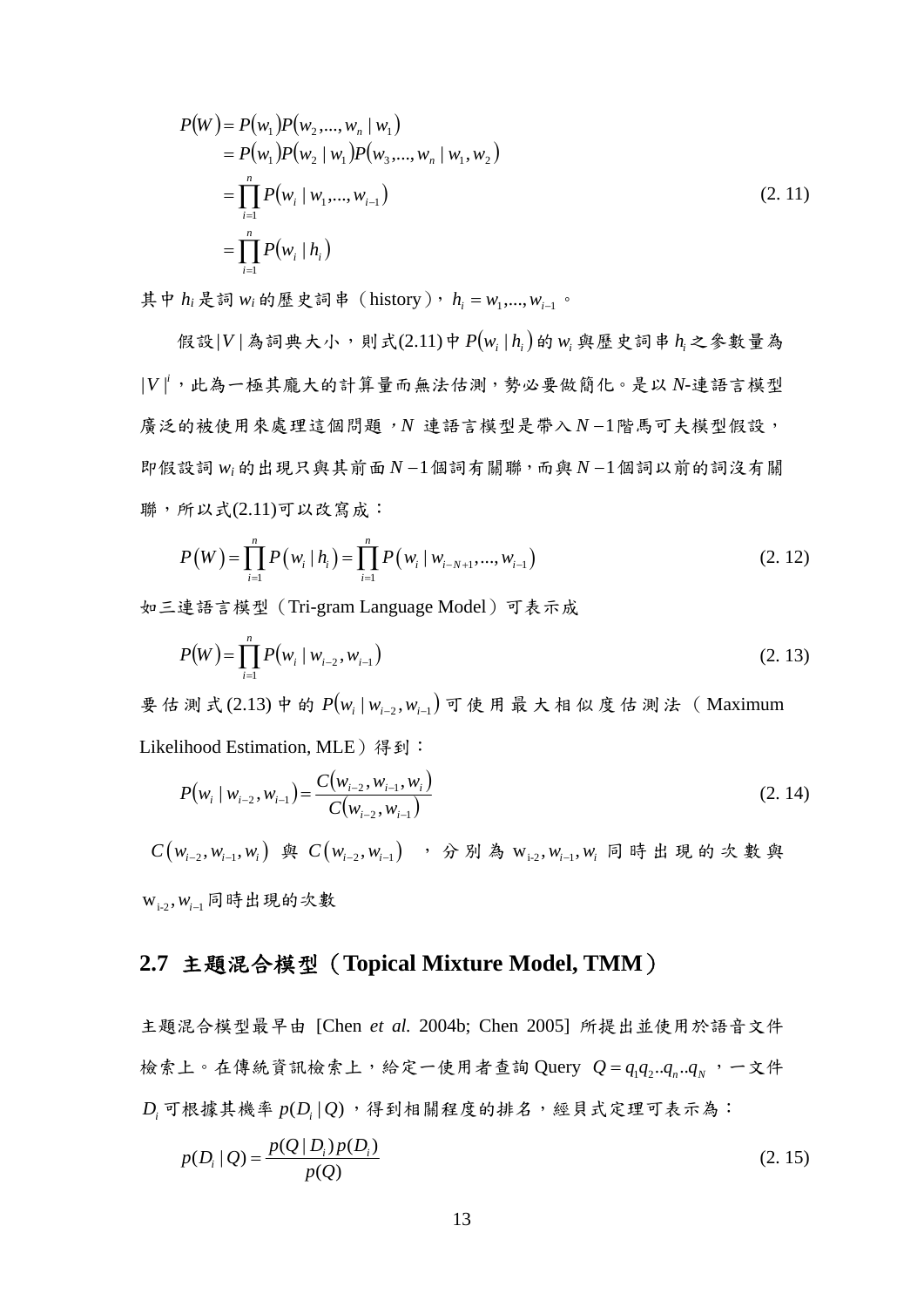$p(Q | D_i)$ 是文件 $D_i$ 產生查詢 $Q$ 的機率,  $p(D_i)$ 是文件 $D_i$ 相關的事前機率,  $p(Q)$ 是 查詢 $Q$ 的事前機率 (Prior Probability)。對於所有文件來說  $p(Q)$ 是相同的且不影 響文件的排名,是以可省略。於外,估計  $p(D_i)$ 的機率仍然未知,是以可進一步 簡化假設  $p(D_i)$ 是均勻分佈 (Uniform Distribution), 也就是對於所有的文件是相 同的 [Miller *et al.* 1999]。如此便可藉由  $p(Q|D_i)$ 來近似  $p(D_i|Q)$ 。

 $\overline{B}$ 一方面,假設查詢 $Q = q_1 q_2... q_n... q_N$ 中,每個查詢項的發生互為獨立事 件,因此估測 (| )*<sup>i</sup> p Q D* 可視為查詢 *Q* 中每一查詢項 *<sup>n</sup> q* 於文件 *Di* 機率分佈的連乘 積,數學式如下:

$$
p(Q | D_i) = \prod_{n=1}^{N} p(q_n | D_i)
$$
 (2. 16)

在此研究中,每一篇文件 *Di* 可被詮釋為混合模型(Mixture Model),模型中 定義 *K* 個潛藏主題,各由一個主題單連語言模型 (Topical Unigram) 所表示,且 每一潛藏主題在各文件都有不同的權重。換句話說,每一篇文件可以產生許多主 題,每個主題都有相對應的單連語言模型,因此查詢 *Q* 與每一文件 *Di* 的相關程 度,可進一步改寫為:

$$
p(Q \mid D_i) = \prod_{n=1}^{N} \sum_{k=1}^{K} p(q_n \mid T_k) p(T_k \mid D_i)
$$
 (2. 17)

 $p(q_n|T_k)$ 指特定潛藏主題 $T_k$ 產生查詢項  $q_n$  的機率,  $p(T_k|D_i)$ 是潛藏主題 $T_k$ 在文 件 *Di* 的權重,且須滿足 1  $(T_k | D_i)=1$ *K*  $k \mid \boldsymbol{\nu}_i$ *k*  $p(T_k | D)$  $\sum_{k=1}$   $p(T_k \mid D_i)$ =1的限制。總結來說,主題混合模型的主 題單連語言模型,  $p(q_n | T_i)$ , 是經由整個文件集訓練而來, 且每一潛藏主題 $T_k$ 在 各文件 *D*. 都有其所屬的權重,  $p(T_L | D_i)$ , 如圖 2.5 所示。

在主題混合模型中,不同於逐字比對 (Literal Term Matching), 如向量空間 模型,是以查詢 *Q* 中每一查詢項 *<sup>n</sup> q* 在文件 *Di* 出現的次數做計算,在主題混合模 型中是以 *<sup>n</sup> q* 發生在主題*Tk* 與文件 *Di* 產生主題*Tk* 的機率來表示。是以即使查詢項 並未出現在文件D<sub>.</sub>中,經由主題混合模型還是可以給予  $p(O|D)$ 較高的值,而 達到概念比對的目的。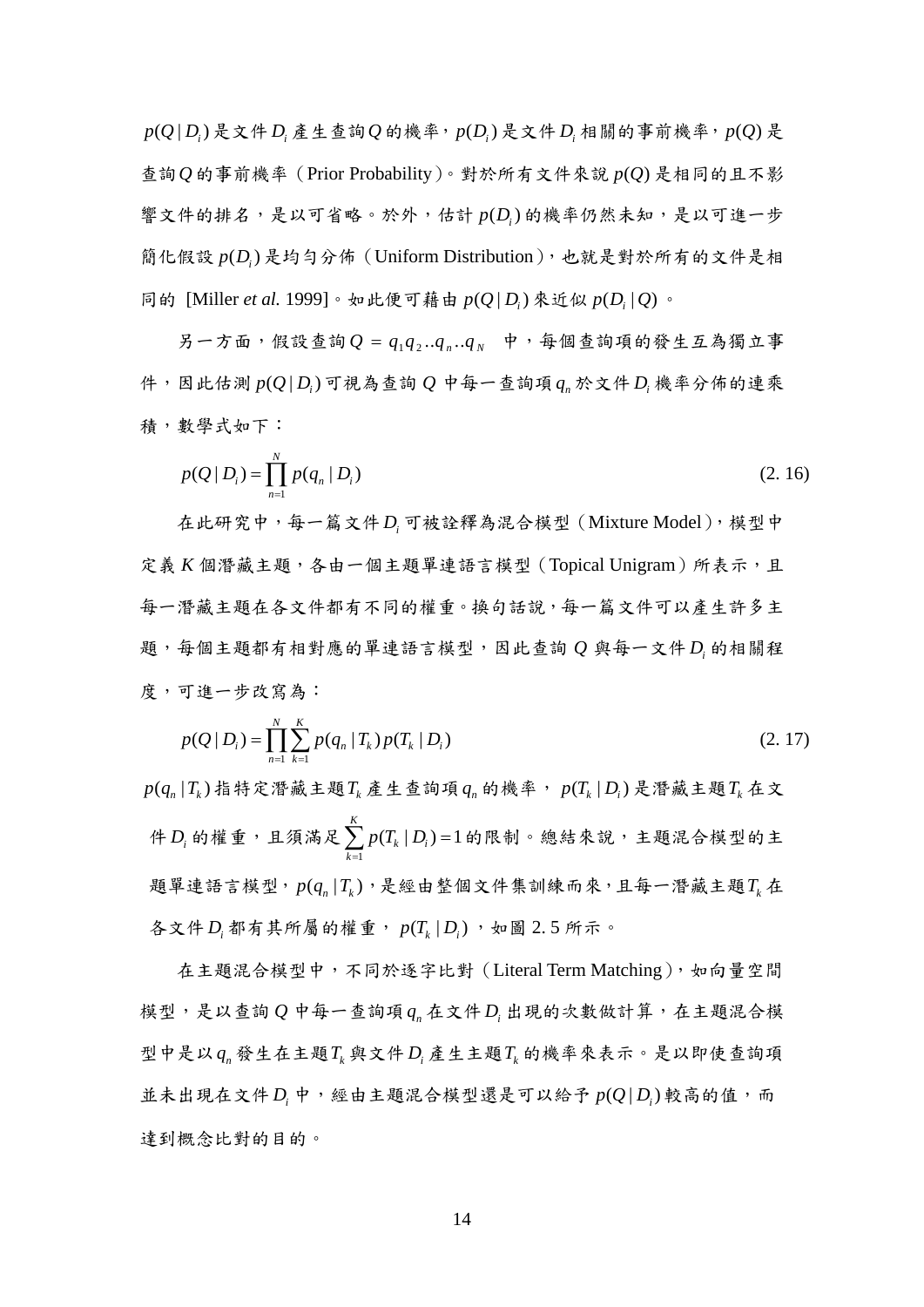

圖 2. 5 主題混合模型示意圖

#### **2.7.1** 主題混合模型訓練

在訓練時,*K*-means 演算法 [Ball and Hall 1967; Duda and Hart 1973] 被用來事先 切割整個文件集為 *K* 個潛藏主題。因此,對於每一潛藏主題,其初始的主題單 連語言模型可用主題所包含的文件來估測;而其在每一文件 *D*. 的權重,可由與 中心 $C_k$ 的鄰近程度來估計,如下所示:

$$
p(T_k | D_i) = \frac{R(\overrightarrow{D_i}, \overrightarrow{C_k})}{\sum_{r=1}^{K} R(\overrightarrow{D_i}, \overrightarrow{C_r})}
$$
\n(2.18)

其中 $R(\overrightarrow{D_i},\overrightarrow{C_k})$ 代表利用餘弦估測文件 $D_i$ 與中心 $C_k$ 的距離,如下所示:

$$
R(\overrightarrow{D_i}, \overrightarrow{C_k}) = \frac{\overrightarrow{D_i} \cdot \overrightarrow{C_k}}{\left\|\overrightarrow{D_i}\right\| \times \left\|\overrightarrow{C_k}\right\|} \tag{2.19}
$$

#### **2.7.1.1** 主題混合模型訓練**—**監督式

更進一步來說,主題單連語言模型與其在各文件的權重,可使用期望值最大化 (Expectation-Maximization, EM)演算法來優化此二者的機率分佈 [Dempster *et al.* 1977]。給定一訓練集,如每一查詢 *Q* 均有與其相關文件的資訊,則主題混合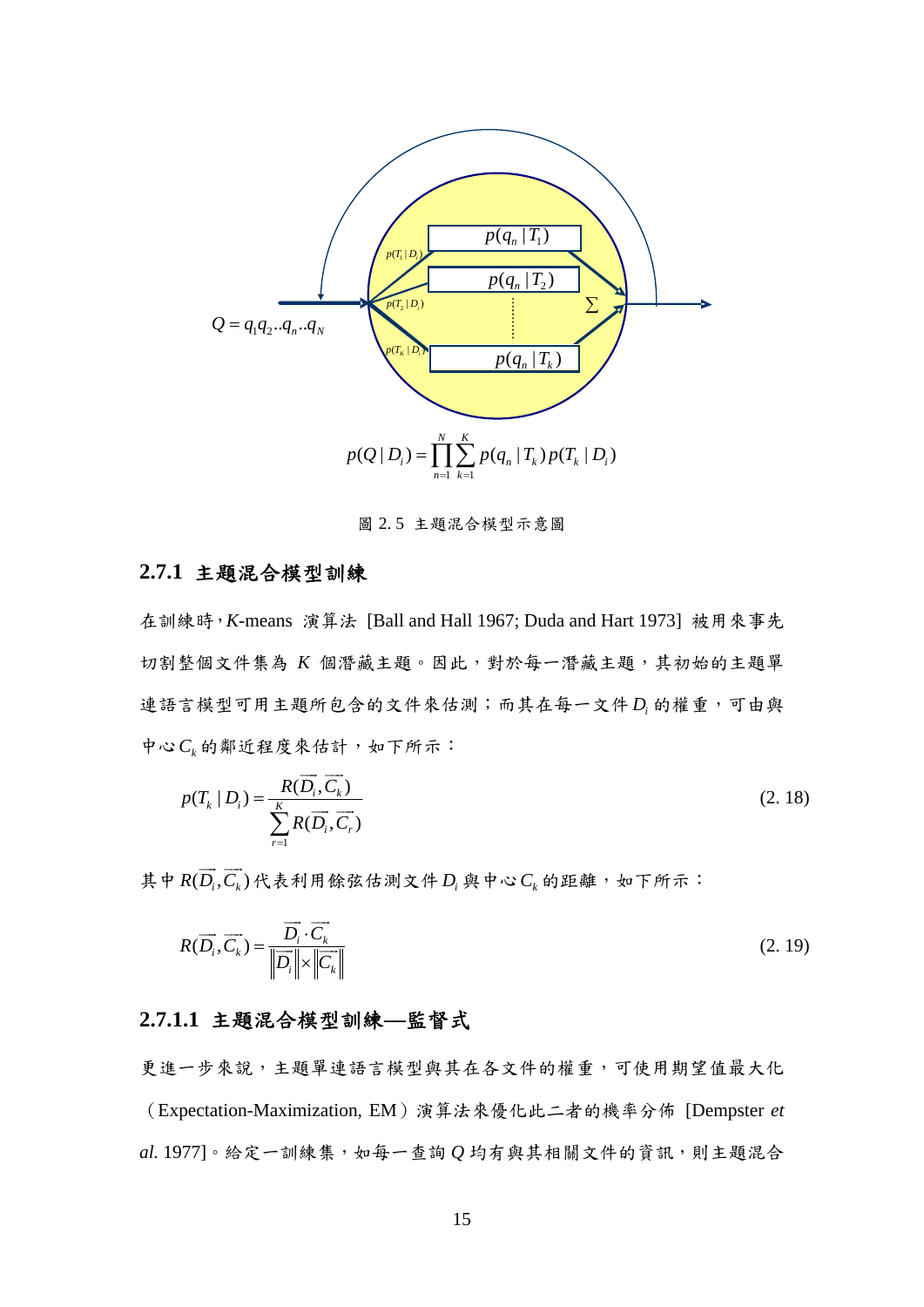模型可迭代更新,利用下面三個公式:

$$
\hat{p}(q_n | T_k) = \frac{\sum_{Q \in [TrainSet]_Q} \sum_{D_i \in [Doc]_R} n(q_n, Q) p(T_k | q_n, D_i)}{\sum_{Q \in [TrainSet]_Q} \sum_{D_i \in [Doc]_R} \sum_{w_Q} q_s \in Q} n(q_s, Q) p(T_k | q_s, D_i)}
$$
(2. 20)

$$
\hat{p}(T_k | D_i) = \frac{\sum_{Q \in [TrainSet]_Q} \sum_{q_s \in Q} n(q_s, Q) p(T_k | q_s, D_i)}{\sum_{Q \in [TrainSet]_Q} |Q|}
$$
\n
$$
\hat{p}(T_k | D_i) = \frac{\sum_{q_s \in [Doc]_R} n(q_s, Q) p(T_k | q_s, D_i)}{\sum_{q_s \in [Doc]_R} |Q|}
$$
\n
$$
(2.21)
$$

$$
p(T_k | q_n, D_i) = \frac{p(T_k | D_i) p(q_n | T_k)}{\sum_{l=1}^{K} p(T_l | D_i) p(q_n | T_l)}
$$
(2. 22)

其中,  $[$ *TrainSet*] $_0$ 是查詢範例的訓練集合,  $[$ *Doc* $]$ <sub>R to</sub> 是與特定查詢範例  $Q$  相關的文件 集合,  $n(q_n, Q)$ 是每一查詢項  $q_n$ 出現在查詢範例  $Q$  的次數,  $|Q|$ 是查詢範例  $Q$  的長 度,  $Q \in [TrainSet]$ <sub>o</sub> st. D<sub>i</sub> ∈ [Doc]<sub>R vo</sub> 表示查詢範例 Q 滿足 D<sub>i</sub> 在文件集中是與其相關的條 件,  $p(T_k | q_n, D_i)$ 是在查詢項  $q_n$ 與文件  $D_i$  出現的條件下潛藏主題  $T_k$  發生的機率。

#### **2.7.1.2** 主題混合模型訓練**—**非監督式

如果訓練資料集,沒有與使用者查詢 *Q* 相關文件的資訊,則可將每一文件 *Di* 視 為與自己相關,用以訓練主題混合模型,經由簡單的更改式(2.20)-(2.22) 得到:

$$
\hat{p}(q_n | T_k) = \frac{\sum_{D_i \in [D]} n(q_n, D_i) p(T_k | q_n, D_i)}{\sum_{D_i \in [D]} \sum_{q_s \in D_i} n(q_s, D_i) p(T_k | q_s, D_i)}
$$
(2.23)

$$
\hat{p}(T_k | D_i) = \frac{\sum_{q_s \in D_i} n(q_s, D_i) p(T_k | q_s, D_i)}{|D_i|}
$$
\n(2.24)

 $[D]$ 代表整個文件集, $[D]$ 是文件 $D_i$ 的長度, $n(q_n, D_i)$ 是查詢項  $q_n$ 出現在文件 $D_i$ 的  $x \nless y$ ,  $p(T_k | q_n, D_k)$ 是在查詢項  $q_k$ 與文件  $D_k$ 出現的條件下潛藏主題  $T_k$ 發生的機 率。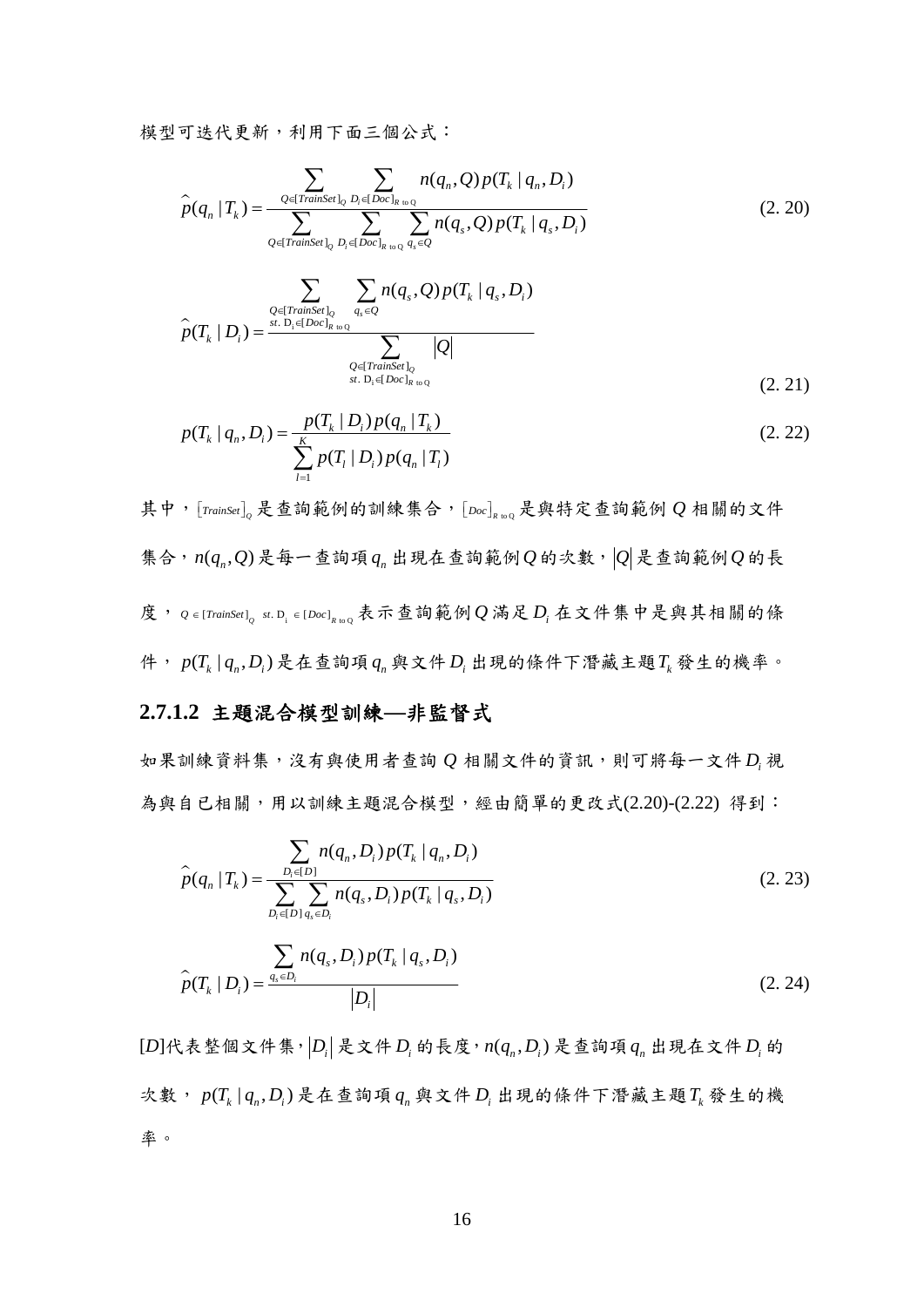## 第 **3** 章 自動摘要模型

如何才能從文件中自動擷取出重要的字句,以之做為整篇文件的摘要,這是自動 摘要所要探討的問題,本論文提出嵌入式潛藏語意分析模型、隱藏式馬可夫模 型、主題混合模型等自動摘要模型,茲將其分別說明如下各小節。

## **3.1** 嵌入式潛藏語意分析(**Embedded LSA**)模型

基於對潛藏語意分析與向量空間模型的探討,本論文提出嵌入式潛藏語意分析模 型,其將每一字句與整篇文件共同投影到潛藏語意空間,最後藉由向量空間模 型,估測各字句與整篇文件的相關性,演算法如下:

- 1. 將文件 *D* 斷句,  $D = \{S_1, S_2, \ldots, S_k\}$
- 2. 由文件 *D* 建立 索引×字句矩陣 A, 並將整篇文件嵌入到矩陣的最後一行
- 3. 對 *A* 進行奇異值分解,得到左奇異向量矩陣 *U*、奇異值矩陣∑ 與右奇異 向量矩陣 *V* <sup>t</sup>
- 4. 在右奇異向量矩陣 V<sup>t</sup>中,最後一行向量即為整篇文件在語意空間的表示 法,其餘行向量即為原始文件中各字句在語意空間的表示法,將∑ 與 *V* <sup>t</sup> 相乘得到各字句與整篇文件在潛藏語意空間的投影( *<sup>T</sup> B* = ∑× *V* )
- 5. 將 *B* 的最後一行(即整篇文件的投影)與 *B* 中的其他行向量(各字句), 以向量空間模型表示,並進行餘弦相關度估測,得到一句排名
- 6. 依摘要比例,將句排名所對應的字句,摘錄形成摘要

如圖 3. 1 所示,紅色部份即為所嵌入的整篇文件,矩陣 *B* 最後一行向量即為 整篇文件的投影,將其與其他行向量(字句)做餘弦相關度估測後,得到一句排 名,用以依摘要比例摘錄形成摘要。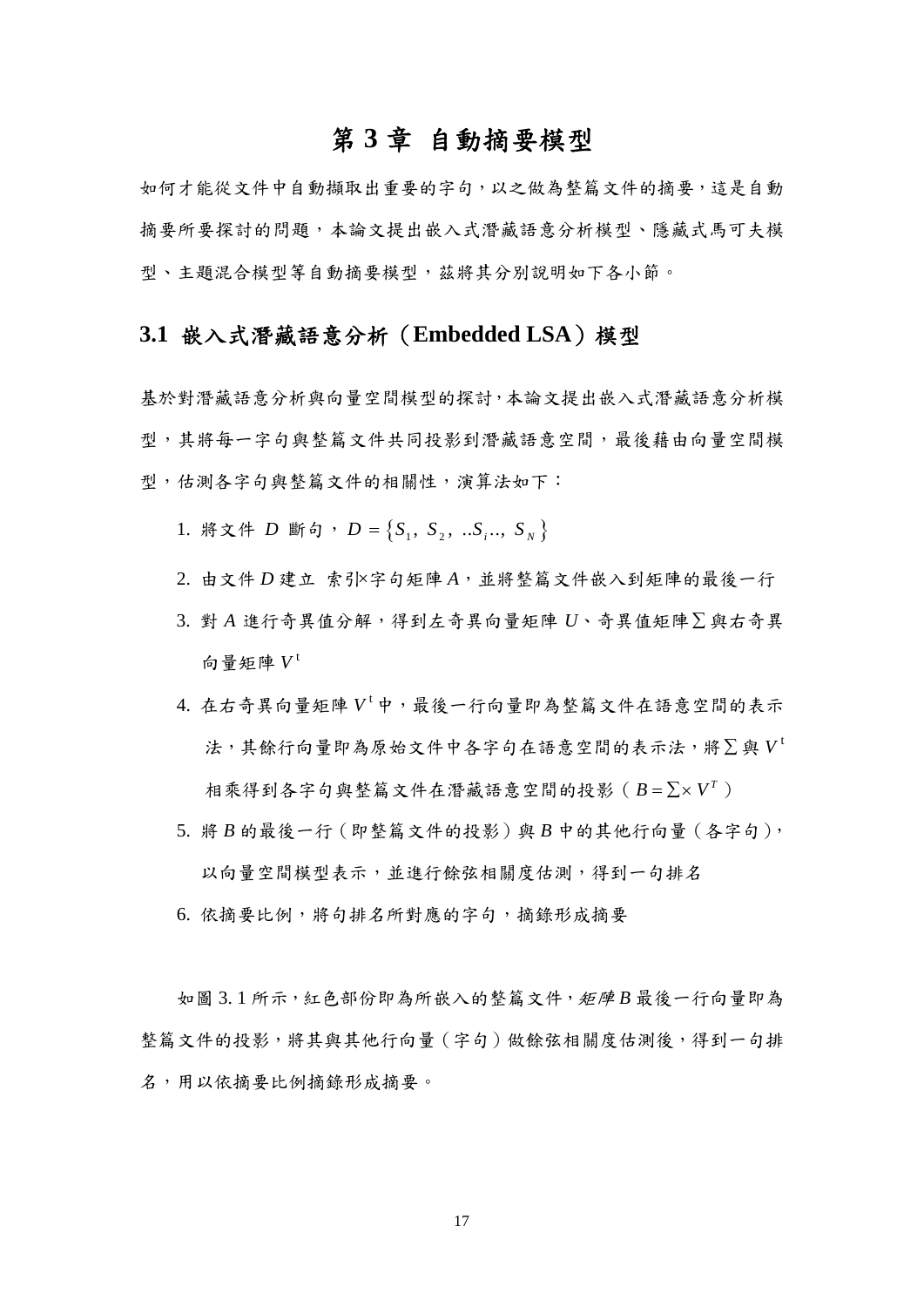

圖 3. 1 嵌入式潛藏語意分析模型示意圖

### **3.2** 隱藏式馬可夫模型**-**型一(**HMM-Type1**)

近年來有學者提出 HMM/N-gram based Model 用於中文語音文件檢索上 [Chen *et al.* 2004a]。延伸其應用,視文件為一機率生成模型(Probabilistic Generative Model),對於每個索引都有一對應的機率分佈,文件與文件中每一字句的相關 性,是藉由每一字句的所有索引在文件發生的相似值(Likelihood)來決定,也 就是說當字句的索引在文件的機率分佈值連乘積越高,則字句與文件的相關性就 越高,如圖 3. 2 所示,數學式如下:

$$
p(S_i|D) = \prod_{w \in S_i} p(w|D) \approx \prod_{w \in S_i} \left[ \lambda p(w|D) + (1-\lambda)p(w|Corpus) \right]
$$
 (3.1)

其中  $p(w|D)$ 為文件  $D$  產生索引 w 的機率值,並與一更大語料庫做平滑化  $(Smooth)$ ,  $p(w | Corpus)$ 

演算法如下:

- 1. 將文件 *D* 斷句,  $D = \{S_1, S_2, ... S_i, S_N\}$
- 2. 計算文件 *D* 的單連語言模型
- 3. 對文件 D 中各字句 S<sub>i</sub> 估測 p(S<sub>i</sub>|D)≈ ∏ | λp(w|D)+(1-λ)p(w|Corpus) | *i i*  $w \in S$  $p(S_i|D) \approx \prod \left( \lambda p(w|D) + (1-\lambda)p(w|Corpus) \right)$  $\approx \prod_{w \in S_i} \left[ \lambda p(w|D) + (1-\lambda) p(w|Corpus) \right]$

機率值,並依此做排序形成一句排名

4. 依摘要比例,將句排名所對應的字句,輸出形成摘要

假設在一篇文件中的索引,其重要性皆相同,愈長的字句其分數愈低,是以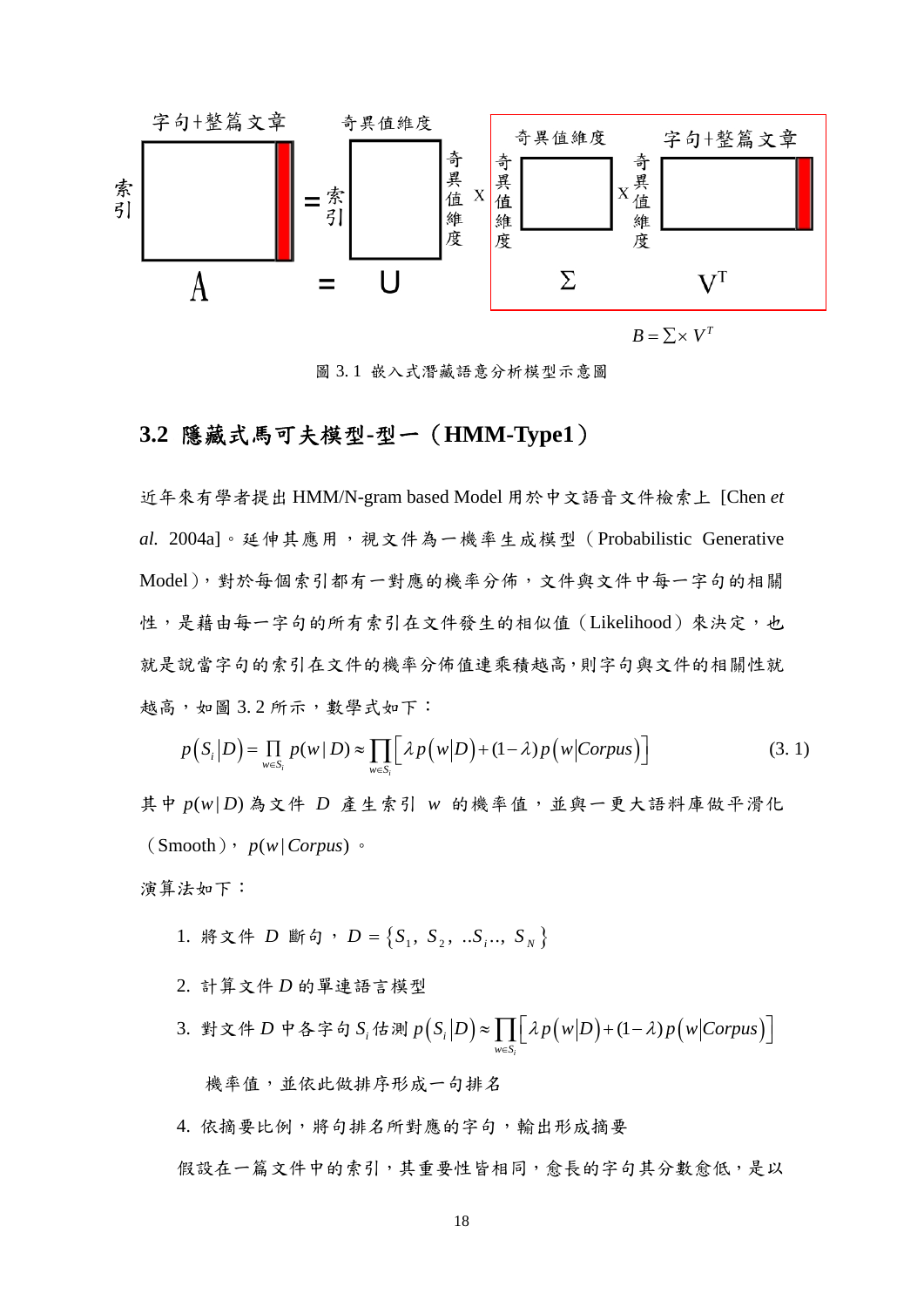

圖 3. 2 隱藏式馬可夫模型-型一示意圖

在估測文件產生每一字句的機率 p(S, |D)時, 以每一字句長度分之1為次方對分 數開根號 (正規化),  $\frac{|S_i|}{\sqrt[3]{p(S_i|D)}}$ , 以避免句長影響到選取摘要字句的正確性。

此外,對於每一個文件,將文件 *D* 視為與自已相關,則參數λ 與文件 *D* 產 生各索引 *w* 的機率值可藉由期望值最大化演算法 [Dempster *et al.* 1977],自動調 整參數與訓練模型,數學式如下所示:

$$
\hat{\lambda} = \frac{\sum_{w \in D} E(w, D)}{|D|} \tag{3.2}
$$

$$
\widehat{p}(w \mid D) = \frac{E(w, D)}{\sum_{w \in D} E(w, D)}
$$
\n(3.3)

$$
E(w, D) = n(w, D) \frac{\lambda p(w|D)}{\lambda p(w|D) + (1 - \lambda) p(w|Corpus)}
$$
(3.4)

其中 $|D|$ 是文件 $D$  的長度, $n(w,D)$ 是索引  $w$  出現在文件 $D$  的次數。

更進一步來說,文件 $D$  中每一字句  $S_i$ 可利用與其相關的字句 $\widehat{S_i}$  (可由字句 $S_i$ 與一斷句後的文件語料庫,經由餘弦估測其相關度,最後再選取最相關的字句組  $\hat{K} \, \widehat{S_i}$ ), 做字句擴充(Sentence Expansion), 如下所示:

$$
p\left(\widehat{S}_i|D\right) = \prod_{w \in \widehat{S}_i} \left[ \lambda p\left(w|D\right) + (1-\lambda)p\left(w|\text{Corpus}\right) \right] \tag{3.5}
$$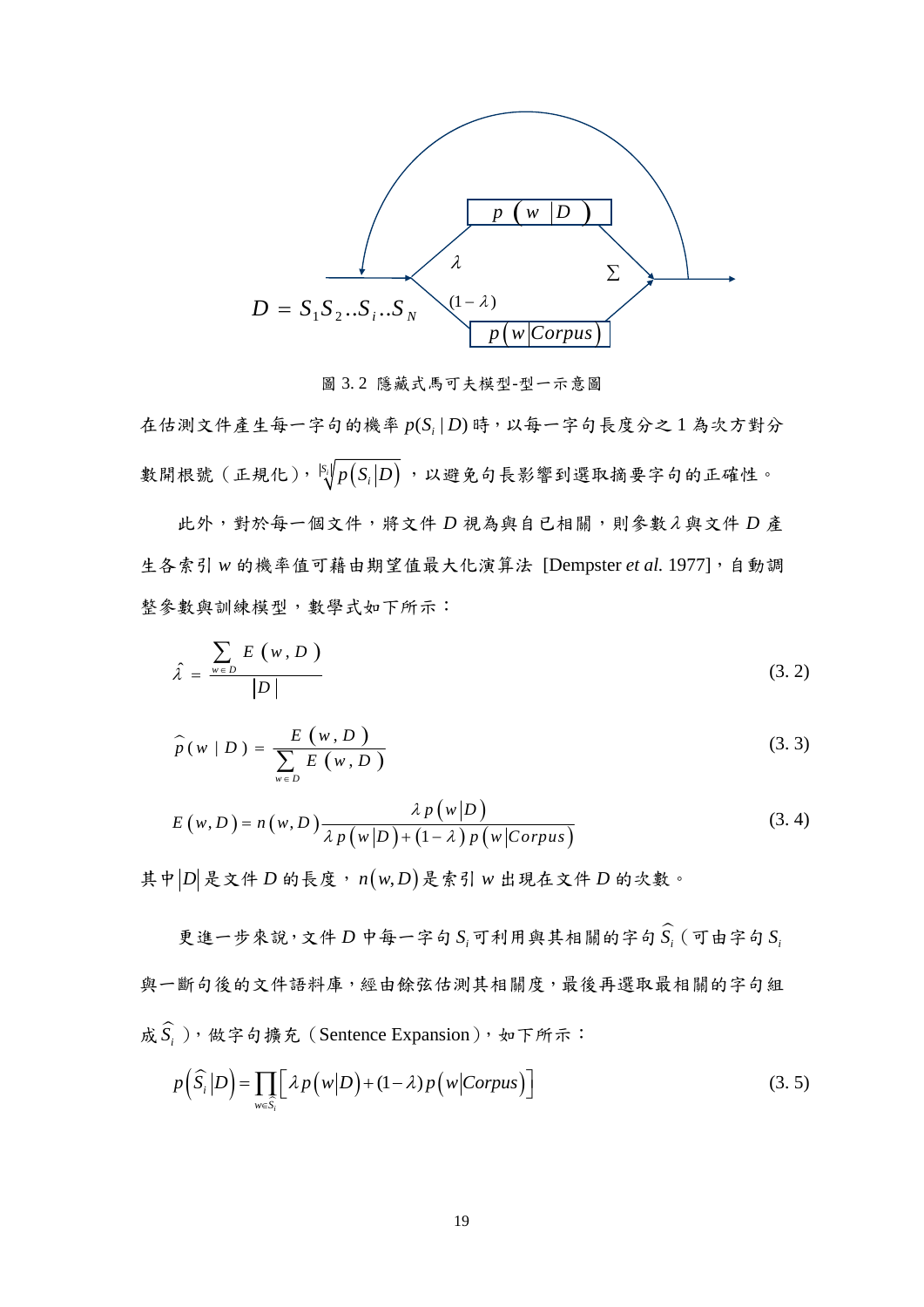### **3.3** 隱藏式馬可夫模型**-**型二(**HMM-Type2**)



圖 3. 3 隱藏式馬可夫模型-型二示意圖

同隱藏式馬可夫模型-型一的概念,當一篇文件進來時,視文件中每一字句為一 機率生成模型,對於每個索引都有一個對應的機率分佈,文件中每一字句與文件 的相關性,是藉由文件的所有索引在每一字句發生的相似值來決定,如圖 3.3 所 示,數學式如下:

$$
p(D \mid S_i) = \prod_{w \in D} p(w \mid S_i) \approx \prod_{w \in D} \left[ \lambda p(w \mid S_i) + (1 - \lambda) p(w \mid Corpus) \right]
$$
 (3.6)

其中  $p(w|S_i)$ 為文件中字句 S 產生索引 w 的機率值,並與一更大語料庫做平滑 化,  $p(w | Corpus)$ 。

演算法如下:

- 1. 將文件 *D* 斷句,  $D = \{S_1, S_2, ... S_i, S_N\}$
- 2. 對文件 *D* 中每一字句 *<sup>i</sup> S* ,計算其單連語言模型
- 3. 對文件 D 中各字句 S<sub>i</sub> 估測 p(D|S<sub>i</sub>)≈ ∏ | λp(w|S<sub>i</sub>)+(1-λ)p(w|Corpus) |  $w \in D$  $p(D|S_i) \approx \prod \lambda p(w|S_i) + (1-\lambda)p(w|Corpus)$  $\approx \prod_{w \in D} \left[ \lambda p(w|S_i) + (1-\lambda) p(w|Corpus) \right]$

機率值,並依此做排序形成一句排名

4. 依摘要比例,將句排名所對應的字句,輸出形成摘要

此外,對於每一個文件,將文件中每一字句 *<sup>i</sup> S* 視為與文件 *D* 相關,則參數<sup>λ</sup> 與每一字句 *<sup>i</sup> S* 產生各索引 *w* 的機率值可藉由期望值最大化演算法 [Dempster *et al.* 1977],自動調整參數與訓練模型,數學式如下所示: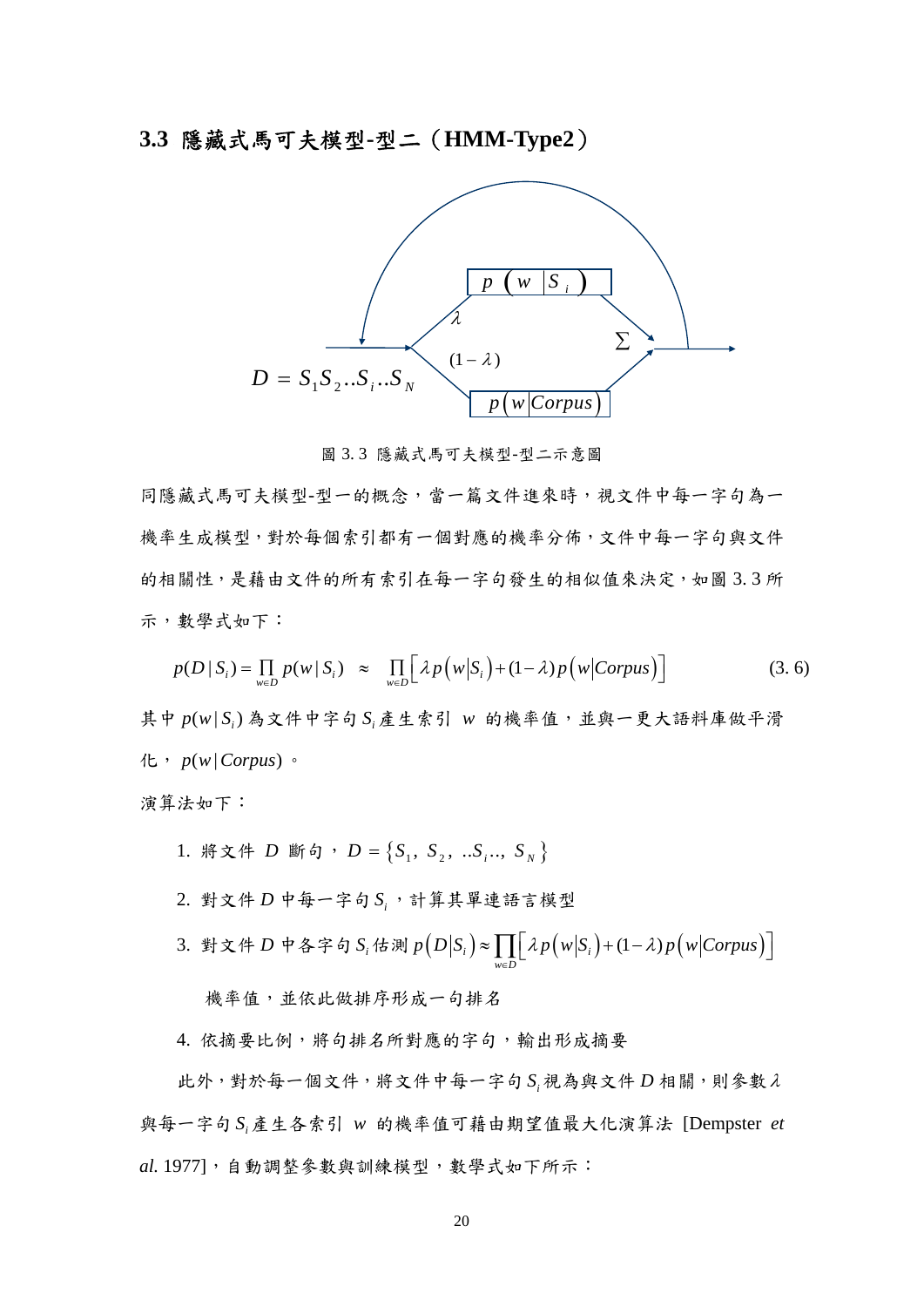$$
\hat{\lambda} = \frac{\sum_{w \in D} E(w, S_i)}{|D|} \tag{3.7}
$$

$$
\widehat{p}(w \mid S_i) = \frac{E(w, S_i)}{\sum_{w \in D} E(w, S_i)}
$$
\n(3.8)

$$
E(w, S_i) = n(w, S_i) \cdot \frac{\lambda p(w|S_i)}{\lambda p(w|S_i) + (1 - \lambda) p(w|Corpus)}
$$
(3.9)

其中 $|D|$ 是文件 $D$  的長度,  $n(w,S_i)$ 是索引 w 出現在字句  $S_i$ 的次數。

更進一步來說,因每個觀測(Observation)文件 *D* 中,皆含有模型 *<sup>i</sup> S* 的資訊, 是以可去除文件 *D* 中模型 S 的字詞,做字句移除(Sentence Removal),如下所 示:

$$
p(D \mid S_i) = \prod_{w \in D \land w \notin S_i} \left( \lambda p(w \mid S_i) + (1 - \lambda) p(w \mid Corpus) \right) \tag{3.10}
$$

### **3.4** 主題混合模型(**Topical Mixture Model, TMM**)

根據 2.7 節關於主題混合模型的討論,給定一使用者查詢 Query  $Q = q_1 q_2 \ldots q_n \ldots q_N$ , 一文件 $D_i$ 可根據其相關程度做排名,  $p(D_i | Q)$ , 經由推導後 可由式(2.17)表示:

$$
p(Q | D_i) = \prod_{n=1}^{N} \sum_{k=1}^{K} p(q_n | T_k) p(T_k | D_i)
$$

延伸其應用於自動摘要模型上,將使用者查詢 *Q* 視查詢為一文件 *D*,一標題 *Hi* (標題可視為某一字句)可根據其相關程度做排名,  $p(H_i|D)$ , 類同於 2.7 節的 推導,最後可仿照式(2.17)表示成:

$$
p(D \mid H_i) = \prod_{n=1}^{N} \sum_{k=1}^{K} p(q_n \mid T_k) p(T_k \mid H_i)
$$
\n(3.11)

也就是說,將原先以文件為模型,轉為以標題為模型。

於此以標題為模型主題混合模型中,可得到主題單連語言模型,如  $p(q_{n} | T_{k})$ , 與其在各標題的權重, 如  $p(T_{k} | H_{i})$ 。

在訓練時,如果文件集已含有文件與標題相對應的資訊,如在一般新聞網站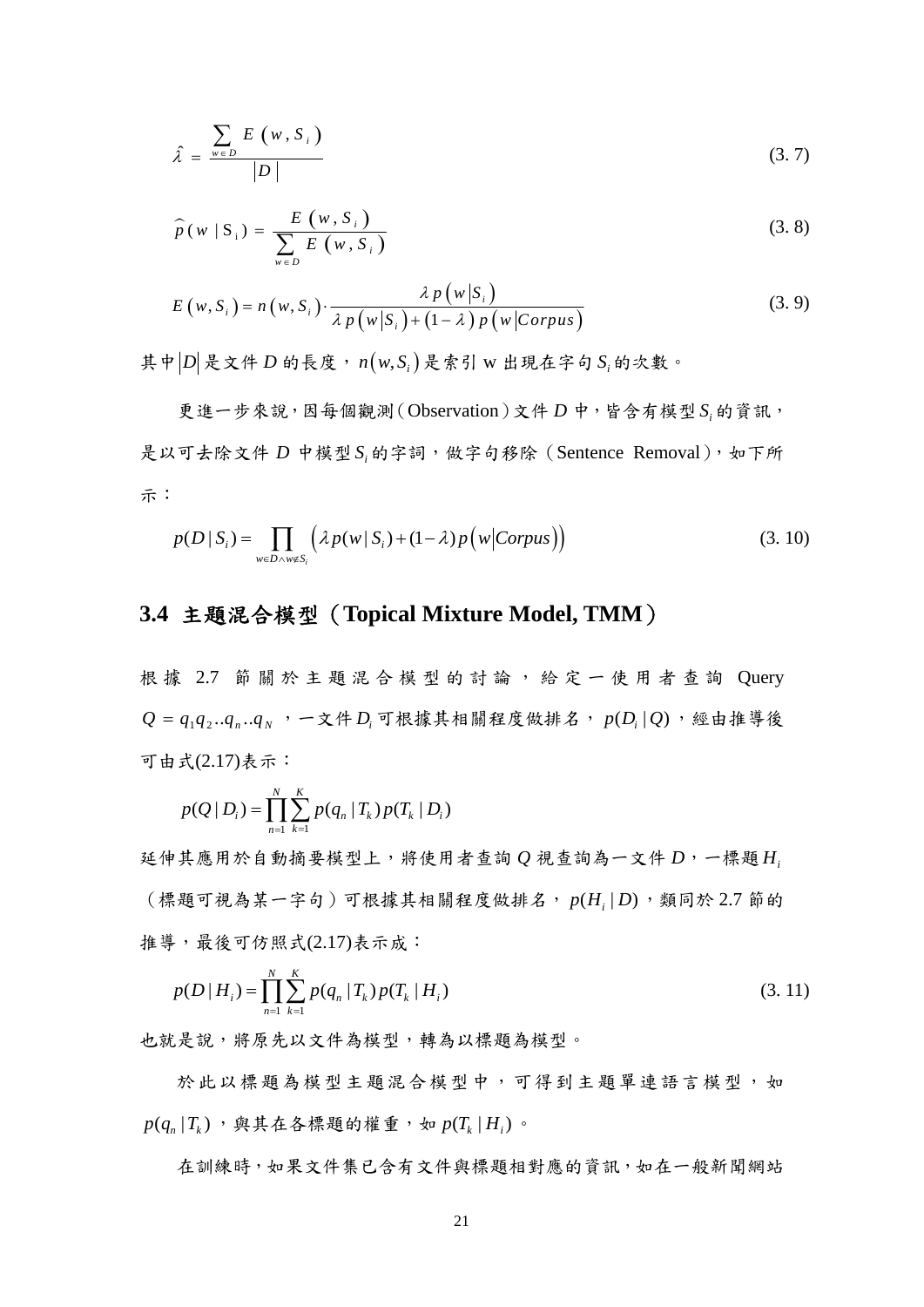

圖 3. 4 主題混合模型示意圖

的新聞文件通常皆含有標題,則可藉由每一篇新聞的文件與其所相對應的標題來 訓練。相對應的標題可使用當篇新聞的標題(本研究使用),也可由相關的新聞 構成標題集,接著藉由式(2.20)-(2.22) 將 *Q* 轉為 *D*、 *Di* 轉成 *Hi* 做監督式訓練, 以優化主題單連語言模型與其在各標題的權重。透過此訓練過程來學習標題(可 視為字句)產生文件的流程。

在訓練時,如果文件集並無文件與標題相對應的資訊,則可將每一標題視為 與自已相關,也就是將文件以標題取代,並藉由式(2.23)-(2.24) 將 *Q* 轉為 *D*、*Di* 轉成 *Hi* 來進行非監督式訓練。

經由訓練過後,使用主題單連語言模型來代表主題的資訊。考慮如下情況, 給定一使用者查詢文件 $D = q_1 q_2 \ldots q_M$ , 文件中每一字句 S 可根據其相關程度做 排名,  $p(S_i|D)$ , 類同於 2.7 節的推導, 最後可仿照式(2.17)表示成:

$$
p(D \mid S_i) = \prod_{n=1}^{N} \sum_{k=1}^{K} p(q_n \mid T_k) p(T_k \mid S_i)
$$
\n(3.12)

此機率, (|)*<sup>i</sup> p D S* ,即為主題混合模型在自動摘要的模型,其中主題單連語言模 型由式 $(3.11)$ 以標題為模型的主題混合模型訓練得之,如  $p(q_1|T_i)$ ,是以目前尚 不知 (|) *k i p T S* 的機率值,於此可利用原以標題為模型的主題混合模型,所得到的 主題資訊,在摘要時即時迭代更新  $p(T_k | S_i)$ ,來估測每一字句  $S_i$ 產生整篇文件  $D$ 的機率,如圖 3.4 所示。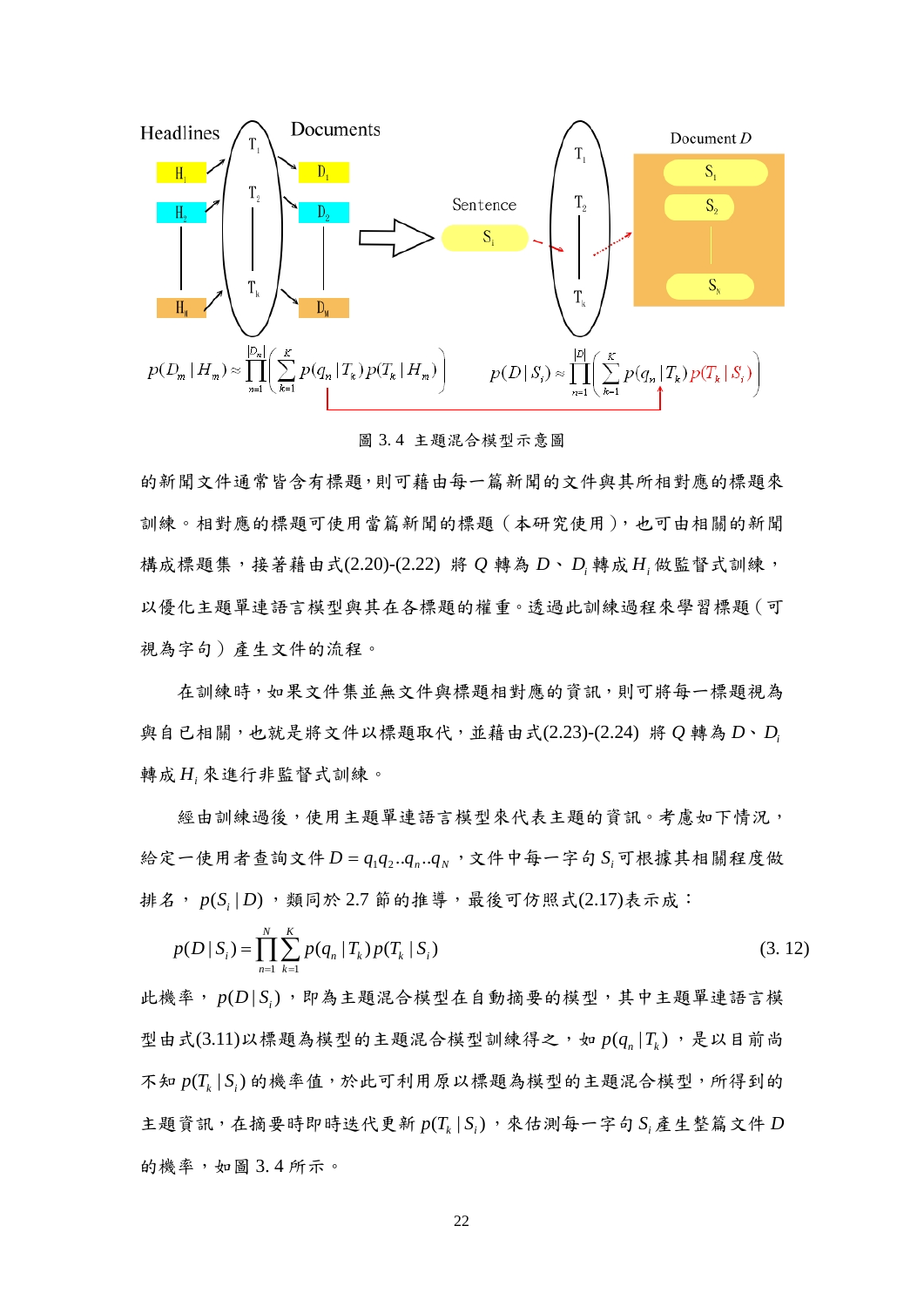進一步來說,  $p(T_k | S_i)$ 的初始值,可用下式估計:

$$
p(T_k | S_i) = \frac{R(\overline{S}_i, \overline{T}_k)}{\sum_{r=1}^k R(\overline{S}_i, \overline{T}_r)}
$$
(3.13)

其中主題 $T_k$ 是由原以標題為模型的主題混合模型而來,  $R(\overline T_k,\overline S_i)$ 代表利用餘弦估  $\mathfrak{M}$  字句  $S_i$  與主題 $T_k$  的距離, 如下所示:

$$
R(\overrightarrow{T}_{k}, \overrightarrow{S}_{i}) = \frac{\overrightarrow{T}_{k} \cdot \overrightarrow{S}_{i}}{\left\| \overrightarrow{T}_{k} \right\| \cdot \left\| \overrightarrow{S}_{i} \right\|}
$$
\n(3.14)

得到  $p(T_k | S_i)$ 的初始值之後,  $p(T_k | S_i)$ 可藉由非監督式訓練,視每一字句  $S_k$ 與自已相關,即時迭代更新得之,如下所示:

$$
\hat{P}(T_k | S_i) = \frac{\sum_{q_s \in S_i} n(q_s, S_i) p(T_k | q_s, S_i)}{|S_i|}
$$
\n(3.15)

$$
p(T_k | q_s, S_i) = \frac{p(T_k | S_i) p(q_s | T_k)}{\sum_{l=1}^{K} p(T_l | S_i) p(q_s | T_l)}
$$
(3. 16)

 $|S_i|$ 是字句 *S* 的長度,  $n(q_i, S_i)$ 是查詢項  $q_i$  出現在字句  $S_i$  的次數,  $p(T_i | q_i, S_i)$ 是 在查詢項 *<sup>s</sup> q* 與字句 *<sup>i</sup> S* 出現的條件下潛藏主題*Tk* 發生的機率。

在實作上,額外考慮每一查詢項在各字句中的重要性,是以式(3.12)可進一 步延伸為:

$$
p(D \mid S_i) = \prod_{n=1}^{N} \left( \lambda p(q_n \mid S_i) + (1 - \lambda) \sum_{k=1}^{K} p(q_n \mid T_k) p(T_k \mid S_i) \right)
$$
(3.17)

 $p(q_n|S_i)$ 為字句 $S_i$ 產生查詢項 $q_n$ 的機率,  $p(q_n|T_k)$ 可由以標題為模型的主題混 合模型訓練得之,  $p(T_L | S_i)$ 可經由非監督式訓練即時迭代更新得之。 演算法如下:

1. 訓練以標題為模型的主題混合模型 1 1 ( | ) ( | )( | ) *N K i nk k i n k p D H pq T pT H* = = =∏∑ ,

得到主題單連語言模型用以代表潛藏主題的資訊

2. 
$$
\mathbb{R} \times \mathbb{A} \times D \quad \mathbb{B} \times \mathbb{S} \times D = \{S_1, S_2, \ldots S_i, S_N\}
$$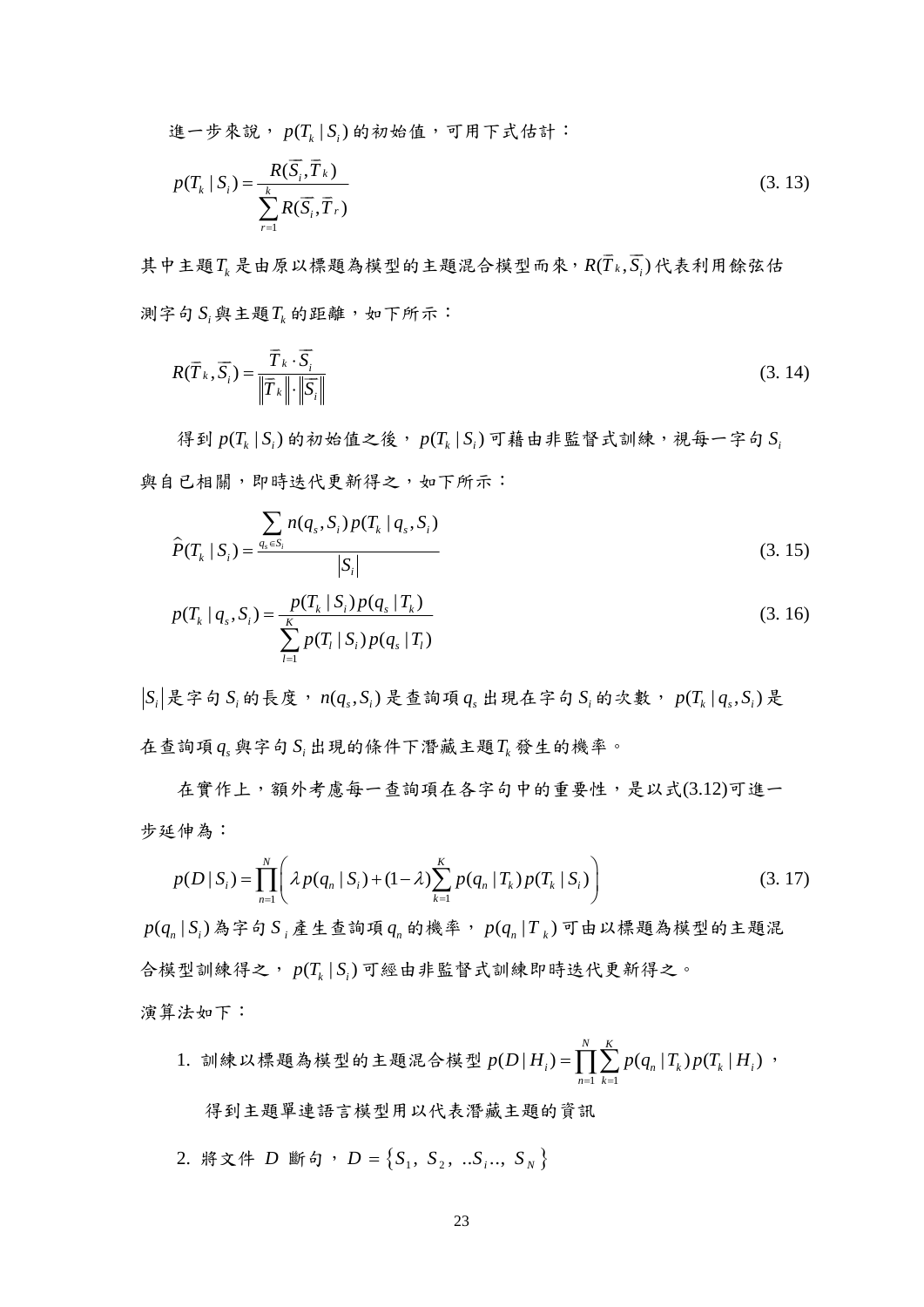3. 由式(3.17) 估測 *D* 在每一字句 S 的機率值,  $p(D|S_i)$ : 計算各字句 S 的 單連語言模型,如  $p(q_n | S_i)$ ,與查詢項  $q_n$ 發生在潛藏主題及字句產生各 別主題的機率值, 1  $(q_n | T_k) p(T_k | S_i)$ *K*  $n \mid \mathbf{1}_k$  *j*  $\mathbf{P}(\mathbf{1}_k \mid \mathbf{0}_i)$ *k*  $p(q_n | T_k) p(T_k | S)$  $\sum_{k=1} p(q_n | T_k) p(T_k | S_i) \cdot \text{#} \&$ 此機率值做排序,形成一句 排名

4. 依摘要比例,將句排名所對應的字句,輸出形成摘要

此外,對於每一個文件,將文件中每一字句 *<sup>i</sup> S* 視為與文件 *D* 相關,則參數<sup>λ</sup> 與每一字句 *<sup>i</sup> S* 產生各索引 *w* 的機率值可藉由期望值最大化演算法 [Dempster *et al.* 1977],自動調整參數與訓練模型,數學式如下所示:

$$
\hat{\lambda} = \frac{\sum_{w \in D} E(w, S_i)}{|D|}
$$
\n(3.18)

$$
\widehat{p}(w \mid S_i) = \frac{E(w, S_i)}{\sum_{w \in D} E(w, S_i)}
$$
\n(3.19)

$$
E(w, S_i) = n(w, S_i) \cdot \frac{\lambda p(w|S_i)}{\lambda p(w|S_i) + (1-\lambda) \sum_{k=1}^{K} p(w|T_k) p(T_k|S_i)}
$$
(3. 20)

其中 $|D|$ 是文件 $D$  的長度,  $n(w, S)$ , 是索引 w 出現在字句 $S$ , 的次數。

更進一步來說,因每個觀測(Observation)文件 *D* 中,皆含有模型 *<sup>i</sup> S* 的資訊, 是以可去除文件 *D* 中模型 S 的字詞,做字句移除(Sentence Removal),如下所 示:

$$
p(D \mid S_i) = \prod_{w \in D \land w \notin S_i} \left( \lambda p(w \mid S_i) + (1 - \lambda) \sum_k p(w \mid T_k) p(T_k \mid S_i) \right) \tag{3.21}
$$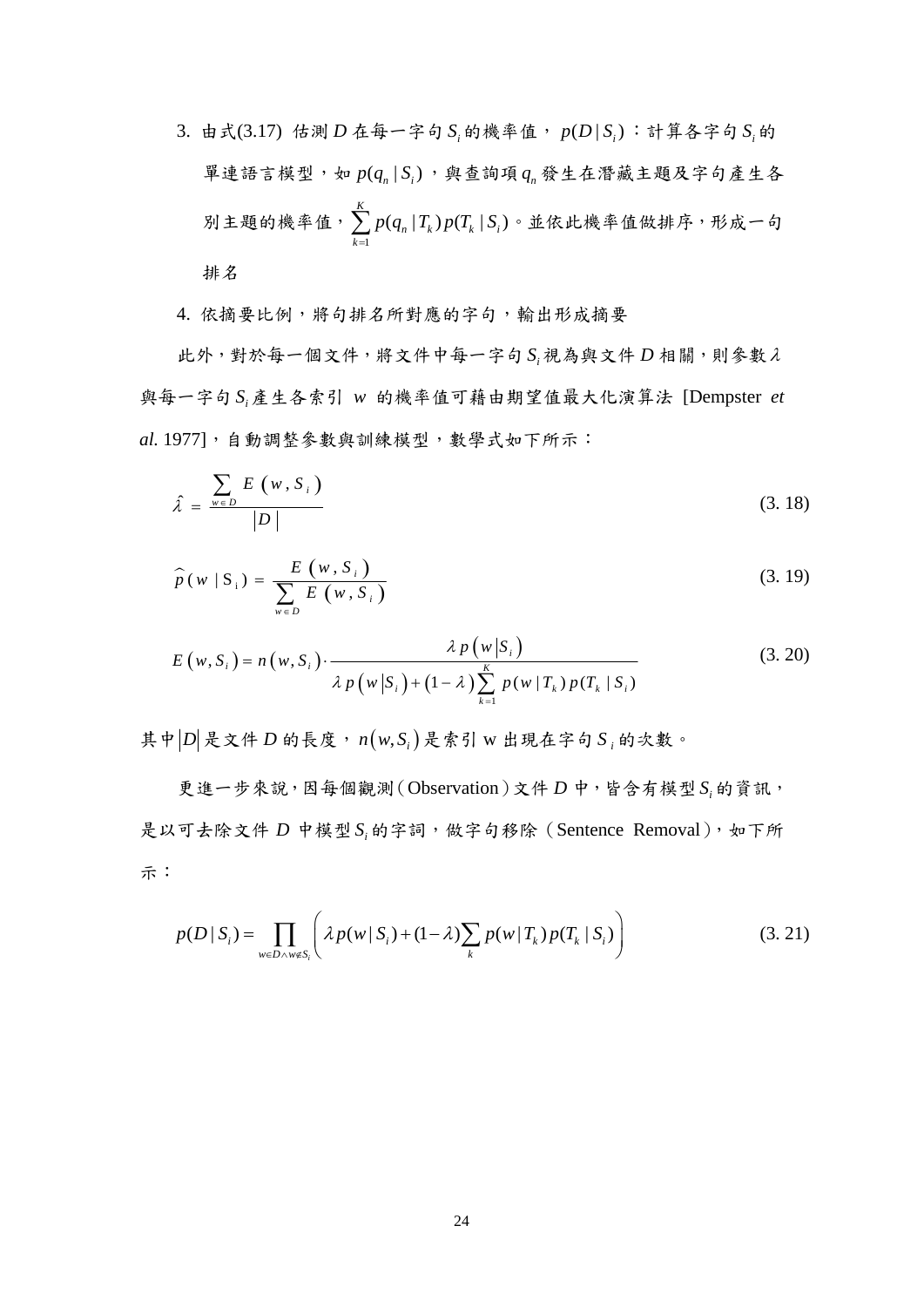# 第 **4** 章 實驗語料與實驗

## **4.1** 實驗語料

實驗語料蒐集自 News 98 新聞網 [News 98], 包含 2001 年 8 月 1 日至 8 月 24 日中午 12:00~13:00 的 FM 廣播新聞,相關統計資料如表 4.1 所示:

| 新聞時間            | 2001年8月1日~2001年8月24日 |
|-----------------|----------------------|
| 新聞數             | 200 則                |
| 總長度             | 1.61 小時              |
| 平均每則新聞長度        | 28.96 秒              |
| 總大小 (人工轉寫)      | 約31仟字                |
| 平均每則新聞大小 (人工轉寫) | 約157字                |

表 4. 1 News 98 廣播新聞相關統計

這200則廣播新聞,有自動轉寫(Automatic Transcription)與人工轉寫(Human Transcription)兩種資料集,自動轉寫部分包含兩個辨識結果,相關資訊如表 4.2 所示:

表 4. 2 自動轉寫相關資訊

| 語音辨識自動轉寫    |                                           |  |  |  |  |  |  |
|-------------|-------------------------------------------|--|--|--|--|--|--|
|             | 經詞圖 (Word Graph) 搜尋後   加上非監度式語者調適 (+MLLR) |  |  |  |  |  |  |
|             | 的辨識結果,以 SP_WG 代表   的辨識結果, 以 SP_Adapt 代表   |  |  |  |  |  |  |
| 辨識率為 84.11% | 辨識率為 84.64%                               |  |  |  |  |  |  |

自動摘要評估的標準答案部分,請三位國立台灣大學文學院大三以上的學 生,分別對 200 則廣播新聞的人工轉寫做摘要,摘要的結果分為句排名 (Extraction)與重寫(Abstraction)兩種 [何遠 2003]。

(a) 以句排名標準答案為例:

(1)經發會兩岸組達成鬆綁戒急用忍共識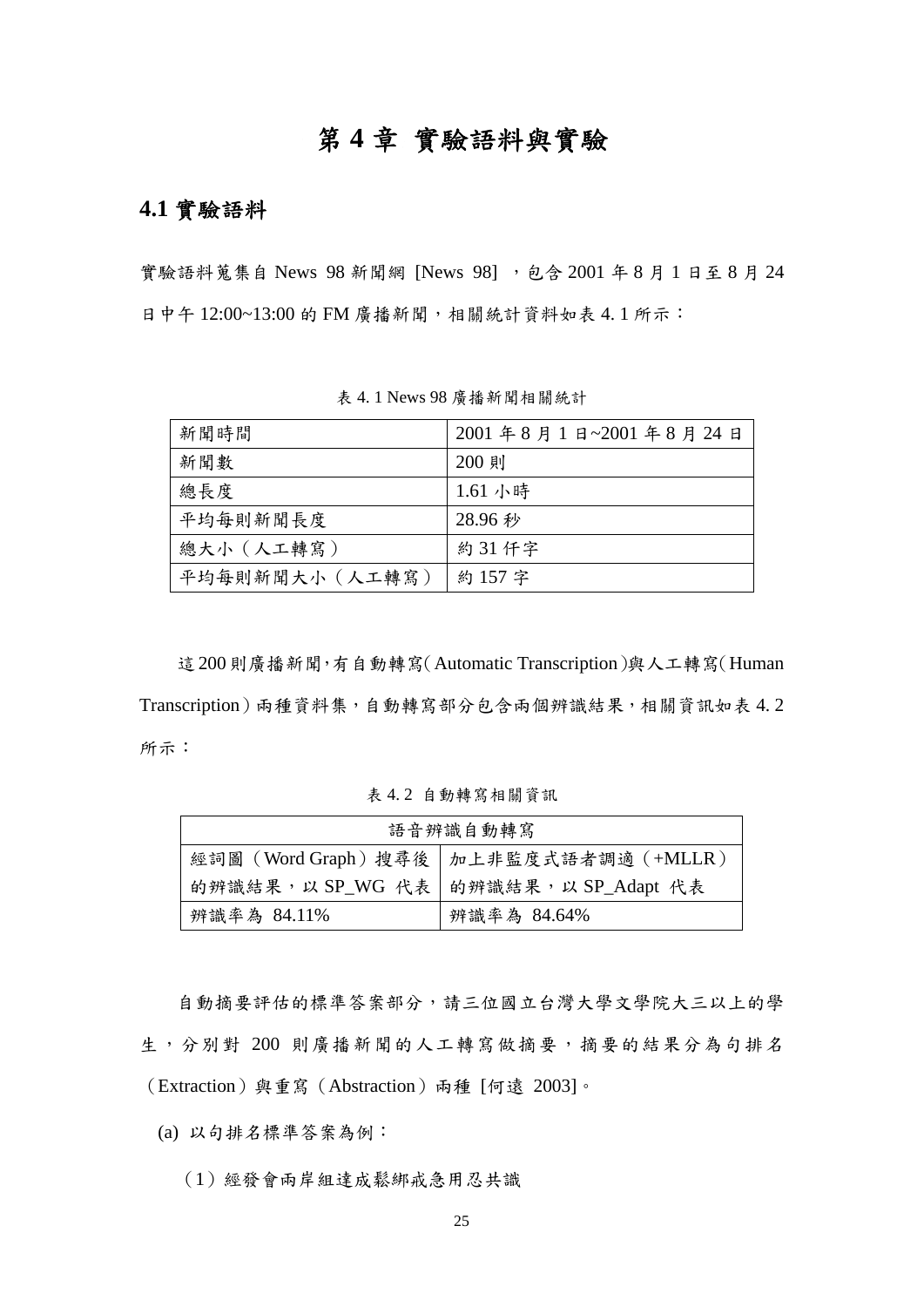(2)行政院也將大幅開放兩岸經貿政策

(5)一向主張戒急用忍的經建會主委陳博志今天表示

(7)如果國內企業需要大陸市場來成為世界領導廠商的話

(8)他絕對樂觀其成

(9)不過陳博志也強調

(3)經發會分組會議達成的鬆綁共識不是毫無設限

(4)應該有總量管理的觀念

(6)他也認為對大陸投資不應該太多

此表示第一句重要性第 1、第二句重要性第 2、第三句重要性第 5 … 以此類推。 此種人工標準的優點在於可容易的可選出任意比例的摘要結果做為標準答案。

(b) 以重寫標準答案為例:

經發會達成鬆綁戒急用忍共識,行政院也將大幅開放兩岸經貿政策。經建會主

委陳博志表示鬆綁並非毫無設限,應有總量管理觀念。

此種人工標準答案可讀性較佳。

此外為了訓練隱藏式馬可夫模型與主題混合模型的參數,將此 200 則廣播新 聞按時間先後順序分為發展集(Development Set)及測試集(Test Set)兩部分。 其中發展集用來訓練參數,而測試集用以算出最後的摘要結果,並與其他摘要模 型做比較,發展集與測試集的相關資訊如表 4.3 所示:

| 語料庫                   | 新聞數   |
|-----------------------|-------|
| 發展集 (Development Set) | 100 則 |
| 測試集 (Test Set)        | 100 則 |
| 總共<br>200 則           |       |

表 4. 3 發展集與測試集大小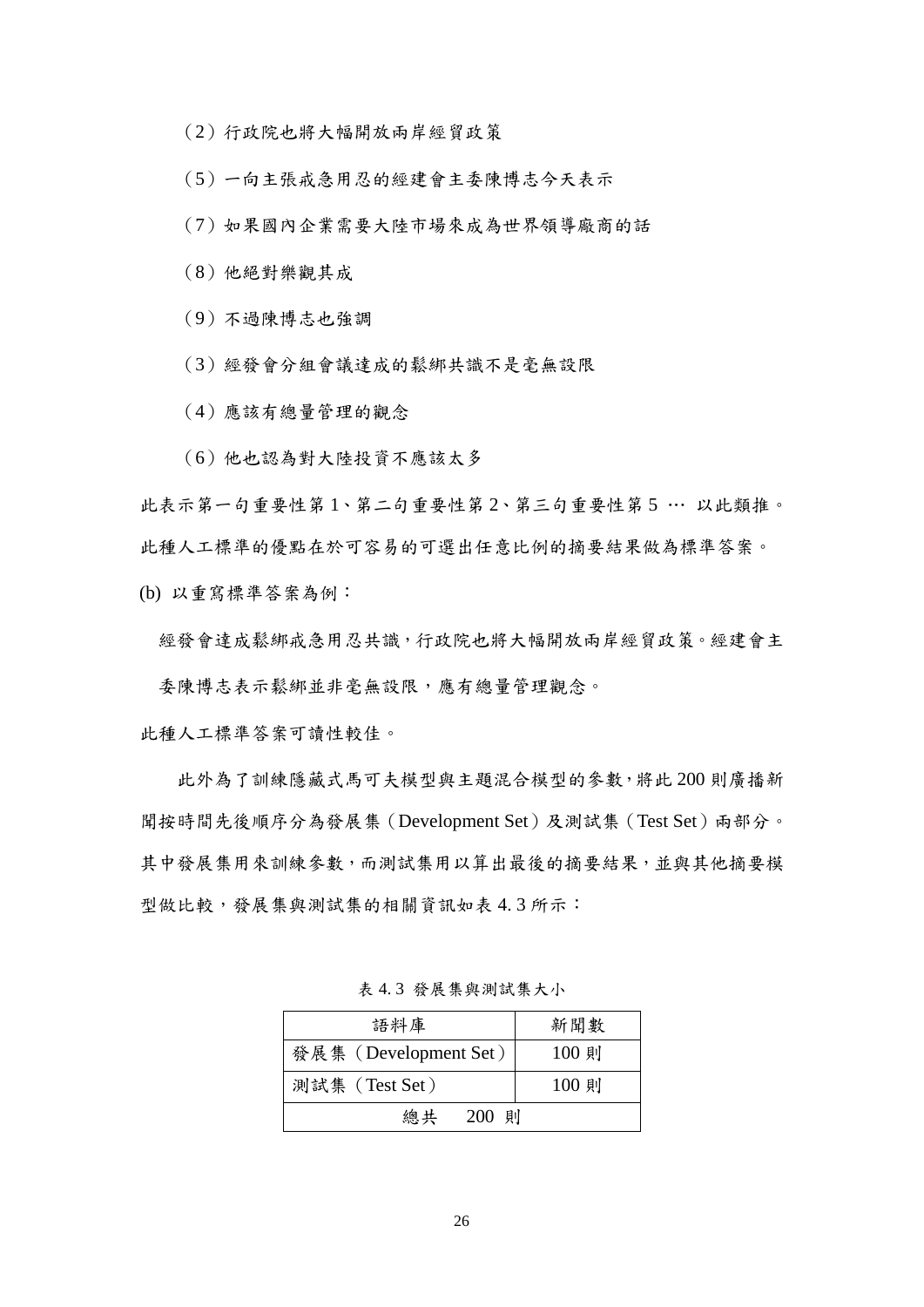### **4.2** 斷詞與統計式語言模型

斷詞(Tokenization)是利用詞典,將一個字串中的文字,比對詞典內的詞來當 做斷詞的依據。舉例來說,就是將下列中字句:

"經發會兩岸組達成鬆綁戒急用忍共識"

斷為

"經發會" "兩岸" "組" "達成" "鬆綁戒急用忍" "共識"

在斷詞演算法,本實驗以長詞為優先,如"鬆綁""戒急用忍"與"鬆綁戒 急用忍"皆為詞典內之詞的話,則斷詞演算法將輸出"鬆綁戒急用忍"。

經由第3章的討論,在隱藏式馬可夫模型與主題混合模型中,需要訓練語料 庫,用以得到統計式語言模型與文件-標題查詢範例的訓練集合,本實驗採用中 央通訊社(Central News Agency)[中央通訊社] 在西元 2001 年 08 月且型態屬於 故事(type="story")的文字新聞做為訓練語料庫,每一篇新聞皆含有文件與標題 兩部份,其內容包括國內外及大陸文教、交通、社會、財經、國會、影劇、醫藥 衛生、體育及地方新聞,相關資訊如表 4.4 所示:

| 新聞時間            | 2001年8月  |
|-----------------|----------|
| 新聞數             | 14,178 則 |
| 總大小             | 約 709 萬字 |
| 平均每則新聞長度  約500字 |          |

表 4. 4 中央社文字語料相關統計

在訓練統計式語言模型時,一般第一步是將語料做斷詞,再用斷詞過的語料 來訓練語言模型,最後得到以詞為基礎的語言模型。此種做法的優點在於字句的 主旨由詞的詞義而非字的字義組成,因此以詞為基礎的語言模型可以得到以字為 基礎的語言模型,更豐富的語言資訊。

然而斷詞也有其不足之處:其一,因為字組成詞的變化程度相當大,是以一 個字句難免會有多種斷詞方式;其二,未知詞(Out-of-Vocabulary, OOV)的問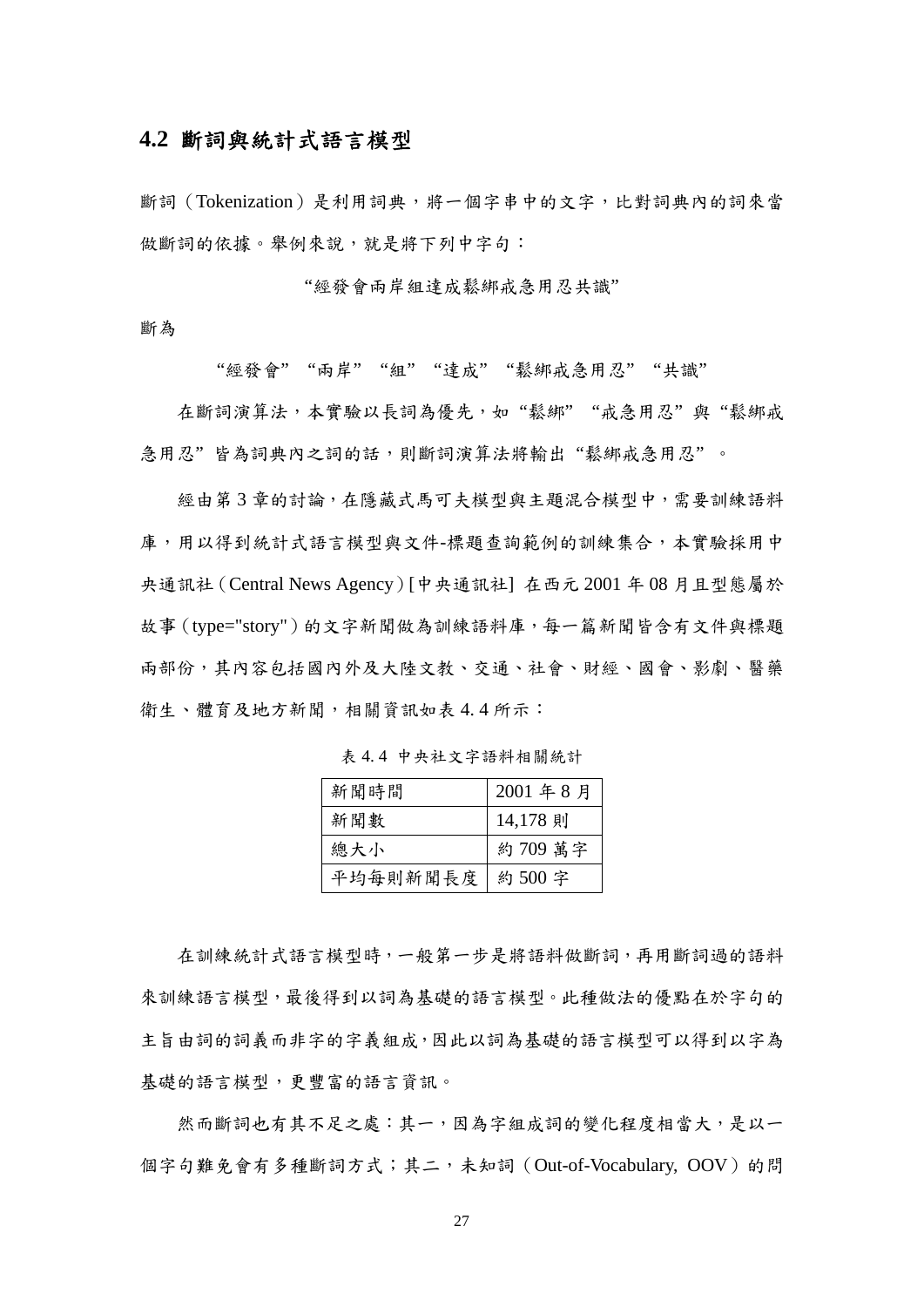題,例如專有名詞、地名、人名等,不在詞典裡的機率通常很高。這兩個不足之 處是目前以斷詞為基礎的研究所必需解決的問題。

語言模型的訓練部份本實驗使用 SRI 國際(SRI International)語音科技及研 究實驗室 (Speech Technology and Research Laboratory) 所提供的 SRI 語言模型 工具箱 (SRI Language Modeling Toolkit) [SRI Toolkit]。 SRI 語言模型工具箱是 一套用來訓練或應用統計式語言模型(Statistical Language Model)的工具程式組 合。

本實驗所使用的命令參數如下:

ngram-count -text 斷詞後的文字語料 -lm 輸出語言模型檔 語言模型的平滑化(Smoothing)演算法則是使用預設的 Good-Turning 演算法。

### **4.3** 自動摘要評估

本實驗的評估方式有三種:第一為餘弦(Cosine)評估:藉由計算自動摘要與人 工摘要的相關度為標準;第二為 ROUGE(Recall-Oriented Understudy for Gisting Evaluation)評估 [Lin 2003]:其為一召回率導向的自動摘要評估方式;第三為 平均精確度 (Mean Average Precision)評估: 藉由計算在相同摘要比例下, 自動 摘要與人工摘要的平均精確度為標準,然因自動轉寫與人工轉寫斷句的不同,造 成自動摘要與人工摘要的字句無法判斷是否相關(即所摘要出的字句,在人工句 排名內),是以本論文提出以改良型字錯誤率(modified Character Error Rate, m-CER)為基礎的相關判斷準則,只要符合此一準則就視自動摘要的字句與人工 摘要的字句是相關而予以計算精確度,茲將其分別說明如下各小節。

### **4.3.1** 餘弦評估

在此自動摘要的評估方式上,是以計算與人工摘要結果的相關度做為標準。由於 人工摘要的產生有兩種。第一種為摘錄式(Extractive)摘要(或稱為句排名方式): 對於每則新聞中的字句依其對於整則新聞的重要性作排名,因此很容易的可選出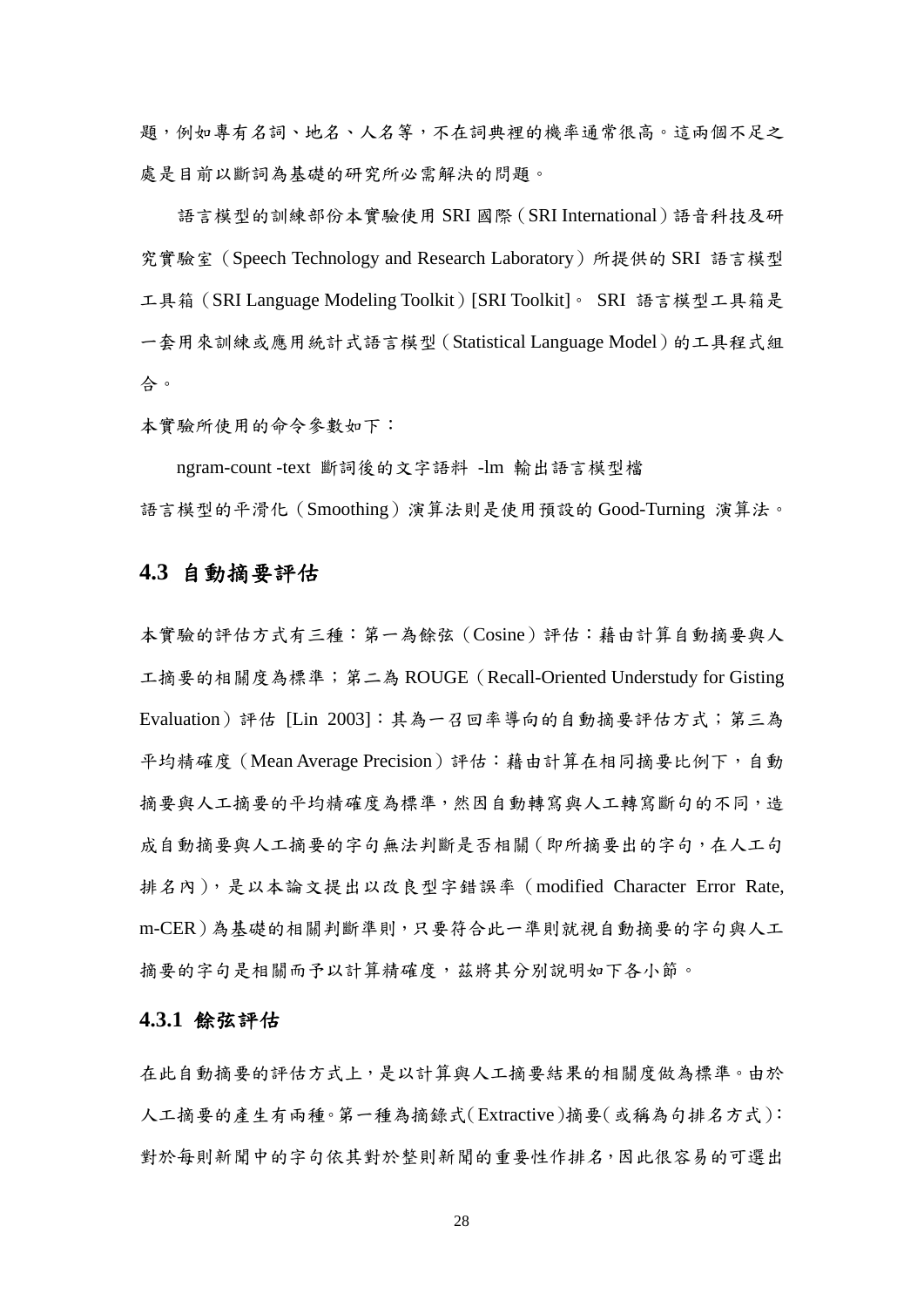任意比例的摘要結果,如 20%、30%、50%、70% 等摘要比例;第二種為非摘錄 式(Non-Extractive or Abstractive)摘要(或稱為重寫摘要的方式):其摘要比例 就無法作任意的修改。

假設 *Ad* 代表對某篇文件 *d* 自動摘要結果、 *En*,*<sup>d</sup>* 代表第 *<sup>n</sup>* 個人對文件 *d* 以摘錄 式摘要結果、*Rn*,*<sup>d</sup>* 代表第 *n* 個人對文件 *d* 重寫摘要結果、以及 *m%* 為可能的摘要 比例,則對所有新聞自動摘要的正確率被定義為 [Orasan 2002; 何遠 2003]:

$$
ACC(m\%) = \frac{1}{D} \frac{1}{N} \sum_{d=1}^{D} \sum_{n=1}^{N} \frac{SIM\left(A_d\left(m\%\right), E_{n,d}\left(m\%\right)\right) + SIM\left(A_d\left(m\%\right), R_{n,d}\right)}{2} \tag{4.1}
$$

其中, SIM ( .. )為評估自動摘要與人工摘要結果的相關度公式, 此公式使用向量空 間模型做為相關度評估的方法:將自動摘要與人工摘要結果以向量形式表現,並 計算向量間夾角的餘弦值來得到相關度,例如式中的 SIM(A,(m%),E,,(m%))可表示成:

$$
SIM\left(A_{d}\left(m\%^{*}\right),E_{n,d}\left(m\%^{*}\right)\right)=\frac{\vec{V}_{A_{d}\left(m\%\right)}\cdot\vec{V}_{E_{n,d}\left(m\%\right)}}{\left|\vec{V}_{A_{d}\left(m\%\right)}\right|\left|\vec{V}_{E_{n,d}\left(m\%\right)}\right|}\tag{4.2}
$$

上式中  $V_{A_d(m\%)}$  $\overline{\phantom{a}}$ 與  $V_{E_{n,d}(m\%)}$  $\overline{\phantom{a}}$ 分別為自動摘要結果 *A* (*m*%) *<sup>d</sup>* 與人工摘錄式摘要結果  $E_{n,d}(m\%)$ 的向量表示式,而向量表示式中的每一維度則是代表著某一個索引特徵 *<sup>t</sup>* ,*<sup>t</sup>* 在摘要中的重要性(或稱權重) *w*(*t*) ,是以它在摘要中出現的詞頻(Term Frequency, TF)與反文件頻率(Inverse Document Frequency, IDF)乘積來表示:

$$
w(t) = \left(\frac{f_t}{\max_{h} f_h}\right) \log(N/n_t)
$$
\n(4.3)

上式中 f<sub>i</sub> 為索引特徵 t 在摘要中出現的次數, log(N/n,)是反文件頻率, N 是所有 廣播新聞則數, *nt* 是索引特徵*<sup>t</sup>* 出現的廣播新聞則數。

### **4.3.2 ROUGE** 評估

ROUGE(Recall-Oriented Understudy for Gisting Evaluation)是召回率導向的自動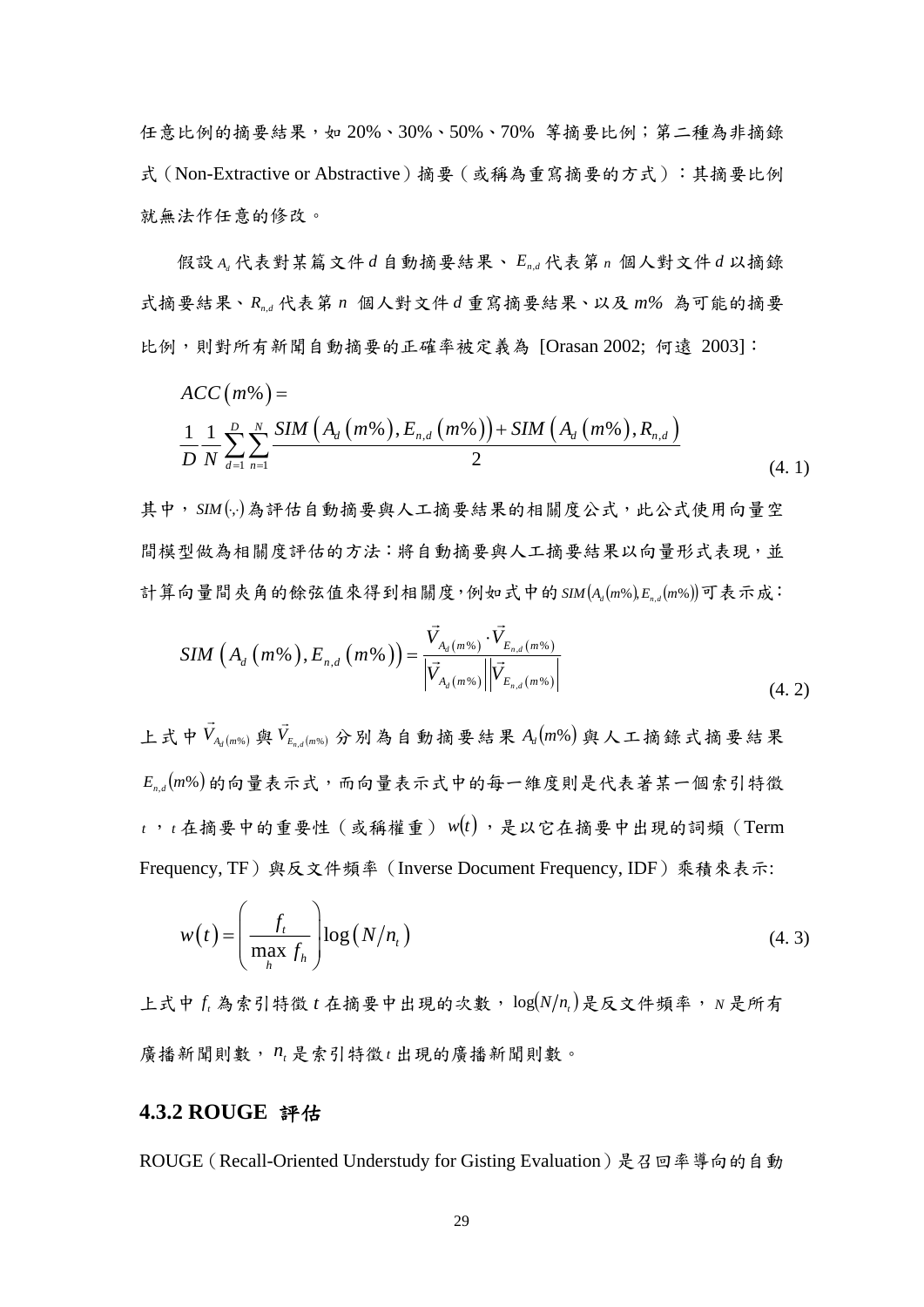摘要評估方式 [Lin 2003]。此評估計算自動摘要與人工摘要重疊單位元的次數, 單位可為 *N*-連語言模型(*N*-gram Language Model)、詞順序(Word sequences) 與詞對(Word pairs)。

如 N-連語言模型單位元的評估,如下所示:

$$
ROUGE-N = \frac{\sum\limits_{S \in \{\lambda \leq \frac{1}{3}, \frac{1}{3}, \frac{1}{3}\} \setminus N - \frac{1}{2}\}^{1}}{\sum\limits_{S \in \{\lambda \leq \frac{1}{3}, \frac{1}{3}, \frac{1}{3}\} \setminus N - \frac{1}{2}\}^{1}} \cdot \frac{Count_{match}(N - \frac{1}{2})^{1}}{\sum\limits_{S \in \{\lambda \leq \frac{1}{3}, \frac{1}{3}, \frac{1}{3}\} \setminus N - \frac{1}{2}\}^{1}}}
$$
(4.4)

*Countmatch* 代表 *N*-連語言模型共同出現在自動摘要與人工摘要標準答案的最大 次數,在人工摘要標準答案部份本實驗僅使用句排名。此外本實驗以 ROUGE-2 ,即雙連語言模型為評估標準。

#### **4.3.3** 平均精確度評估

在此摘要評估方式上,是以不同摘要比例 *m*% 下的平均精確度(Mean Average Precision, MAP)來評估。假設 *Ad* 代表對某篇文件*<sup>d</sup>* 自動摘要的句排名、 *En*,*<sup>d</sup>* 代 表第 *n* 個人對文件*d* 做的句排名以及 *m*% 為可能的摘要比例(用以保留前 *m*% 分 數較大的字句來計算平均精確度),平均精準度計算公式如下:

$$
mAP(m\%) = \frac{1}{D} \frac{1}{N} \sum_{d=1}^{D} \sum_{n=1}^{N} \frac{1}{R_d} \sum_{s=1}^{R_d} \frac{s}{r_{d,s,n}}
$$
(4.5)

*Rd* 為 *Ad* (m%) 與 *En*,*<sup>d</sup>* (m%) 相關的字句個數, *dsn* , , *r* 為 *Ad* (m%)與 *En*,*<sup>d</sup>* (m%) 相關的第 *s* 句從 *Ad* 前頭(Top)數來的位置。

在自動轉寫上,因斷句的不同而無法與人工轉寫的字句做一對一對應,是以 無法決定所摘要出的字句在人工標準答案的字句上,也就是說式(4.5)中無法決定 相關,是以本論文定義相關判斷準則來解決此一問題。

首先介紹 Levenshtein Distance(LD),LD 為二個字串之間最短的編輯距離。 最早由俄國科學家 Vladimir Levenshtein 在 1966 所提出 [Levenshtein 1966], 又 稱為編輯距離(Edit Distance)。假設 *I* 是測試字串,*R* 是正確字串,並以單字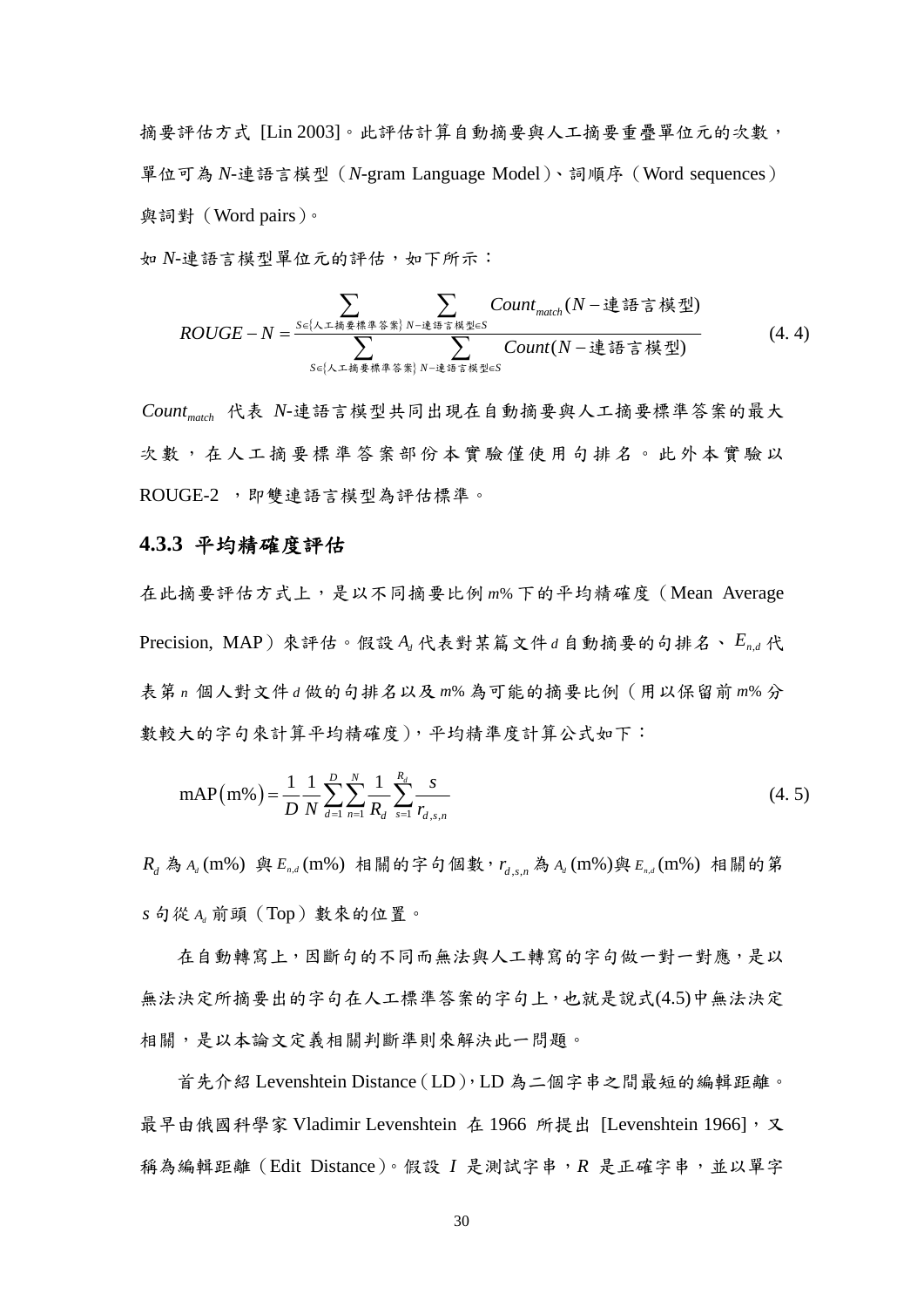(Character)為索引。LD 演算法計算字串 *I* 轉換為 *R* 所需的刪除、插入、替代 編輯次數。例如:

- *I* 是"陳水扁" 且 *R* 是 "陳水扁" 則 LD(*I*,*R*)=0 ,因在此範例中無任何轉換
- *I* 是"陳水篇" 且 *R* 是 "陳水扁" 則 LD(*I*,*R*)=1 ,因在此範例中只需一個替 代(改變篇到扁)就足以將 *I* 轉換到 *R*

是以經由 LD 演算法,可以得到<插入,刪除、替代、正確>的個數,且愈大 的 LD,代表字串的相異度愈大。目前 LD 演算法,已大量運用於拼字檢查 [黃 上銘等 2003]、語音辨識、DNA 分析等應用上。

接著定義改良型字錯誤率 (modified Character Error Rate, m-CER)如下,假 設 I 是測試字串、R 是正確字串,並以單字 (Character)為索引,<插入,刪除、 替代、正確>為經由 LD 演算法所計算出的個數,則

$$
m-CER = \frac{(\overline{m} \lambda + m\overline{m} + \overline{m} \overline{m}) - (diff)}{\text{R\'i} \overline{m} \overline{m}}
$$
\n
$$
diff = \begin{cases} \text{6} \overline{m} & \text{6} \overline{m} \\ \overline{m} & \text{7} \overline{m} \end{cases}
$$
\n
$$
diff = \begin{cases} \text{7} \overline{m} & \text{8} \overline{m} \\ \text{8} \overline{m} & \text{9} \overline{m} \end{cases}
$$
\n
$$
diff = \begin{cases} 0 & \text{9} \overline{m} \overline{m} \\ \text{1} \overline{m} & \text{1} \overline{m} \end{cases}
$$
\n
$$
diff = \begin{cases} 0 & \text{1} \overline{m} \end{cases}
$$
\n
$$
diff = \begin{cases} 0 & \text{1} \overline{m} \end{cases}
$$
\n
$$
diff = \begin{cases} 0 & \text{1} \overline{m} \end{cases}
$$
\n
$$
diff = \begin{cases} 0 & \text{1} \overline{m} \end{cases}
$$
\n
$$
diff = \begin{cases} 0 & \text{1} \overline{m} \end{cases}
$$
\n
$$
diff = \begin{cases} 0 & \text{1} \overline{m} \end{cases}
$$
\n
$$
diff = \begin{cases} 0 & \text{1} \overline{m} \end{cases}
$$
\n
$$
diff = \begin{cases} 0 & \text{1} \overline{m} \end{cases}
$$
\n
$$
diff = \begin{cases} 0 & \text{1} \overline{m} \end{cases}
$$
\n
$$
diff = \begin{cases} 0 & \text{1} \overline{m} \end{cases}
$$
\n
$$
diff = \begin{cases} 0 & \text{1} \overline{m} \end{cases}
$$
\n
$$
diff = \begin{cases} 0 & \text{1} \overline{m} \end{cases}
$$
\n
$$
diff = \begin{cases} 0 & \text{1} \overline{m} \end{cases}
$$
\n
$$
diff = \begin{cases} 0 & \text{1} \overline{m} \end{cases}
$$
\n
$$
diff = \begin{
$$

其中 diff 主要用來解決,因句長差 (abs(( R - II ) ) 所產生的錯誤個數。 例如:

*I* :臺北電信網路展今天開幕

*R* :臺北電信網路展今天開幕一連展出四天

 $LD = <\!\!$  插入, 刪除, 替代、正確> = < 6,0,0,11>

如不使用句長差,則原字錯誤率高達  $CER = \frac{(6+0+0)}{1} = \frac{6}{11} = 0.5454$  $CER = \frac{(0+0+0)}{11} = \frac{0}{11} =$ 然而經由計算 *diff* 後,則 *m-CER* =0.0

經由上述討論,式(4.5)評估自動轉寫與人工轉寫,字句相關的定義如下: 假設 *Ad* 代表對某篇文件*d* 自動摘要的句排名、 *En*,*<sup>d</sup>* 代表第 *<sup>n</sup>* 個人對文件*d* 做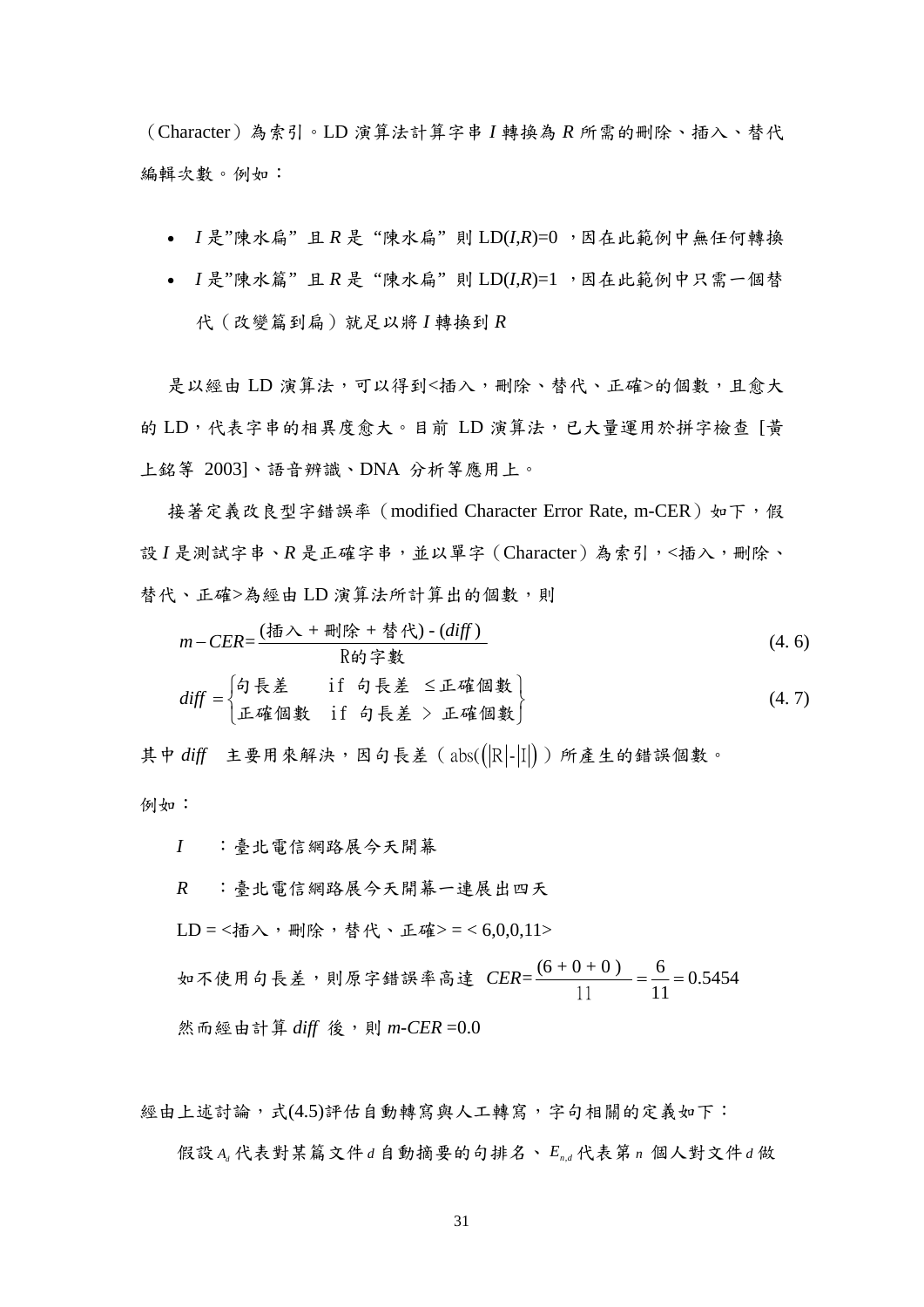的句排名、m%為可能的摘要比例、 $m$ −CER<sub>min</sub>代表  $A_d$ (m%)中的某一句  $I$ , 對 *En*,*<sup>d</sup>* (*m%*)每一字句 *R* ,計算 *m-CER* 所得的最小值

如果 *m-CER*min <0.3 則 相關

### **4.4** 實驗結果

基礎實驗(Baseline)有三個,分別為 VSM (向量空間模型)、RM (相關評估) 與 LSA(潛藏語意分析),本論文提出的模型計有 embedded LSA(嵌入式潛藏 語意分析)、HMM-Type1(隱藏式馬可夫模型-型一)、HMM-Type2(隱藏式馬可 夫模型-型二)、TMM(D|T)(主題混合模型,監督式訓練)、TMM(T|T)(主題混 合模型,非監督式訓練)。

根據台大與中研院近年來在中文語音文件檢索(Spoken Document Retrieval) 領域的研究成果 [Chen et al. 2002],若使用音節 (Syllable)或字 (Character)為 單位的索引特徵(Indexing Feature)組合,往往可以有比詞更好的檢索表現。因 此,本實驗將探討不同的特徵單位 (Feature Unit)對自動摘要的影響。首先,以 所帶資訊的豐富程度來看,顯然詞所帶的資訊量是最多的,其次是字,然後為音 節 [Lee *et al.* 2003], 如表 4. 5 所示:

| 單位            | 所帶資訊的比較 |
|---------------|---------|
| 音節 (Syllable) | 低       |
| 字 (Character) |         |
| 詞 (Word)      | 高       |

表 4. 5 音節、字、詞所帶資訊的比較

此外在音節中,因為中文的同音異義字(Homonym)很多,一個音節可能 對應好幾個字,所以音節的混淆度(Ambiguity)很大。然而雖然音節所帶的資 訊少、混淆度大,但是如果將兩個音節連結起來成為一個雙音節(Syllable Pair), 那麼所帶的資訊就變得豐富很多 [Lee *et al.* 2003] ,綜合上述討論,本實驗除了 使用單詞為特徵單位來做自動摘要外,並將實驗使用以雙字、雙音節組合為特徵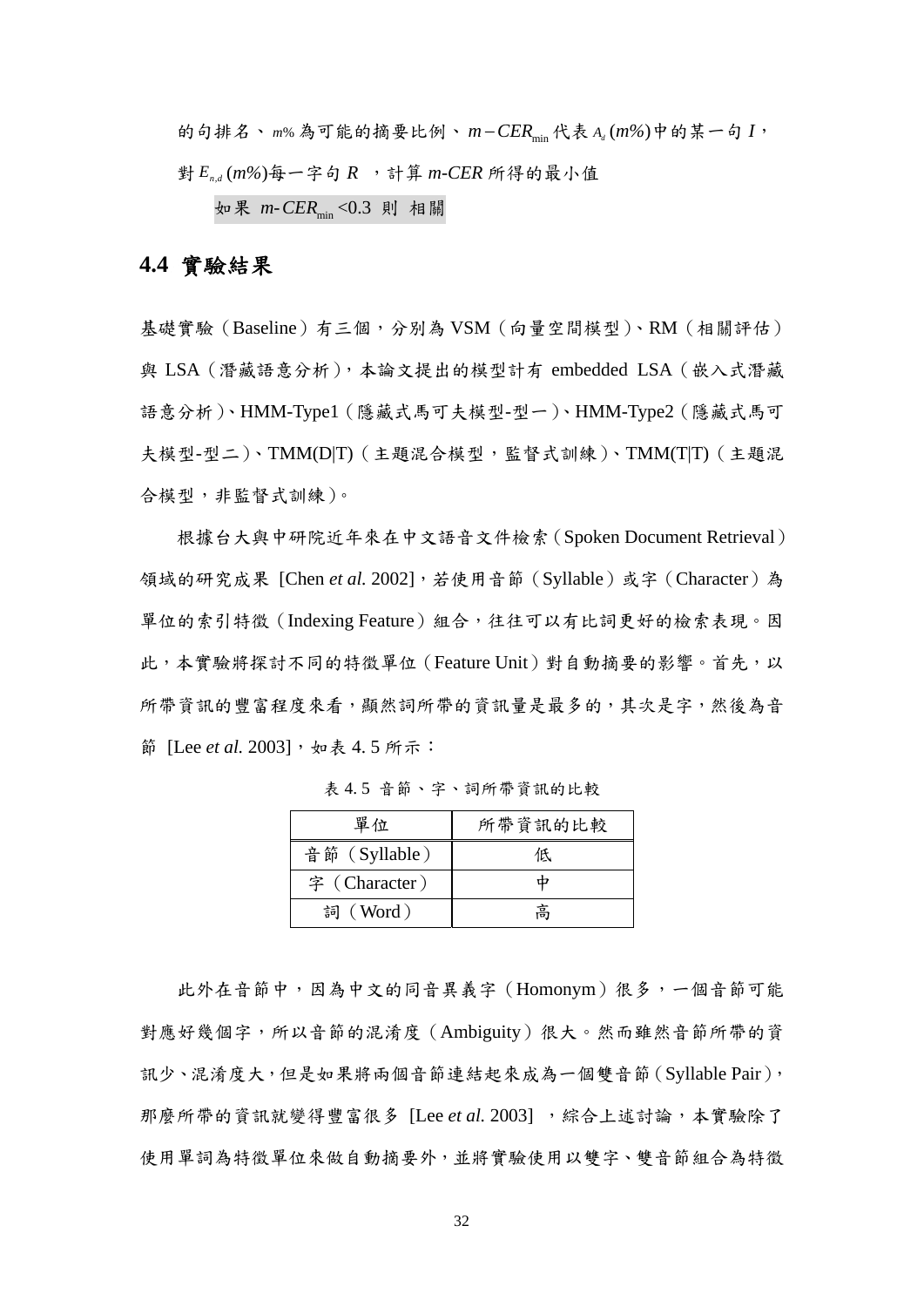單位,來觀察自動摘要的正確率。

其中雙字、雙音節都是互相重疊(Overlapping)的。例如一字句由 10 個音 節所組成:

$$
(S_1, S_2, ..., S_{10})
$$

則其雙音節特徵即為

$$
(S_1, S_2), (S_2, S_3), ..., (S_9, S_{10})
$$

同樣地互相重疊的雙字,定義類似。

#### **4.4.1** 餘弦評估

在本小節所有表格中,TMM 欄內的數字代表所使用的潛藏主題數。如表 4. 6 TMM  $P(D|T)$  64 即代表使用 64 個潛藏主題數。此外 HMM 與 TMM 的數據, 均 使用期望值最大化演算法,自動調整參數與訓練模型。

由表 4. 6~表 4. 8 以單詞為特徵單位的結果顯示,在低摘要比例(20%)時, TMM 與 HMM-Type2 其結果不論在人工轉寫或自動轉寫上,均優於其他摘要 模型,並以 TMM 為較佳。進一步比較表 4. 6(人工轉寫)、表 4. 7(自動轉寫 SP WG)可發現,所有模型的正確率均下降,這可由兩個方面來說明:其一, 因為為語音辨識會產生錯誤的辨識結果,錯誤結果當然會影響摘要的正確率;其 二,人工轉寫的斷句與標準答案(句排名)是一致的,而語音辨識結果的斷句目 前主要是以靜音(silence)的長度為標準,因此最後斷開成的字句會與標準答案 的字句有所差異,所以也會導致摘要正確率的下降。此外比較表 4. 7、表 4. 8(自 動轉寫 SP\_Adapt)可發現,隨著辨識率的上升,其結果也有所提升。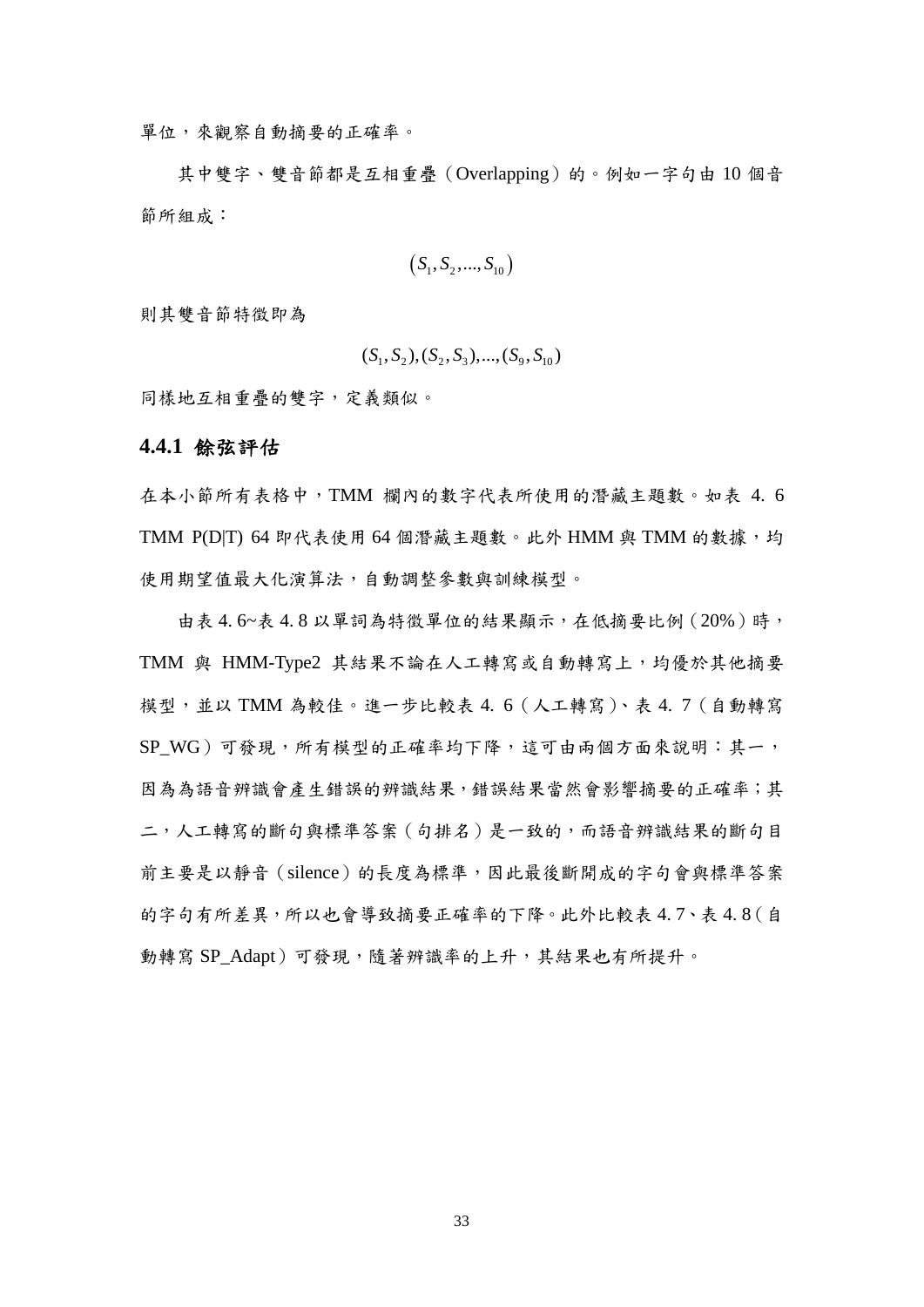| 摘要  | <b>VSM</b> | <b>RM</b> | LSA    | embedded   | HMM-   | HMM-   | <b>TMM</b> | <b>TMM</b> |
|-----|------------|-----------|--------|------------|--------|--------|------------|------------|
| 比例  |            |           |        | <b>LSA</b> | Type1  | Type2  | P(D T)     | P(T T)     |
|     |            |           |        |            |        |        | 64         | 32         |
| 20% | 0.4473     | 0.4551    | 0.3599 | 0.4439     | 0.3639 | 0.4577 | 0.4631     | 0.4654     |
| 30% | 0.5071     | 0.5108    | 0.4413 | 0.4983     | 0.4132 | 0.5278 | 0.5296     | 0.5265     |
| 50% | 0.6365     | 0.6269    | 0.6098 | 0.6334     | 0.5918 | 0.6260 | 0.6302     | 0.6287     |
| 70% | 0.6961     | 0.6956    | 0.6864 | 0.7051     | 0.6729 | 0.6951 | 0.6960     | 0.6952     |

表 4.6 摘錄方法比較(評估方式:餘弦,特徵單位:詞,人工轉寫)

表 4.7 摘錄方法比較(評估方式:餘弦,特徵單位:詞,自動轉寫 SP\_WG)

| 摘要  | VSM    | RM     | LSA    | embedded   | HMM-   | HMM-   | <b>TMM</b> | <b>TMM</b> |
|-----|--------|--------|--------|------------|--------|--------|------------|------------|
| 比例  |        |        |        | <b>LSA</b> | Type1  | Type2  | P(D T)     | P(T T)     |
|     |        |        |        |            |        |        | 64         | 64         |
| 20% | 0.3573 | 0.3586 | 0.2971 | 0.3652     | 0.3112 | 0.3719 | 0.3771     | 0.3750     |
| 30% | 0.4074 | 0.4052 | 0.3487 | 0.4020     | 0.3570 | 0.4160 | 0.4188     | 0.4226     |
| 50% | 0.5397 | 0.5130 | 0.4863 | 0.5102     | 0.5098 | 0.5285 | 0.5279     | 0.5289     |
| 70% | 0.5839 | 0.5608 | 0.5540 | 0.5747     | 0.5738 | 0.5782 | 0.5777     | 0.5771     |

表 4.8 摘錄方法比較(評估方式:餘弦,特徵單位:詞,自動轉寫 SP\_Adapt)

| 摘要  | <b>VSM</b> | RM     | <b>LSA</b> | embedded   | HMM-   | HMM-   | <b>TMM</b> | TMM    |
|-----|------------|--------|------------|------------|--------|--------|------------|--------|
| 比例  |            |        |            | <b>LSA</b> | Type1  | Type2  | P(D T)     | P(T T) |
|     |            |        |            |            |        |        | 32         | 32     |
| 20% | 0.3630     | 0.3603 | 0.3138     | 0.3726     | 0.3206 | 0.3712 | 0.3718     | 0.3738 |
| 30% | 0.4269     | 0.4195 | 0.3592     | 0.4142     | 0.3697 | 0.4234 | 0.4243     | 0.4230 |
| 50% | 0.5413     | 0.5132 | 0.4937     | 0.5176     | 0.5057 | 0.5296 | 0.5311     | 0.5302 |
| 70% | 0.5874     | 0.5632 | 0.5558     | 0.5788     | 0.5760 | 0.5775 | 0.5791     | 0.5783 |

由表 4. 10~表 4. 11 以雙音節為特徵單位的結果顯示,在低摘要比例(20% 與 30%)時,TMM 與 HMM-Type2 其結果不論在人工轉寫或自動轉寫上,均優於 其他摘要模型。此外比較表 4.10、表 4.11 可發現,隨著辨識率的上升,其結果 也有所提升。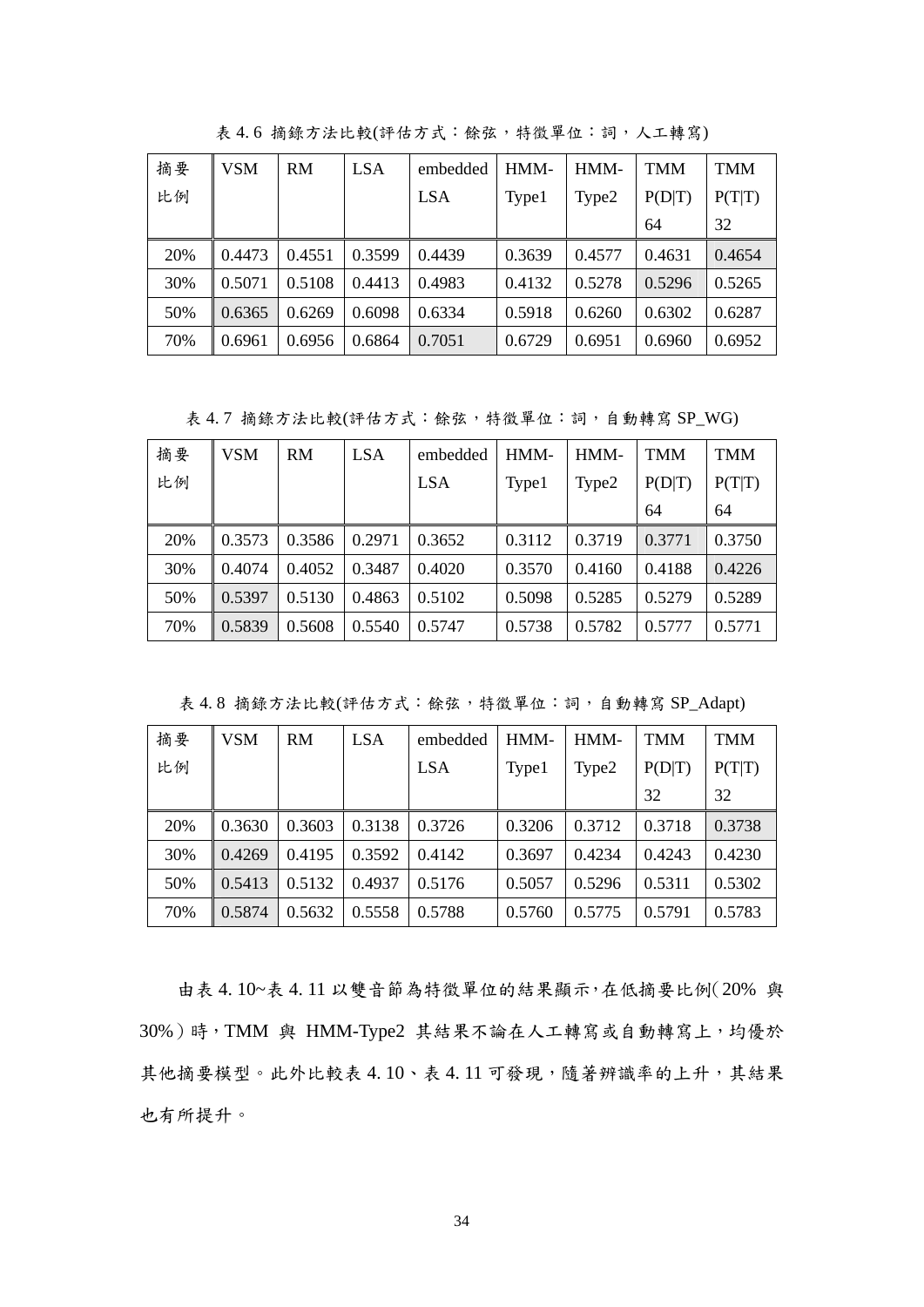| 摘要  | VSM    | <b>RM</b> | <b>LSA</b> | embedded   | HMM-   | HMM-   | <b>TMM</b> | <b>TMM</b>     |
|-----|--------|-----------|------------|------------|--------|--------|------------|----------------|
| 比例  |        |           |            | <b>LSA</b> | Type1  | Type2  | P(D T)     | P(T T)         |
|     |        |           |            |            |        |        | 4          | $\overline{4}$ |
| 20% | 0.4485 | 0.4425    | 0.3688     | 0.4457     | 0.3613 | 0.4618 | 0.4618     | 0.4525         |
| 30% | 0.5176 | 0.5075    | 0.4578     | 0.5159     | 0.4352 | 0.5254 | 0.5283     | 0.5246         |
| 50% | 0.6326 | 0.6300    | 0.6101     | 0.6413     | 0.5997 | 0.6386 | 0.6387     | 0.6380         |
| 70% | 0.7054 | 0.7066    | 0.6882     | 0.7116     | 0.6692 | 0.7007 | 0.7014     | 0.7018         |

表 4.9 摘錄方法比較(評估方式:餘弦,特徵單位:雙音節,人工轉寫)

表 4.10 摘錄方法比較(評估方式:餘弦,特徵單位:雙音節,自動轉寫 SP\_WG)

| 摘要  | VSM    | <b>RM</b> | LSA.   | embedded   | HMM-   | HMM-   | TMM    | <b>TMM</b> |
|-----|--------|-----------|--------|------------|--------|--------|--------|------------|
| 比例  |        |           |        | <b>LSA</b> | Type1  | Type2  | P(D T) | P(T T)     |
|     |        |           |        |            |        |        | 16     | 16         |
| 20% | 0.3665 | 0.3686    | 0.3054 | 0.3567     | 0.3266 | 0.3811 | 0.3811 | 0.3833     |
| 30% | 0.4128 | 0.4121    | 0.3608 | 0.4038     | 0.3783 | 0.4167 | 0.4150 | 0.4138     |
| 50% | 0.5287 | 0.5125    | 0.4931 | 0.5268     | 0.5017 | 0.5318 | 0.5287 | 0.5329     |
| 70% | 0.5851 | 0.5782    | 0.5640 | 0.5881     | 0.5633 | 0.5889 | 0.5879 | 0.5887     |

表 4.11 摘錄方法比較(評估方式:餘弦,特徵單位:雙音節,自動轉寫 SP\_Adapt)

| 摘要  | <b>VSM</b> | <b>RM</b> | <b>LSA</b> | embedded   | HMM-   | HMM-   | <b>TMM</b> | <b>TMM</b> |
|-----|------------|-----------|------------|------------|--------|--------|------------|------------|
| 比例  |            |           |            | <b>LSA</b> | Type1  | Type2  | P(D T)     | P(T T)     |
|     |            |           |            |            |        |        | 16         | 16         |
| 20% | 0.3633     | 0.3675    | 0.2966     | 0.3646     | 0.3276 | 0.3833 | 0.3833     | 0.3833     |
| 30% | 0.4157     | 0.4079    | 0.3555     | 0.4136     | 0.3824 | 0.4296 | 0.4268     | 0.4273     |
| 50% | 0.5299     | 0.5185    | 0.4917     | 0.5315     | 0.5119 | 0.5391 | 0.5371     | 0.5407     |
| 70% | 0.5854     | 0.5793    | 0.5625     | 0.5880     | 0.5694 | 0.5912 | 0.5899     | 0.5908     |

由表 4. 12~表 4. 14 以雙字為特徵單位的結果顯示,向量空間模型為基礎的 摘要模型(VSM 與 RM)有較佳的結果。此外在高摘要比例(70%)時,embedded LSA 其結果均優於其他摘要模型。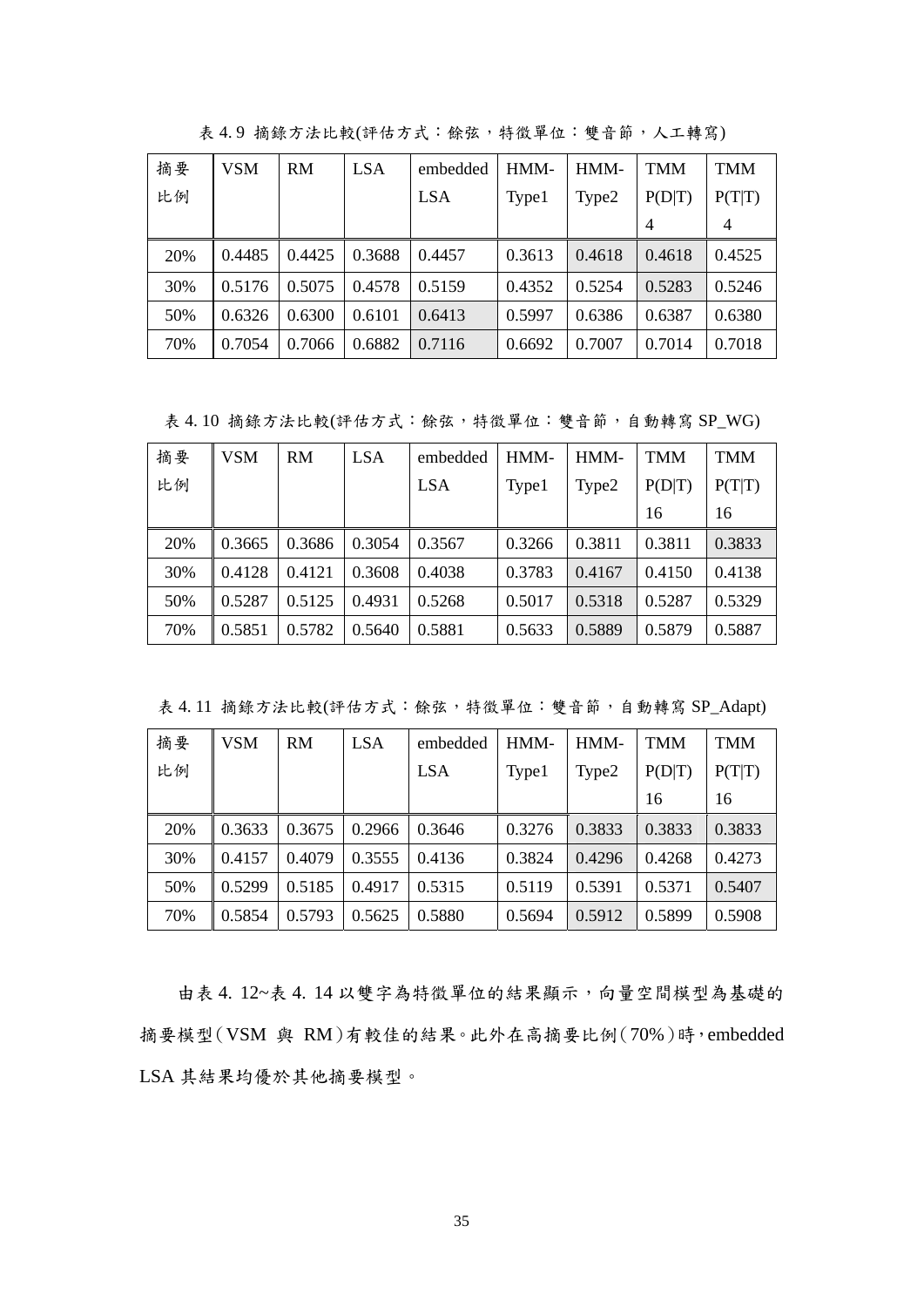| 摘要  | VSM    | RM     | LSA    | embedded   | HMM-   | HMM-   | <b>TMM</b> | <b>TMM</b> |
|-----|--------|--------|--------|------------|--------|--------|------------|------------|
| 比例  |        |        |        | <b>LSA</b> | Type1  | Type2  | P(D T)     | P(T T)     |
|     |        |        |        |            |        |        | 32         | 64         |
| 20% | 0.4596 | 0.4538 | 0.3781 | 0.4381     | 0.3458 | 0.4460 | 0.4531     | 0.4489     |
| 30% | 0.5191 | 0.5255 | 0.4487 | 0.5165     | 0.4343 | 0.5107 | 0.5211     | 0.5059     |
| 50% | 0.6407 | 0.6335 | 0.6049 | 0.6430     | 0.5895 | 0.6386 | 0.6399     | 0.6390     |
| 70% | 0.7008 | 0.7024 | 0.6803 | 0.7064     | 0.6669 | 0.7020 | 0.7011     | 0.7012     |

表 4. 12 摘錄方法比較(評估方式:餘弦,特徵單位:雙字,人工轉寫)

表 4.13 摘錄方法比較(評估方式:餘弦,特徵單位:雙字,自動轉寫 SP\_WG)

| 摘要  | VSM    | RM     | <b>LSA</b> | embedded   | HMM-   | HMM-   | <b>TMM</b> | <b>TMM</b>     |
|-----|--------|--------|------------|------------|--------|--------|------------|----------------|
| 比例  |        |        |            | <b>LSA</b> | Type1  | Type2  | P(D T)     | P(T T)         |
|     |        |        |            |            |        |        | 64         | $\overline{4}$ |
| 20% | 0.3862 | 0.3879 | 0.2974     | 0.3544     | 0.3231 | 0.3708 | 0.3741     | 0.3737         |
| 30% | 0.4223 | 0.4101 | 0.3586     | 0.4109     | 0.3829 | 0.4168 | 0.4173     | 0.4207         |
| 50% | 0.5331 | 0.5176 | 0.5037     | 0.5293     | 0.5118 | 0.5253 | 0.5258     | 0.5265         |
| 70% | 0.5857 | 0.5729 | 0.5611     | 0.5884     | 0.5657 | 0.5819 | 0.5816     | 0.5821         |

表 4.14 摘錄方法比較(評估方式:餘弦,特徵單位:雙字,自動轉寫 SP\_Adapt)

| 摘要  | <b>VSM</b> | RM     | <b>LSA</b> | embedded   | HMM-   | HMM-   | <b>TMM</b> | <b>TMM</b> |
|-----|------------|--------|------------|------------|--------|--------|------------|------------|
| 比例  |            |        |            | <b>LSA</b> | Type1  | Type2  | P(D T)     | P(T T)     |
|     |            |        |            |            |        |        | 64         | 64         |
|     |            |        |            |            |        |        |            |            |
| 20% | 0.3784     | 0.3779 | 0.3009     | 0.3508     | 0.3234 | 0.3749 | 0.3794     | 0.3759     |
| 30% | 0.4335     | 0.4240 | 0.3671     | 0.4106     | 0.3864 | 0.4331 | 0.4357     | 0.4304     |
| 50% | 0.5354     | 0.5189 | 0.5044     | 0.5299     | 0.5104 | 0.5297 | 0.5302     | 0.5319     |
| 70% | 0.5882     | 0.5766 | 0.5551     | 0.5920     | 0.5710 | 0.5869 | 0.5869     | 0.5881     |

## **4.4.2 ROUGE** 評估

在本小節所有表格中 TMM 欄內的數字,代表所使用的潛藏主題數。此外 HMM 與 TMM 的數據,均使用期望值最大化演算法,自動調整參數與訓練模型。

由表 4. 15~表 4. 17 以單詞為特徵單位的結果顯示,在低摘要比例(30%)時, TMM 與 HMM-Type2, 其結果不論在人工轉寫或自動轉寫上,均優於其他摘要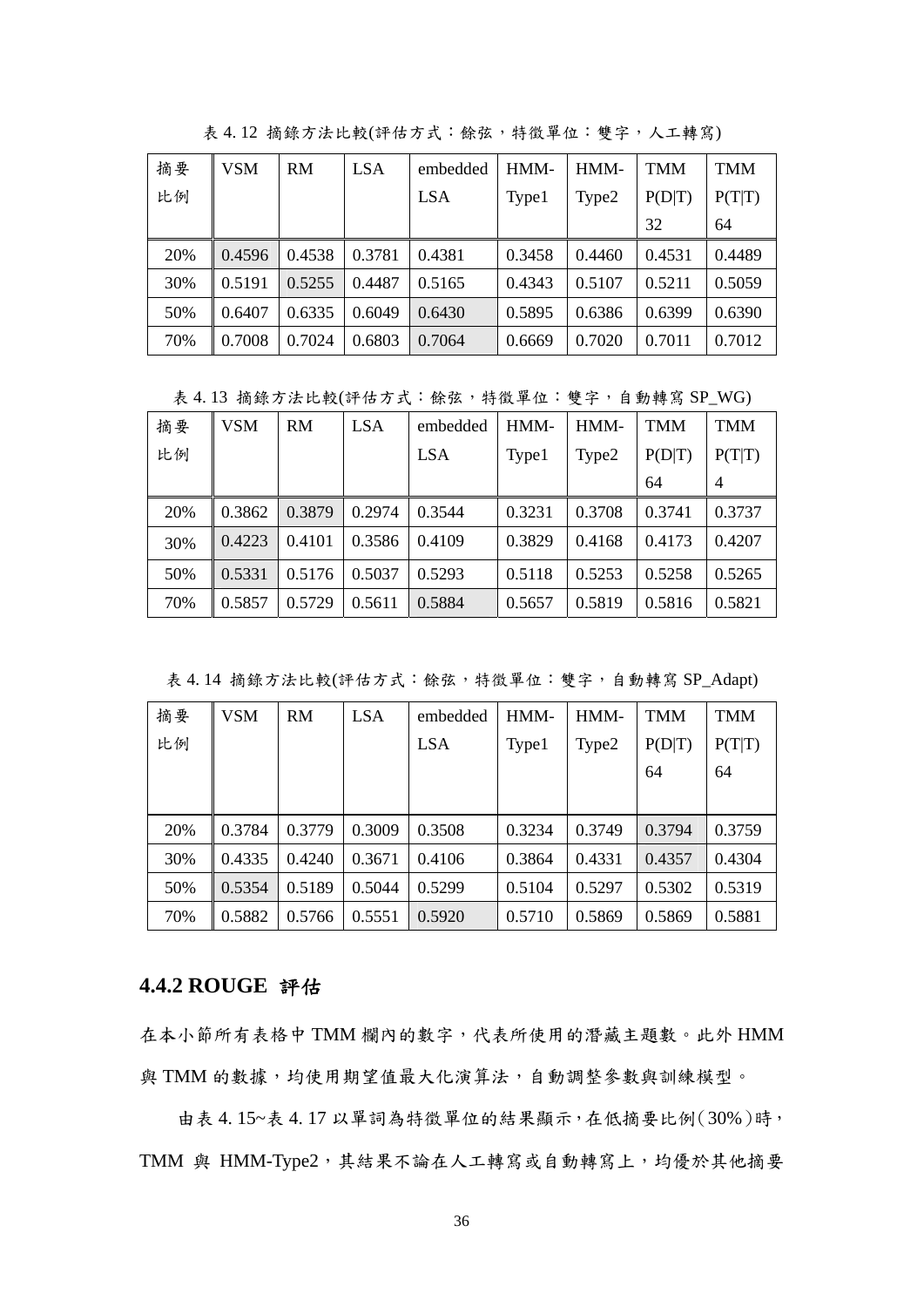模型,並以 TMM 為較佳。此外在高摘要比例 $(50\%$ 或70%)時,embedded LSA 其結果均優於其他摘要模型。

| 摘要  | <b>VSM</b> | RM     | LSA    | embedded   | HMM-   | HMM-   | <b>TMM</b> | <b>TMM</b> |
|-----|------------|--------|--------|------------|--------|--------|------------|------------|
| 比例  |            |        |        | <b>LSA</b> | Type1  | Type2  | P(D T)     | P(T T)     |
|     |            |        |        |            |        |        | 64         | 32         |
| 20% | 0.3697     | 0.3890 | 0.2722 | 0.4046     | 0.1797 | 0.3969 | 0.4070     | 0.4098     |
| 30% | 0.4272     | 0.4623 | 0.3701 | 0.4480     | 0.2175 | 0.4694 | 0.4736     | 0.4676     |
| 50% | 0.6142     | 0.6302 | 0.5892 | 0.6511     | 0.4824 | 0.6110 | 0.6161     | 0.6136     |
| 70% | 0.7221     | 0.7503 | 0.7046 | 0.7666     | 0.6357 | 0.7277 | 0.7293     | 0.7260     |

表 4.15 摘錄方法比較(評估方式:ROUGE,特徵單位:詞,人工轉寫)

表 4.16 摘錄方法比較(評估方式:ROUGE, 特徵單位:詞,自動轉寫 SP\_WG)

| 摘要  | <b>VSM</b> | RM.    | LSA    | embedded   | HMM-   | HMM-   | <b>TMM</b> | <b>TMM</b> |
|-----|------------|--------|--------|------------|--------|--------|------------|------------|
| 比例  |            |        |        | <b>LSA</b> | Type1  | Type2  | P(D T)     | P(T T)     |
|     |            |        |        |            |        |        | 64         | 32         |
| 20% | 0.2208     | 0.2284 | 0.1906 | 0.2758     | 0.1485 | 0.2538 | 0.2590     | 0.2581     |
| 30% | 0.2532     | 0.2648 | 0.2259 | 0.2694     | 0.1762 | 0.2804 | 0.2817     | 0.2766     |
| 50% | 0.3992     | 0.3905 | 0.3565 | 0.4059     | 0.3304 | 0.4004 | 0.3987     | 0.3994     |
| 70% | 0.4665     | 0.4542 | 0.4405 | 0.4831     | 0.4268 | 0.4714 | 0.4694     | 0.4697     |

表 4.17 摘錄方法比較(評估方式:ROUGE,特徵單位:詞,自動轉寫 SP\_Adapt)

| 摘要  | <b>VSM</b> | <b>RM</b> | <b>LSA</b> | embedded   | HMM-   | HMM-   | <b>TMM</b> | <b>TMM</b> |
|-----|------------|-----------|------------|------------|--------|--------|------------|------------|
| 比例  |            |           |            | <b>LSA</b> | Type1  | Type2  | P(D T)     | P(T T)     |
|     |            |           |            |            |        |        | 32         | 32         |
| 20% | 0.2291     | 0.2306    | 0.2041     | 0.2831     | 0.1588 | 0.2609 | 0.2612     | 0.2618     |
| 30% | 0.2745     | 0.2833    | 0.2382     | 0.2849     | 0.1789 | 0.2862 | 0.2889     | 0.2840     |
| 50% | 0.4060     | 0.3929    | 0.3697     | 0.4133     | 0.3248 | 0.4049 | 0.4060     | 0.4052     |
| 70% | 0.4680     | 0.4527    | 0.4441     | 0.4873     | 0.4304 | 0.4707 | 0.4722     | 0.4720     |

由表 4. 18~表 4. 20 以雙音節為特徵單位的結果顯示,在低摘要比例(20% 或 30%), TMM 與 HMM-Type2, 其結果不論在人工轉寫或自動轉寫上,大致均優 於其他摘要模型。此外在高摘要比例(50%或70%)時,embedded LSA 其結果 均優於其他摘要模型。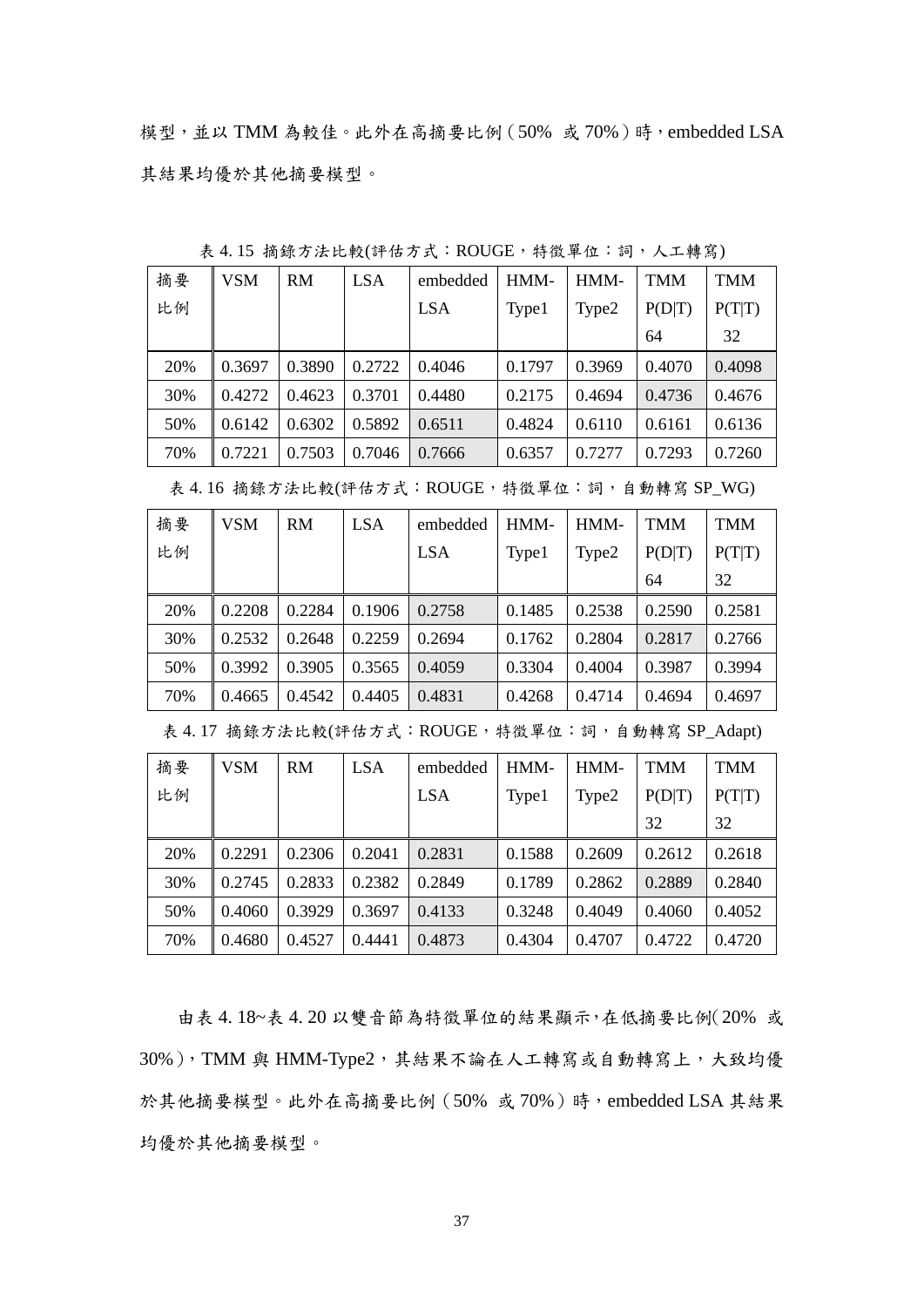| 摘要  | VSM    | <b>RM</b> | LSA    | embedded   | HMM-   | HMM-   | TMM            | <b>TMM</b> |
|-----|--------|-----------|--------|------------|--------|--------|----------------|------------|
| 比例  |        |           |        | <b>LSA</b> | Type1  | Type2  | P(D T)         | P(T T)     |
|     |        |           |        |            |        |        | $\overline{4}$ | 16         |
| 20% | 0.3834 | 0.3902    | 0.2941 | 0.4168     | 0.1352 | 0.4273 | 0.4273         | 0.4151     |
| 30% | 0.4493 | 0.4664    | 0.3671 | 0.4848     | 0.2224 | 0.4843 | 0.4864         | 0.4801     |
| 50% | 0.6110 | 0.6284    | 0.5623 | 0.6492     | 0.4728 | 0.6310 | 0.6310         | 0.6334     |
| 70% | 0.7395 | 0.7605    | 0.6828 | 0.7646     | 0.6176 | 0.7398 | 0.7408         | 0.7421     |

表 4.18 摘錄方法比較(評估方式:ROUGE,特徵單位:雙音節,人工轉寫)

表 4.19 摘錄方法比較(評估方式:ROUGE, 特徵單位:雙音節,自動轉寫 SP\_WG)

| 摘要  | VSM    | RM     | LSA.   | embedded | HMM-   | HMM-   | TMM            | <b>TMM</b> |
|-----|--------|--------|--------|----------|--------|--------|----------------|------------|
| 比例  |        |        |        | LSA      | Type1  | Type2  | P(D T)         | P(T T)     |
|     |        |        |        |          |        |        | $\overline{4}$ | 16         |
| 20% | 0.2513 | 0.2590 | 0.1990 | 0.2559   | 0.1730 | 0.2812 | 0.2812         | 0.2826     |
| 30% | 0.2790 | 0.2874 | 0.2216 | 0.2863   | 0.1883 | 0.2933 | 0.2919         | 0.2884     |
| 50% | 0.4041 | 0.3988 | 0.3548 | 0.4248   | 0.3170 | 0.4142 | 0.4135         | 0.4154     |
| 70% | 0.4770 | 0.4779 | 0.4465 | 0.4909   | 0.4087 | 0.4852 | 0.4849         | 0.4855     |

表 4.20 摘錄方法比較(評估方式:ROUGE,特徵單位:雙音節,自動轉寫 SP\_Adapt)

| 摘要  | VSM    | RM     | LSA    | embedded   | HMM-   | HMM-   | TMM    | <b>TMM</b> |
|-----|--------|--------|--------|------------|--------|--------|--------|------------|
| 比例  |        |        |        | <b>LSA</b> | Type1  | Type2  | P(D T) | P(T T)     |
|     |        |        |        |            |        |        | 4      | 16         |
| 20% | 0.2503 | 0.2574 | 0.1962 | 0.2674     | 0.1701 | 0.2809 | 0.2809 | 0.2809     |
| 30% | 0.2839 | 0.2837 | 0.2281 | 0.3030     | 0.1902 | 0.3068 | 0.3027 | 0.3027     |
| 50% | 0.4066 | 0.4065 | 0.3560 | 0.4314     | 0.3245 | 0.4235 | 0.4228 | 0.4253     |
| 70% | 0.4780 | 0.4830 | 0.4458 | 0.4917     | 0.4095 | 0.4843 | 0.4841 | 0.4846     |

由表 4.21~表 4.23 以雙字為特徵單位的結果顯示,在低摘要比例(20%) 時,向量空間模型為基礎的摘要模型(VSM 與 RM)有較佳的結果。此外在高 摘要比例(50% 或70%)時,embedded LSA 其結果大致均優於其它摘要模型。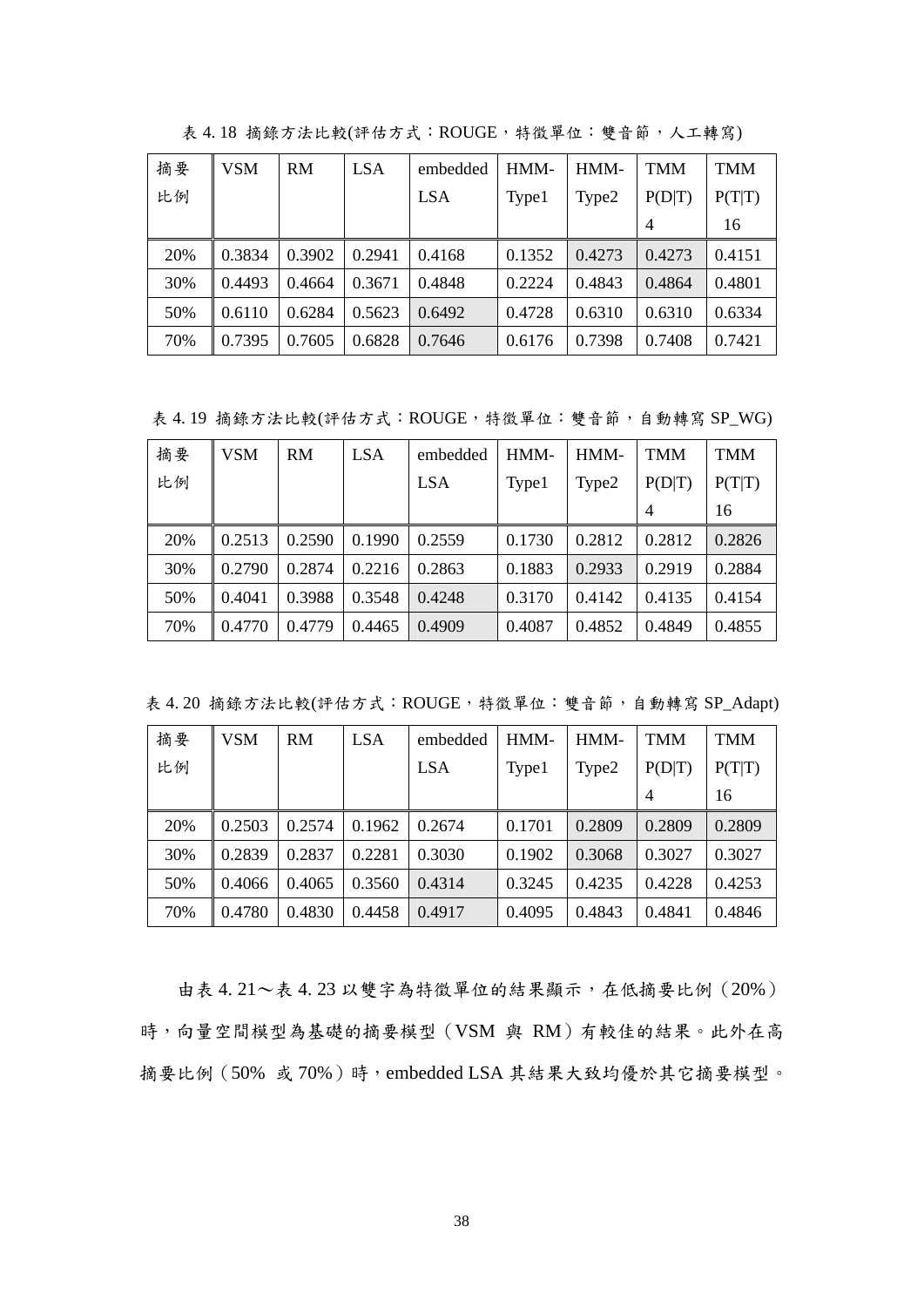| 摘要  | VSM    | RM     | <b>LSA</b> | embedded   | HMM-   | HMM-   | <b>TMM</b> | <b>TMM</b> |
|-----|--------|--------|------------|------------|--------|--------|------------|------------|
| 比例  |        |        |            | <b>LSA</b> | Type1  | Type2  | P(D T)     | P(T T)     |
|     |        |        |            |            |        |        | 64         | 64         |
| 20% | 0.4132 | 0.4194 | 0.2910     | 0.4091     | 0.1474 | 0.4037 | 0.4110     | 0.4110     |
| 30% | 0.4733 | 0.4979 | 0.3553     | 0.5000     | 0.2343 | 0.4787 | 0.4706     | 0.4712     |
| 50% | 0.6271 | 0.6452 | 0.5575     | 0.6506     | 0.4559 | 0.6418 | 0.6402     | 0.6401     |
| 70% | 0.7361 | 0.7627 | 0.6817     | 0.7586     | 0.6047 | 0.7470 | 0.7403     | 0.7472     |

表 4.21 摘錄方法比較(評估方式:ROUGE,特徵單位:雙字,人工轉寫)

表 4. 22 摘錄方法比較(評估方式:ROUGE,特徵單位:雙字,自動轉寫 SP\_WG)

| 摘要  | VSM    | <b>RM</b> | <b>LSA</b> | embedded   | HMM-   | HMM-   | <b>TMM</b> | TMM            |
|-----|--------|-----------|------------|------------|--------|--------|------------|----------------|
| 比例  |        |           |            | <b>LSA</b> | Type1  | Type2  | P(D T)     | P(T T)         |
|     |        |           |            |            |        |        | 64         | $\overline{4}$ |
| 20% | 0.2767 | 0.2804    | 0.1735     | 0.2569     | 0.1673 | 0.2518 | 0.2549     | 0.2578         |
| 30% | 0.2811 | 0.2765    | 0.2065     | 0.2910     | 0.1934 | 0.2814 | 0.2880     | 0.2840         |
| 50% | 0.4134 | 0.4099    | 0.3604     | 0.4215     | 0.3298 | 0.4122 | 0.4126     | 0.4143         |
| 70% | 0.4772 | 0.4800    | 0.4403     | 0.4921     | 0.4143 | 0.4783 | 0.4773     | 0.4786         |

表 4.23 摘錄方法比較(評估方式:ROUGE,特徵單位:雙字,自動轉寫 SP\_Adapt)

| 摘要  | <b>VSM</b> | RM     | LSA    | embedded   | HMM-   | HMM-   | <b>TMM</b> | <b>TMM</b>     |
|-----|------------|--------|--------|------------|--------|--------|------------|----------------|
| 比例  |            |        |        | <b>LSA</b> | Type1  | Type2  | P(D T)     | P(T T)         |
|     |            |        |        |            |        |        | 64         | $\overline{4}$ |
| 20% | 0.2685     | 0.2680 | 0.1852 | 0.2589     | 0.1641 | 0.2626 | 0.2651     | 0.2626         |
| 30% | 0.2905     | 0.2931 | 0.2215 | 0.2971     | 0.1969 | 0.2979 | 0.3057     | 0.2979         |
| 50% | 0.4160     | 0.4111 | 0.3647 | 0.4252     | 0.3244 | 0.4170 | 0.4178     | 0.4190         |
| 70% | 0.4798     | 0.4863 | 0.4339 | 0.4953     | 0.4157 | 0.4829 | 0.4829     | 0.4829         |

### **4.4.2** 平均精確度評估

在本小節所有表格中,每一欄的 HMM 與 TMM 數據又可分成三列:第一列為在 發展集中找的較佳參數,第二列為直接在測試集找的較佳參數,第三列為使用期 望值最大化演算法,自動調整參數與訓練模型所得的數據。

例如表 4. 24 中 HMM-Type2 0.40 / 0.95 ,分別代表λ 為 0.40(發展集)與 0.95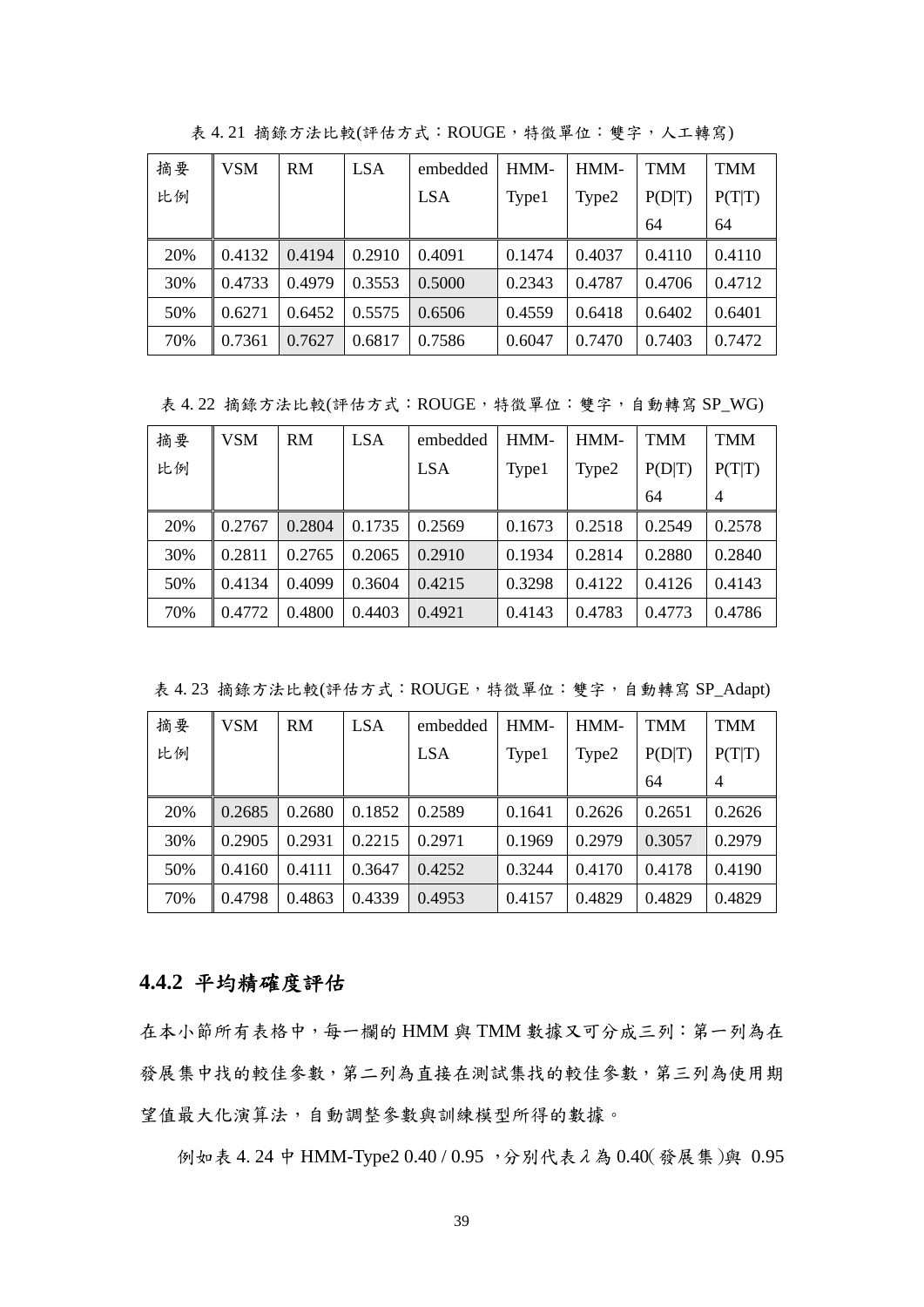(測試集);TMM P(D|T) 0.40,16 / 0.95,32 / 64 分別代表λ 為 0.40 和潛藏主題數 為 16(發展集)、λ 為 0.95 和潛藏主題數為 32(測試集)與潛藏主題數為 64。

由表 4. 24~表 4. 26 以單詞為特徵單位的結果顯示(HMM 與 TMM 使用期望 值最大化演算法,即第三列數據),在低摘要比例(20%或30%)時,TMM與 HMM-Type2,其結果不論在人工轉寫或自動轉寫上,均優於其它摘要模型,並 以 TMM 為較佳。

此外,比較 HMM 與 TMM,於發展集與測試集的數據(即第一列、第二列 數據)顯示,因發展集與測試集不一致使得參數的變化不一,在發展集較佳的參 數拿到測試集使用時,其結果有所降低。另一方面,期望值最大化演算法所得到 的結果,大致與測試集所得到的較佳結果不分軒輊。

| 摘要  | <b>VSM</b> | <b>RM</b> | <b>LSA</b> | embedded   | HMM-   | HMM-   | <b>TMM</b> | <b>TMM</b> |
|-----|------------|-----------|------------|------------|--------|--------|------------|------------|
| 比例  |            |           |            | <b>LSA</b> | Type1  | Type2  | P(D T)     | P(T T)     |
|     |            |           |            |            | 0.90/  | 0.40/  | 0.40, 16/  | 0.35,08/   |
|     |            |           |            |            | 0.75   | 0.95   | 0.95,32/   | 0.95, 16/  |
|     |            |           |            |            |        |        | 64         | 32         |
|     | 0.3517     | 0.3606    | 0.2653     | 0.3756     | 0.1828 | 0.3739 | 0.3739     | 0.3772     |
| 20% |            |           |            |            | 0.1928 | 0.3877 | 0.3888     | 0.3881     |
|     |            |           |            |            | 0.1828 | 0.3856 | 0.3906     | 0.3989     |
|     | 0.5139     | 0.5185    | 0.4260     | 0.5132     | 0.3158 | 0.5264 | 0.5264     | 0.5283     |
| 30% |            |           |            |            | 0.3269 | 0.5498 | 0.5500     | 0.5494     |
|     |            |           |            |            | 0.3055 | 0.5435 | 0.5504     | 0.5486     |
|     | 0.7456     | 0.7575    | 0.7214     | 0.7518     | 0.6191 | 0.7550 | 0.7591     | 0.7568     |
| 50% |            |           |            |            | 0.6203 | 0.7637 | 0.7626     | 0.7644     |
|     |            |           |            |            | 0.6135 | 0.7621 | 0.7589     | 0.7591     |
|     | 0.8328     | 0.8437    | 0.8201     | 0.8490     | 0.7382 | 0.8427 | 0.8443     | 0.8437     |
| 70% |            |           |            |            | 0.7403 | 0.8487 | 0.8489     | 0.8502     |
|     |            |           |            |            | 0.7307 | 0.8428 | 0.8466     | 0.8448     |

表 4.24 摘錄方法比較(評估方式:MAP, 特徵單位:詞,人工轉寫)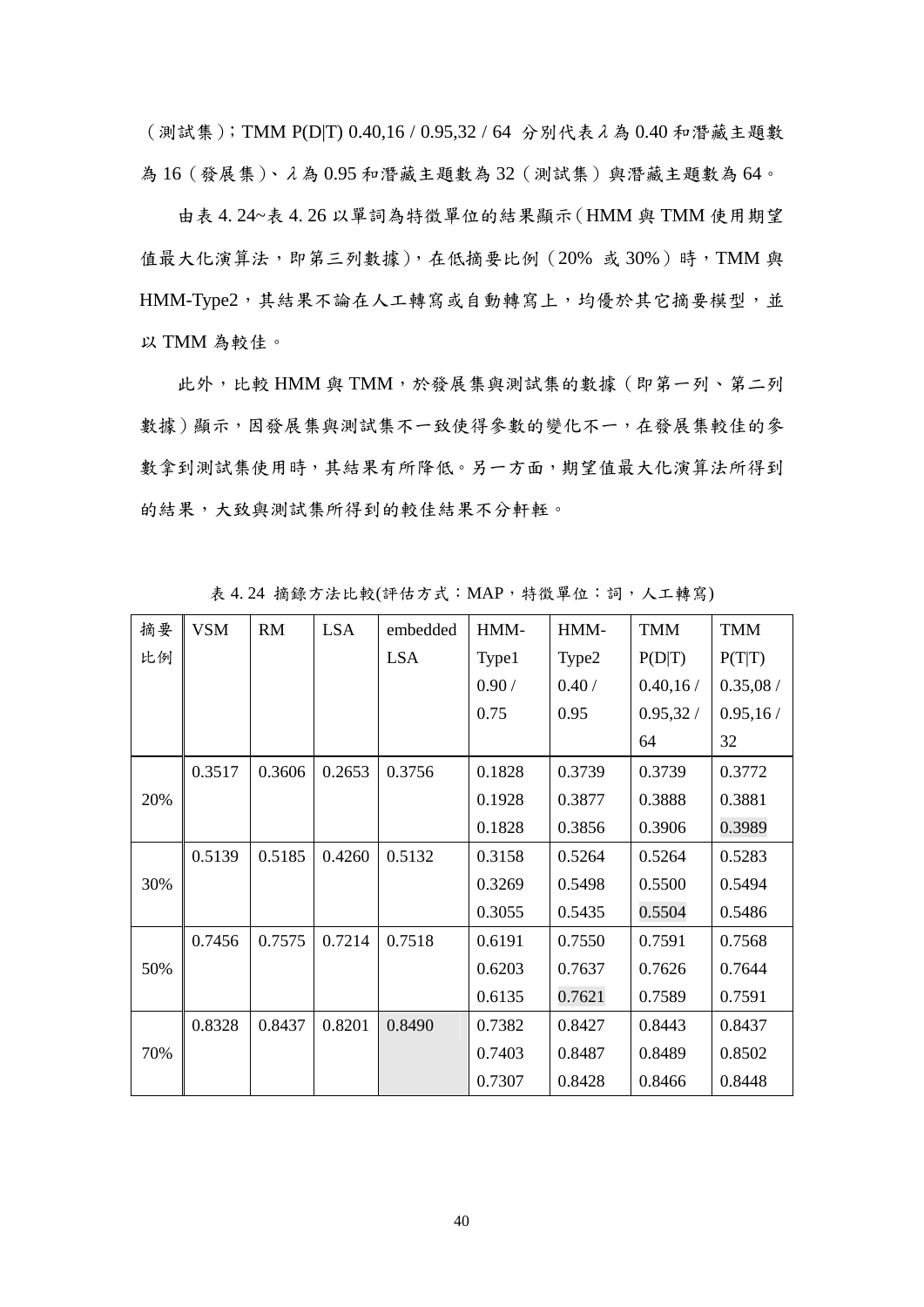| 摘要  | <b>VSM</b> | <b>RM</b> | <b>LSA</b> | embedded   | HMM-   | HMM-   | <b>TMM</b> | <b>TMM</b> |
|-----|------------|-----------|------------|------------|--------|--------|------------|------------|
| 比例  |            |           |            | <b>LSA</b> | Type1  | Type2  | P(D T)     | P(T T)     |
|     |            |           |            |            | 0.70/  | 0.70/  | 0.55,64/   | 0.55,32/   |
|     |            |           |            |            | 0.80   | 0.10   | 0.10,64/   | 0.10,64/   |
|     |            |           |            |            |        |        | 64         | 32         |
|     | 0.2683     | 0.2683    | 0.2317     | 0.3050     | 0.1928 | 0.3000 | 0.3122     | 0.3122     |
| 20% |            |           |            |            | 0.2011 | 0.3406 | 0.3439     | 0.3472     |
|     |            |           |            |            | 0.2011 | 0.3272 | 0.3289     | 0.3306     |
|     | 0.3853     | 0.3787    | 0.3430     | 0.3956     | 0.3028 | 0.4100 | 0.4308     | 0.4292     |
| 30% |            |           |            |            | 0.3067 | 0.4592 | 0.4597     | 0.4607     |
|     |            |           |            |            | 0.3058 | 0.4459 | 0.4457     | 0.4450     |
|     | 0.6845     | 0.6706    | 0.6240     | 0.6876     | 0.6088 | 0.6978 | 0.7025     | 0.7020     |
| 50% |            |           |            |            | 0.6089 | 0.6910 | 0.6928     | 0.6964     |
|     |            |           |            |            | 0.6036 | 0.6959 | 0.7003     | 0.6957     |
|     | 0.7674     | 0.7542    | 0.7364     | 0.7690     | 0.7392 | 0.7706 | 0.7747     | 0.7730     |
| 70% |            |           |            |            | 0.7379 | 0.7716 | 0.7747     | 0.7742     |
|     |            |           |            |            | 0.7289 | 0.7771 | 0.7818     | 0.7774     |

表 4. 25 摘錄方法比較(評估方式:MAP,特徵單位:詞,自動轉寫 SP\_WG)

表 4.26 摘錄方法比較(評估方式: MAP, 特徵單位:詞, 自動轉寫 SP\_Adapt)

| 摘要  | <b>VSM</b> | RM     | <b>LSA</b> | embedded   | HMM-   | HMM-   | <b>TMM</b> | <b>TMM</b> |
|-----|------------|--------|------------|------------|--------|--------|------------|------------|
| 比例  |            |        |            | <b>LSA</b> | Type1  | Type2  | P(D T)     | P(T T)     |
|     |            |        |            |            | 0.70/  | 0.45/  | 0.55,64/   | 0.40,04/   |
|     |            |        |            |            | 0.95   | 0.4    | 0.55,64/   | 0.40,04/   |
|     |            |        |            |            |        |        | 64         | 32         |
|     | 0.2742     | 0.2769 | 0.2350     | 0.2994     | 0.1944 | 0.3050 | 0.3117     | 0.3117     |
| 20% |            |        |            |            | 0.2028 | 0.3050 |            |            |
|     |            |        |            |            | 0.2044 | 0.3117 | 0.3050     | 0.3117     |
|     | 0.4100     | 0.4097 | 0.3505     | 0.3996     | 0.3078 | 0.4322 | 0.4322     | 0.4355     |
| 30% |            |        |            |            | 0.3089 | 0.4339 |            |            |
|     |            |        |            |            | 0.3067 | 0.4359 | 0.4312     | 0.4356     |
|     | 0.6930     | 0.6861 | 0.6485     | 0.6828     | 0.6093 | 0.7061 | 0.7070     | 0.7090     |
| 50% |            |        |            |            | 0.6082 | 0.7059 |            |            |
|     |            |        |            |            | 0.6007 | 0.7045 | 0.7052     | 0.7030     |
|     | 0.7749     | 0.7612 | 0.7474     | 0.7708     | 0.7455 | 0.7870 | 0.7871     | 0.7878     |
| 70% |            |        |            |            | 0.7341 | 0.7872 |            |            |
|     |            |        |            |            | 0.7312 | 0.7843 | 0.7856     | 0.7842     |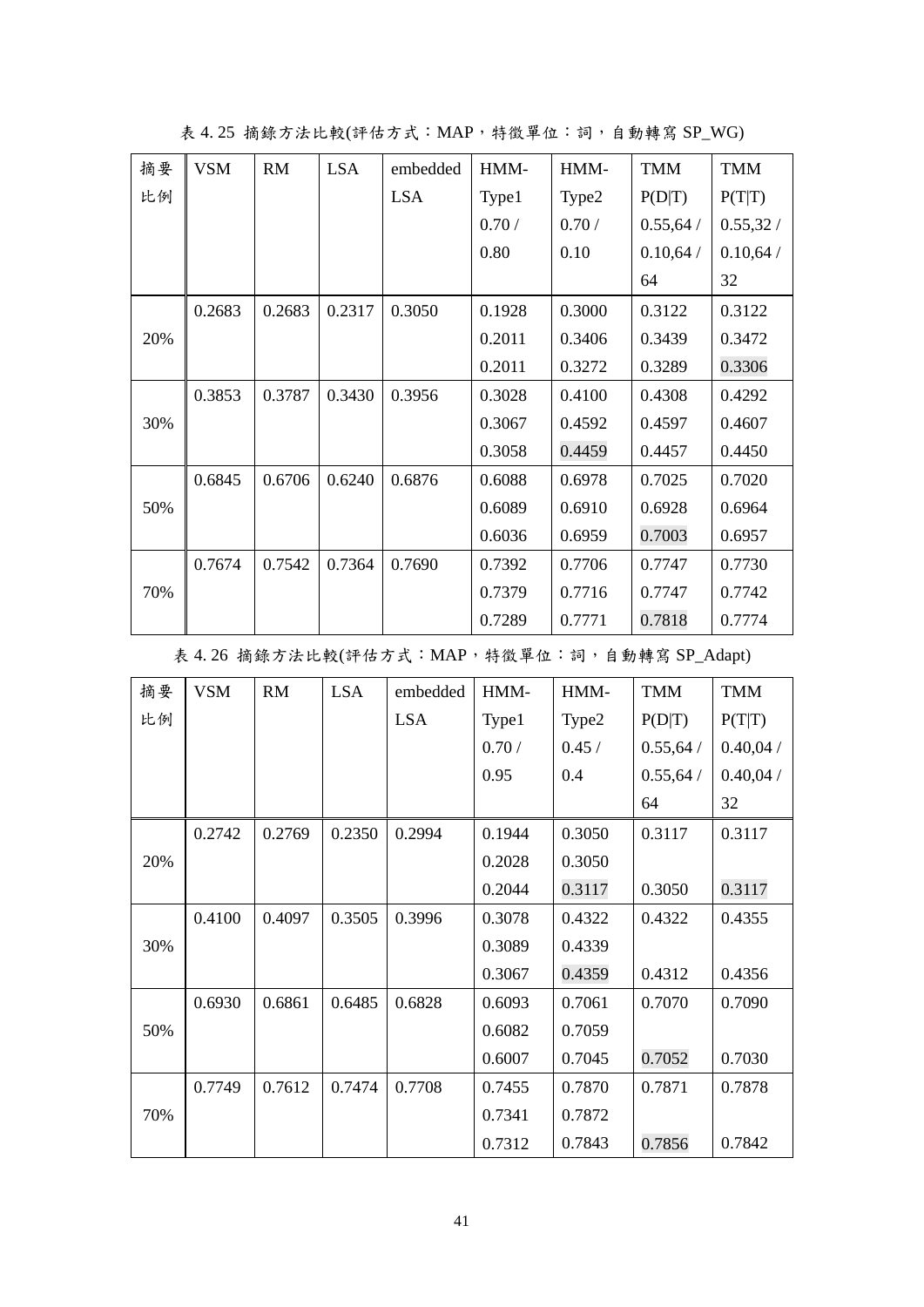由表 4. 27~表 4. 29 以雙音節為特徵單位的結果顯示(HMM 與 TMM 使用期 望值最大化演算法,即第三列數據),在低摘要比例(20%)時,TMM 與 HMM-Type2,其結果不論在人工轉寫或自動轉寫上,均優於其它摘要模型,並  $U$  TMM 為較佳。此外 HMM-Type2 與 TMM, 其在發展集所得的參數 $\lambda$  均為 1.00, 是以均退化為僅使用每一字句產生索引特徵的機率值,  $p(w|S_i)$ 。

| 摘要  | <b>VSM</b> | RM     | <b>LSA</b> | embedded   | HMM-   | HMM-   | <b>TMM</b> | <b>TMM</b> |
|-----|------------|--------|------------|------------|--------|--------|------------|------------|
| 比例  |            |        |            | <b>LSA</b> | Type1  | Type2  | P(D T)     | P(T T)     |
|     |            |        |            |            | 0.10/  | 1.00/  | 1.00/      | 1.00/      |
|     |            |        |            |            | 0.05   | 1.00   | 1.00/      | 1.00/      |
|     |            |        |            |            |        |        | 04         | 16         |
|     | 0.3753     | 0.3725 | 0.2994     | 0.4081     | 0.1761 | 0.4369 | 0.4369     | 0.4369     |
| 20% |            |        |            |            | 0.1782 |        |            |            |
|     |            |        |            |            | 0.1475 | 0.4153 | 0.4156     | 0.4036     |
|     | 0.5459     | 0.5389 | 0.4450     | 0.5721     | 0.3383 | 0.5794 | 0.5794     | 0.5794     |
| 30% |            |        |            |            | 0.3406 |        |            |            |
|     |            |        |            |            | 0.3118 | 0.5658 | 0.5678     | 0.5611     |
|     | 0.7550     | 0.7582 | 0.6752     | 0.7733     | 0.6382 | 0.7834 | 0.7834     | 0.7834     |
| 50% |            |        |            |            | 0.6440 |        |            |            |
|     |            |        |            |            | 0.6125 | 0.7752 | 0.7769     | 0.7786     |
|     | 0.8370     | 0.8491 | 0.7854     | 0.8506     | 0.7285 | 0.8552 | 0.8552     | 0.8552     |
| 70% |            |        |            |            | 0.7386 |        |            |            |
|     |            |        |            |            | 0.7253 | 0.8508 | 0.8516     | 0.8508     |

表 4. 27 摘錄方法比較(評估方式:MAP,特徵單位:雙音節,人工轉寫)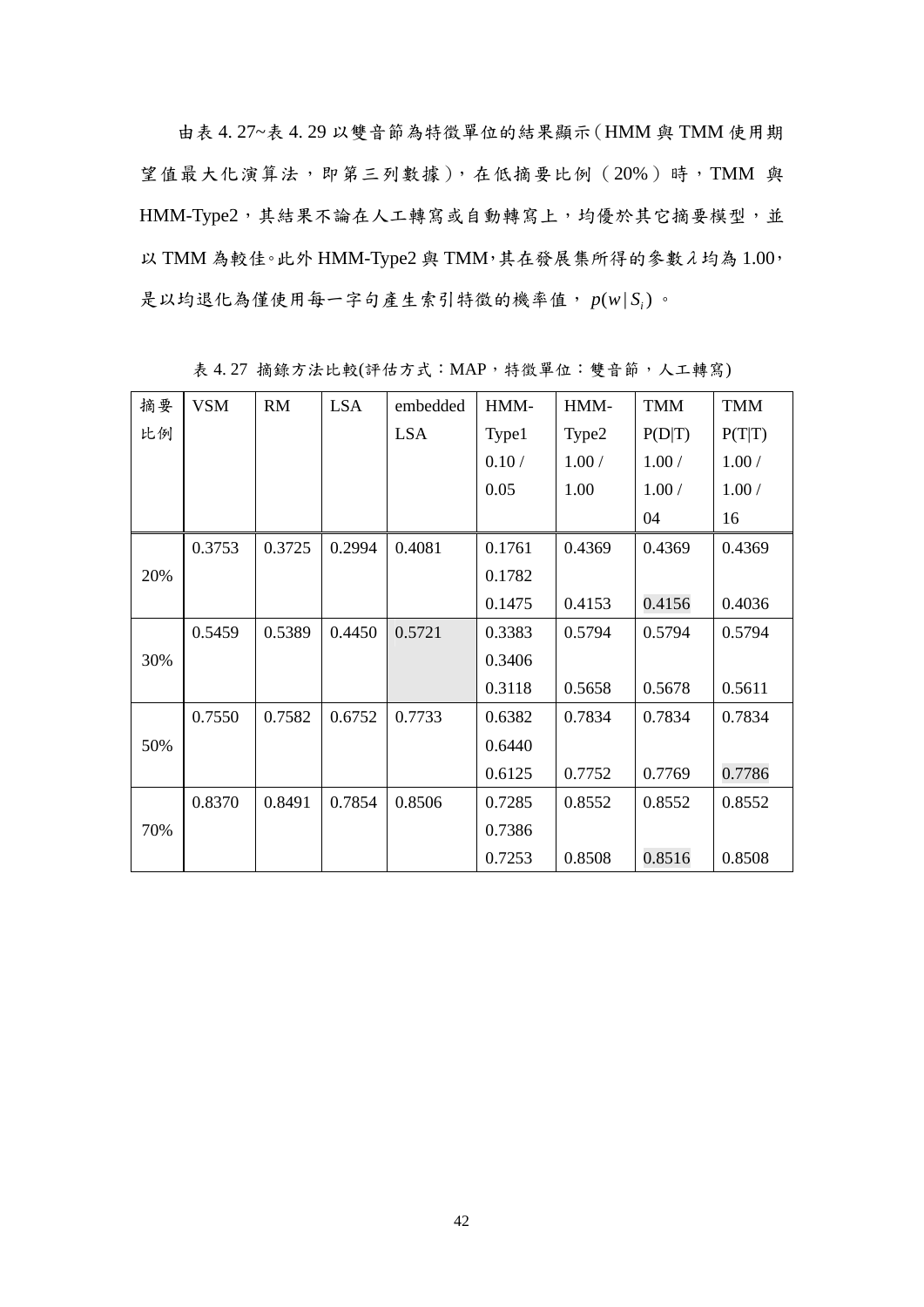| 摘要  | <b>VSM</b> | RM     | <b>LSA</b> | embedded   | HMM-   | HMM-   | <b>TMM</b> | <b>TMM</b> |
|-----|------------|--------|------------|------------|--------|--------|------------|------------|
| 比例  |            |        |            | <b>LSA</b> | Type1  | Type2  | P(D T)     | P(T T)     |
|     |            |        |            |            | 0.20/  | 1.00/  | 1.00/      | 1.00/      |
|     |            |        |            |            | 0.20   | 0.30   | 0.30, 16/  | 0.20,02/   |
|     |            |        |            |            |        |        | 04         | 16         |
|     | 0.3122     | 0.3133 | 0.2367     | 0.2883     | 0.2322 | 0.2983 | 0.2983     | 0.2983     |
| 20% |            |        |            |            |        | 0.3467 | 0.3467     | 0.3467     |
|     |            |        |            |            | 0.2306 | 0.3500 | 0.3500     | 0.3522     |
|     | 0.4326     | 0.4209 | 0.3472     | 0.4148     | 0.3742 | 0.4270 | 0.4270     | 0.4270     |
| 30% |            |        |            |            |        | 0.4584 | 0.4584     | 0.4554     |
|     |            |        |            |            | 0.3623 | 0.4642 | 0.4642     | 0.4579     |
|     | 0.7272     | 0.7141 | 0.6328     | 0.7137     | 0.6507 | 0.7053 | 0.7053     | 0.7053     |
| 50% |            |        |            |            |        | 0.7288 | 0.7297     | 0.7281     |
|     |            |        |            |            | 0.6317 | 0.7295 | 0.7287     | 0.7272     |
|     | 0.7949     | 0.7853 | 0.7287     | 0.7931     | 0.7328 | 0.7909 | 0.7909     | 0.7909     |
| 70% |            |        |            |            |        | 0.7893 | 0.7894     | 0.7885     |
|     |            |        |            |            | 0.7264 | 0.7907 | 0.7898     | 0.7894     |

表 4.28 摘錄方法比較(評估方式: MAP, 特徵單位:雙音節,自動轉寫 SP\_WG)

|  | 表 4.29 摘錄方法比較(評估方式:MAP, 特徵單位:雙音節, 自動轉寫 SP_Adapt) |  |  |  |  |  |
|--|--------------------------------------------------|--|--|--|--|--|
|--|--------------------------------------------------|--|--|--|--|--|

| 摘要  | <b>VSM</b> | <b>RM</b> | <b>LSA</b> | embedded   | HMM-   | HMM-   | <b>TMM</b> | <b>TMM</b> |
|-----|------------|-----------|------------|------------|--------|--------|------------|------------|
| 比例  |            |           |            | <b>LSA</b> | Type1  | Type2  | P(D T)     | P(T T)     |
|     |            |           |            |            | 0.05/  | 1.00/  | 1.00/      | 1.00/      |
|     |            |           |            |            | 0.05   | 0.30   | 0.30, 16/  | 0.20,02/   |
|     |            |           |            |            |        |        | 04         | 16         |
|     | 0.2942     | 0.2969    | 0.2267     | 0.2775     | 0.2317 | 0.3092 | 0.3092     | 0.3092     |
| 20% |            |           |            |            |        | 0.3375 | 0.3375     | 0.3350     |
|     |            |           |            |            | 0.2322 | 0.3350 | 0.3350     | 0.3350     |
|     | 0.4268     | 0.4175    | 0.3399     | 0.4148     | 0.3861 | 0.4448 | 0.4448     | 0.4448     |
| 30% |            |           |            |            |        | 0.4609 | 0.4609     | 0.4584     |
|     |            |           |            |            | 0.3575 | 0.4639 | 0.4623     | 0.4571     |
|     | 0.7180     | 0.7107    | 0.6217     | 0.7187     | 0.6612 | 0.7102 | 0.7102     | 0.7102     |
| 50% |            |           |            |            |        | 0.7250 | 0.7256     | 0.7269     |
|     |            |           |            |            | 0.6256 | 0.7318 | 0.7282     | 0.7300     |
|     | 0.7953     | 0.7951    | 0.7297     | 0.8009     | 0.7518 | 0.7972 | 0.7972     | 0.7972     |
| 70% |            |           |            |            |        | 0.7969 | 0.7961     | 0.7957     |
|     |            |           |            |            | 0.7211 | 0.7979 | 0.7960     | 0.7969     |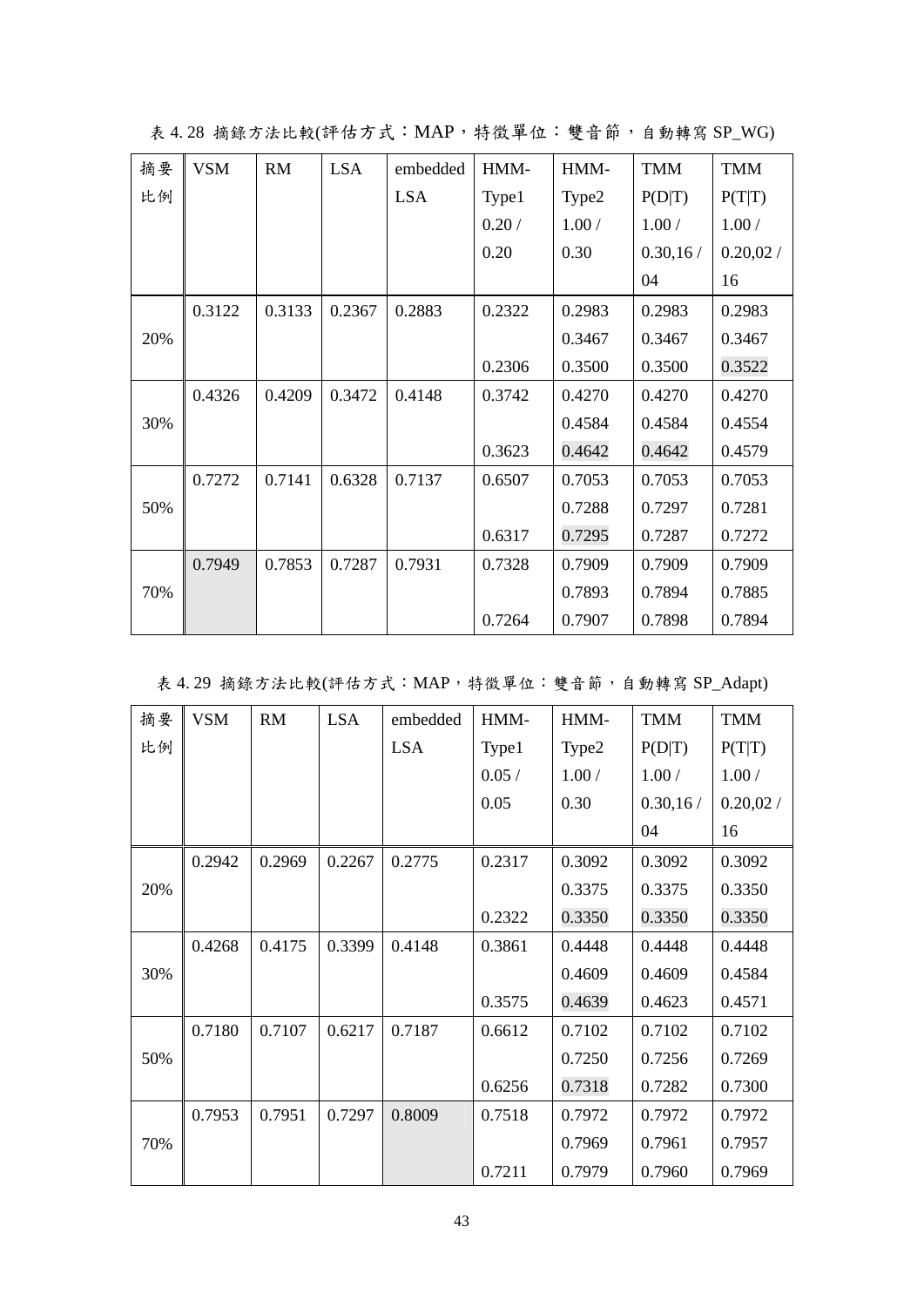由表 4. 30~表 4. 32 以雙字為特徵單位的結果顯示(HMM 與 TMM 使用期望 值最大化演算法,即第三列數據),向量空間模型為基礎的摘要模型(VSM 與 RM)有較佳的結果。此外在低摘要比例(20%)時,TMM 其結果大致均優於其 它摘要模型;在高摘要比例(50%)時,VSM 其結果均優於其它摘要模型。

| 摘要  | <b>VSM</b> | <b>RM</b> | <b>LSA</b> | embedded   | HMM-   | HMM-   | <b>TMM</b> | <b>TMM</b> |
|-----|------------|-----------|------------|------------|--------|--------|------------|------------|
| 比例  |            |           |            | <b>LSA</b> | Type1  | Type2  | P(D T)     | P(T T)     |
|     |            |           |            |            | 0.05/  | 1.00/  | 1.00/      | 1.00/      |
|     |            |           |            |            | 0.05   | 0.95   | 0.9,04/    | 0.9,64/    |
|     |            |           |            |            |        |        | 64         | 64         |
|     | 0.3983     | 0.3992    | 0.2924     | 0.4017     | 0.2049 | 0.3944 | 0.3944     | 0.3944     |
| 20% |            |           |            |            |        | 0.4003 | 0.4103     | 0.4103     |
|     |            |           |            |            | 0.1742 | 0.3917 | 0.4125     | 0.4053     |
|     | 0.5683     | 0.5744    | 0.4435     | 0.5696     | 0.3981 | 0.5653 | 0.5653     | 0.5653     |
| 30% |            |           |            |            |        | 0.5753 | 0.5786     | 0.5683     |
|     |            |           |            |            | 0.3550 | 0.5599 | 0.5612     | 0.5567     |
|     | 0.7798     | 0.7760    | 0.6944     | 0.7701     | 0.6504 | 0.7748 | 0.7748     | 0.7748     |
| 50% |            |           |            |            |        | 0.7735 | 0.7758     | 0.7740     |
|     |            |           |            |            | 0.6401 | 0.7714 | 0.7679     | 0.7726     |
|     | 0.8520     | 0.8598    | 0.7883     | 0.8490     | 0.7367 | 0.8488 | 0.8488     | 0.8488     |
| 70% |            |           |            |            |        | 0.8508 | 0.8513     | 0.8488     |
|     |            |           |            |            | 0.7288 | 0.8498 | 0.8479     | 0.8483     |

表 4. 30 摘錄方法比較(評估方式:MAP,特徵單位:雙字,人工轉寫)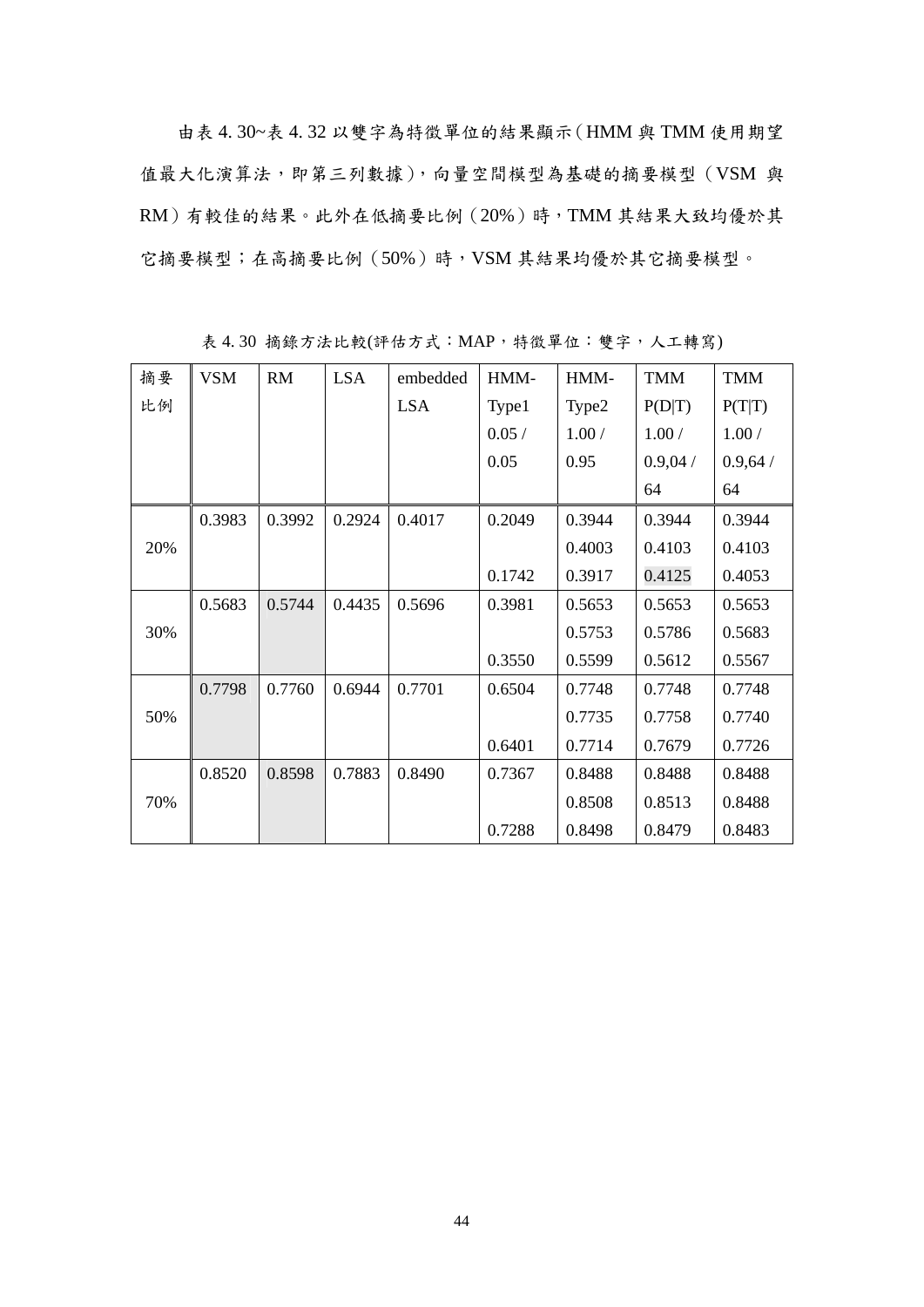| 摘要  | <b>VSM</b> | RM     | <b>LSA</b> | embedded   | HMM-   | HMM-   | <b>TMM</b> | <b>TMM</b> |
|-----|------------|--------|------------|------------|--------|--------|------------|------------|
| 比例  |            |        |            | <b>LSA</b> | Type1  | Type2  | P(D T)     | P(T T)     |
|     |            |        |            |            | 0.05/  | 1.00/  | 1.00/      | 1.00/      |
|     |            |        |            |            | 0.25   | 1.00   | 1.00/      | 1.00/      |
|     |            |        |            |            |        |        | 64         | 64         |
|     | 0.3122     | 0.3089 | 0.2217     | 0.2833     | 0.2333 | 0.3106 | 0.3106     | 0.3106     |
| 20% |            |        |            |            | 0.2650 |        |            |            |
|     |            |        |            |            | 0.2322 | 0.2872 | 0.2956     | 0.2839     |
|     | 0.4232     | 0.4104 | 0.3482     | 0.4152     | 0.4080 | 0.4421 | 0.4421     | 0.4421     |
| 30% |            |        |            |            | 0.4239 |        |            |            |
|     |            |        |            |            | 0.3742 | 0.4113 | 0.4163     | 0.4080     |
|     | 0.7282     | 0.7049 | 0.6478     | 0.7102     | 0.6693 | 0.7132 | 0.7132     | 0.7132     |
| 50% |            |        |            |            | 0.6728 |        |            |            |
|     |            |        |            |            | 0.6632 | 0.7144 | 0.7161     | 0.7153     |
|     | 0.8059     | 0.7984 | 0.7407     | 0.7936     | 0.7660 | 0.7977 | 0.7977     | 0.7977     |
| 70% |            |        |            |            | 0.7565 |        |            |            |
|     |            |        |            |            | 0.7473 | 0.7893 | 0.7873     | 0.7892     |

表 4.31 摘錄方法比較(評估方式:MAP, 特徵單位:雙字, 自動轉寫 SP\_WG)

表 4.32 摘錄方法比較(評估方式: MAP, 特徵單位:雙字, 自動轉寫 SP\_Adapt)

| 摘要  | <b>VSM</b> | <b>RM</b> | <b>LSA</b> | embedded   | HMM-   | HMM-   | <b>TMM</b> | <b>TMM</b> |
|-----|------------|-----------|------------|------------|--------|--------|------------|------------|
| 比例  |            |           |            | <b>LSA</b> | Type1  | Type2  | P(D T)     | P(T T)     |
|     |            |           |            |            | 0.05/  | 1.00/  | 1.00/      | 1.00/      |
|     |            |           |            |            | 0.25   | 1.00   | 1.00/      | 1.00/      |
|     |            |           |            |            |        |        | 64         | 64         |
|     | 0.2950     | 0.2867    | 0.2150     | 0.2750     | 0.2272 | 0.3056 | 0.3056     | 0.3056     |
| 20% |            |           |            |            | 0.2711 |        |            |            |
|     |            |           |            |            | 0.2350 | 0.2933 | 0.3072     | 0.2939     |
|     | 0.4245     | 0.4120    | 0.3339     | 0.4146     | 0.3890 | 0.4471 | 0.4471     | 0.4471     |
| 30% |            |           |            |            | 0.4261 |        |            |            |
|     |            |           |            |            | 0.3853 | 0.4309 | 0.4390     | 0.4293     |
|     | 0.7215     | 0.7043    | 0.6416     | 0.7085     | 0.6677 | 0.7110 | 0.7110     | 0.7110     |
| 50% |            |           |            |            | 0.6738 |        |            |            |
|     |            |           |            |            | 0.6461 | 0.7184 | 0.7196     | 0.7186     |
|     | 0.8068     | 0.8026    | 0.7366     | 0.7997     | 0.7711 | 0.8020 | 0.8020     | 0.8020     |
| 70% |            |           |            |            | 0.7577 |        |            |            |
|     |            |           |            |            | 0.7424 | 0.7962 | 0.7972     | 0.7995     |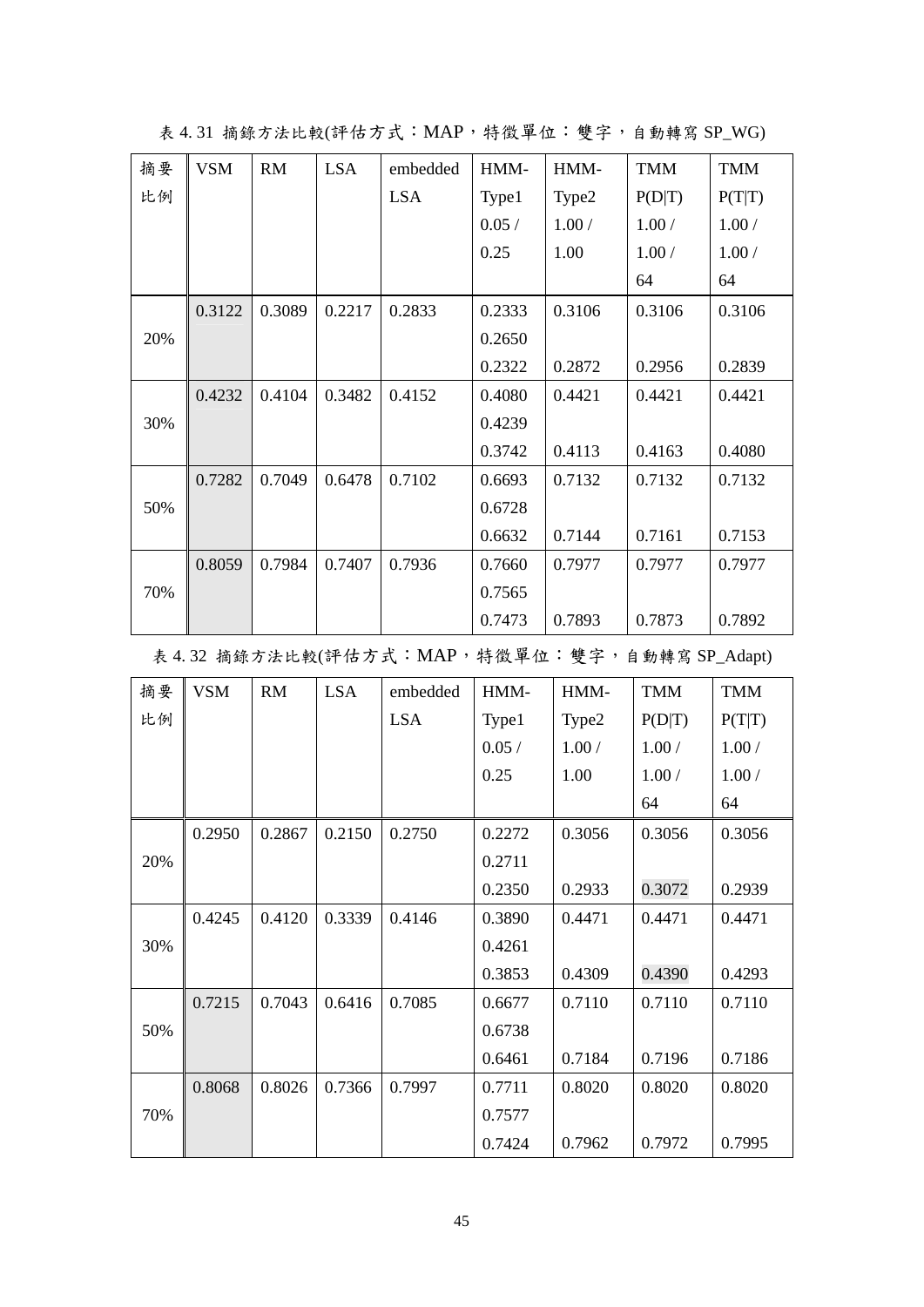## **4.5** 綜合比較

由表 4. 33 以單詞為特徵單位的結果顯示(使用期望值最大化演算法),對於主題 混合模型而言,隨著潛藏主題的增加其結果有所提升。

| 摘要<br>比例 | 2      | 4      | 8      | 16     | 32     | 64     |
|----------|--------|--------|--------|--------|--------|--------|
| 20%      | 0.3856 | 0.3856 | 0.3856 | 0.3856 | 0.3856 | 0.3906 |
| 30%      | 0.5435 | 0.5441 | 0.5441 | 0.5418 | 0.5428 | 0.5504 |
| 50%      | 0.7609 | 0.7618 | 0.7614 | 0.7603 | 0.7575 | 0.7589 |
| 70%      | 0.8427 | 0.8435 | 0.8441 | 0.8425 | 0.8436 | 0.8466 |

表 4. 33 不同潛藏主題個數比較(評估方式:MAP,特徵單位:詞,人工轉寫)

由表 4. 34~表 4. 36 的結果顯示(使用期望值最大化演算法),不論在人工轉寫或 自動轉寫上,雙音節為特徵單位的結果大致均較其它特徵單位來得好,且模型中 以 HMM-Type2 及 TMM 為較佳。此外, 雙音節、雙字其結果均較以單詞為特徵 單位來得好。

|                | 特徵 VSM                                                      | <b>RM</b> | <b>LSA</b> | embedded   HMM-   HMM-   TMM |       |                                              | $\overline{\rm TMM}$ |
|----------------|-------------------------------------------------------------|-----------|------------|------------------------------|-------|----------------------------------------------|----------------------|
| 單位             |                                                             |           |            | LSA                          | Type1 | $  \text{Type2}   P(D T)   P(T T)$           |                      |
|                |                                                             |           |            |                              |       |                                              |                      |
| W              | $\vert 0.3517 \vert 0.3606 \vert 0.2653 \vert 0.3756 \vert$ |           |            |                              |       | $0.1828$   0.3856   0.3906   0.3989          |                      |
| S <sub>2</sub> | $\vert 0.3753 \vert 0.3725 \vert 0.2994 \vert 0.4081$       |           |            |                              |       | $0.1475$   0.4153   0.4156   0.4036          |                      |
| C2             | $\vert 0.3983 \vert 0.3992 \vert 0.2924 \vert 0.4017$       |           |            |                              |       | $0.1742 \mid 0.3917 \mid 0.4125 \mid 0.4053$ |                      |

表 4.34 不同特徵單位比較(評估方式:MAP,摘要比例:20%,人工轉寫)

表 4.35 不同特徵單位比較(評估方式: MAP, 摘要比例: 20%, 自動轉寫 SP\_WG)

|                | 特徵 VSM                                                | RM | LSA | embedded   HMM-   HMM-   TMM   TMM |                                                       |  |
|----------------|-------------------------------------------------------|----|-----|------------------------------------|-------------------------------------------------------|--|
| 單位             |                                                       |    |     | LSA                                | Type1   Type2   $P(D T)$   $P(T T)$                   |  |
|                |                                                       |    |     |                                    |                                                       |  |
| W              | $\vert 0.2683 \vert 0.2683 \vert 0.2317 \vert 0.3050$ |    |     |                                    | $\vert 0.2011 \vert 0.3272 \vert 0.3289 \vert 0.3306$ |  |
| S <sub>2</sub> | $\vert 0.3122 \vert 0.3133 \vert 0.2367 \vert 0.2883$ |    |     |                                    | $0.2306$   $0.3500$   $0.3500$   $0.3522$             |  |
| C2             | $\vert 0.3122 \vert 0.3089 \vert 0.2217 \vert 0.2833$ |    |     |                                    | $\vert 0.2322 \vert 0.2872 \vert 0.2956 \vert 0.2839$ |  |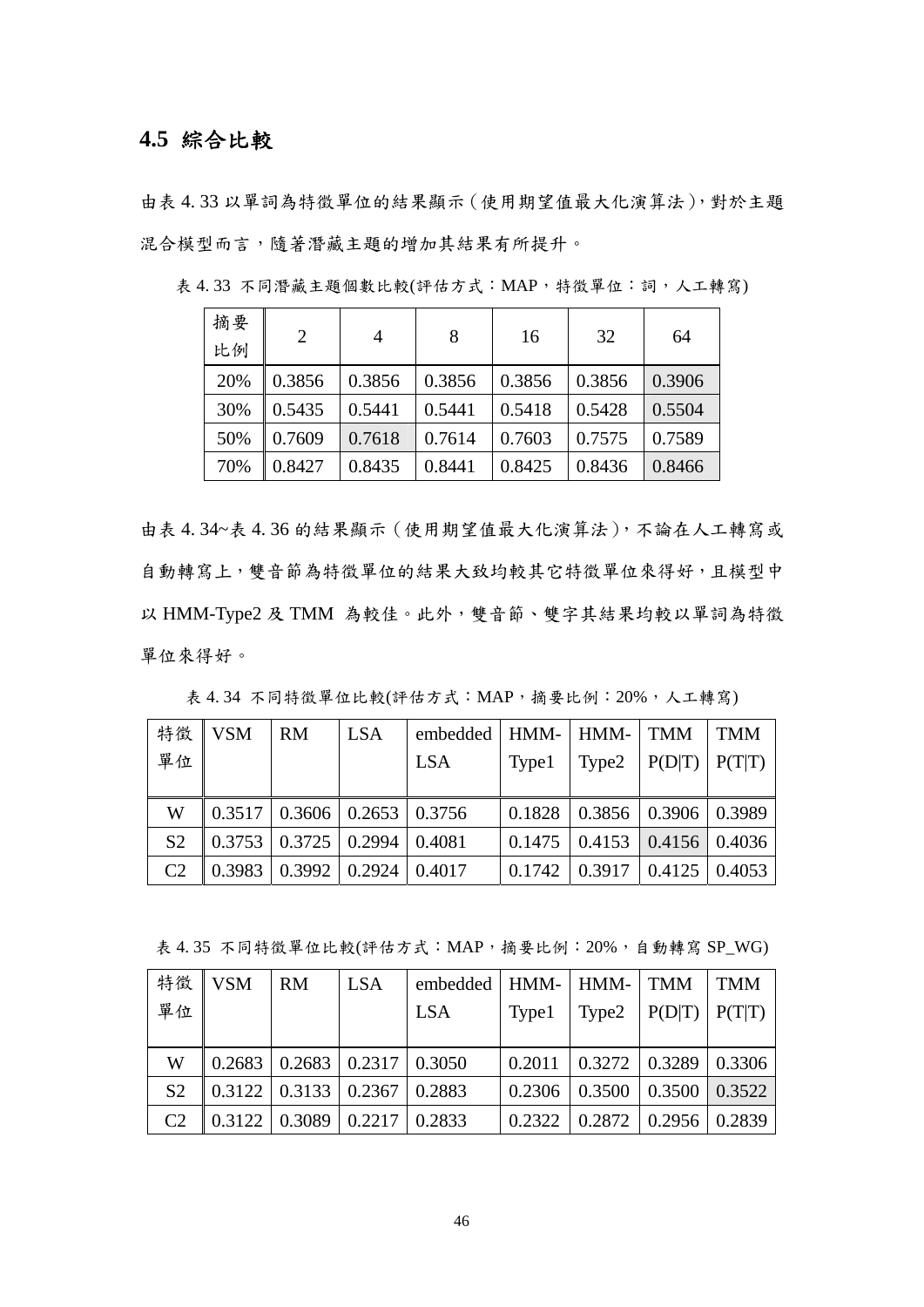| 特徵             | $\overline{\phantom{a}}$ VSM                          | <b>RM</b> | <b>LSA</b> | embedded   HMM-   HMM-   TMM   TMM |       |                                     |  |
|----------------|-------------------------------------------------------|-----------|------------|------------------------------------|-------|-------------------------------------|--|
| 單位             |                                                       |           |            | LSA                                | Type1 | Type2   $P(D T)$   $P(T T)$         |  |
|                |                                                       |           |            |                                    |       |                                     |  |
| W              | $\vert 0.2742 \vert 0.2769 \vert 0.2350 \vert 0.2994$ |           |            |                                    |       | $0.2044$   0.3117   0.3050   0.3117 |  |
| S <sub>2</sub> | $\vert 0.2942 \vert 0.2969 \vert 0.2267 \vert 0.2775$ |           |            |                                    |       | $0.2322$   0.3350   0.3350   0.3350 |  |
| C2             | $\vert 0.2950 \vert 0.2867 \vert 0.2150 \vert 0.2750$ |           |            |                                    |       | $0.2350$   0.2933   0.3072   0.2939 |  |

表 4.36 不同特徵單位比較(評估方式: MAP, 摘要比例: 20%, 自動轉寫 SP\_Adapt)

## **4.6** 隱藏式馬可夫模型與主題混合模型進一步實驗

對於隱藏式馬可夫模型-型一,可由式(3.5) 做句子擴充。首先每一測試文件與表 4. 4 語料庫,藉由向量空間表示法估測餘弦分數,並依分數大小選取前 50 名最 相關的文件。接著由測試文件中的各字句,與此前 50 名文件的各字句依同樣方 式,找到前  $k$  句相關的字句組成 $\widehat{S}_i$ , 以做句子擴充。

由表 4.37可知,以文件為模型時,擴展觀測(Observation)的字句,對自 動摘要正確率有顯著的提升。

| 摘要  | $\lambda = 0.9$ | $\lambda = 0.9$         |  |  |
|-----|-----------------|-------------------------|--|--|
| 比例  |                 | $k=23(jm\lambda)23(jm)$ |  |  |
| 20% | 0.1828          | 0.3353                  |  |  |
| 30% | 0.3158          | 0.5168                  |  |  |
| 50% | 0.6191          | 0.7528                  |  |  |
| 70% | 0.7382          | 0.8313                  |  |  |

表 4. 37 HMM-Type1 字句擴充比較(評估方式:MAP,特徵單位:詞,人工轉寫)

對於隱藏式馬可夫模型-型二,可由式(3.10) 做字句移除。

由表 4.38 可知,以字句為模型時,移除觀測(Observation)中模型本身的 字句。於人工轉寫文件上,有助於自動摘要正確率的提升;然而在自動轉寫文件 上,因辨識錯誤及斷句不同,抵銷了其結果,但是可以發現在辨識率上升時 (SP\_Adapt 較 SP\_WG 好),其結果有所提升。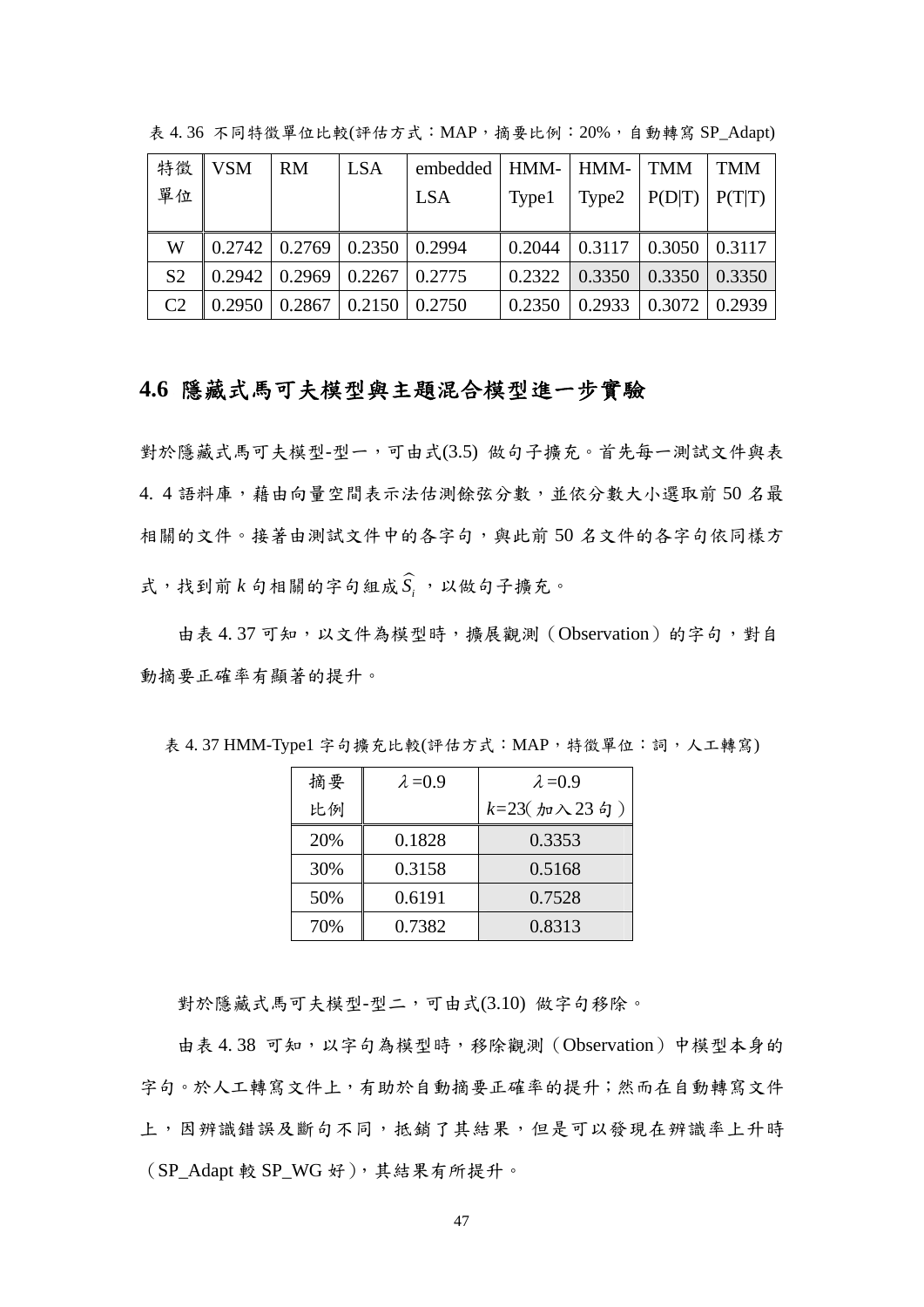| 摘要  | 人工轉寫            |                 | SP_WG           |                 | SP_Adapt         |                  |
|-----|-----------------|-----------------|-----------------|-----------------|------------------|------------------|
| 比例  | HMM-            | HMM-            | HMM-            | HMM-            |                  | HMM-             |
|     | Type2           | Type2           | Type2           | Type2           | Type2            | Type2            |
|     | $\lambda = 0.4$ | $\lambda = 0.4$ | $\lambda = 0.7$ | $\lambda = 0.7$ | $\lambda = 0.45$ | $\lambda = 0.45$ |
|     |                 | Sentence        |                 | Sentence        |                  | Sentence         |
|     |                 | Removal         |                 | Removal         |                  | Removal          |
| 20% | 0.3739          | 0.3844          | 0.3000          | 0.2906          | 0.3050           | 0.3067           |
| 30% | 0.5264          | 0.5420          | 0.4100          | 0.3800          | 0.4322           | 0.4128           |
| 50% | 0.7550          | 0.7635          | 0.6978          | 0.6910          | 0.7061           | 0.6997           |
| 70% | 0.8427          | 0.8457          | 0.7706          | 0.7604          | 0.7870           | 0.7774           |

表 4.38 HMM-Type2 字句移除比較(評估方式: MAP, 特徵單位:詞, 人工轉寫)

對於主題混合模型,可由式(3.21) 做字句移除。

由表 4. 39~表 4. 40 可知,以字句為模型的主題混合模型,在移除觀測 (Observation)中模型本身的字句。於人工轉寫文件上,有助於自動摘要正確率 的提升;然而在自動轉寫文件上,因辨識錯誤及斷句不同,抵銷了其結果,但是 可以發現在辨識率上升時(SP\_Adapt 較 SP\_WG 好),其結果有所提升。

表 4.39 TMM p(D|T)字句移除比較(評估方式:MAP, 特徵單位:詞,人工轉寫)

| 摘要  | <b>Txt</b> |            | SP_WG      |            | SP_Adapt   |            |
|-----|------------|------------|------------|------------|------------|------------|
| 比例  | <b>TMM</b> | <b>TMM</b> | <b>TMM</b> | <b>TMM</b> | <b>TMM</b> | <b>TMM</b> |
|     | P(D T)     | P(D T)     | P(D T)     | P(D T)     | P(D T)     | P(D T)     |
|     | 0.40, 16   | 0.40,16    | 0.55,64    | 0.55,64    | 0.55,64    | 0.55,64    |
|     |            | Sentence   |            | Sentence   |            | Sentence   |
|     |            | Removal    |            | Removal    |            | Removal    |
| 20% | 0.3739     | 0.3828     | 0.3122     | 0.2872     | 0.3117     | 0.2967     |
| 30% | 0.5264     | 0.5420     | 0.4308     | 0.3783     | 0.4322     | 0.4078     |
| 50% | 0.7591     | 0.7651     | 0.7025     | 0.6891     | 0.7070     | 0.6962     |
| 70% | 0.8443     | 0.8466     | 0.7747     | 0.7594     | 0.7871     | 0.7734     |

 $\hat{\pmb{\zeta}}$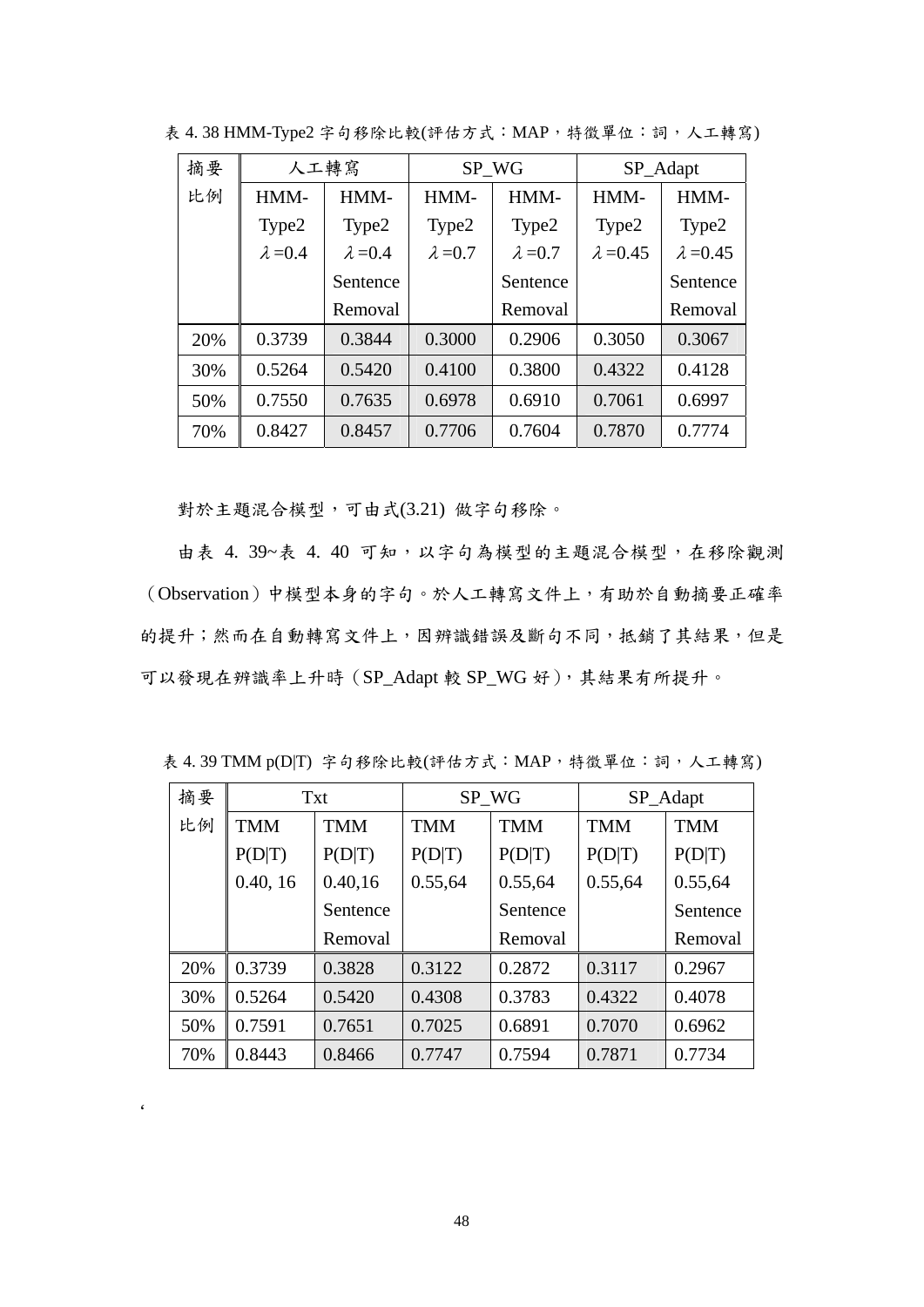| 摘要  | txt        |            | SP WG              |                          | SP_Adapt |            |
|-----|------------|------------|--------------------|--------------------------|----------|------------|
| 比例  | <b>TMM</b> | <b>TMM</b> | <b>TMM</b>         | <b>TMM</b><br><b>TMM</b> |          | <b>TMM</b> |
|     | P(T T)     | P(T T)     | P(T T)             | P(T T)                   | P(T T)   | P(T T)     |
|     | 0.35,08    | 0.35,08    | 0.55,32<br>0.55,32 |                          | 0.40,04  | 0.40,04    |
|     |            | Sentence   | Sentence           |                          |          | Sentence   |
|     |            | Removal    |                    | Removal                  |          | Removal    |
| 20% | 0.3772     | 0.3828     | 0.3122             | 0.2922                   | 0.3117   | 0.3067     |
| 30% | 0.5283     | 0.5420     | 0.4292             | 0.3806                   | 0.4355   | 0.4128     |
| 50% | 0.7568     | 0.7662     | 0.7020             | 0.6905                   | 0.7090   | 0.6992     |
| 70% | 0.8437     | 0.8472     | 0.7730             | 0.7608                   | 0.7878   | 0.7801     |

表 4.40 TMM p(T|T)字句移除比較(評估方式: MAP, 特徵單位:詞, 人工轉寫)

在主題混合模型中,進一步比較初始化  $p(T_k | S_i)$ 時,使用均勻分佈(Uniform) 是否較好;換句話說,即假設字句 S 產生每一潛藏主題的機率皆一致,即

$$
p(T_k \mid S_i) = \frac{1}{K} \tag{4.8}
$$

並且比較 *<sup>i</sup> S* 迭代次數,即式(3.15)、(3.16) 的執行次數。

由表 4.41 可知,使用均勻分佈在低摘要比例(20%)下,有不錯的表現。

| 摘要<br>比例 | 1次     | 100 次  | Uniform<br>1次 | Uniform<br>100 次 |
|----------|--------|--------|---------------|------------------|
| 20%      | 0.3828 | 0.3828 | 0.3844        | 0.3828           |
| 30%      | 0.5420 | 0.5424 | 0.5420        | 0.5424           |
| 50%      | 0.7651 | 0.7627 | 0.7640        | 0.7636           |
| 70%      | 0.8466 | 0.8454 | 0.8458        | 0.8463           |

表 4.41 TMM p(D|T) 初始方式比較(評估方式:MAP, 特徵單位:詞,人工轉寫)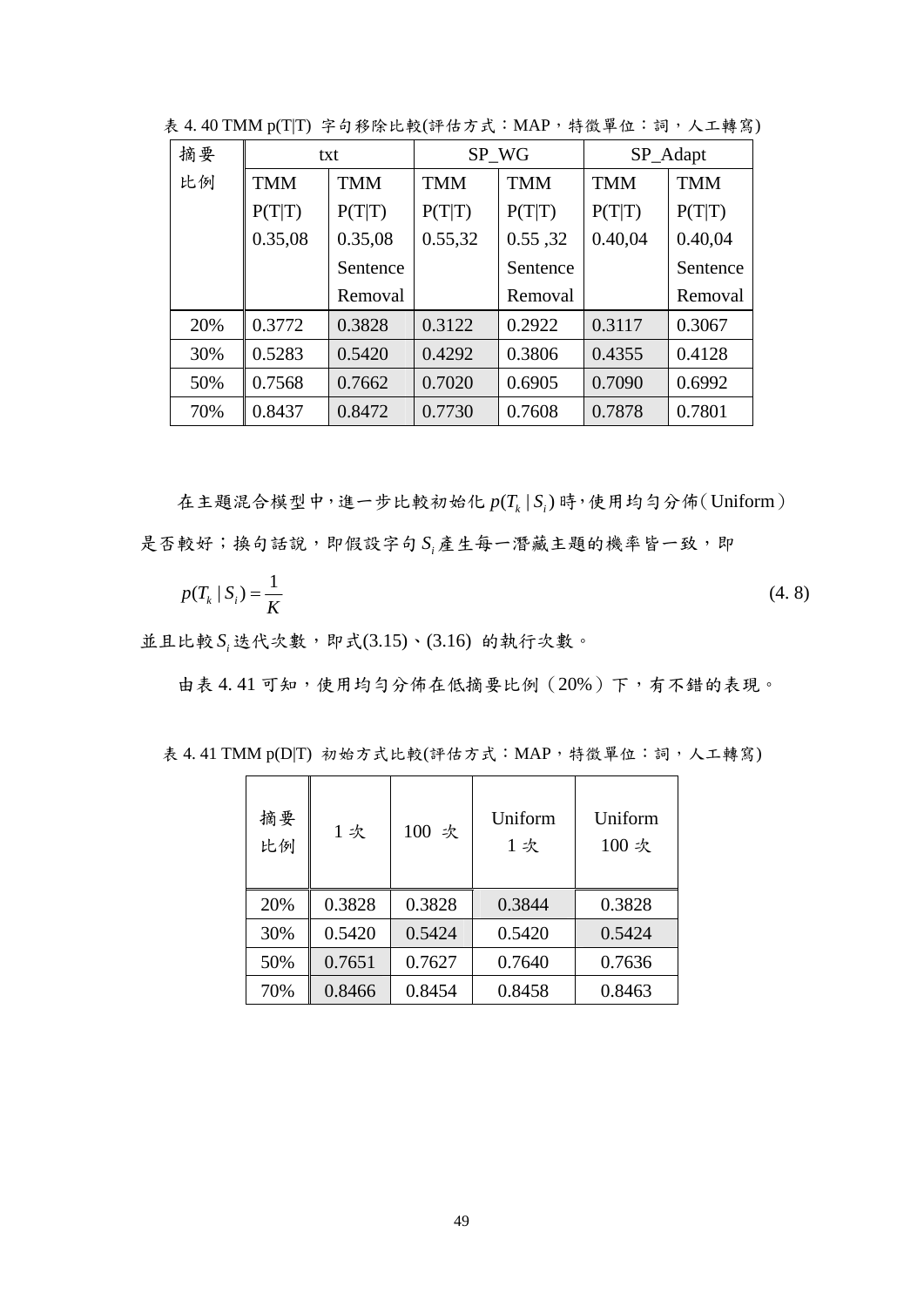## **4.7** 本章小結

經由實驗結果顯示,於摘要模型比較上:使用隱藏式馬可夫模型或主題混合 模型其結果較其它常見方法有顯著的提升,同時主題混合模型在幾乎所有情況下 均較隱藏式馬可夫模型來得佳;於特徵單位的比較上:使用雙音節與雙字時,其 結果優於使用詞為特徵單位。

此外對於隱藏式馬可夫模型-型一使用字句擴展,其結果有顯著的提升。對 於隱藏式馬可夫模型二與主題混合模型,使用字句移除,在人工轉寫文件上 均有效提升摘要結果;然而在自動轉寫上,因辨識錯誤及斷句不同,抵銷了其結 果,但是可以發現在辨識率上升時,其結果有所提升。

最後在主題混合模型的初始化使用均勻分佈,在低摘要比例下,有不錯的表 現。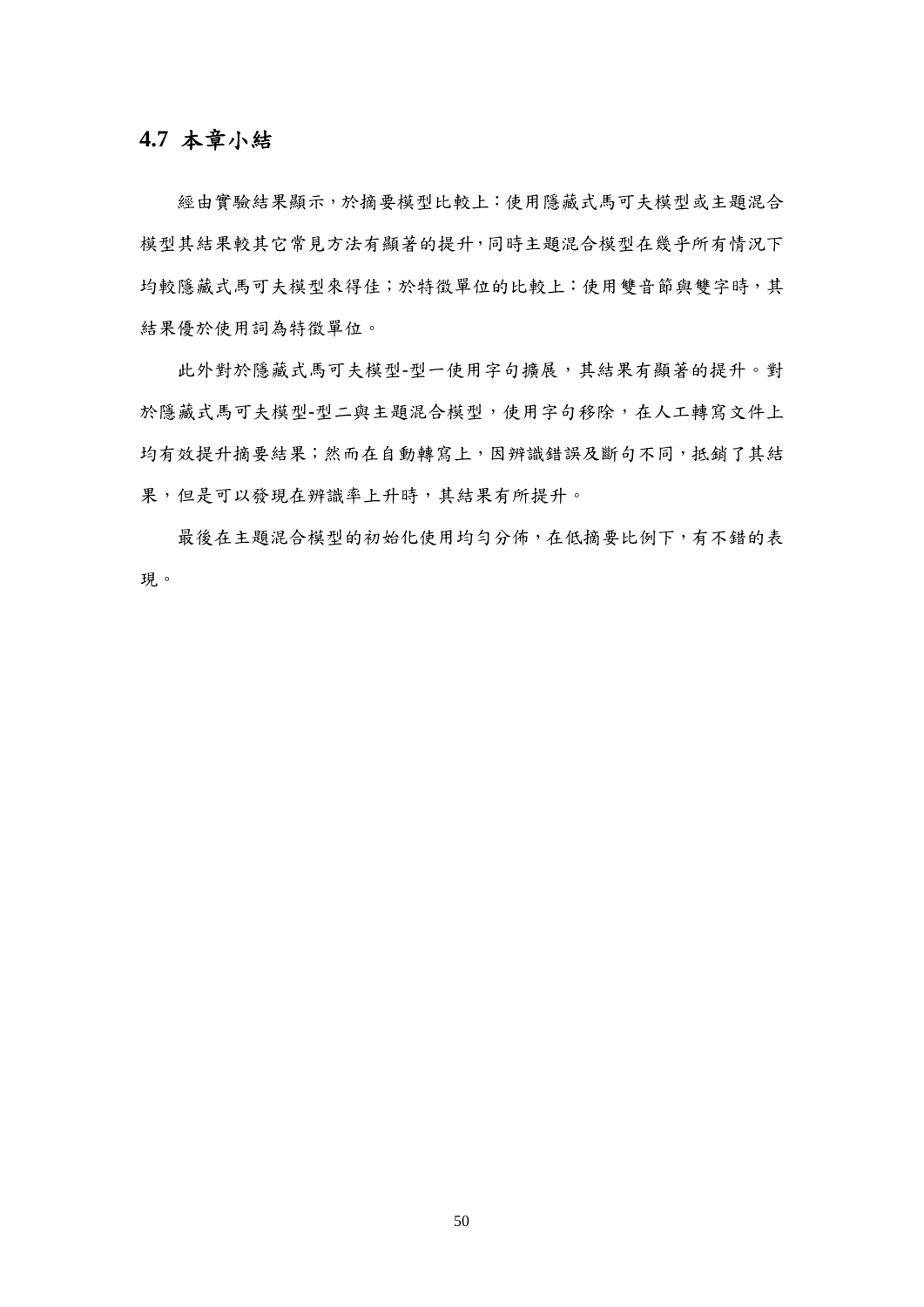## 第 **5** 章 自動摘要於文件分類上之應用

自動摘要可視為去除網頁雜訊(如版權宣告、廣告)的技術;也可視為一種特徵 抽取的方式,將網頁重要的字句摘錄出來,用以訓練分類器來預測新網頁所屬的 類別 [Shen et al. 2004], 此外以摘要後的文件做索引, 也可加速計算速度與減 少儲存空間。

本章以自動摘要為基礎,提出主題混合模型分類器,用來做文件分類,並與 *K*-最近鄰(*K*-Nearest-Neighbor, *K*NN)做比較,並實驗在不同摘要比例下的結果。

自動文件分類,是根據文件內容或標題決定其類別的流程,其目的在於對文 件進行分門別類的加值處理,讓文件易於管理、利用。例如,新聞文件可依其內 容,給予「政治」、「經濟」、「社會」等類別資訊,方便使用者瀏覽取得其所需資 訊。而類別的制定一般以使用者自定為主,傳統上的分類工作都藉由人工,然而 在文件繁多、類別日益增大的情況下,此一工作變得日益艱難,是以經由文件分 類就可節省大量的人力及提升分類的效率。

在進行文件分類時,需要瞭解文件的內文大意才能據此給予類別,這需要相 當高階的知識處理,然而目前自然語言理解的技術,尚無法讓電腦瞭解任意的自 由字句。 因此電腦在做文件分類時,常將文件分解成一個個語意較小的單位, 通 常為文件的關鍵詞彙,再從這些詞彙與類別中找出對應的關係。有時分類的問 題,簡單到只要文件的某個欄位中出現什麼特徵詞, 就分到什麼類別去。但在 一般情況下,在進行文件分類前首先必須歸納出分類時的規則,如此電腦才能據 以執行。而在類別龐大時,分類規則就難以用人工分析而得。所以,電腦在進行 自動分類之前必須加以訓練,使其自動學習出人工分類的經驗與知識,此一流程 即機器學習(Machine Learning)所欲達到的目標。

## **5.1** 分類(**Classification**)與分群(**Clustering**)

文件分類(Document Classification)是將文件依據其內容指定為一個或多個事先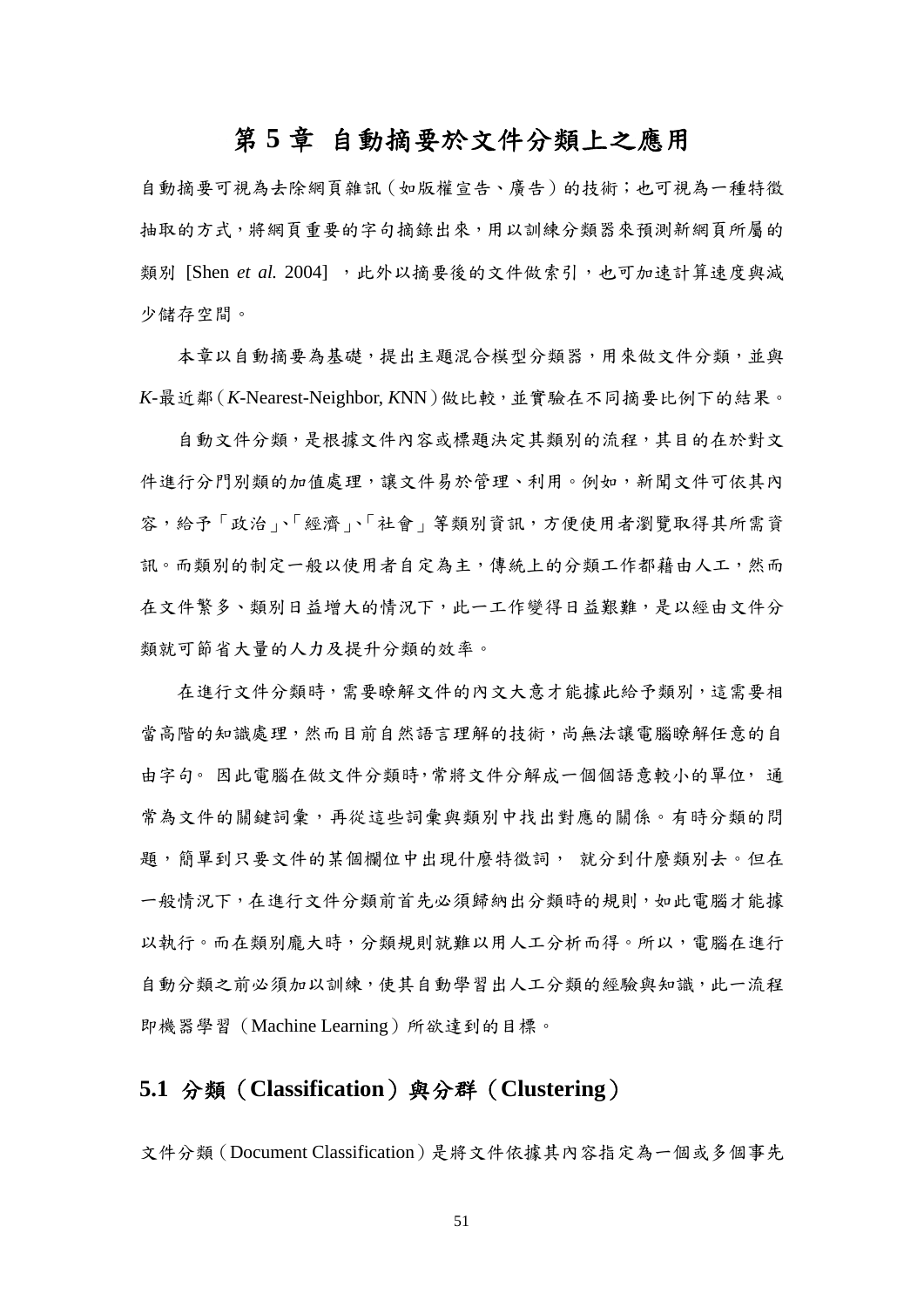定義好的文件類別的過程。而文件分群(Document Clustering)為將相似的文件 放置同一群中,且讓不相似的文件在另一群;然而分群無法給予所得到的類別 (Class)一個綜合性的描述。文件分群與文件分類最主要的差異在於:文件分 類是擷取文件特徵並與文件類別的特徵作比較,再依照其相關程度進行分類;而 文件分群亦是擷取文件特徵並進行比對,但文件分群並不需要事先定義文件類 別,而是依照各文件之間之相關程度進行分群。

本論文後續章節將繼續對文件分類的相關議題進行探討。

### **5.2** 特徵抽取

在文件分類上常使用特徵抽取,以得到代表某一類別的詞彙,經由這些有鑑別力 的詞彙我們可以加速運算、提高正確度及避免過度學習 [Joachims 1998]。

常見的方法有文件頻門閥值(Document Frequency Thresholding)[Yang *et al.*  1997]、互斥資訊量 (Mutual Information,MI)、條件式互斥資訊量 (Conditional Mutual Information, CMI) [Wang et al. 2004], 敘述如下:

文件頻門閥值

計算每一詞在訓練語料庫中的文件頻率,並設定門閥值用以移除低於其 值的字詞,其假設在於較少出現的字詞,對分類預測較無資訊,且不影 響整體準確度;此方法也可移除那些干擾字詞。

互斥資訊量

計算每一詞  $t$ , 與一類別  $c$  之 MI 值

$$
MI(t; c) = \log \frac{p(t, c)}{p(t)p(c)} \approx \log \frac{A \times N}{(A+C) \times (A+B)}
$$
(5.1)

其中 *A* 是 *t* 與 *c* 共同出現的次數,*B* 是 *t* 出現 *c* 不出現的次數,

*C* 是 *c* 出現 *t* 不出現的次數,*N* 是總文件數。

條件式互斥資訊量:  $I(F_i; C | F_1, ..., F_{k-1})$ 

其中 *C* 為某一類,*F* 為特徵值,經由 CMI 我們可以得到 JMI(Joint Mutual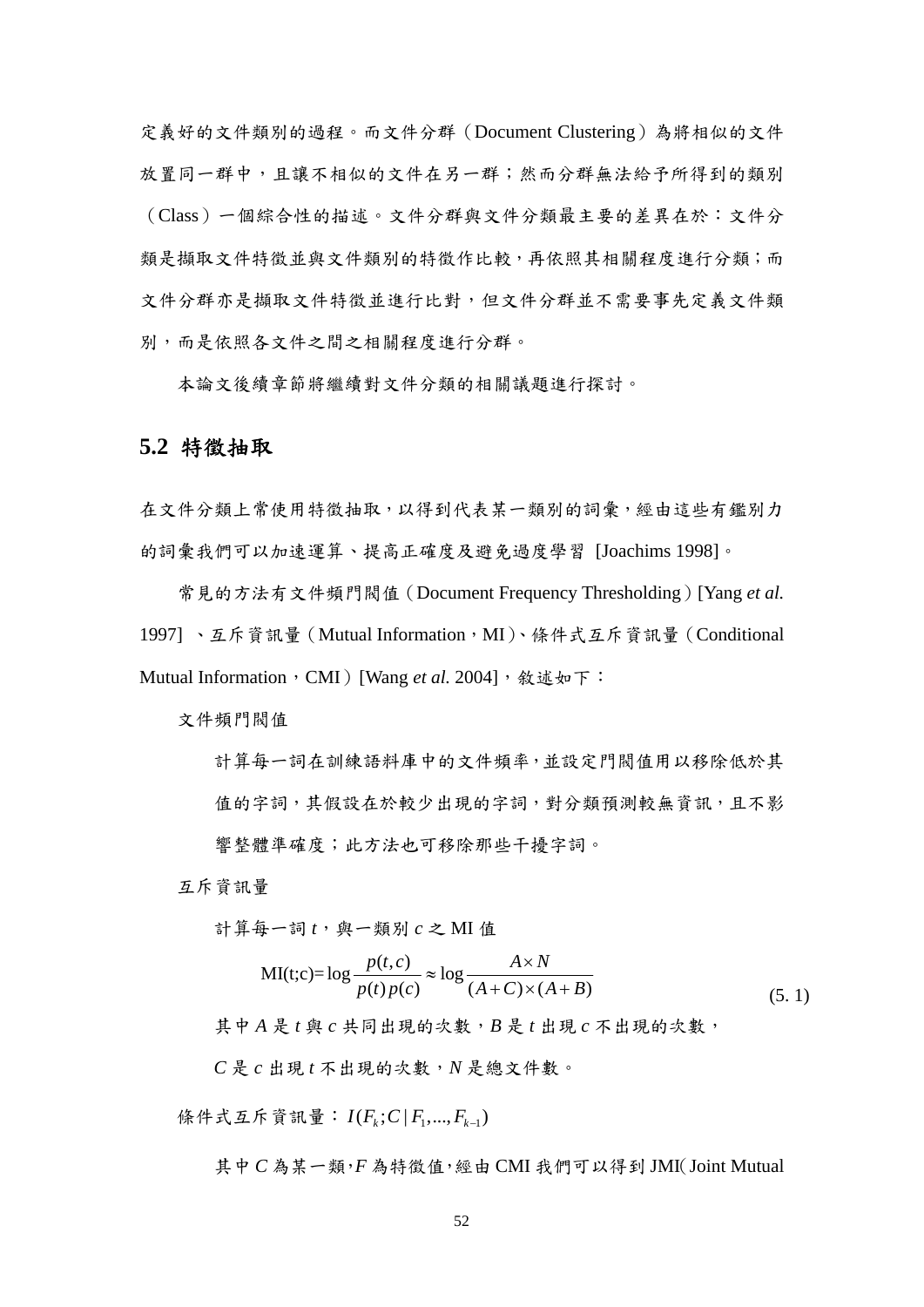Information)值為

$$
I(F_1, ..., F_k; C) = I(F_1, ..., F_{k-1}; C) + I(F_k; C | F_1, ..., F_{k-1})
$$
\n(5.2)

其計算步步驟如下

| 開始 | 選取最大 MI 之項為特徵值                                     |
|----|----------------------------------------------------|
| 迭代 | 設已選取 k-1 特徵值,使得 JMI (Joint Mutual Information)值最大, |
|    | 選取使 CMI 最大的特徵值加入之, 使 JMI 值最大                       |

## **5.3** 分類器(**Classifier**)

分類器,是一種文件歸納的處理過程,用以決定某個文件屬於某個分類 [Sebastiani 2002]。對於某一類別  $c_i$  ∈  $C$ , 给定某一文件  $d_i$ , 分類器計算對於每一 類的類別狀態值 (Categorization Status Value, CSV), 不同類型的分類器, 其 CSV 值域會有所不同。

$$
CSVi: D \to [0,1]
$$
 (5.3)

### **5.3.1** 空間向量模型(**Vector Space Model, VSM**)

此模型將文件用一多維空間之向量來表示,藉由計算新進文件與分類規則向量, 兩向量之間的相關程度函數,餘弦(Cosine),得到每一類別的 CSV 值,再經排 序得到類別相關程度排名,最後可藉由設定門閥值判斷文件是否符合特定類型之 文件,或者使用相關度最高的類別當作所屬類別。

### **5.3.2** 單純貝式(**Naïve Bayes, NB**)模型

NB 模型假設索引單位之間相互獨立,在新進一篇新文件d  $\overline{a}$ 時,估計給定特徵值 下每個類別c的機率,以得到 CSV 值

$$
p(C = c_i | \vec{d}) = \frac{p(\vec{d} | C = c_i) p(C = c_i)}{p(\vec{d})}
$$
\n(5.4)

對於  $p(C = c_i)$  簡化假設其為均勻分佈 (Uniform distribution), 也就是對於全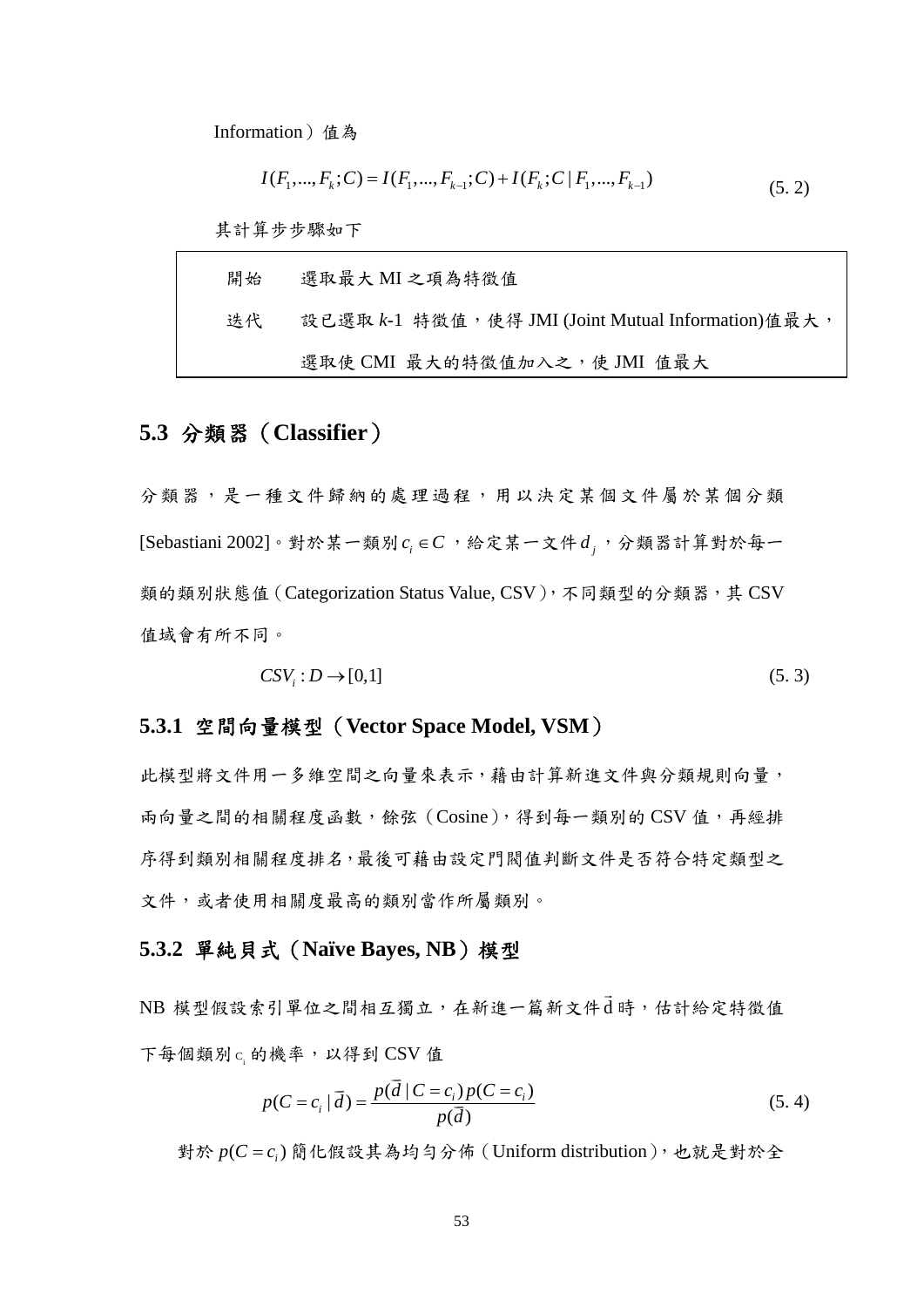部的類別是相同的,  $p(\overline{d})$ 不影響結果是以可以省略,此外在估計類別為 $c_{\textrm{\tiny{I}}}$ 的情 況下產生文件*d* \_<br>d 的機率, p(d | C = c<sub>i</sub>),假設各特徵值間是互相獨立的,是以可 進一步簡化為:

$$
p(\vec{d} \mid C = c_i) = \prod_{w \in \vec{d}} p(w \mid C = c_i)
$$
\n(5.5)

### **5.3.3** *K***-**最近鄰(*K***-Nearest-Neighbor,** *K***NN**)

*K*NN 分類器在學習階段並不會像 Naive Bayes 分類器會產生或記錄每個類別的 特徵,相對地只是簡單的將訓練文件中每筆資料以適當的表示法予以儲存,如此 便完成其訓練工作。當有一筆測試資料集中的文件資料需要進行分類時,*K*NN 分 類器會將欲進行分類的文件資料與所有訓練資料集中的文件資料逐一計算相關 度,找出 *K* 筆最相近的訓練資料,再依據這 *K* 個訓練資料所屬的類別,來決定 此測試資料最後所屬的類別 [V. Tam *et al.* 2002] 。*k*NN 法的過程可以下列公式 表示

$$
y(q, c_i) = \sum_{d_j \in kNN} sim(q, d_j) y(d_j, c_i)
$$
 (5.6)

其中  $y(q, c)$ 代表類別 $c_i$ 對新進文件 $q$  的 CSV 值、 $y(d_i, c_i)$ ∈{true,  $false$ } 用以表示 文件 $d_i$ 是否屬於類別 $c_i$ , 而  $\text{sim}(q, d_i)$ 表示測試文件  $q$  與訓練文件 $d_i$ 之問的相關 程度(可利用餘弦或其它公式), *<sup>j</sup> d KNN* ∈ 代表與測試文件 *q* 最相關的 *k* 筆文件。

### **5.3.4** 分類器比較

綜合上述,整理如下表所示

| 分類器        | 優點            | 缺點           |
|------------|---------------|--------------|
| 空間向量模型     | 容易計算、快速分類     | 準確度較不佳       |
| 單純貝式模型     | 計算容易、快速分類     | 簡化假設使準確度不足   |
| <b>KNN</b> | 訓練資料少時仍有不錯之分類 | 訓練資料增加會造成算速度 |
|            | 準確度           | 過慢           |

表 5. 1 分類器比較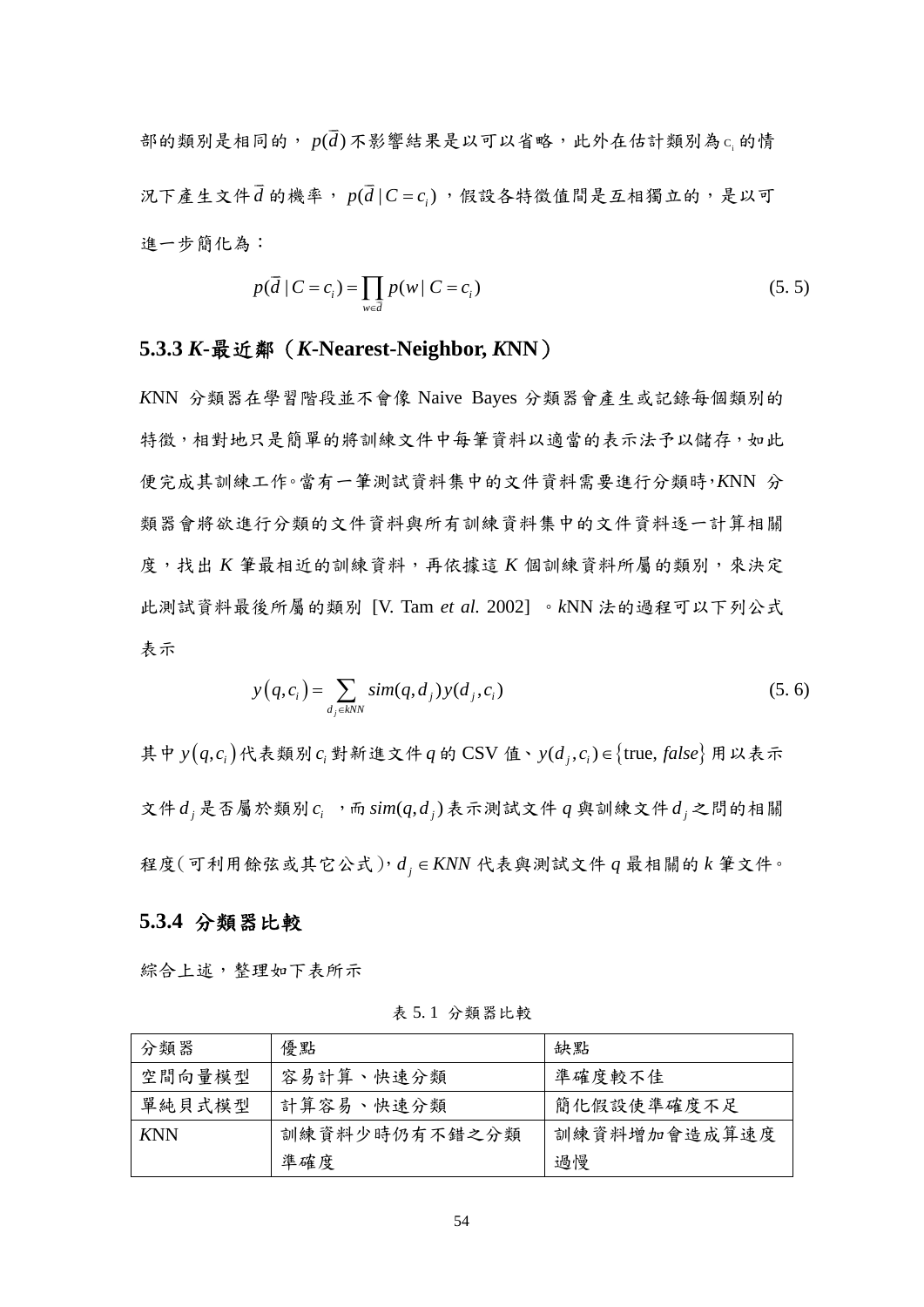## **5.4** 主題混合模型分類器

由 2.7 節關於主題混合模型的討論,由式(2.17)可得:

$$
p(Q | D_i) \approx \prod_{n=1}^{N} \sum_{k=1}^{K} p(q_n | T_k) p(T_k | D_i)
$$

由此模型,我們可得到機率值  $p(q_n | T_k)$ 與  $p(T_k | D_i)$ 。如果將每一潛藏主題視為一 類別,並於分類時即時迭代更新,得到某一新進文件  $N$  的機率值,  $p(T_{k} | N)$ , 代 表類別的 CSV 值。最後由最大  $p(T_k | N)$ 值,所對應的類別代表所推薦的類別, 即可完成分類流程,詳述如下:

訓練階段:

設定潛藏主題大小為類別的種類 *K*

給定一文件集,內含文件*D<sub>i</sub>*,並且每一文件已事先得知其所屬類別T

(a) 初始化

$$
p(T_k | D_i) = \begin{cases} 0.99999999 & \text{if } Di \in T_k \\ \frac{0.00000001}{K-1} & \text{if } D_i \notin T_k \end{cases} \text{ (close to 0)}
$$

在類別內的文件,其文件產生類別的機率  $p(T<sub>k</sub> | D<sub>k</sub>)$  為接近 1 的值,

否則設為很小的值

 $p(q_n|T_i)$ ,由主題單連語言模型而來

(b) 迭代

使用非監督式訓練式(2.23)、(2.24), 迭代更新  $p(q_n | T_k)$  與  $p(T_k | D_i)$ 測試階段:

新進一篇新文件 *N*

(a) 初始化

$$
\\{\mathfrak{H}}\,\mathop{\tilde{\mathfrak{X}}}\,\mathop{\tilde{\mathfrak{R}}}\,N\,{\mathop{\tilde{\mathfrak{E}}}}\,\mathop{\tilde{\mathfrak{E}}}\,4\,{\mathop{\tilde{\mathfrak{R}}}}\,\mathop{\tilde{\mathfrak{R}}}\,N\,{\mathop{\tilde{\mathfrak{R}}}}\,\mathop{\tilde{\mathfrak{R}}}\,N\,{\mathop{\tilde{\mathfrak{R}}}}\,N\,{\mathop{\tilde{\mathfrak{R}}}}\,N\,{\mathop{\tilde{\mathfrak{R}}}}\,N\,{\mathop{\tilde{\mathfrak{R}}}}\,N\,{\mathop{\tilde{\mathfrak{R}}}}\,N\,{\mathop{\tilde{\mathfrak{R}}}}\,N\,{\mathop{\tilde{\mathfrak{R}}}}\,N\,{\mathop{\tilde{\mathfrak{R}}}}\,N\,{\mathop{\tilde{\mathfrak{R}}}}\,N\,{\mathop{\tilde{\mathfrak{R}}}}\,N\,{\mathop{\tilde{\mathfrak{R}}}}\,N\,{\mathop{\tilde{\mathfrak{R}}}}\,N\,{\mathop{\tilde{\mathfrak{R}}}}\,N\,{\mathop{\tilde{\mathfrak{R}}}}\,N\,{\mathop{\tilde{\mathfrak{R}}}}\,N\,{\mathop{\tilde{\mathfrak{R}}}}\,N\,{\mathop{\tilde{\mathfrak{R}}}}\,N\,{\mathop{\tilde{\mathfrak{R}}}}\,N\,{\mathop{\tilde{\mathfrak{R}}}}\,N\,{\mathop{\tilde{\mathfrak{R}}}}\,N\,{\mathop{\tilde{\mathfrak{R}}}}\,N\,{\mathop{\tilde{\mathfrak{R}}}}\,N\,{\mathop{\tilde{\mathfrak{R}}}}\,N\,{\mathop{\tilde{\mathfrak{R}}}}\,N\,{\mathop{\tilde{\mathfrak{R}}}}\,N\,{\mathop{\tilde{\mathfrak{R}}}}\,N\,{\mathop{\tilde{\mathfrak{R}}}}\,N\,{\mathop{\tilde{\mathfrak{R}}}}\,N\,{\mathop{\tilde{\mathfrak{R}}}}\,N\,{\mathop{\tilde{\mathfrak{R}}}}\,N\,{\mathop{\tilde{\mathfrak{R}}}}\,N\,{\mathop{\tilde{\mathfrak{R}}}}\,N\,{\mathop{\tilde{\mathfr
$$

(b) 迭代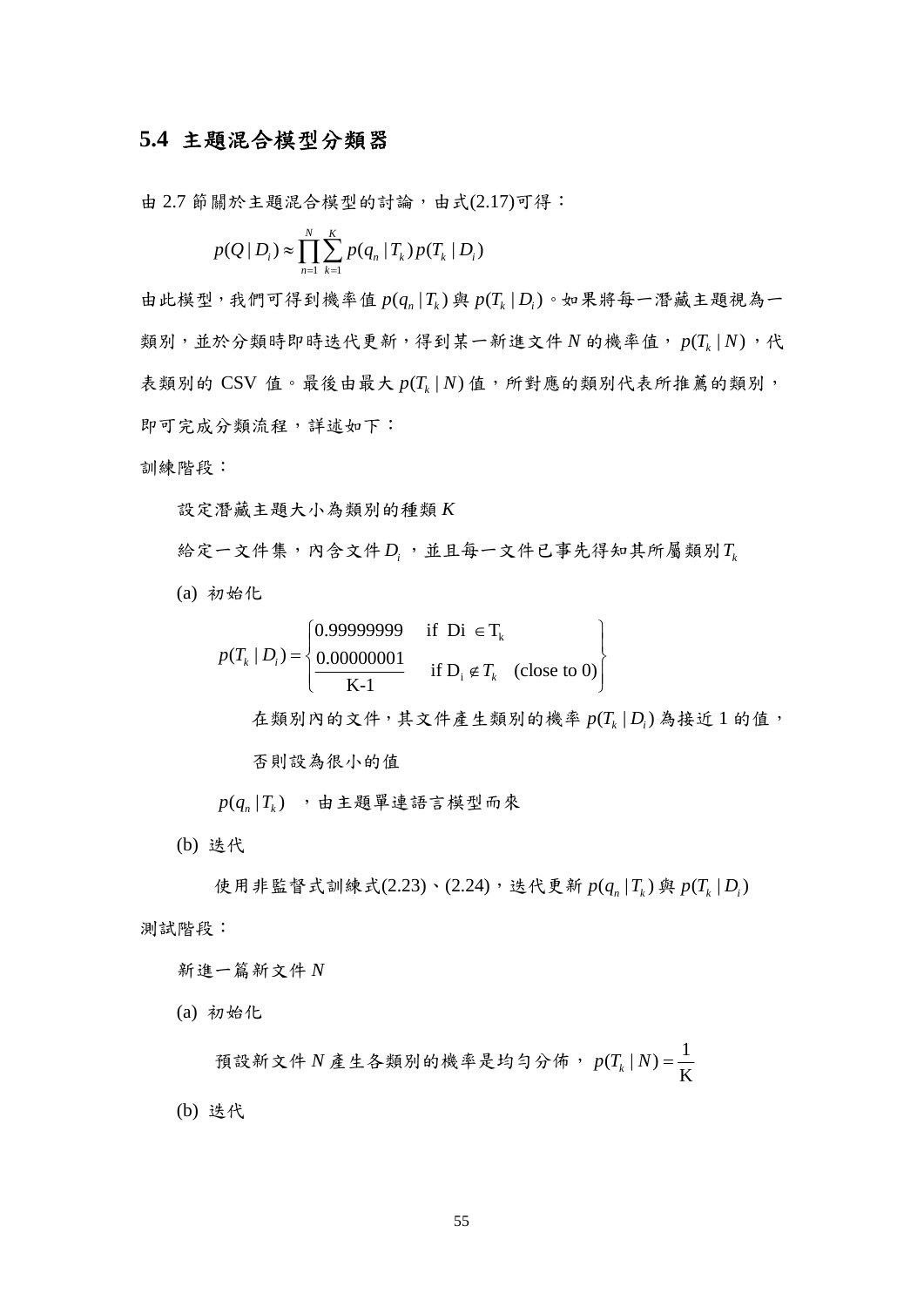$$
\hat{P}(T_k \mid N) = \frac{\sum_{q_s \in N} n(q_s, N) p(T_k \mid q_s, N)}{|N|}
$$
\n(5.7)

$$
p(T_k | q_s, N) = \frac{p(T_k | N) p(q_s | T_k)}{\sum_{l=1}^{K} p(T_l | N) p(q_s | T_l)}
$$
(5.8)

其中  $p(q, |T_i)$ 由訓練階段所得的主題單連語言模型而來

(c)決策

由 (|) *<sup>k</sup> p T N* 的大小,找最大的值所對應的類別,視為新進文件 *N* 的 類別

## **5.5** 實驗設定

本實驗使用東森新聞做語料庫 [東森新聞報],相關統計如表 5.2 所示:

|                 | 發展集                       | 測試集     |  |  |  |  |  |
|-----------------|---------------------------|---------|--|--|--|--|--|
| 類別              | 共十類                       |         |  |  |  |  |  |
|                 | {政治、財經、社會、地方、兩岸、國際、生活、綜藝、 |         |  |  |  |  |  |
|                 | 資訊、運動}                    |         |  |  |  |  |  |
| 新聞時間<br>2003年1月 |                           | 2003年2月 |  |  |  |  |  |
| 新聞數             | 5533 則                    | 4632 則  |  |  |  |  |  |

表 5. 2 東森新聞語料相關統計

在文獻中可發現 *K*NN 為目前在分類結果上較佳的分類器之一 [Yang *et al.* 1999],是以在基礎實驗上使用 *K*NN 與所提出主題混合模型分類器做一比較。在 *K*NN 分類器中,使用向間向量模型來表達每一文件,並使用餘弦估測相關度。 在實驗時,將發展集由向量空間模型模型做摘要,再利用固定測試集做測試,以 觀察自動摘要對於分類器正確率的提升是否有所助益。

在實驗評估方面,使用 MicroF 以及 MacroF 值同時呈現分類的效果,其計 算方式如下: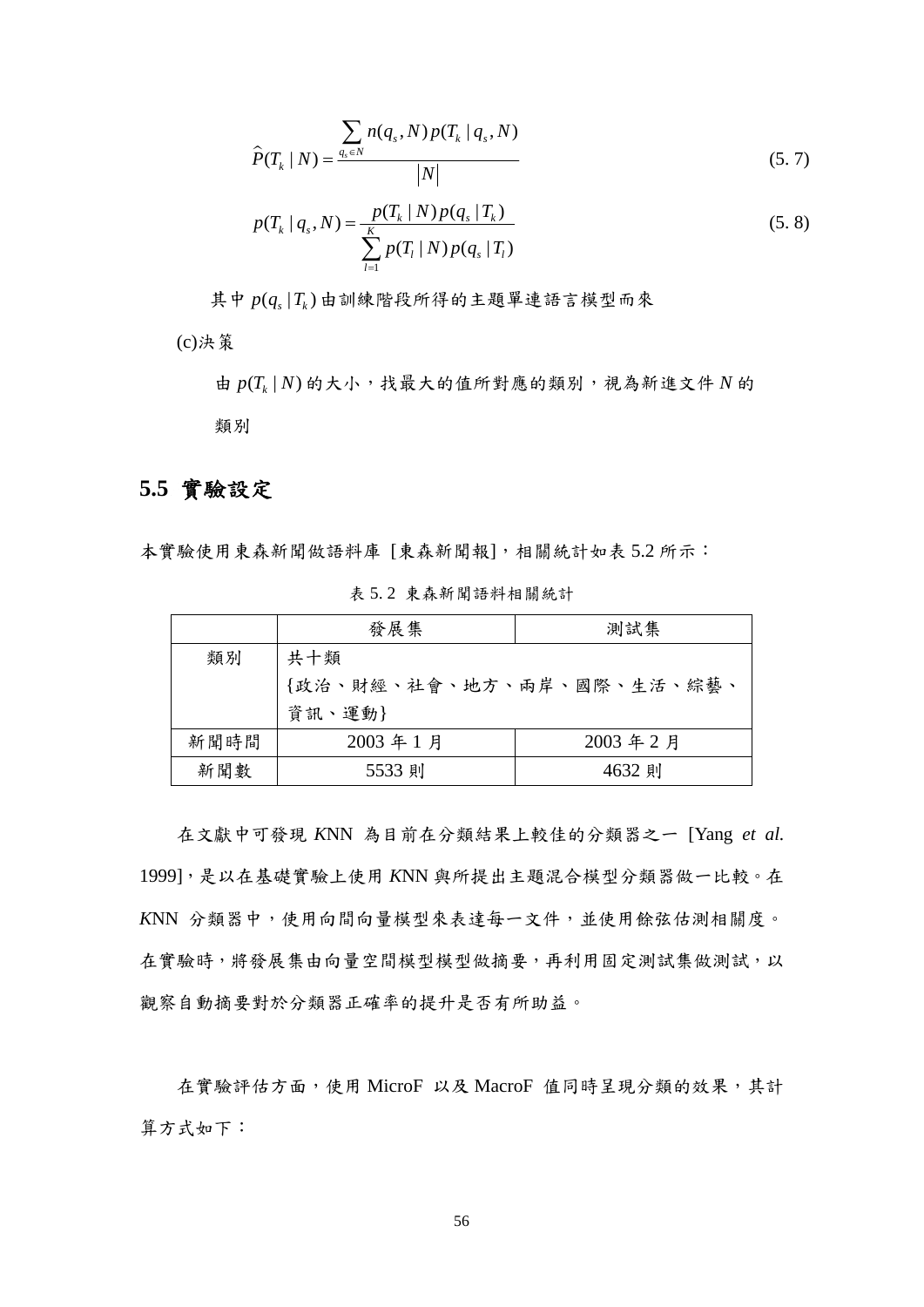$$
\text{MicroF} = \frac{2 \times \sum_{i=1}^{C} TP_i}{2 \times \sum_{i=1}^{C} TP_i + \sum_{i=1}^{C} FP_i + \sum_{i=1}^{C} FN_i}
$$
(5.9)

$$
\text{MacroF} = \frac{1}{C} \sum_{i=1}^{C} \frac{2 \times TP_i}{2 \times TP_i + FP_i + FN_i} \tag{5.10}
$$

其中 *C* 是類別總數,*i* 代表某一類別,而*TPi* (True Positive)、*FPi* (False Positive)、 *FNi* (False Negative),分別代表 :是類別 *i* 而且也正確分為 類別 *i* 的文件數、不是 *i* 類卻分為 *i* 類的文件數、是 *i* 類卻沒有分為 *i* 類 的文件數。

由於 MicroF 是全部文件一起累加統計,不分類別,因此容易受到大類別(佔 大多數文件)表現好壞的影響。相對的,MacroF 考慮每個類別的成效後再做平 均,因此容易受到大量的小類別影響。將兩種平均數據都報告出來,可以瞭解大 多數文件的分類效果(MicroF),以及大多數類別的分類效果(MacroF)。

### **5.6** 實驗結果

在表 5.3~表 5.4 的 1~25、26~50 等,代表選擇 *K* 個文件的出處, 如 26~50 代表 由相關度排名介於 26~50 名的文件。

由表 5. 3~表 5. 4 實驗結果顯示:

- 1. 當 K 值選取愈大時, MicroF 與 MacroF 均有變好的趨勢, 但過大時因 雜訊的增多,其結果慢慢變差。
- 2. 經由自動摘要過後,其 MicroF與 MacroF 值大都降低,這與預期結果 相反,這可能是因為在做摘要的過程當中,因只保留對文件重要的資 訊,而沒有考量與類別的關係,也就是說,有可能將對類別有高鑑別 性的字句給去除,是以造成結果的下降。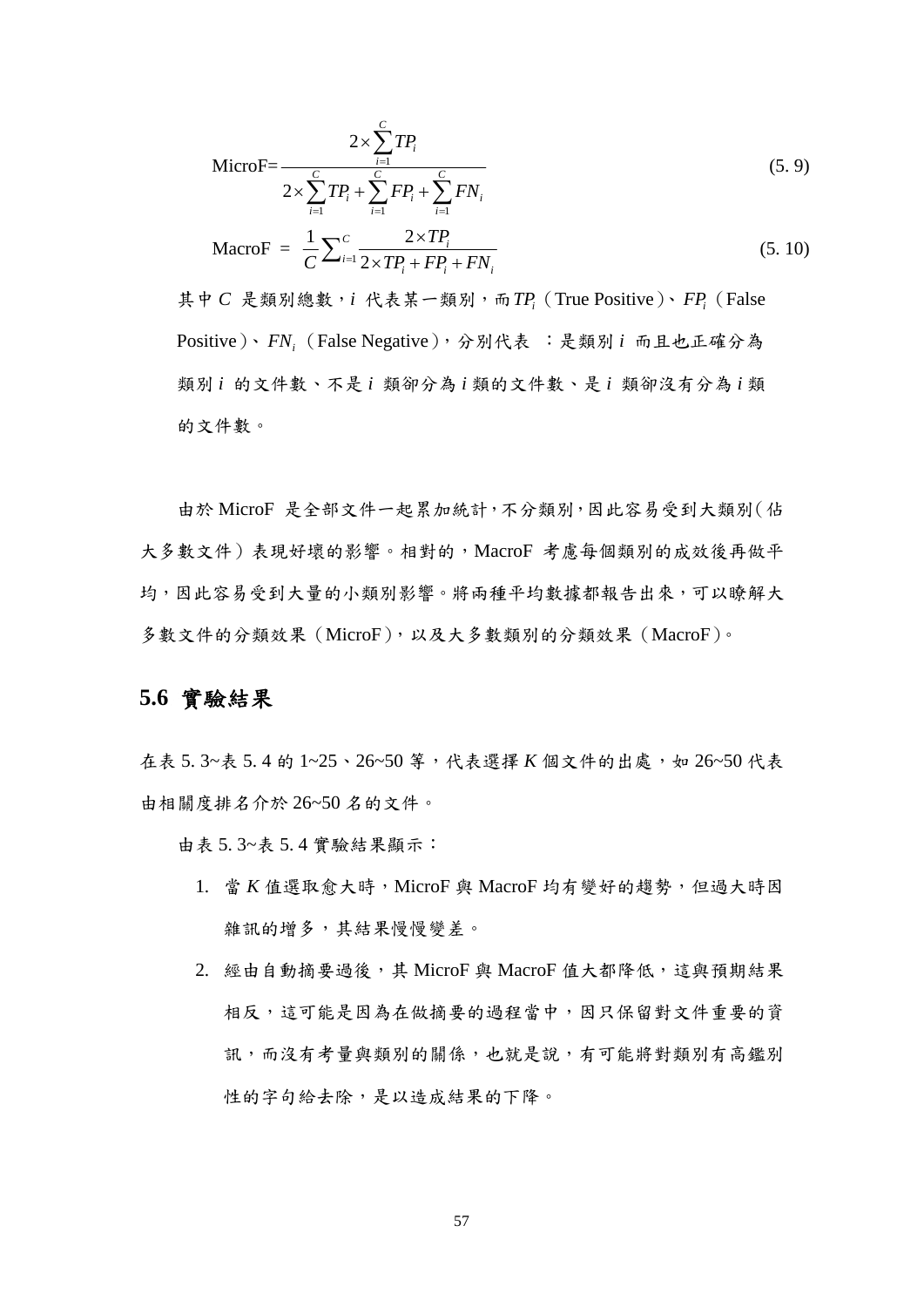| K        |          |           | 25        | 50         |          | 100        |           |
|----------|----------|-----------|-----------|------------|----------|------------|-----------|
| 摘要<br>比例 | $1 - 25$ | $26 - 50$ | $51 - 75$ | $76 - 100$ | $1 - 50$ | $51 - 100$ | $1 - 100$ |
| 0.2      | 0.5782   | 0.5365    | 0.5214    | 0.4989     | 0.5868   | 0.5402     | 0.5827    |
| 0.3      | 0.5786   | 0.5412    | 0.5276    | 0.5060     | 0.5885   | 0.5443     | 0.5872    |
| 0.5      | 0.5883   | 0.5501    | 0.5348    | 0.5140     | 0.6013   | 0.5538     | 0.595     |
| 0.7      | 0.5874   | 0.5570    | 0.5432    | 0.5179     | 0.5984   | 0.5548     | 0.5978    |
| 1.0      | 0.5954   | 0.5745    | 0.5475    | 0.5352     | 0.6056   | 0.5715     | 0.6066    |

表 5. 3 *K*NN 於測試集 MicroF 值

表 5. 4 *K*NN 於測試集 MacroF 值

| K        |          |           | 25        | 50         |          | 100        |           |
|----------|----------|-----------|-----------|------------|----------|------------|-----------|
| 摘要<br>比例 | $1 - 25$ | $26 - 50$ | $51 - 75$ | $76 - 100$ | $1 - 50$ | $51 - 100$ | $1 - 100$ |
| 0.2      | 0.5692   | 0.5251    | 0.5038    | 0.4817     | 0.5771   | 0.5206     | 0.5699    |
| 0.3      | 0.5712   | 0.5306    | 0.5113    | 0.4840     | 0.5788   | 0.5237     | 0.5732    |
| 0.5      | 0.5827   | 0.5378    | 0.5197    | 0.4942     | 0.5921   | 0.5365     | 0.582     |
| 0.7      | 0.5820   | 0.5452    | 0.5278    | 0.4988     | 0.5898   | 0.5360     | 0.5855    |
| 1.0      | 0.5891   | 0.5644    | 0.535     | 0.5182     | 0.5967   | 0.5563     | 0.595     |

由表 5. 5~表 5. 6 實驗結果顯示

- 1. TMM 於摘要比例 1.0(即不做自動摘要)迭代 1 次時,比 *K*NN 略差。 但經由多次迭代後,不論在 MicroF 與 MacroF 均較 *K*NN 分類器來得 好,且迭代的次數愈多,其結果愈見明顯。
- 2. TMM 在摘要後,其結果不論在 MicroF 與 MacroF 大致均較 *K*NN 分 類器來得好,且迭代的次數愈多,其結果愈見明顯。
- 3. 經由自動摘要過後,*K*NN 與 TMM 分類器,其 MicroF 與 MacroF 值大 都降低。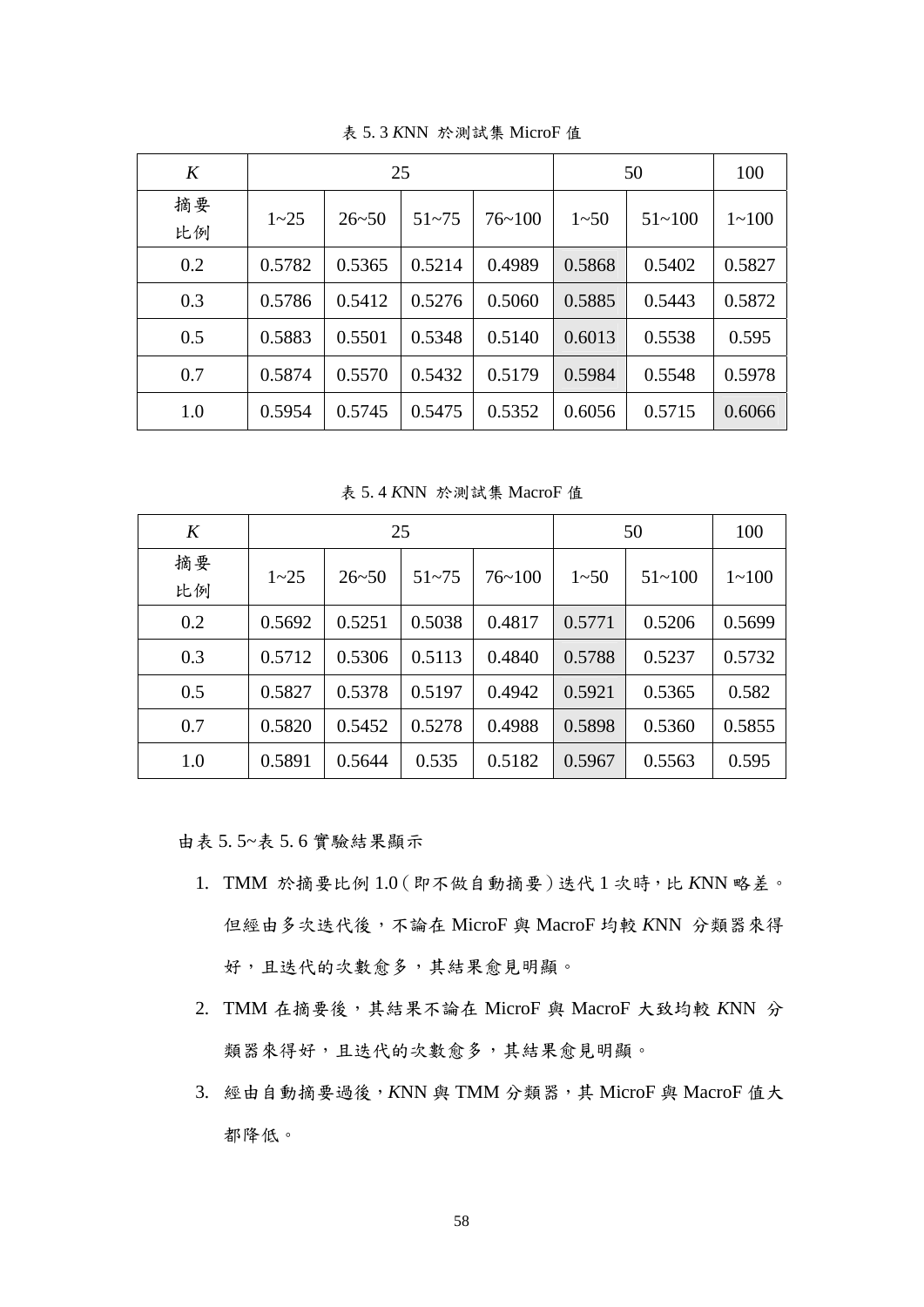| 摘要<br>比例 | <b>KNN</b> | <b>TMM</b><br>次迭代 | <b>TMM</b><br>50 次迭代 | <b>TMM</b><br>100 次迭代 |
|----------|------------|-------------------|----------------------|-----------------------|
| 0.2      | 0.5868     | 0.5939            | 0.5954               | 0.5961                |
| 0.3      | 0.5885     | 0.5939            | 0.5941               | 0.5961                |
| 0.5      | 0.6013     | 0.6015            | 0.6051               | 0.6066                |
| 0.7      | 0.5984     | 0.5987            | 0.6058               | 0.6060                |
| $1.0\,$  | 0.6056     | 0.6015            | 0.6077               | 0.6101                |

表 5. 5 TMM 與 *K*NN 分類器,於測試集 MicroF 值比較

表 5. 6 TMM 與 *K*NN 分類器,於測試集 MacroF 值比較

| 摘要<br>比例 | <b>KNN</b> | <b>TMM</b><br>次迭代 | <b>TMM</b><br>50 次迭代 | <b>TMM</b><br>100 次迭代 |
|----------|------------|-------------------|----------------------|-----------------------|
| 0.2      | 0.5771     | 0.5834            | 0.5871               | 0.5886                |
| 0.3      | 0.5788     | 0.5843            | 0.5864               | 0.5891                |
| 0.5      | 0.5921     | 0.5909            | 0.5962               | 0.5985                |
| 0.7      | 0.5898     | 0.5885            | 0.5978               | 0.5983                |
| 1.0      | 0.5967     | 0.5920            | 0.6006               | 0.6033                |

## **5.7** 本章小結

文件自動摘要的目的,是將文件縮減濃縮成重要字句,並去除冗餘的訊息。此外, 摘要後的文件,因資料量較少,也可提升後續文件處理的效率。基於這樣的觀察, 自動摘要的技術,可能有助於文件的自動分類。然而經由實驗,結果並未如預期, 自動摘要雖然提升了自動分類文件的效率,卻因損失一些分類資訊,使分類文件 的精確度降低。

初步實驗結果顯示,主題混 合模型分類器較常見 *K*- 最近鄰 (*K*-Nearest-Neighbor, *K*NN)分類器在 MicroF 與 MacroF 分類結果上,有些微的 提升。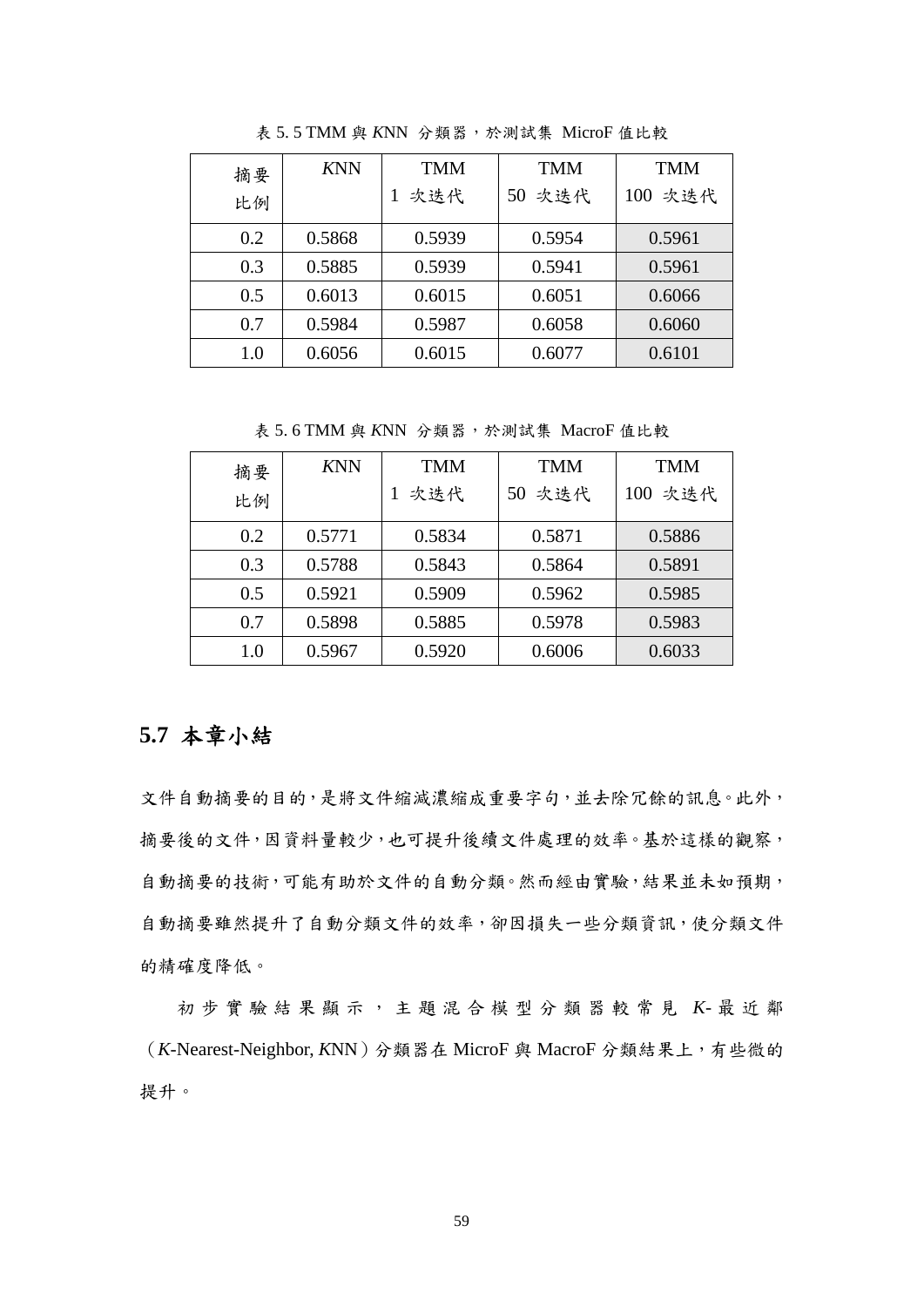## 第 **6** 章 結論與展望

### **6.1** 結論

本論文於自動摘要方面,在逐字比對方式上應用隱藏式馬可夫模型(Hidden Markov Model, HMM) 做為摘要模型,並分為 HMM-Type1 及 HMM-Type2 二 種類型;在概念比對上提出嵌入式潛藏語意分析(embedded LSA)與主題混合 模型(Topical Mixture Model, TMM)做為摘要模型;在自動摘要評估上,提出 以改良型字錯誤率(modified Character Error Rate, m-CER)為基礎的平均精確度 (Mean Average Precision, MAP)評估方式,以解決自動轉寫與人工轉寫文件因 斷句不一致,所造成摘要結果無法評估相關的問題。

經由實驗結果顯示,於特徵單位比較上:使用雙音節與雙字時,其結果優於 使用詞為特徵單位;於摘要模型比較上:使用隱藏式馬可夫模型或主題混合模型 其結果較其它常見方法有顯著的提升,同時主題混合模型在幾乎所有情況下均較 隱藏式馬可夫模型來得佳。

此外對於隱藏式馬可夫模型-型一使用字句擴展能有效增進摘要正確率;對 於隱藏式馬可夫模型-型二與主題混合模型中做字句移除,在人工轉寫文件上均 有效提升摘要結果,然而在自動轉寫上,因辨識錯誤及斷句不同,抵銷了其結果, 但是可以發現在辨識率上升時,其結果有所提升。

另一方面,在主題混合模型的初始化使用均勻分佈,在低摘要比例下有較佳 的結果。

最後本論文提出主題混合模型分類器,初步實驗結果顯示,主題混合模型分 類器較常見 *K*-最近鄰(*K*-Nearest-Neighbor, *K*NN)分類器在 MicroF 與 MacroF 分類結果上,有些微的提升;然經過自動摘要前處理後,此二者的分類結果均略 顯降低,進一步的來說,自動摘要雖然提升了自動分類文件的效率,卻因損失一 些分類資訊,使分類的結果降低。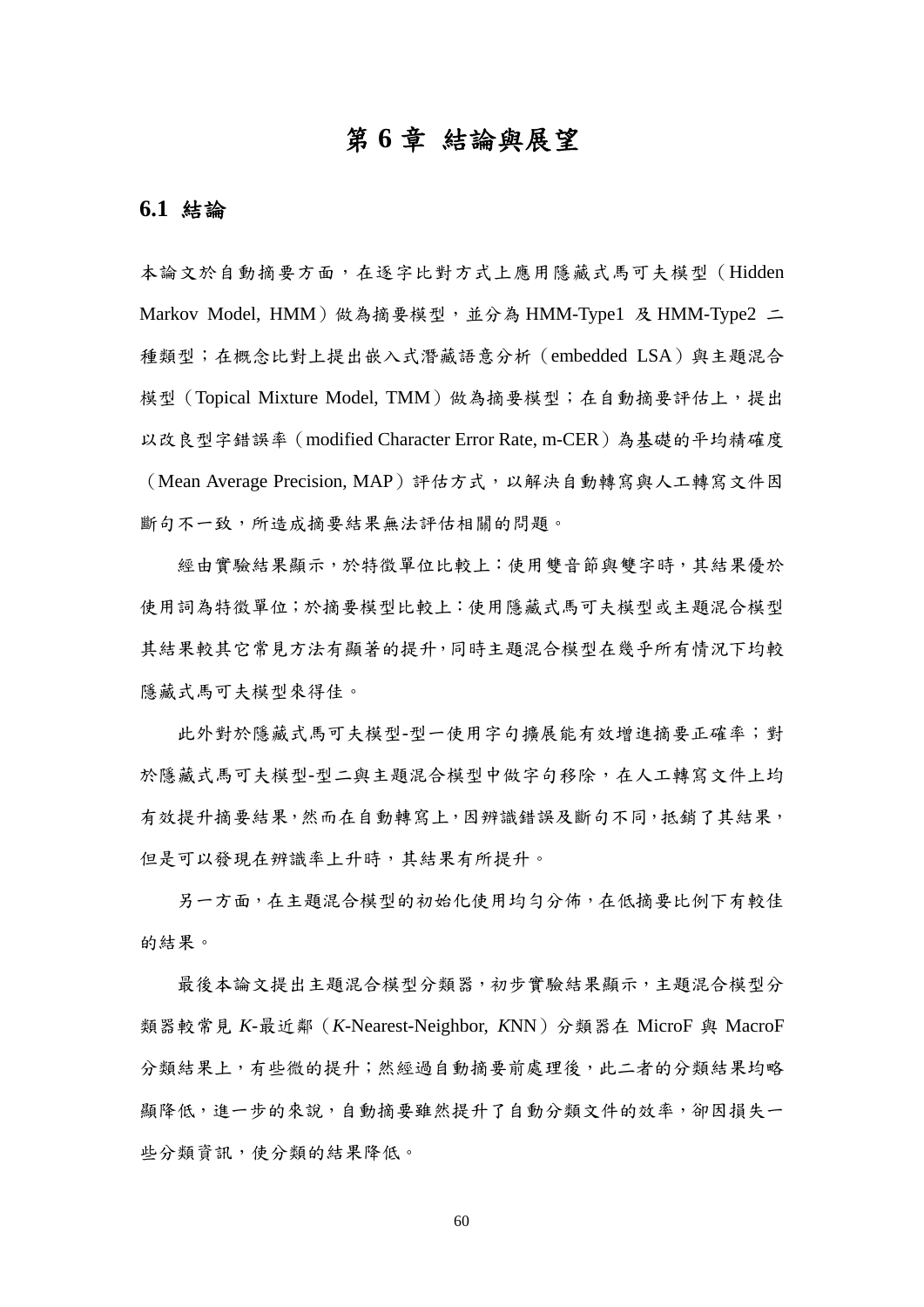## **6.2** 未來展望

在摘要模型上:

1. 依據文件屬性,動態結合屬性資訊(如新聞開頭、結論段落為重要字 句)

2. 探討混合不同摘要模型的方法

3. 結合更多自然語言方面的資訊,如詞性 (Part of Speech, POS)

4. 結合語音聲學上特性,如:音高、能量等

5. 結合分類資訊進行摘要,使自動摘要能具體幫助分類器做分類 在分類器上:

1. 對主題混合模型,進行特徵抽取,以選取具有代表性的字詞

2. 探探與其它分類器結合的可能性

自動摘要技術,在資訊爆炸時代裡愈顯重要,在與其它相關科技結合後,如 語音辨識,我們可能擁有手機留言自動摘要服務、一台能自動摘要廣播新聞的數 位收音機等,這些都將可能於未來逐步實現。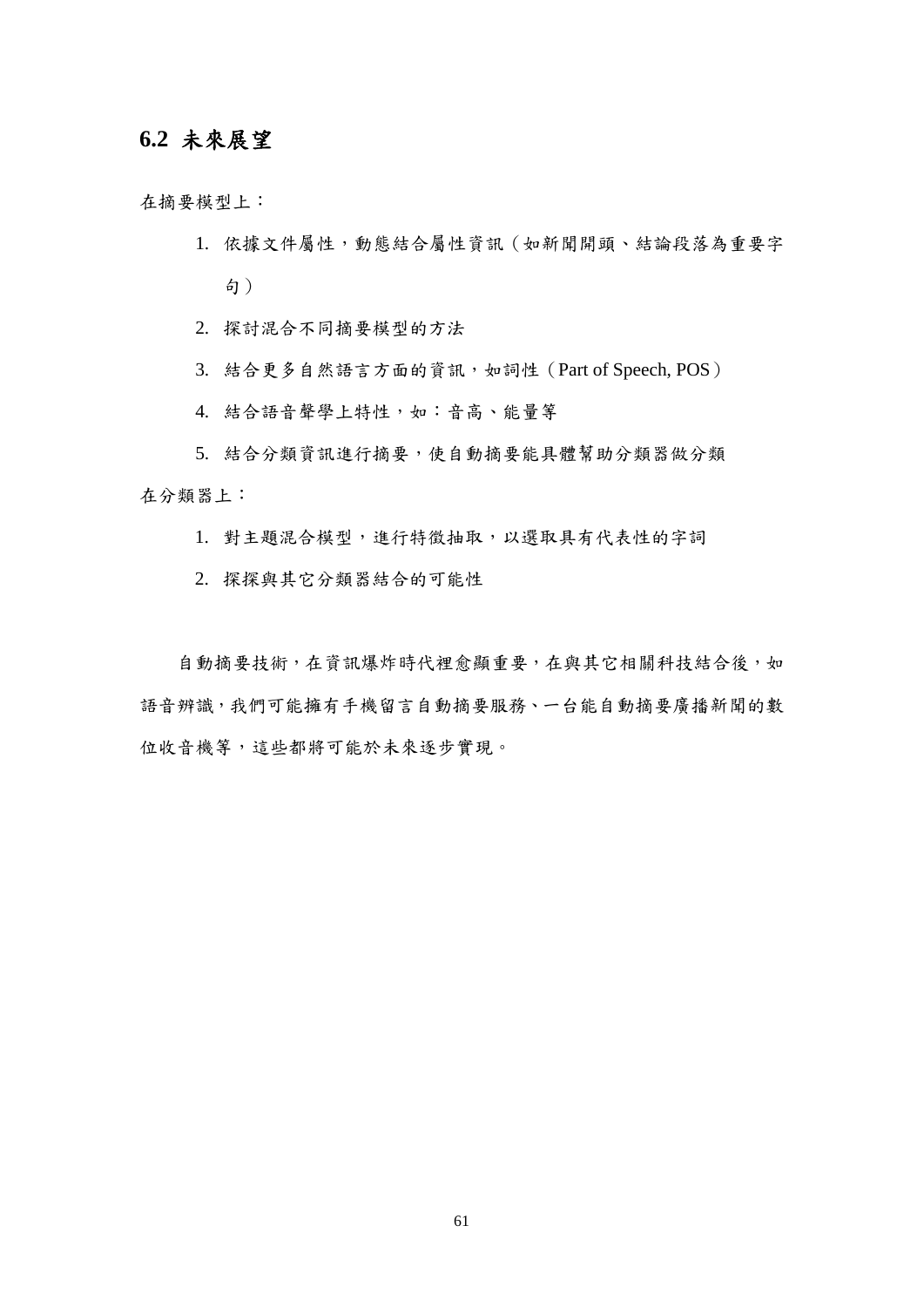## 參考文獻

- [東森新聞報] http://member.ettoday.com/newsflash/index.php
- [中央通訊社] 中央通訊社(Central News Agency),

http://210.69.89.224/search/hypage.cgi?HYPAGE=login.htm

[葉鎮源 2002] 葉鎮源,『文件自動化摘要方法之研究及其在中文文件的應用』,

國立交通大學資訊科學研究所,2002 年碩士論文。

- [何遠 2003] 何遠, 『中文口語文件自動摘要之初步研究』, 碩士論文,國立臺灣 大學電信工程學研究所,2003。
- [黃上銘等 2003] 黃上銘、劉昭麟、高照明,『適性化線上英語聽寫測驗系統之 研究』, 2003 人工智慧模糊系統及灰色系統聯合研討會論文集 (TAAI'03), CD-ROM。台灣台北,4-6 December 2003。
- [黃建霖 2004] 黃建霖,『應用平行語料和語意相依法則於中文語音文件之摘 要』,碩士論文,國立成功大學資訊工程學系碩士班,2004。
- [Aas *et al.* 1999] K. Aas, L. Eikvil and R. B. Huseby, "Applications of hidden Markov chains in image analysis", The Journal of Pattern Recognition Society, 32, pp.703-713, 1999.
- [Baeza-Yates et al. 1999] Ricardo Baeza-Yates and Berthier Ribeiro-Neto, "Modern Information Retrieval", 1999, pages 27-30, Addison Wesley.
- [Ball and Hall 1967] Ball G.H., Hall D.J., "A Clustering Technique for Summarizing Multivariate Data", Behavioral Science, 1967, Vol. 12, 153-155.
- [Baum *et al.* 1966] Baum L.E., T. Petrie, "Statistical inference for probabilistic functions of finite state Markov chains", Annals of the Institute of Statistical Mathematics, 37, pp.1554-1563, 1966.
- [Bellegarda 2000] J. R. Bellegarda., "Exploiting latent semantic information in statistical language modeling". Proceedingsof the IEEE, 2000, 88(8):1279–1296.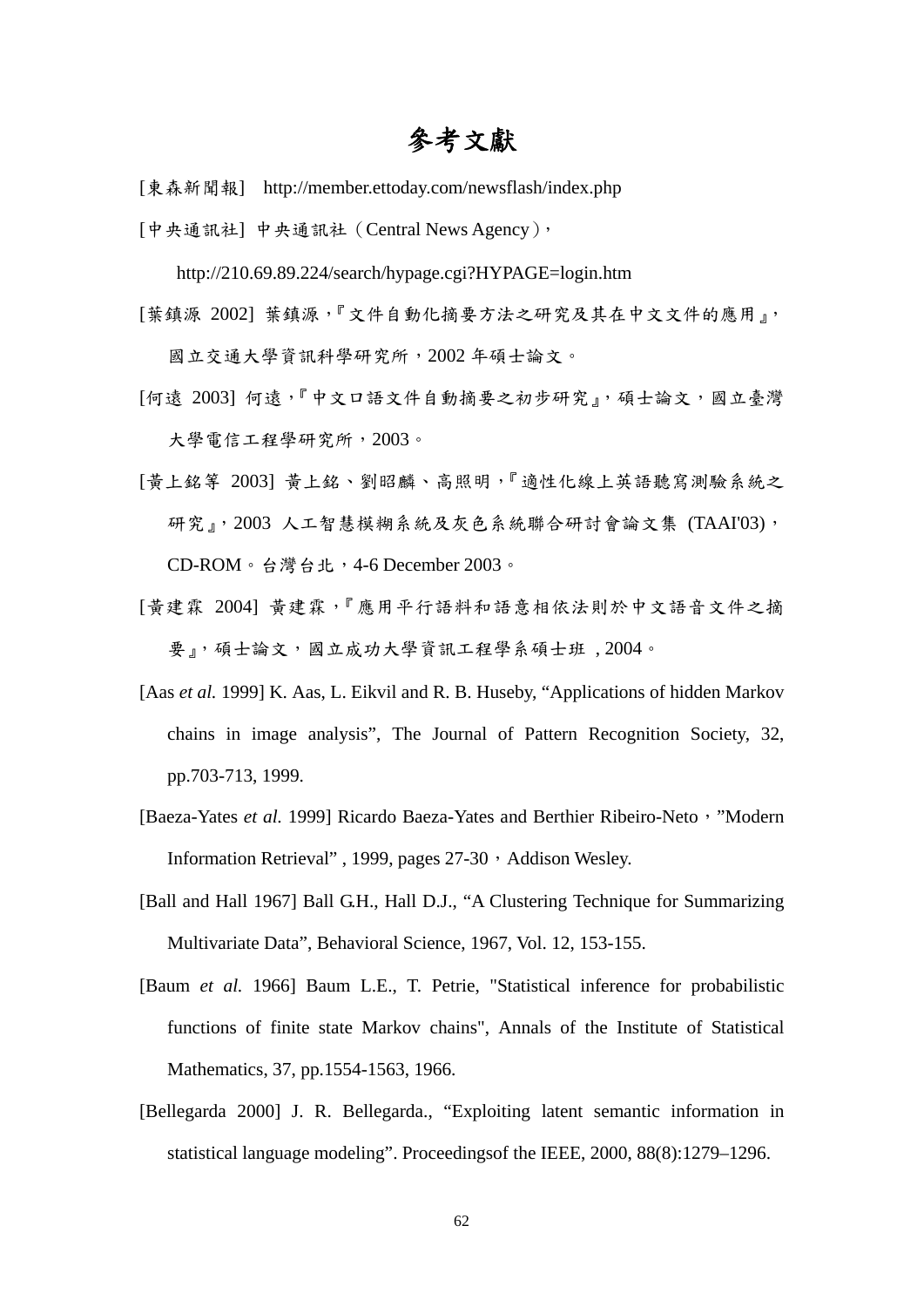- [Berry and Browne, 1999] Berry, M.W. and Browne, M., "Understanding Search Engines: Mathematical Modeling and Text Retrieval", Philadelphia SIAM, 1999.
- [Chen *et al.* 2002] Berlin Chen, Hsin-Min Wang and Lin-shan Lee, "Discriminating Capability of Syllable-based Features and Approaches of Utilizing Them for Voice Retrieval of Speech Information in Mandarin Chinese", IEEE Trans. on Speech and Audio Processing, Vol.10, No5, July 2002, pp. 303-314.
- [Chen *et al.* 2004a] Berlin Chen, Hsin-min Wang, Lin-shan Lee, "A Discriminative HMM/N-Gram-Based Retrieval Approach for Mandarin Spoken Documents," ACM Transactions on Asian Language Information Processing (ACM TALIP), Vol. 3, No. 2, June 2004, pp. 128-145.
- [Chen *et al.* 2004b] Berlin Chen, Jen-Wei Kuo, Yao-Min Huang, Hsin-min Wang, "Statistical Chinese Spoken Document Retrieval Using Latent Topical Information" the 8th International Conference on Spoken Language Processing (ICSLP 2004), Vol. II, 1621-1625, Jeju island, South Korea, October 4-8, 2004.
- [Chen 2005] Berlin Chen, "Exploring the Use of Latent Topical Information for Statistical Chinese Spoken Document Retrieval," accepted for publication in Pattern Recognition Letters, 2005. (SCI Expanded, EI)
- [Dempster *et al.* 1977] Dempster, A.P., Laird, N. M., Rubin, D.B. 1977. "Maximum likelihood from incomplete data via the EM algorithm". Journal of Royal Statistical Society B, Vol. 39, No. 1, 1-38.
- [Duda and Hart 1973] Duda R.O., Hart P.E., 1973, "Pattern Classification and Scene Analysis", John Wiley Sons.
- [Edmundson 1969] Edmundson H.P., 1969. "New Methods in Automatic Extraction." Journal of the ACM 16(2) pp 264-285.
- [G. Furnas *et al.* 1988] G. Furnas, S. Deerwester, S. Dumais, T. Landauer, R. Harshman, L. Streeter and K. Lochbaum, "Information retrieval using a singular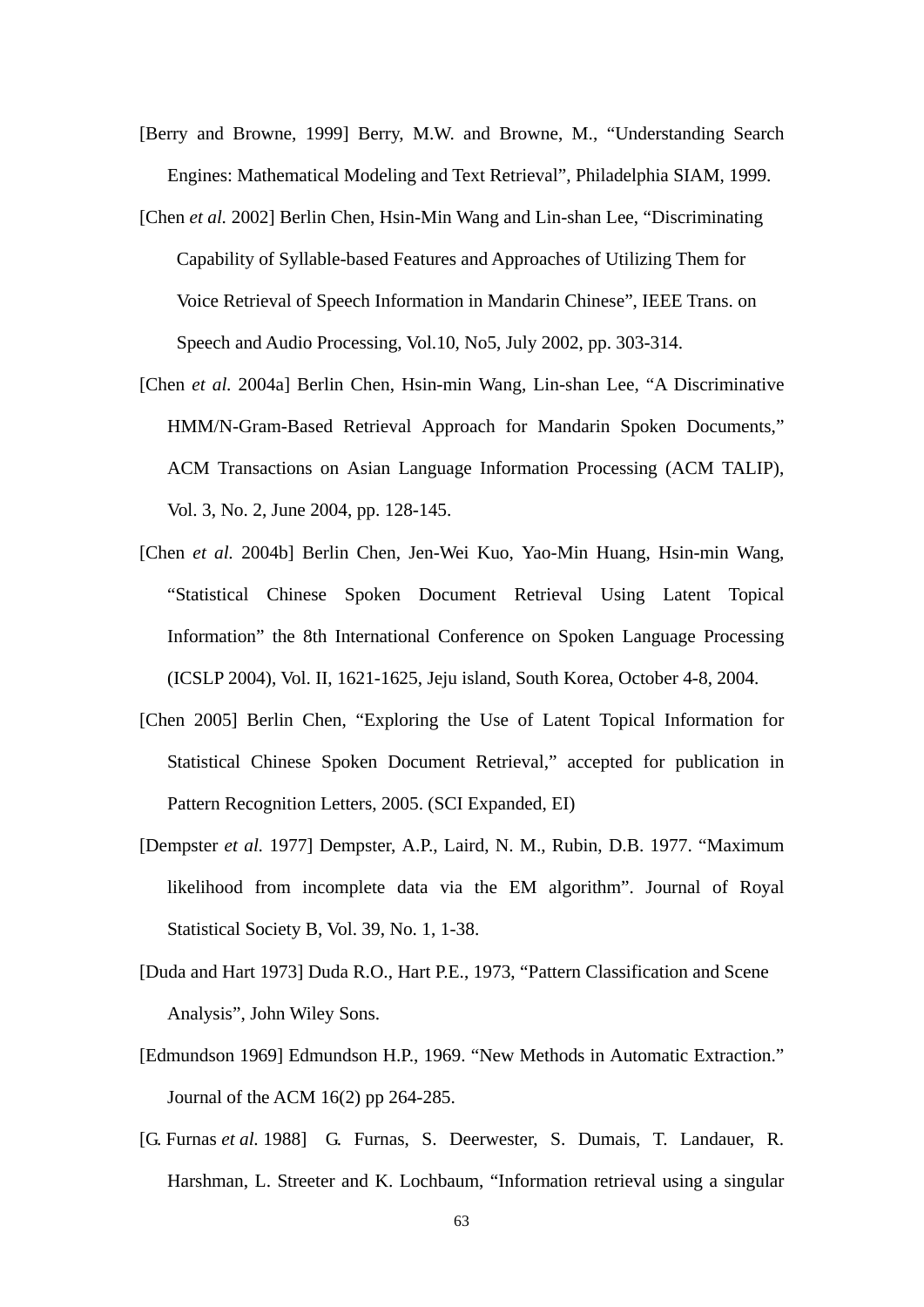value decomposition model of latent semantic structure," in The 11th International Conference on Research and Development in Information Retrieval, Grenoble, France: ACM Press, 1988, pp. 465--480.

- [Giles *et al.* 2003] Giles, J.T., Wo, L., Berry, M.W. (2003), "GTP (General Text Parser) software for Tex mining." In Bozdogan, H. (Ed.). Statistical Data Mining and Knowledge Discover, , Boca Raton, FL CRC Press.
- [Gong and Liu 2001] Yihong Gong, Xin Liu, "Generic Text Summarization Using Relevance Measure and Latent Semantic Analysis", ACM SIGIR, 2001.
- [Google] http://www.google.com
- [Hirohata *et al.* 2005] Makoto Hirohata, Shinnaka Y., Iwano K. and Sadaoki Furui, "Sentence Extraction-based presentation summarization techniques and evaluation metrics", ICASSP05.
- [Hovy and Marcu 1998] Eduard Hovy and Daniel Marcu "Automated Text Summarization Tutorial" , COLING/ACL 1998.
- [Joachims 1998] T. Joachims, "Text categorization with support vector machines: Learning with many relevant features.", In Procedings 10th European Conference on Machine Learning (ECML'98), 1998.
- [KIM *et al.* 2004] WOOSUNG KIM and SANJEEV KHUDANPUR "Lexical Triggers and Latent Semantic Analysis for Cross-Lingual Language Model Adaptation", ACM Transactions on Asian Language Information Processing, Vol. 3, No. 2, June 2004, Pages 94–112.
- [Lee *et al.* 2003]Lin-shan Lee, Yuan Ho, Jia-fu Chen, Shun-Chuan Chen, "Why is the Special Structure of the Language Important for Chinese Spoken Language Processing? -Examples on Spoken Document Retrieval, Segmentation, and Summarization", 2003.

[Levenshtein 1966] V. I. Levenshtein, "Binary codes capable of correctingdeletions,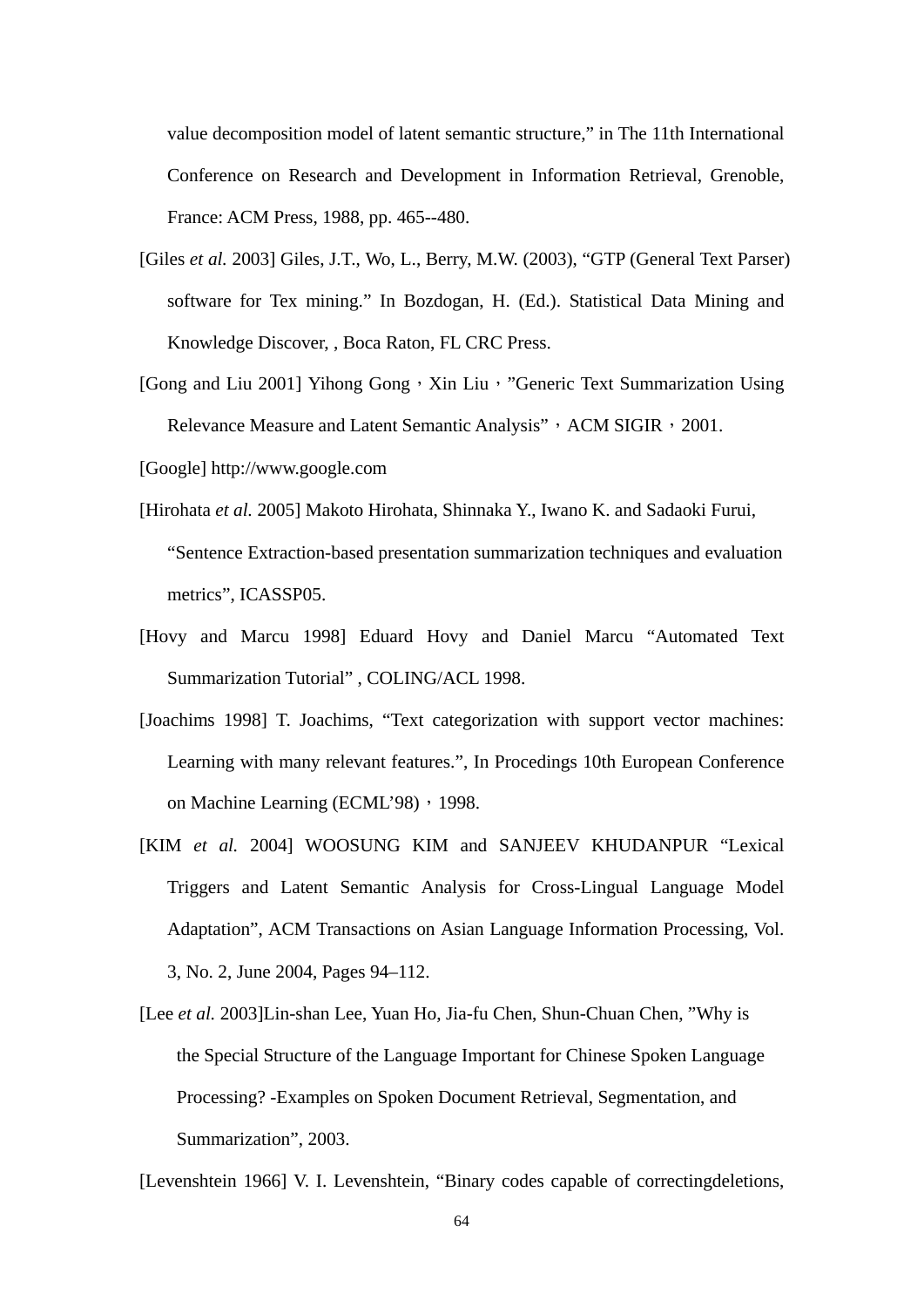insertions, and reversals," Cybernetics and Control Theory, Vol. 10, No. 8, pp. 707-710, 1966.

- [Lin 2003] Lin, C.-Y. 2003, "ROUGE: Recall-oriented understudy for gisting evaluation.", http://www.isi.edu/~cyl/ROUGE/
- [Luhn 1959] H. P. Luhn , "The Automatic Creation of Literature Abstracts." IBM Journal of Research and Development 159-165.
- [Miller *et al.* 1999] Miller, D. R. H., Leek, T., Schwartz, R. "A Hidden Markov Model Information Retrieval System. In Proceedings of ACM SIGIR Conference on R&D in Information Retrieval",214-221.1999.
- [News 98] http://www.news98.com.tw/
- [Orasan 2002] Constantin Orasan, "Issues in Evaluation of Automatic Summarization", http://www.clg.wlv.ac.uk/papers/orasan-report-02.pdf , 2002.
- [Rabiner *et al.* 1989] Rabiner, L. R., "A Tutorial on Hidden Markov Models and Selected Applications in Speech Recognition", Proceedings of the IEEE, Vol.77, No.22, pp.257-286, 1989.
- [Rosenfeld 2000] Rosenfeld, R. 2000, "Two decades of statistical language modeling: Where do we go from here? ", Proc. of the IEEE, 88:1270-1278, August.
- [Salamatian *et al.* 2001] Kave Salamatian, Sandrine Vaton, "Hidden Markov modeling for network communication channels", ACM SIGMETRICS 2001.
- [Sebastiani 2002] Farbrizio Sebastiani, "Machine Learning in Automated Text Categorization," ACM Computing Surveys, Vol.34, No.1, March 2002, pp.1-47.
- [Shen *et al.* 2004] Dou Shen, Zheng Chen, Hua-Jun Zeng, Benyu Zhang, Qiang Yang, Wei-Ying Ma, Yuchang Lu, "Web-page Classification through Summarization", The 27th Annual International ACM SIGIR Conference (SIGIR'2004), 2004.
- [Siivola *et al.* 2001] Vesa Siivola, Mikko Kurimo, Krista Lagus, "Large Vocabulary Statistical Language Modeling for Continuous Speech Recognition in Finnish",